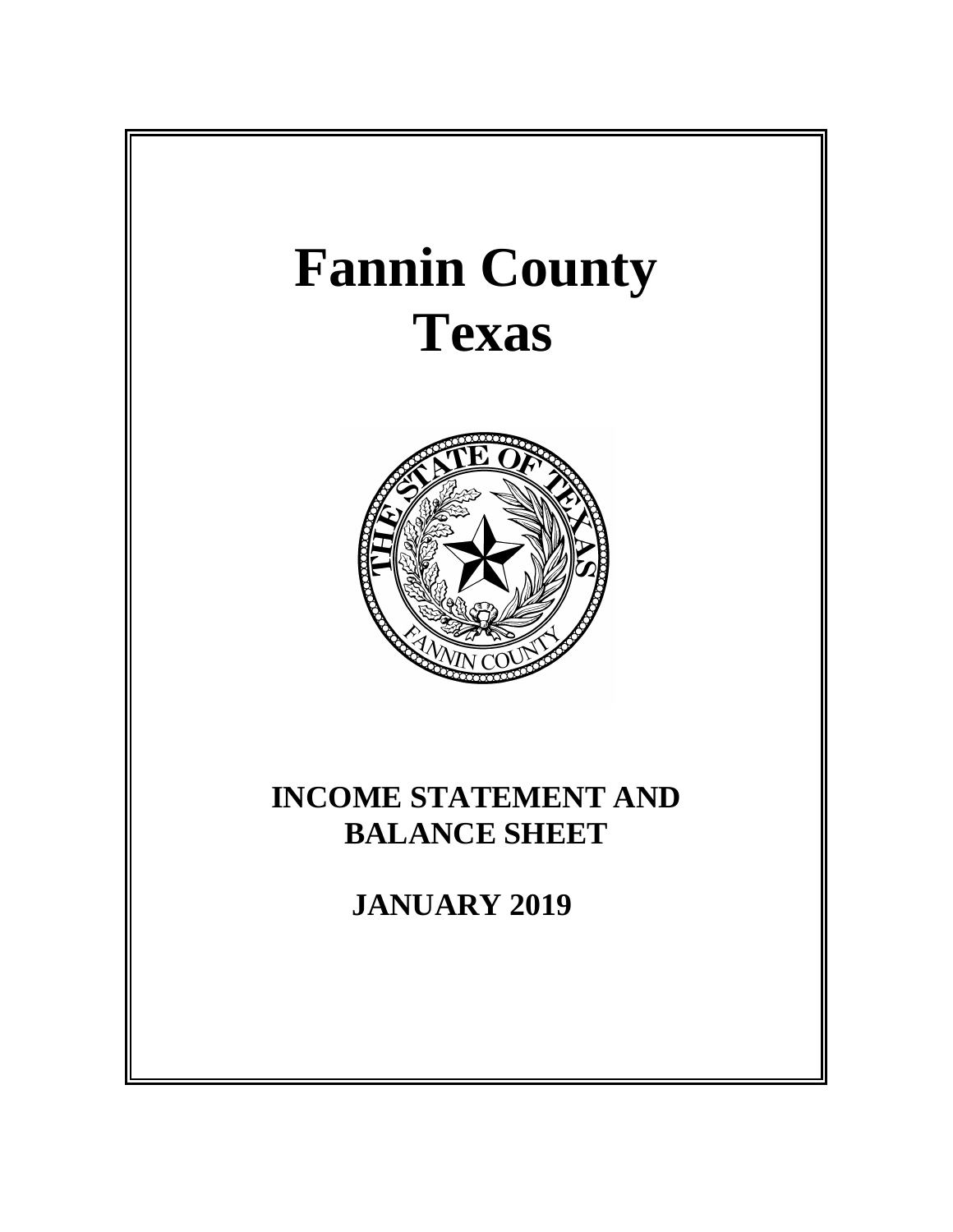| $02 - 01 - 2019$ | TIME: 07:48 AM - FOR MONTH ENDING 1-31-19                                                                                     | INCOME STATEMENT    |                  |                       |      | PAGE<br>1<br>PREPARER: 0004 |
|------------------|-------------------------------------------------------------------------------------------------------------------------------|---------------------|------------------|-----------------------|------|-----------------------------|
| FANNIN COUNTY    | 101 E. SAM RAYBURN DRIVE SUITE 303                                                                                            | BONHAM, TEXAS 75418 |                  |                       |      |                             |
|                  |                                                                                                                               |                     |                  |                       |      |                             |
|                  | ***** INCOME ACCOUNTS *****                                                                                                   |                     |                  |                       |      |                             |
|                  | 10-300-110 UNENCUMBERED FUND BALANCE                                                                                          |                     |                  |                       | 0.00 |                             |
|                  |                                                                                                                               |                     |                  |                       |      |                             |
|                  | 10-310-110 CURRENT TAXES                                                                                                      |                     | 5,691,972.39     |                       |      |                             |
|                  |                                                                                                                               |                     |                  |                       |      |                             |
|                  |                                                                                                                               |                     |                  |                       |      |                             |
|                  | 10-318-120 PAY N LIEU TAX/GRASSLAND 0.00<br>10-318-121 PAY N LIEU TAX/UPPER TRINITY 12,705.80                                 |                     |                  |                       |      |                             |
|                  |                                                                                                                               |                     |                  |                       |      |                             |
|                  | 10-318-122 TAX ABATEMENT/APPLICATION                                                                                          |                     |                  | 18,300.00             |      |                             |
|                  | 10-318-130 COURT COSTS/ARREST FEES                                                                                            |                     |                  | 46,935.16             |      |                             |
|                  | 10-318-132 ATTORNEYS & DOCTORS<br>10-318-140 TAX ON MIXED DRINKS                                                              |                     |                  | 2,289.74<br>9,646.57  |      |                             |
|                  | 10-318-160 SALES TAX REVENUES                                                                                                 |                     | 309,075.71       |                       |      |                             |
|                  |                                                                                                                               |                     |                  |                       |      |                             |
|                  | 10-319-420 JAIL PAY PHONE COMMISSION                                                                                          |                     |                  | 127,706.62            |      |                             |
|                  | 10-319-429 SCHOLARSHIP FUNDS                                                                                                  |                     |                  | 0.00                  |      |                             |
|                  | 10-319-551 ANNUAL PAYMENT                                                                                                     |                     |                  |                       | 0.00 |                             |
|                  | 10-319-552 MONTHLY MONITORING PAYMEN                                                                                          |                     |                  |                       | 0.00 |                             |
|                  | 10-319-553 ADMINISTRATIVE FEE                                                                                                 |                     |                  |                       | 0.00 |                             |
|                  |                                                                                                                               |                     |                  |                       |      |                             |
|                  |                                                                                                                               |                     |                  |                       |      |                             |
|                  | 10-320-200 ALCOHLIC BEVERAGE LICENSE                                                                                          |                     |                  | 957.00                |      |                             |
|                  | 10-320-300 SEWAGE PERMITS/INSPECTIONS                                                                                         |                     | 29,285.90        |                       |      |                             |
|                  | 10-320-545 FOOD SERV.PERMITS/CLASSES<br>10-320-545 FOOD SERV.PERMITS/CLASSES<br>10-320-546 \$5 COUNTY FEE/FOOD HANDLERS CLASS |                     |                  | 0.00                  |      |                             |
|                  |                                                                                                                               |                     |                  | 0.00                  |      |                             |
|                  |                                                                                                                               |                     |                  |                       |      |                             |
|                  | 10-321-200 COMMISSIONS ON CAR REGIST                                                                                          |                     |                  | 33, 371.43            |      |                             |
|                  | 10-321-250 COMMISSION ON CAR TITLES                                                                                           |                     |                  | 15,945.00             |      |                             |
|                  | 10-321-251 COMM.ON SALES TAX COLLECTIONS<br>10-321-901 TAX CERTIFICATES                                                       |                     | 0.00<br>2,745.98 |                       | 0.00 |                             |
|                  |                                                                                                                               |                     |                  |                       |      |                             |
|                  |                                                                                                                               |                     |                  |                       |      |                             |
|                  | 10-330-396 RIFLE RESISTANT BODY ARMOR 3439801                                                                                 |                     |                  | 0.00                  |      |                             |
|                  |                                                                                                                               |                     |                  |                       |      |                             |
|                  |                                                                                                                               |                     |                  |                       |      |                             |
|                  |                                                                                                                               |                     |                  |                       |      |                             |
|                  | 10-340-135 FAMILY PROTECTION FEE                                                                                              |                     |                  | 660.95                |      |                             |
|                  | 10-340-400 COUNTY JUDGE FEES                                                                                                  |                     |                  | 50.00                 |      |                             |
|                  | 10-340-403 COUNTY CLERK FEES                                                                                                  |                     |                  | 19,305.85             |      |                             |
|                  | 10-340-450 DISTRICT CLERK FEES<br>10-340-455 J. P. #1 FEES                                                                    |                     |                  | 18,563.16<br>4,377.17 |      |                             |
|                  | 10-340-456 J. P. #2 FEES                                                                                                      |                     |                  | 775.00                |      |                             |
|                  | 10-340-457 J. P. #3 FEES                                                                                                      |                     |                  | 2,871.52              |      |                             |
|                  | 10-340-475 DISTRICT ATTORNEY FEES                                                                                             |                     |                  | 496.30                |      |                             |
|                  | 10-340-480 BOND APPLICATION FEE                                                                                               |                     |                  |                       | 0.00 |                             |
|                  | 10-340-484 ELECTION REIMBURSEMENTS                                                                                            |                     |                  |                       | 0.00 |                             |
|                  | 10-340-551 CONSTABLE PCT. 1 FEES                                                                                              |                     |                  | 3,630.00              |      |                             |
|                  | 10-340-552 CONSTABLE PCT. 2 FEES                                                                                              |                     |                  | 210.00                |      |                             |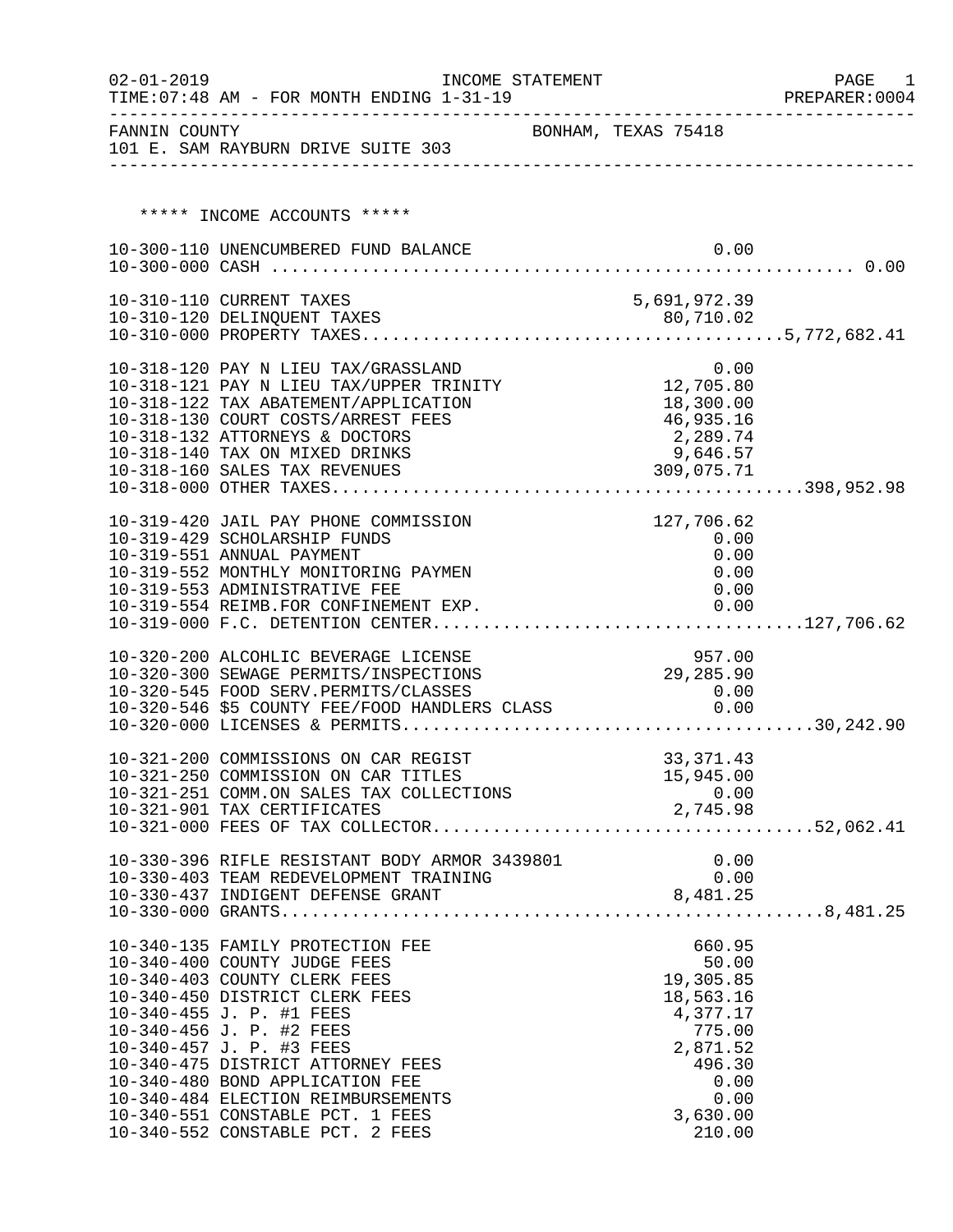| $02 - 01 - 2019$ | INCOME STATEMENT<br>TIME: 07:48 AM - FOR MONTH ENDING 1-31-19                                                                                                                                                                                                                    |                                        | PAGE 2<br>PREPARER: 0004 |
|------------------|----------------------------------------------------------------------------------------------------------------------------------------------------------------------------------------------------------------------------------------------------------------------------------|----------------------------------------|--------------------------|
| FANNIN COUNTY    | BONHAM, TEXAS 75418<br>101 E. SAM RAYBURN DRIVE SUITE 303                                                                                                                                                                                                                        |                                        |                          |
|                  | 10-340-553 CONSTABLE PCT. 3 FEES<br>10-340-573 BOND SUPERVISION FEES<br>10-340-600 D.C.6TH COURT OF APPEALS FEE<br>10-340-601 C.C.6TH COURT OF APPEALS FEE<br>10-340-652 SUBDIVISION FEES<br>10-340-900 OTHER FEES<br>10-340-900 OTHER FEES<br>10-340-900 OTHER FEES<br>10-340-0 | 1,003.50                               |                          |
|                  | 10-350-455 J. P. #1 FINES                                                                                                                                                                                                                                                        | 1,414.70                               |                          |
|                  |                                                                                                                                                                                                                                                                                  |                                        |                          |
|                  |                                                                                                                                                                                                                                                                                  |                                        |                          |
|                  | 10-364-162 SALE OF ASSETS LAND/BUILDING<br>10-364-163 SALE OF EQUIPMENT                                                                                                                                                                                                          | 0.00<br>0.00                           |                          |
|                  | 10-370-100 KFYN-RADIO TOWER RENT<br>10-370-143 D.A.SALARY REIMB.<br>10-370-144 CO. JUDGE COURT FEES SALARY REIMB.<br>10-370-144 CO. JUDGE COURT FEES SALARY REIMB.                                                                                                               | 800.00<br>9,166.66<br>0.00<br>5,287.27 |                          |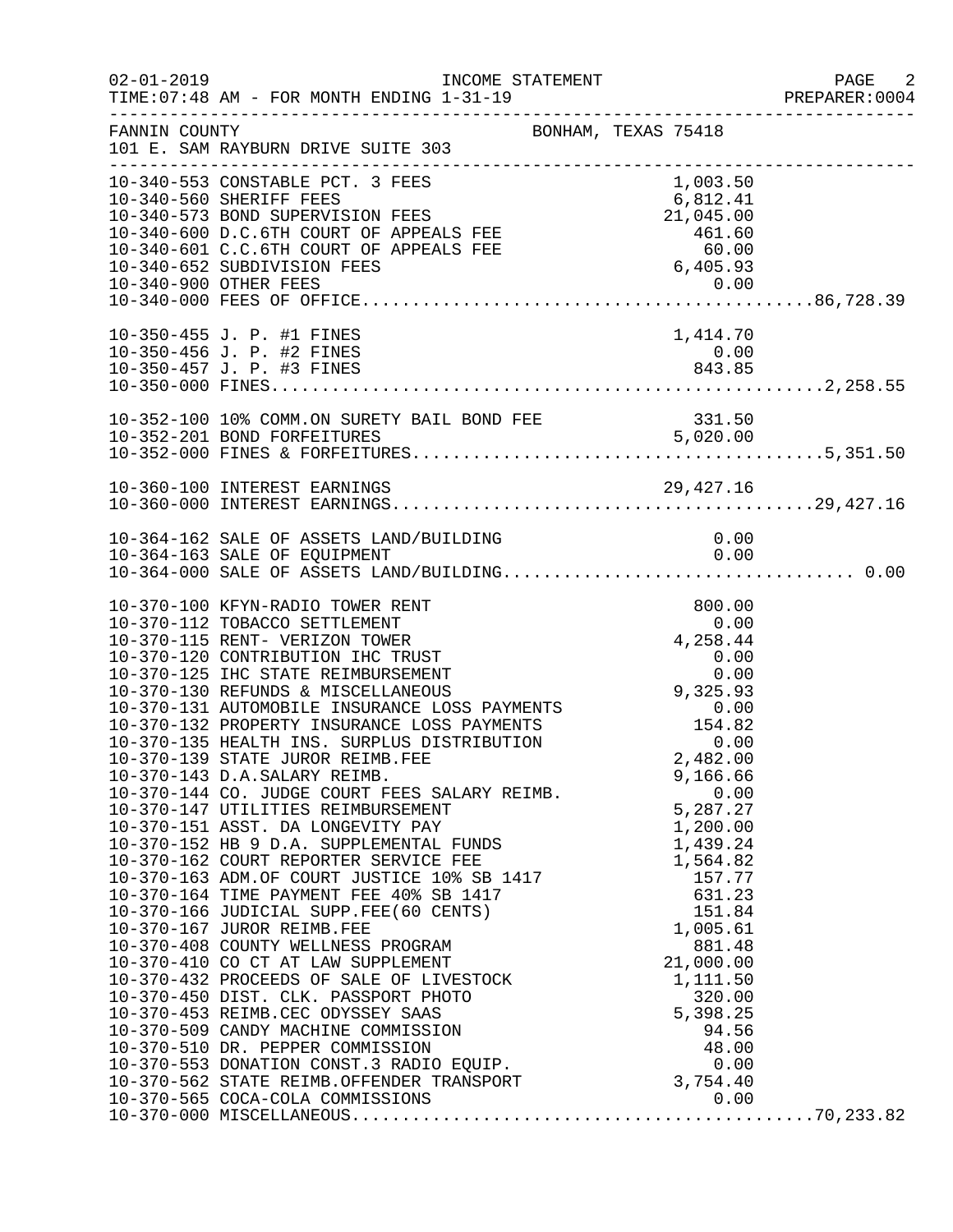| $02 - 01 - 2019$ | TIME: 07:48 AM - FOR MONTH ENDING 1-31-19                                                          | INCOME STATEMENT    |                            | PAGE 3<br>PREPARER:0004 |
|------------------|----------------------------------------------------------------------------------------------------|---------------------|----------------------------|-------------------------|
| FANNIN COUNTY    | 101 E. SAM RAYBURN DRIVE SUITE 303                                                                 | BONHAM, TEXAS 75418 |                            |                         |
|                  | 11-300-111 BEGINNING CASH BALANCE                                                                  |                     | 0.00                       |                         |
|                  | 11-340-600 COUNTY CLERK FEES<br>11-340-650 DISTRICT CLERK FEES<br>11-340-651 JUSTICE OF PEACE FEES |                     | 734.69<br>790.78<br>582.91 |                         |
|                  | 11-360-100 INTEREST EARNINGS                                                                       |                     | 66.54                      |                         |
|                  | 12-300-112 BEGINNING CASH BALANCE                                                                  |                     | 0.00                       |                         |
|                  | 12-360-100 INTEREST EARNINGS                                                                       |                     | 2.82                       |                         |
|                  | 12-370-134 CO.CLK.VITAL STAT.FEE                                                                   |                     | 81.00                      |                         |
|                  | 13-300-113 BEGINNING CASH BALANCE                                                                  |                     | 0.00                       |                         |
|                  | 13-345-113 SURETY BAIL BOND FEE                                                                    |                     | 2,250.00                   |                         |
|                  | 13-370-130 REFUNDS & MISCELLANEOUS<br>13-370-132 TEMPORARY BOND SECURITY                           |                     | 0.00<br>0.00               |                         |
|                  | 14-300-114 BEGINNING CASH                                                                          |                     | 0.00                       |                         |
|                  | 14-370-455 JP1 SECURITY FEE<br>14-370-456 JP2 SECURITY FEE<br>14-370-457 JP3 SECURITY FEE          |                     | 120.29<br>10.00<br>63.03   |                         |
|                  | 16-300-116 BEGINNING CASH BALANCE                                                                  |                     | 0.00                       |                         |
|                  | 16-370-149 CO. JUDGE EXCESS SUPP.                                                                  |                     | 0.00                       |                         |
|                  | 17-300-117 BEGINNING CASH BALANCE                                                                  |                     | 0.00                       |                         |
|                  | 17-340-131 PROBATE JUDGES EDUCATION                                                                |                     | 45.00                      |                         |
|                  | 17-370-130 REFUNDS & MISCELLANEOUS                                                                 |                     | 775.33                     |                         |
|                  | 18-300-118 BEGINNING CASH BALANCE                                                                  |                     | 0.00                       |                         |
|                  | 18-360-100 INTEREST EARNINGS                                                                       |                     | 35.28                      |                         |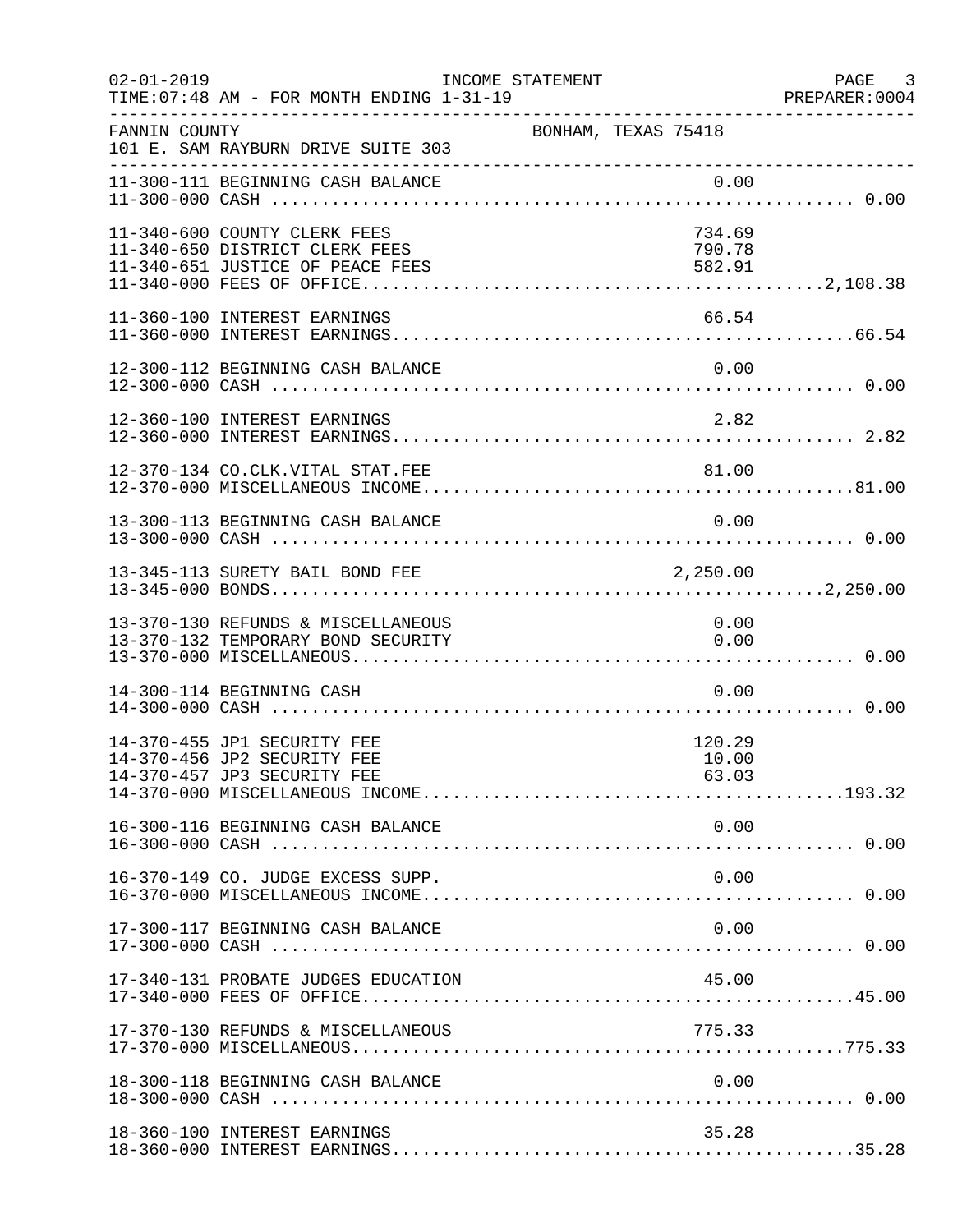| $02 - 01 - 2019$ | TIME: 07:48 AM - FOR MONTH ENDING 1-31-19                                                                                                                                                                                                           | INCOME STATEMENT    |                                                    | PAGE 4<br>PREPARER: 0004 |
|------------------|-----------------------------------------------------------------------------------------------------------------------------------------------------------------------------------------------------------------------------------------------------|---------------------|----------------------------------------------------|--------------------------|
| FANNIN COUNTY    | 101 E. SAM RAYBURN DRIVE SUITE 303                                                                                                                                                                                                                  | BONHAM, TEXAS 75418 |                                                    |                          |
|                  | 18-370-130 REFUNDS & MISCELLANEOUS<br>18-370-133 CO.CLERK PRESERVE REC FEE 5,997.70                                                                                                                                                                 |                     |                                                    | 0.00                     |
|                  | 19-300-119 BEGINNING CASH BALANCE                                                                                                                                                                                                                   |                     |                                                    | 0.00                     |
|                  | 19-360-100 INTEREST EARNINGS                                                                                                                                                                                                                        |                     |                                                    | 5.90                     |
|                  |                                                                                                                                                                                                                                                     |                     |                                                    |                          |
|                  | 20-300-120 BEGINNING CASH BALANCE                                                                                                                                                                                                                   |                     |                                                    | 0.00                     |
|                  | 20-360-100 INTEREST EARNINGS                                                                                                                                                                                                                        |                     | 22.99                                              |                          |
|                  |                                                                                                                                                                                                                                                     |                     |                                                    |                          |
|                  | 21-300-121 BEGINNING CASH BALANCE                                                                                                                                                                                                                   |                     |                                                    | 0.00                     |
|                  | 21-310-110 CURRENT TAXES                                                                                                                                                                                                                            |                     | 327,447.54                                         |                          |
|                  | $\begin{array}{llll} 21-318-120 & \text{PAY} & \text{N} & \text{LIEU TAX/GRASSLAND} & 0.00 \\ 21-318-121 & \text{PAY} & \text{N} & \text{LIEU TAX/UPPER TRINITY} & 873.41 \\ 21-318-160 & \text{SALES TAX REVENUES} & & & 17,766.32 \\ \end{array}$ |                     |                                                    |                          |
|                  | 21-321-200 CAR REGISTRATION/SALES TAX<br>21-321-300 COUNTY'S ADDITIONAL \$10                                                                                                                                                                        |                     | 37,752.86<br>21,967.62                             |                          |
|                  | 21-330-200 FEMA GRANT                                                                                                                                                                                                                               |                     |                                                    | 0.00                     |
|                  | 21-350-403 COUNTY CLERK FINES<br>21-350-450 DISTRICT CLERK FINES<br>21-350-455 J. P. #1 FINES<br>21-350-456 J. P. #2 FINES<br>21-350-457 J. P. #3 FINES                                                                                             |                     | 188.25<br>2,096.46<br>1,647.74<br>611.97<br>627.32 |                          |
|                  | 21-360-100 INTEREST EARNINGS                                                                                                                                                                                                                        |                     | 165.11                                             |                          |
|                  | 21-364-162 LAND/BUILDING<br>21-364-163 SALE OF EQUIPMENT                                                                                                                                                                                            |                     |                                                    | 0.00<br>0.00             |
|                  | 21-370-100 PROPERTY LEASE                                                                                                                                                                                                                           |                     |                                                    | 0.00                     |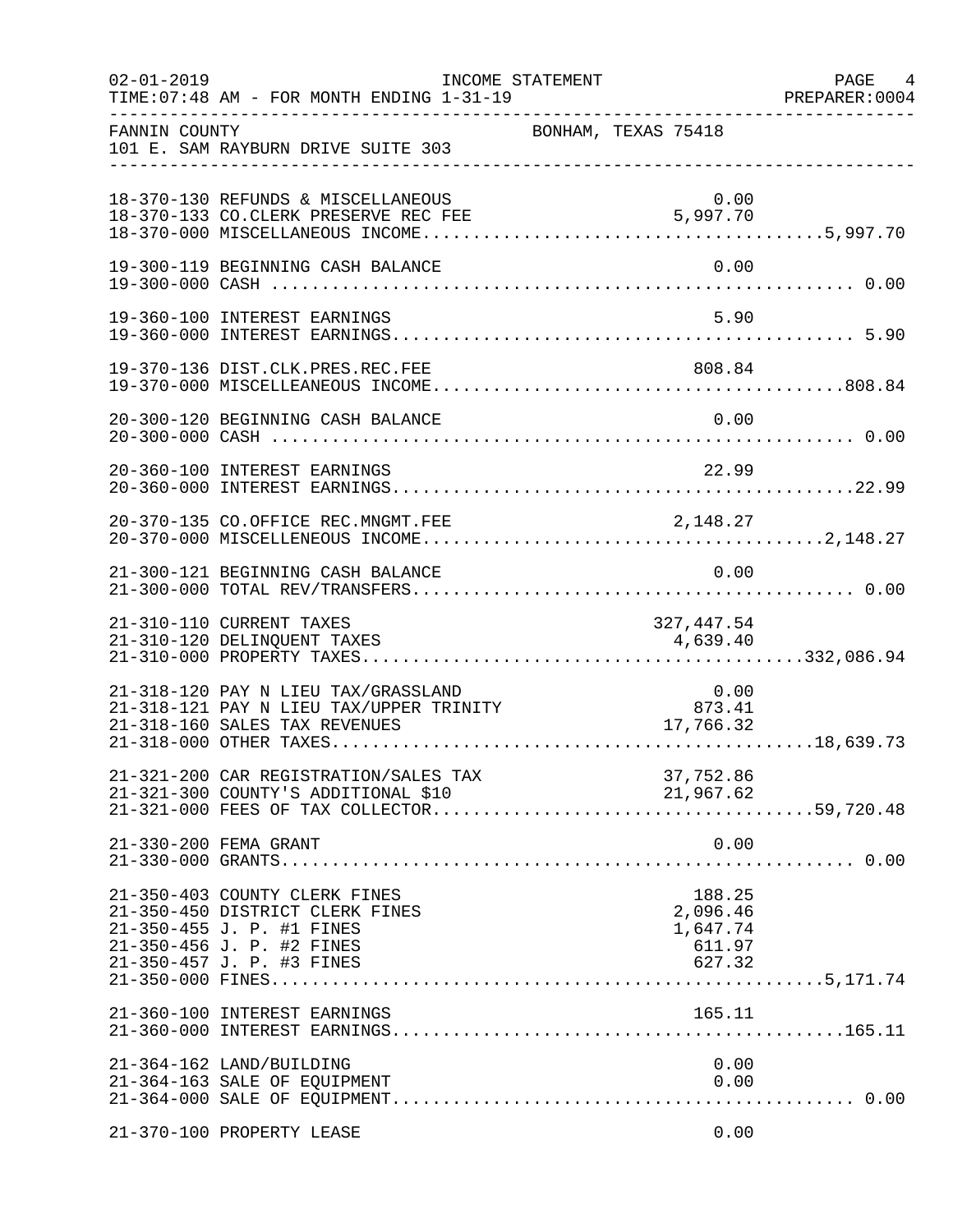| $02 - 01 - 2019$ | INCOME STATEMENT<br>TIME: 07:48 AM - FOR MONTH ENDING 1-31-19                                                                                                                    | ------------------------------------               | PAGE 5<br>PREPARER:0004 |
|------------------|----------------------------------------------------------------------------------------------------------------------------------------------------------------------------------|----------------------------------------------------|-------------------------|
| FANNIN COUNTY    | 101 E. SAM RAYBURN DRIVE SUITE 303                                                                                                                                               | BONHAM, TEXAS 75418                                |                         |
|                  | 21-370-120 STATE LATERAL ROAD<br>21-370-125 TDT. WEIGHT FEES<br>21-370-130 REFUNDS & MISCELLANEOUS<br>21-370-140 PROCEEDS OF LOAN                                                | 8,468.06<br>11,460.17<br>0.00<br>0.00              |                         |
|                  | 22-300-122 BEGINNING CASH BALANCE                                                                                                                                                | 0.00                                               |                         |
|                  | 22-310-110 CURRENT TAXES<br>22-310-120 DELINQUENT TAXES                                                                                                                          | 381,433.04<br>5,404.32                             |                         |
|                  | 22-318-120 PAY N LIEU TAX/GRASSLAND<br>22-318-121 PAY N LIEU TAX/UPPER TRINITY<br>22-318-160 SALES TAX REVENUES                                                                  | 0.00<br>0.00<br>1,017.41<br>20,695.40              |                         |
|                  | 22-321-200 CAR REGISTRATION/SALES TAX                                                                                                                                            | 43,977.09                                          |                         |
|                  | 22-330-200 FEMA GRANT                                                                                                                                                            | 0.00                                               |                         |
|                  | 22-350-403 COUNTY CLERK FINES<br>22-350-450 DISTRICT CLERK FINES<br>22-350-455 J. P. #1 FINES<br>22-350-456 J. P. #2 FINES<br>22-350-457 J. P. #3 FINES                          | 219.28<br>2,442.09<br>1,919.41<br>712.86<br>730.74 |                         |
|                  | 22-360-100 INTEREST EARNINGS                                                                                                                                                     | 1,883.44                                           |                         |
|                  | 22-364-163 SALE OF EQUIPMENT                                                                                                                                                     | 0.00                                               |                         |
|                  | 22-370-120 STATE LATERAL ROAD<br>22-370-125 TDT WEIGHT FEES<br>22-370-130 REFUNDS & MISCELLANEOUS<br>22-370-131 AUTOMOBILE INSURANCE LOSS PAYMENT<br>22-370-140 PROCEEDS OF LOAN | 9,864.17<br>13, 349.58<br>0.00<br>0.00<br>0.00     |                         |
|                  | 23-300-123 BEGINNING CASH BALANCE                                                                                                                                                | 0.00                                               |                         |
|                  | 23-310-110 CURRENT TAXES<br>23-310-120 DELINQUENT TAXES                                                                                                                          | 572,149.52<br>8,106.39                             |                         |
|                  | 23-318-120 PAY N LIEU TAX/GRASSLAND<br>23-318-121 PAY N LIEU TAX/UPPER TRINITY                                                                                                   | 0.00<br>1,526.12                                   |                         |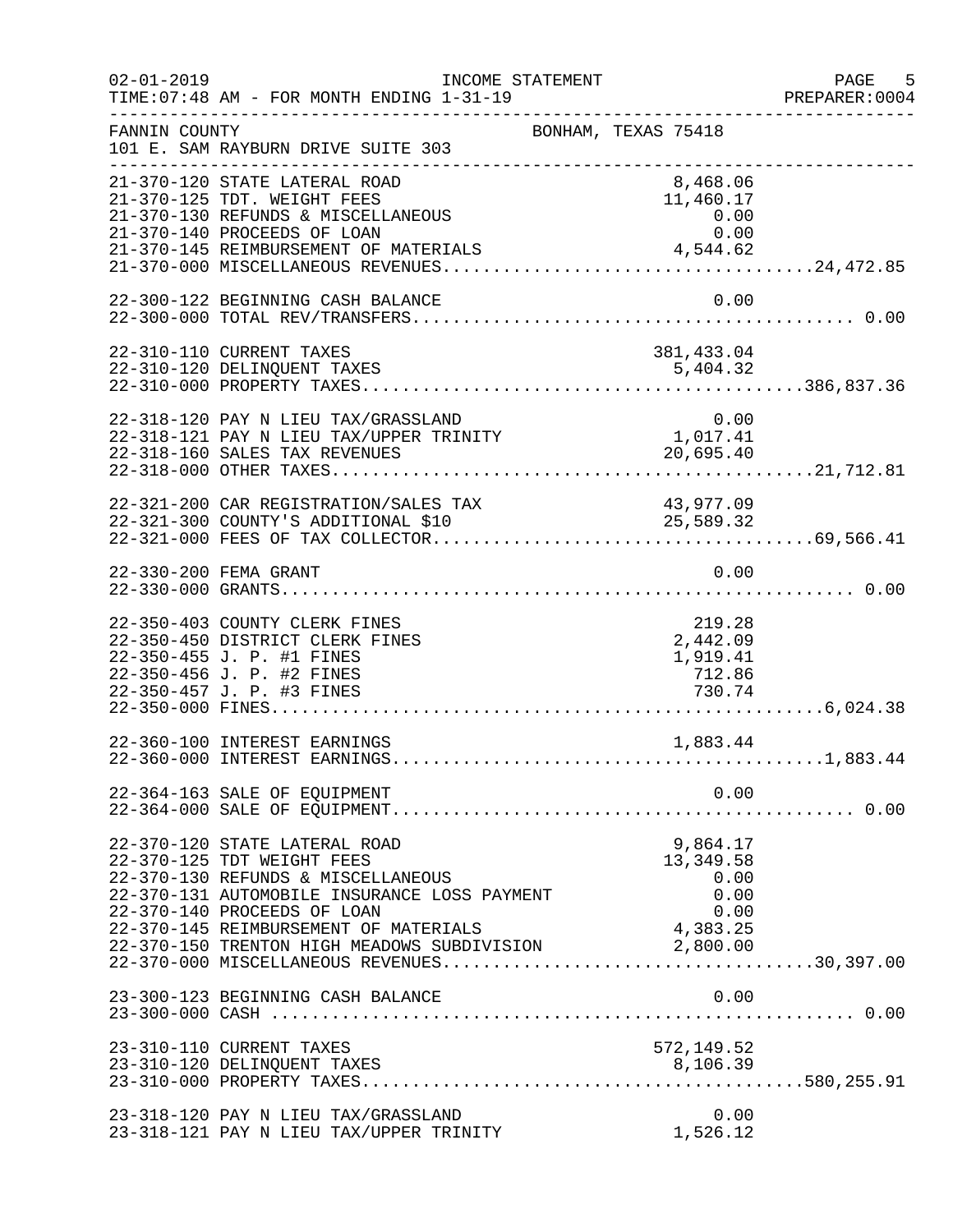| $02 - 01 - 2019$ | TIME: 07:48 AM - FOR MONTH ENDING 1-31-19                                                                                                                                                            | INCOME STATEMENT    |                                                              | PAGE 6<br>PREPARER: 0004 |
|------------------|------------------------------------------------------------------------------------------------------------------------------------------------------------------------------------------------------|---------------------|--------------------------------------------------------------|--------------------------|
| FANNIN COUNTY    | 101 E. SAM RAYBURN DRIVE SUITE 303                                                                                                                                                                   | BONHAM, TEXAS 75418 |                                                              |                          |
|                  | 23-318-160 SALES TAX REVENUES                                                                                                                                                                        |                     |                                                              |                          |
|                  | 23-321-200 CAR REGISTRATION/SALES TAX                                                                                                                                                                |                     | 65,965.62                                                    |                          |
|                  | 23-330-200 FEMA GRANT                                                                                                                                                                                |                     | 0.00                                                         |                          |
|                  | 23-350-403 COUNTY CLERK FINES<br>23-350-450 DISTRICT CLERK FINES<br>23-350-455 J. P. #1 FINES<br>23-350-456 J. P. #2 FINES<br>23-350-457 J. P. #3 FINES                                              |                     | 328.92<br>3,663.15<br>2,879.10<br>1,069.29<br>1,096.10       |                          |
|                  | 23-360-100 INTEREST EARNINGS                                                                                                                                                                         |                     | 1,856.50                                                     |                          |
|                  | 23-364-162 LAND/BUILDING<br>23-364-163 SALE OF EQUIPMENT                                                                                                                                             |                     | 0.00<br>0.00                                                 |                          |
|                  | 23-370-120 STATE LATERAL ROAD<br>23-370-125 TDT WEIGHT FEES<br>23-370-130 REFUNDS & MISCELLANEOUS<br>23-370-139 RESTITUTION<br>23-370-140 PROCEEDS OF LOANS<br>23-370-145 REIMBURSEMENT OF MATERIALS |                     | 14,796.25<br>20,024.37<br>325.41<br>0.00<br>0.00<br>3,774.72 |                          |
|                  | 24-300-124 BEGINNING CASH BALANCE<br>24-300-999 TOTAL TRANSFERS                                                                                                                                      |                     | 0.00                                                         | 0.00                     |
|                  | 24-310-110 CURRENT TAXES<br>24-310-120 DELINQUENT TAXES                                                                                                                                              |                     | 325,680.20<br>4,614.37                                       |                          |
|                  | 24-318-120 PAY N LIEU TAX/GRASSLAND<br>24-318-121 PAY N LIEU TAX/UPPER TRINITY<br>24-318-160 SALES TAX REVENUES                                                                                      |                     | 0.00<br>868.70<br>17,670.41                                  |                          |
|                  | 24-321-200 CAR REGISTRATION/SALES TAX<br>24-321-300 COUNTY'S ADDITIONAL \$10                                                                                                                         |                     | 37,549.10<br>21,849.05                                       |                          |
|                  | 24-330-200 FEMA GRANT                                                                                                                                                                                |                     | 0.00                                                         |                          |
|                  | 24-350-403 COUNTY CLERK FINES<br>24-350-450 DISTRICT CLERK FINES<br>24-350-455 J. P. #1 FINES<br>24-350-456 J. P. #2 FINES<br>24-350-457 J. P. #3 FINES                                              |                     | 187.23<br>2,085.17<br>1,638.85<br>608.68<br>623.93           |                          |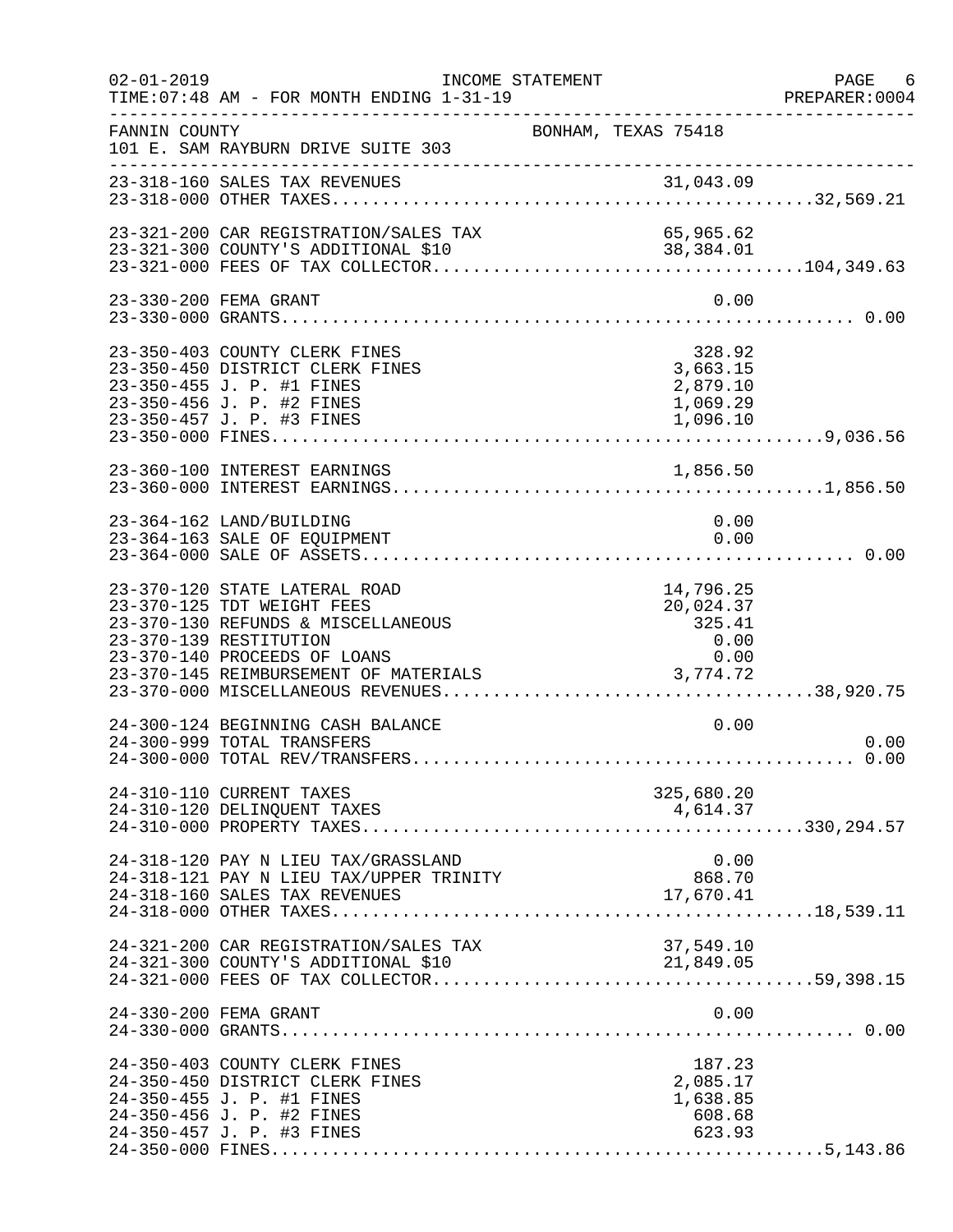| $02 - 01 - 2019$     | INCOME STATEMENT<br>TIME: 07:48 AM - FOR MONTH ENDING 1-31-19                                                                                                                                                                                       |                                                                               | PAGE 7<br>PREPARER:0004 |
|----------------------|-----------------------------------------------------------------------------------------------------------------------------------------------------------------------------------------------------------------------------------------------------|-------------------------------------------------------------------------------|-------------------------|
| FANNIN COUNTY        | 101 E. SAM RAYBURN DRIVE SUITE 303                                                                                                                                                                                                                  | BONHAM, TEXAS 75418                                                           |                         |
|                      | 24-360-100 INTEREST EARNING                                                                                                                                                                                                                         |                                                                               |                         |
|                      | 24-364-162 LAND/BUILDING<br>24-364-163 SALE OF EQUIPMENT                                                                                                                                                                                            | 0.00<br>0.00                                                                  |                         |
|                      | 24-370-120 STATE LATERAL ROAD<br>24-370-125 TDT WEIGHT FEES<br>24-370-130 REFUNDS & MISCELLANEOUS<br>24-370-138 SALE OF SCRAP IRON<br>24-370-140 PROCEEDS OF LOAN<br>24-370-145 REIMBURSEMENT OF MATERIALS<br>24-370-146 SALE OF RECYCLED MATERIALS | 8,422.35<br>11,398.31<br>0.00<br>0.00<br>0.00<br>$0.00$<br>1,362.62<br>211.30 |                         |
|                      | 25-300-125 BEGINNING CASH BALANCE                                                                                                                                                                                                                   | 0.00                                                                          |                         |
| 25-370-625 DONATIONS | 25-370-138 SALE OF SCRAP IRON                                                                                                                                                                                                                       | 0.00<br>0.00                                                                  |                         |
|                      | 26-300-126 BEGINNING CASH BALANCE                                                                                                                                                                                                                   | 0.00                                                                          |                         |
|                      | 26-360-100 INTEREST EARNINGS                                                                                                                                                                                                                        | 24.48                                                                         |                         |
|                      |                                                                                                                                                                                                                                                     |                                                                               |                         |
|                      | 27-300-127 BEGINNING CASH BALANCE                                                                                                                                                                                                                   | 0.00                                                                          |                         |
|                      | 27-360-100 INTEREST EARNINGS                                                                                                                                                                                                                        | 5.36                                                                          |                         |
|                      | 27-370-456 J.P.#2 TECHNOLOGY FEES                                                                                                                                                                                                                   | 40.00                                                                         |                         |
|                      | 28-300-128 BEGINNING CASH                                                                                                                                                                                                                           | 0.00                                                                          |                         |
|                      | 28-360-100 INTEREST EARNINGS                                                                                                                                                                                                                        | 2.78                                                                          |                         |
|                      | 28-370-456 J.P.#3 TECHNOLOGY FEES                                                                                                                                                                                                                   | 252.02                                                                        |                         |
|                      | 30-360-100 INTEREST EARNINGS                                                                                                                                                                                                                        | 0.00                                                                          |                         |
|                      | 30-370-569 SHERIFF WORK RELEASE                                                                                                                                                                                                                     | 0.00                                                                          |                         |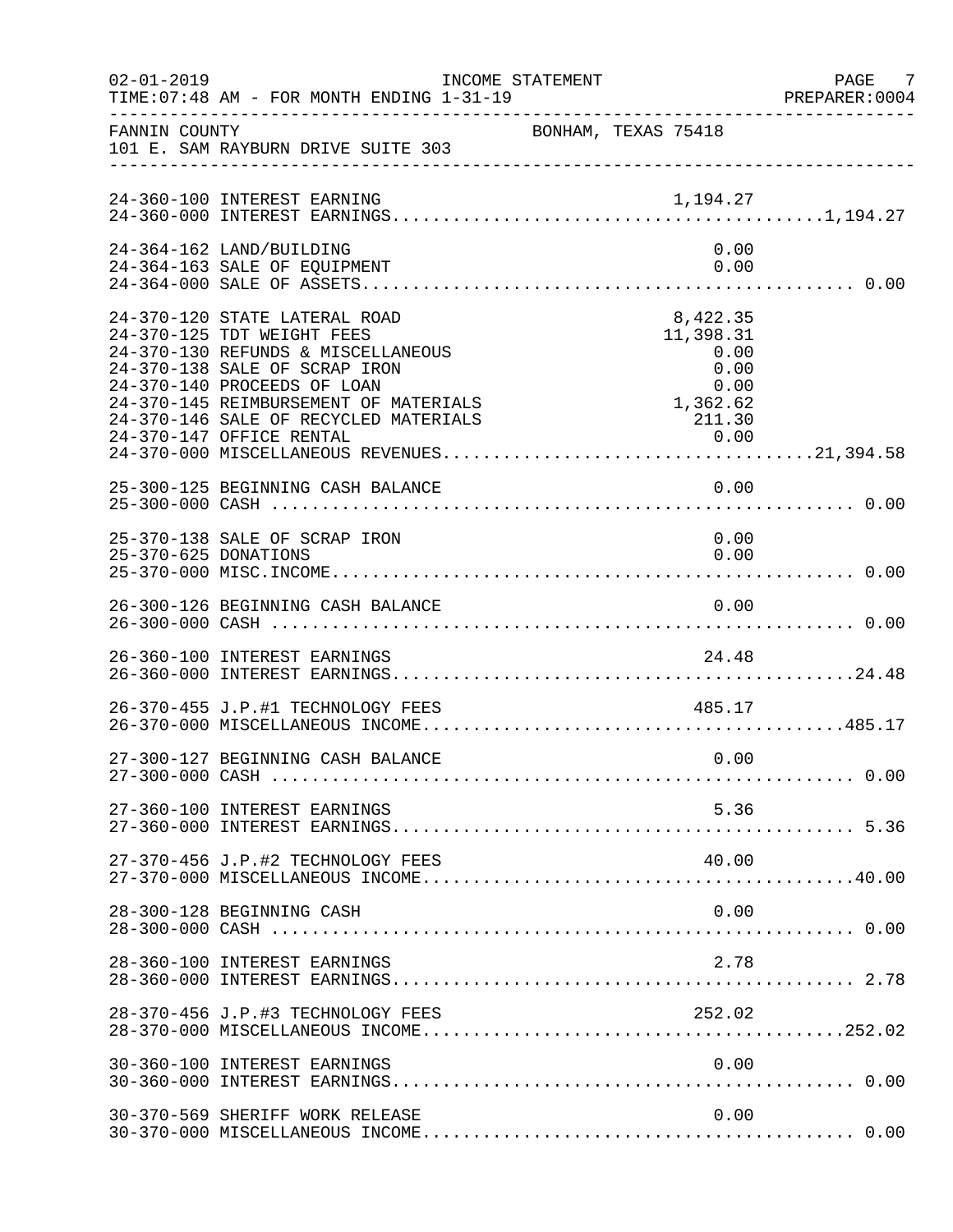| $02 - 01 - 2019$ | TIME: 07:48 AM - FOR MONTH ENDING 1-31-19                                              | INCOME STATEMENT    |  |                      | PAGE 8 |
|------------------|----------------------------------------------------------------------------------------|---------------------|--|----------------------|--------|
| FANNIN COUNTY    | 101 E. SAM RAYBURN DRIVE SUITE 303                                                     | BONHAM, TEXAS 75418 |  |                      |        |
|                  | 31-300-131 BEGINNING CASH BALANCE                                                      |                     |  | 0.00                 |        |
|                  | 31-330-510 COURTHOUSE RESTORATION                                                      |                     |  | 117,514.36           |        |
|                  | 31-370-131 RESTORATION DONATIONS                                                       |                     |  | 0.00                 |        |
|                  | 33-300-133 BEGINNING CASH BALANCE                                                      |                     |  | 0.00                 |        |
|                  | 33-340-480 APPLICATION FEE                                                             |                     |  | 0.00                 |        |
|                  | 34-300-134 BEGINNING CASH BALANCE                                                      |                     |  | 0.00                 |        |
|                  | 34-360-100 INTEREST INCOME                                                             |                     |  | 14.35                |        |
|                  | 34-370-450 DISTRICT CT.RECORDS ARCHIVE FEE $1,432.27$                                  |                     |  |                      |        |
|                  | 35-340-403 COUNTY CLERK FEES<br>35-340-450 DISTRICT CLERK FEES                         |                     |  | 420.00<br>3, 231. 22 |        |
|                  | 35-360-100 INTEREST EARNINGS                                                           |                     |  | 82.48                |        |
|                  | 36-300-136 BEGINNING CASH BALANCE-D.A.FEE<br>36-300-236 BEGINNING CASH BALANCE-SEIZURE |                     |  | 0.00<br>0.00         |        |
|                  | 36-340-475 DISTRICT ATTORNEY FEES                                                      |                     |  | 755.73               |        |
|                  | 36-352-200 CONTRABAND FORFEITURE<br>36-352-300 D.A. SEIZURE FUND                       |                     |  | 0.00<br>0.00         |        |
|                  | 36-360-100 INTEREST EARNINGS-D.A. FEE<br>36-360-236 INTEREST EARNINGS-SEIZURE FUND     |                     |  | 3.81<br>6.79         |        |
|                  | 36-370-130 REFUNDS & MISCELLANEOUS<br>36-370-319 RESTITUTION                           |                     |  | 450.69<br>0.00       |        |
|                  | 37-360-100 INTEREST EARNINGS                                                           |                     |  | 1.08                 |        |
|                  | 37-370-130 REFUNDS & MISCELLANEOUS                                                     |                     |  | 0.00                 |        |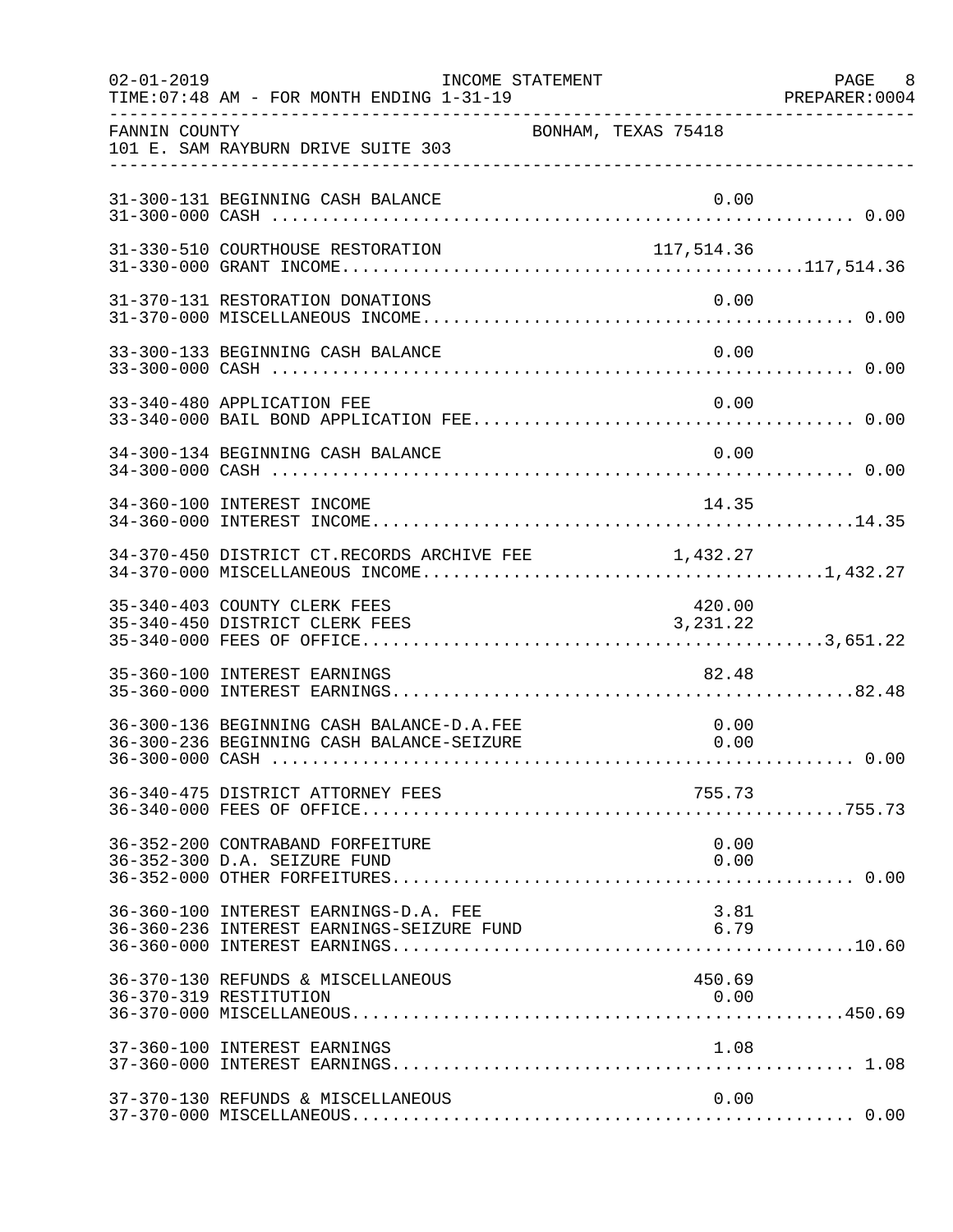| $02 - 01 - 2019$     | INCOME STATEMENT<br>TIME: 07:48 AM - FOR MONTH ENDING 1-31-19                                                          |                      | PAGE 9 |
|----------------------|------------------------------------------------------------------------------------------------------------------------|----------------------|--------|
| FANNIN COUNTY        | 101 E. SAM RAYBURN DRIVE SUITE 303                                                                                     | BONHAM, TEXAS 75418  |        |
|                      |                                                                                                                        |                      |        |
|                      | 39-360-100 INTEREST EARNINGS                                                                                           | 51.58                |        |
|                      | 39-370-150 BONNIE RUTH COOPER TRUST                                                                                    | 0.00                 |        |
|                      | 40-300-110 UNENCUMBERED FUND BALANCE                                                                                   | 0.00                 |        |
|                      | 40-330-410 NAACHO GRANT INCOME                                                                                         | 0.00                 |        |
| 41-370-406 DONATIONS |                                                                                                                        | 150.00               |        |
|                      | 42-330-477 HAZARD MITIGATION DR-1999                                                                                   | 0.00                 |        |
|                      | 44-330-423 2016 HOMELAND SECURITY                                                                                      | 0.00                 |        |
|                      | 45-330-403 CHAPTER 19 FUNDS                                                                                            | 92.11                |        |
|                      | 46-300-146 BEGINNING CASH BALANCE                                                                                      | 0.00                 |        |
|                      | 46-330-475 SAFE ROOM REIMBURSEMENT DR-4029 35,527.25<br>46-330-476 ADMINISTRATIVE FEE<br>46-330-476 ADMINISTRATIVE FEE | 1,200.01             |        |
|                      | 48-300-148 BEGINNING CASH BALANCE                                                                                      | 0.00                 |        |
|                      | 48-340-130 REFUNDS & MISCELLANEOUS<br>48-340-403 CONTRACT ADMINISTRATIVE FEE<br>48-340-484 ELECTION REIMBURSEMENT      | 0.00<br>0.00<br>0.00 |        |
|                      | 49-300-149 BEGINNING CASH BALANCE                                                                                      | 0.00                 |        |
|                      | 49-330-475 INVESTIGATOR/LEOSE GRANT                                                                                    | 0.00                 |        |
|                      | 51-300-151 BEGINNING CASH BALANCE                                                                                      | 0.00                 |        |
|                      |                                                                                                                        |                      |        |
|                      | 52-360-100 INTEREST EARNINGS                                                                                           | 6.34                 |        |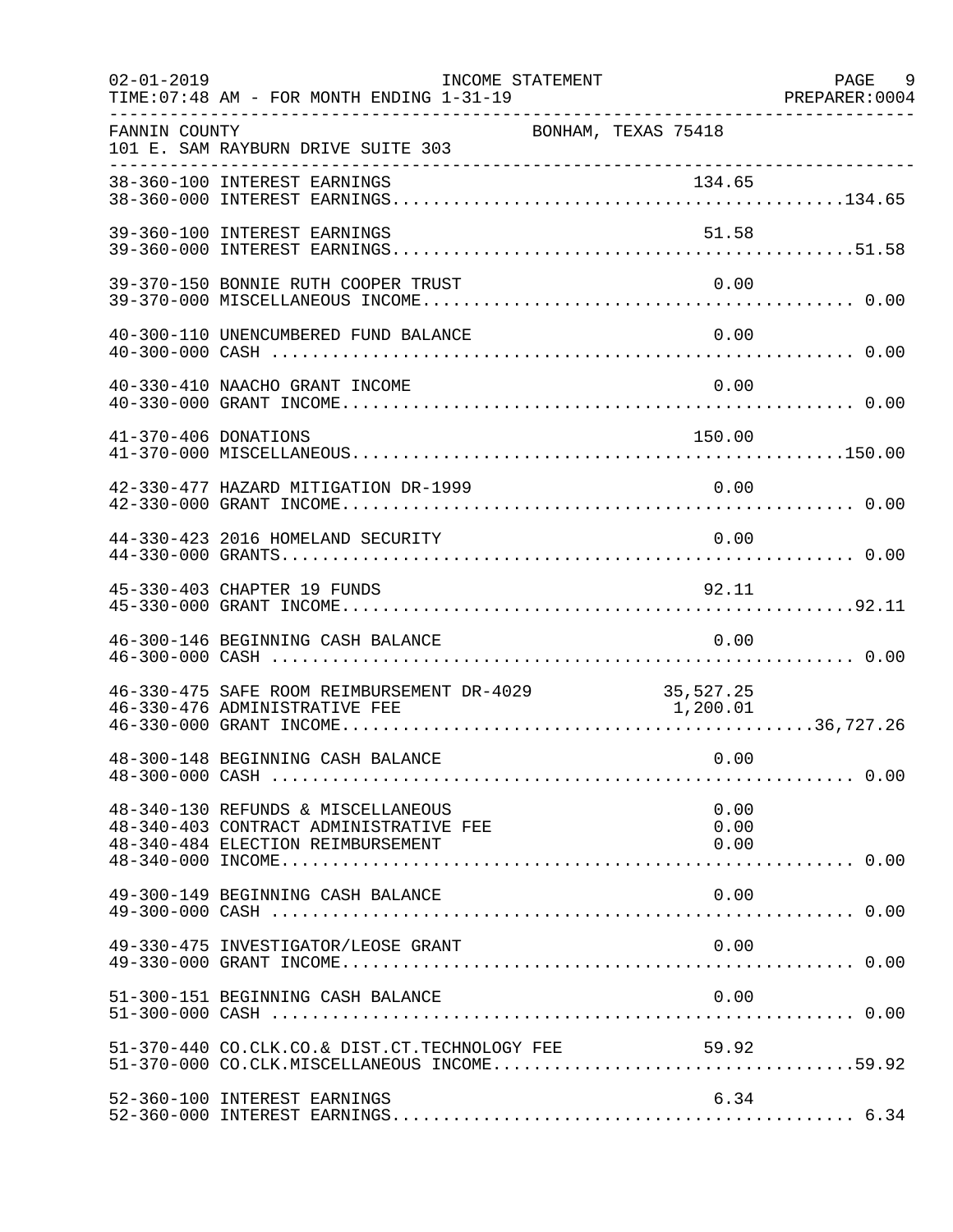| $02 - 01 - 2019$ | INCOME STATEMENT<br>TIME: 07:48 AM - FOR MONTH ENDING 1-31-19                                            |              | PAGE 10<br>PREPARER: 0004 |
|------------------|----------------------------------------------------------------------------------------------------------|--------------|---------------------------|
| FANNIN COUNTY    | BONHAM, TEXAS 75418<br>101 E. SAM RAYBURN DRIVE SUITE 303                                                |              |                           |
|                  | 52-370-133 CO.CLK.COURT RECORDS PRESERVATION F 120.00                                                    |              |                           |
|                  | 53-300-153 BEGINNING CASH BALANCE                                                                        | 0.00         |                           |
|                  | 53-370-133 CO.CLERK RECORDS ARCHIVE FEE 6,200.00                                                         |              |                           |
|                  | 55-300-156 BEGINNING CASH BALANCE                                                                        | 0.00         |                           |
|                  | 55-360-100 INTEREST EARNINGS                                                                             | 0.00         |                           |
|                  | 55-370-130 REFUNDS & MISCELLANEOUS<br>55-370-160 PEACE OFFICER ALLOCATION                                | 0.00<br>0.00 |                           |
|                  | 56-300-156 BEGINNING CASH BALANCE                                                                        | 0.00         |                           |
|                  | 56-330-560 BULLETPROOF VEST PARTNERSHIP                                                                  | 0.00         |                           |
|                  | 56-352-200 CONTRABAND FOREITURE<br>56-352-300 PLEA BARGAIN AGREEMENT                                     | 0.00<br>0.00 |                           |
|                  | 56-355-560 FEDERAL FORFEITURE FUNDS 2018<br>56-355-000 FEDERAL FORFEITURE FUNDS 2018 0.00                | 0.00         |                           |
|                  | 56-360-100 INTEREST EARNINGS-SO FORFEITURE 10.38<br>56-360-159 INTEREST EARNINGS-FEDERAL FORF 2018 10.00 |              |                           |
|                  | 56-370-108 FEDERAL OT REIMBURSEMENT<br>56-370-130 REFUNDS & MISCELLANEOUS                                | 0.00<br>0.00 |                           |
|                  | 56-390-140 TRANSFERS IN                                                                                  | 0.00         |                           |
|                  | 57-300-157 BEGINNING CASH BALANCE                                                                        | 0.00         |                           |
|                  | 57-360-100 INTEREST EARNINGS                                                                             | 0.00         |                           |
|                  | 57-370-560 SHERIFF K-9 UNIT                                                                              | 0.00         |                           |
|                  | 59-300-159 BEGINNING CASH BALANCE                                                                        | 0.00         |                           |
|                  | 59-360-100 INTEREST EARNINGS                                                                             | 16.52        |                           |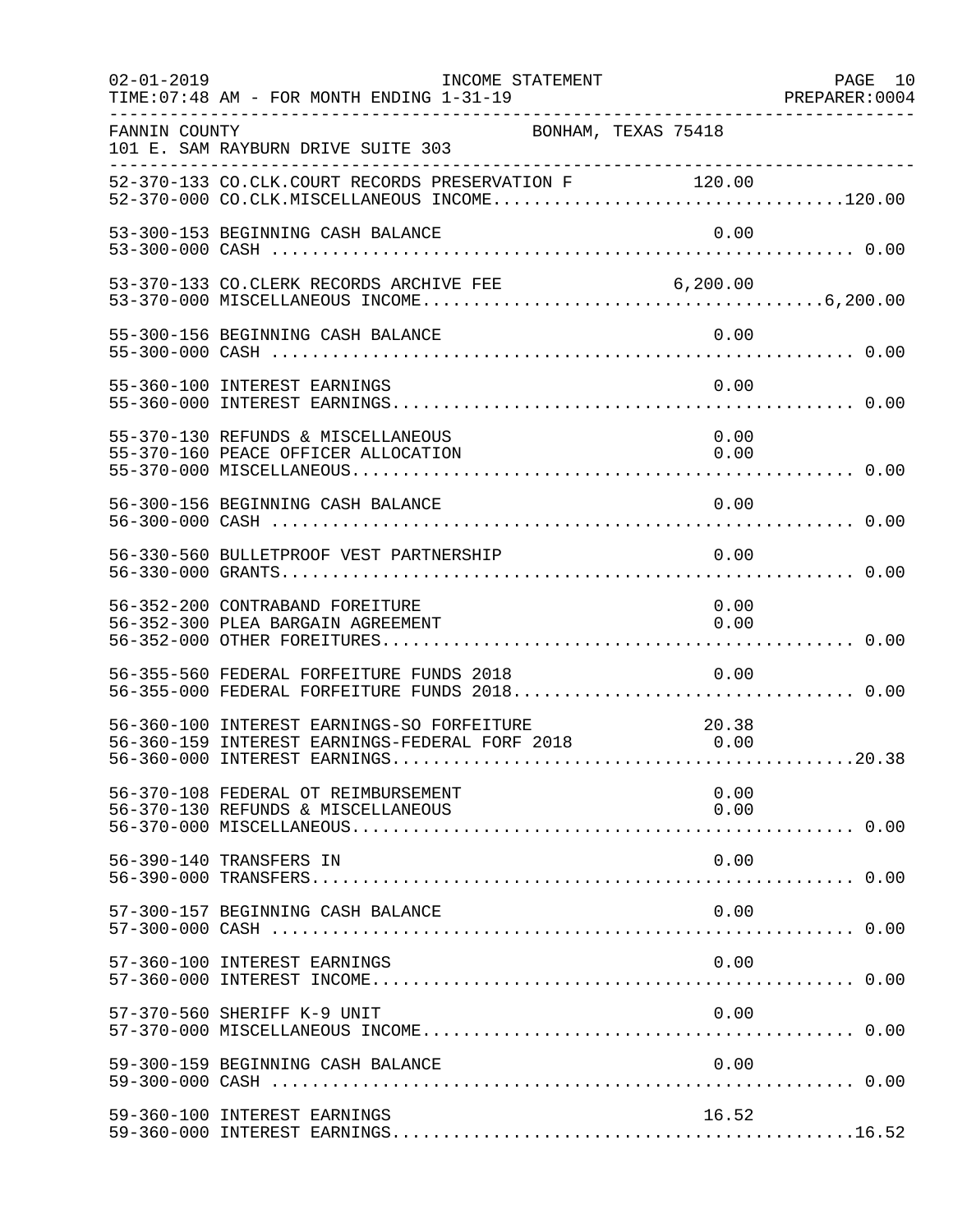| $02 - 01 - 2019$ | TIME: 07:48 AM - FOR MONTH ENDING 1-31-19                                                                         | INCOME STATEMENT    |                                                                                    | PAGE 11<br>PREPARER: 0004 |
|------------------|-------------------------------------------------------------------------------------------------------------------|---------------------|------------------------------------------------------------------------------------|---------------------------|
| FANNIN COUNTY    | 101 E. SAM RAYBURN DRIVE SUITE 303                                                                                | BONHAM, TEXAS 75418 |                                                                                    |                           |
|                  | 59-370-425 DRUG COURT FEE                                                                                         |                     | 832.02                                                                             |                           |
|                  | 60-300-110 BEGINNING CASH BALANCE                                                                                 |                     | 0.00                                                                               |                           |
|                  | 60-310-110 CURRENT TAXES<br>60-310-120 DELINQUENT TAXES<br>60-310-260 CURRENT TAXES SERIES '98                    |                     | 290, 217.56<br>2,514.13<br>$\begin{array}{c} 0\,.\,0\,0 \\ 0\,.\,0\,0 \end{array}$ |                           |
|                  | 60-318-120 PAY N LIEU TAX/GRASSLAND<br>00-318-120 FAI N LIEU TAX/URPER TRINITY 178.56                             |                     | 0.00                                                                               |                           |
|                  | 60-360-100 INTEREST EARNINGS<br>60-360-200 INTEREST, 2017 GO BONDS<br>60-360-200 INTEREST, 2017 80 DONDS 7,923.33 |                     | 0.00<br>0.00                                                                       |                           |
|                  | 60-370-130 REFUNDS & MISCELLANEOUS                                                                                |                     | 0.00                                                                               |                           |
|                  | 61-300-161 BEGINNING CASH BALANCE                                                                                 |                     | 0.00                                                                               |                           |
|                  | 61-370-440 DIST.CLK.CO.& DIST.CT.TECHNOLOGY FE<br>61-370-000 DIST.CLK.MISCELLANEOUS INCOME164.82                  |                     | 164.82                                                                             |                           |
|                  | 62-300-162 BEGINNING CASH BALANCE                                                                                 |                     | 0.00                                                                               |                           |
|                  | 62-360-100 INTEREST EARNINGS                                                                                      |                     | 15.99                                                                              |                           |
|                  | 62-370-133 DIST.CLK.COURT RECORDS PRESERVATION 1,081.20<br>62-370-000 DIST.CLK.COURT MISCELLAEOUS INCOME1,081.20  |                     |                                                                                    |                           |
|                  |                                                                                                                   |                     |                                                                                    |                           |
|                  | 63-370-130 REFUNDS & MISCELLANEOUS<br>63-370-160 PEACE OFFICER ALLOCATION                                         |                     | 0.00<br>0.00                                                                       |                           |
|                  | 64-300-152 BEGINNING CASH BALANCE                                                                                 |                     | 0.00                                                                               |                           |
|                  | 64-370-130 REFUNDS & MISCELLANEOUS<br>64-370-160 PEACE OFFICER ALLOCATION                                         |                     | 0.00<br>0.00                                                                       |                           |
|                  | 65-300-153 BEGINNING CASH BALANCE                                                                                 |                     | 0.00                                                                               |                           |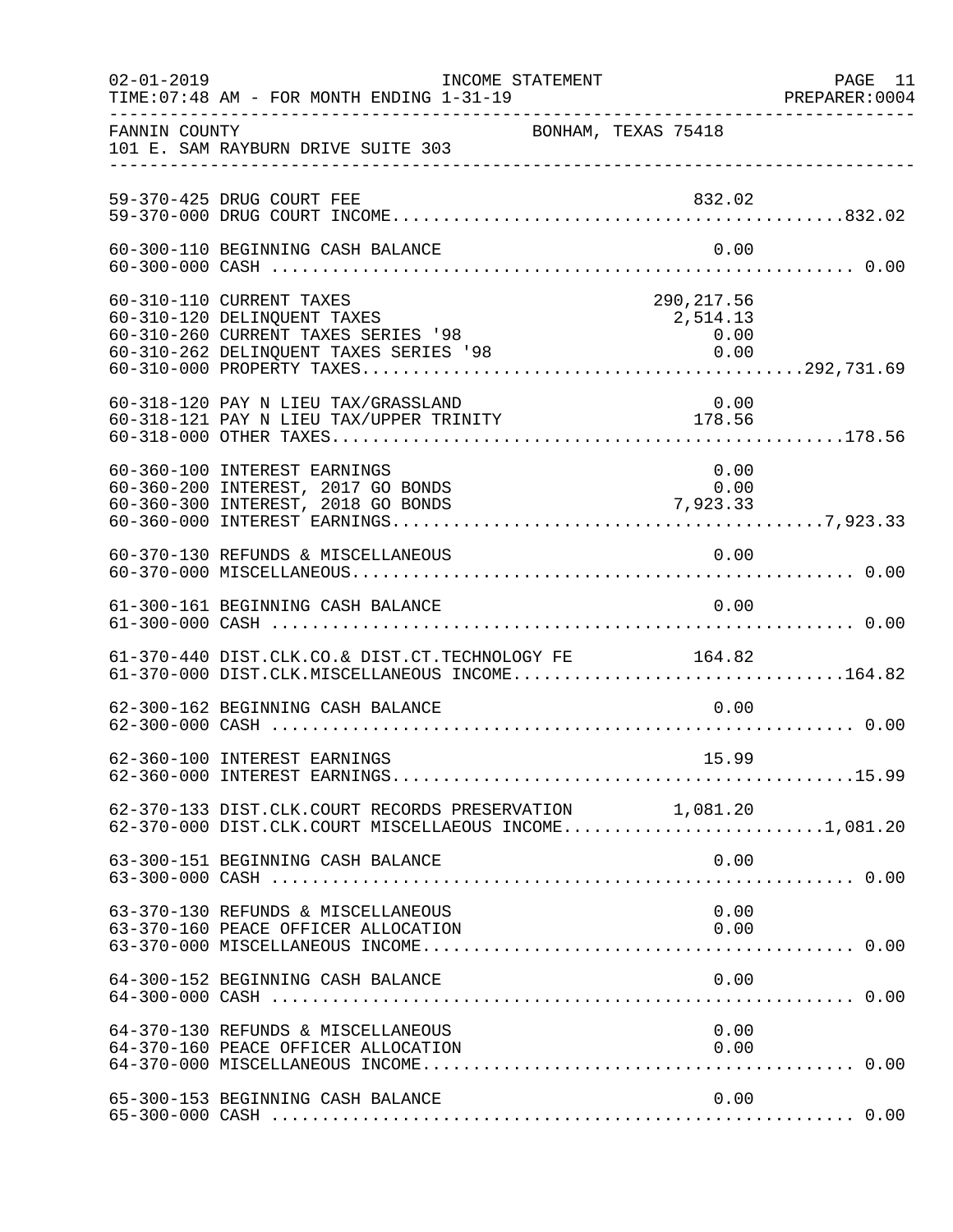| $02 - 01 - 2019$ | INCOME STATEMENT<br>TIME: 07:48 AM - FOR MONTH ENDING 1-31-19               |        | PAGE 12      |
|------------------|-----------------------------------------------------------------------------|--------|--------------|
| FANNIN COUNTY    | BONHAM, TEXAS 75418<br>101 E. SAM RAYBURN DRIVE SUITE 303                   |        |              |
|                  | 65-370-130 REFUNDS & MISCELLANEOUS<br>65-370-160 PEACE OFFICER ALLOCATION   |        | 0.00<br>0.00 |
|                  | 66-300-166 BEGINNING CASH BALANCE                                           |        | 0.00         |
|                  | 66-360-100 INTEREST EARNINGS LEGEND BANK                                    |        | 0.00         |
|                  |                                                                             |        |              |
|                  | 67-300-110 UNENCUMBERED FUND BALANCE                                        | 0.00   |              |
|                  | 67-319-551 ANNUAL PAYMENT                                                   |        | 0.00         |
|                  | 68-300-168 BEGINNING CASH BALANCE                                           |        | 0.00         |
|                  | 68-360-100 INTEREST EARNING LEGEND BANK<br>68-360-168 INTEREST EARNINGS ICS |        | 0.00<br>0.00 |
|                  | 68-370-130 REFUNDS & MISCELLANEOUS                                          | 0.00   |              |
|                  | 70-360-100 INTEREST EARNINGS                                                | 601.99 |              |
|                  | 71-330-475 INVESTIGATOR CRIMES AGAINST WOMEN                                |        | 0.00         |
|                  | 72-330-560 INVESTIGATOR CRIMES AGAINST CHILDRE 3,297.94                     |        |              |
|                  | 80-300-180 BEGINNING CASH BALANCE                                           |        | 0.00         |
|                  | 80-370-130 MISCELLANEOUS<br>80-370-180 PROGRAM FEES                         |        | 0.00<br>0.00 |
|                  | 81-300-110 UNENCUMBERED FUND BALANCE                                        |        | 0.00         |
|                  | 81-318-181 YEAR 1 PAYMENT                                                   |        | 0.00         |
|                  | 82-300-123 UNENCUMBERED FUND BALANCE                                        |        | 0.00         |
|                  | 82-318-182 YEAR 1 PAYMENT                                                   |        | 0.00         |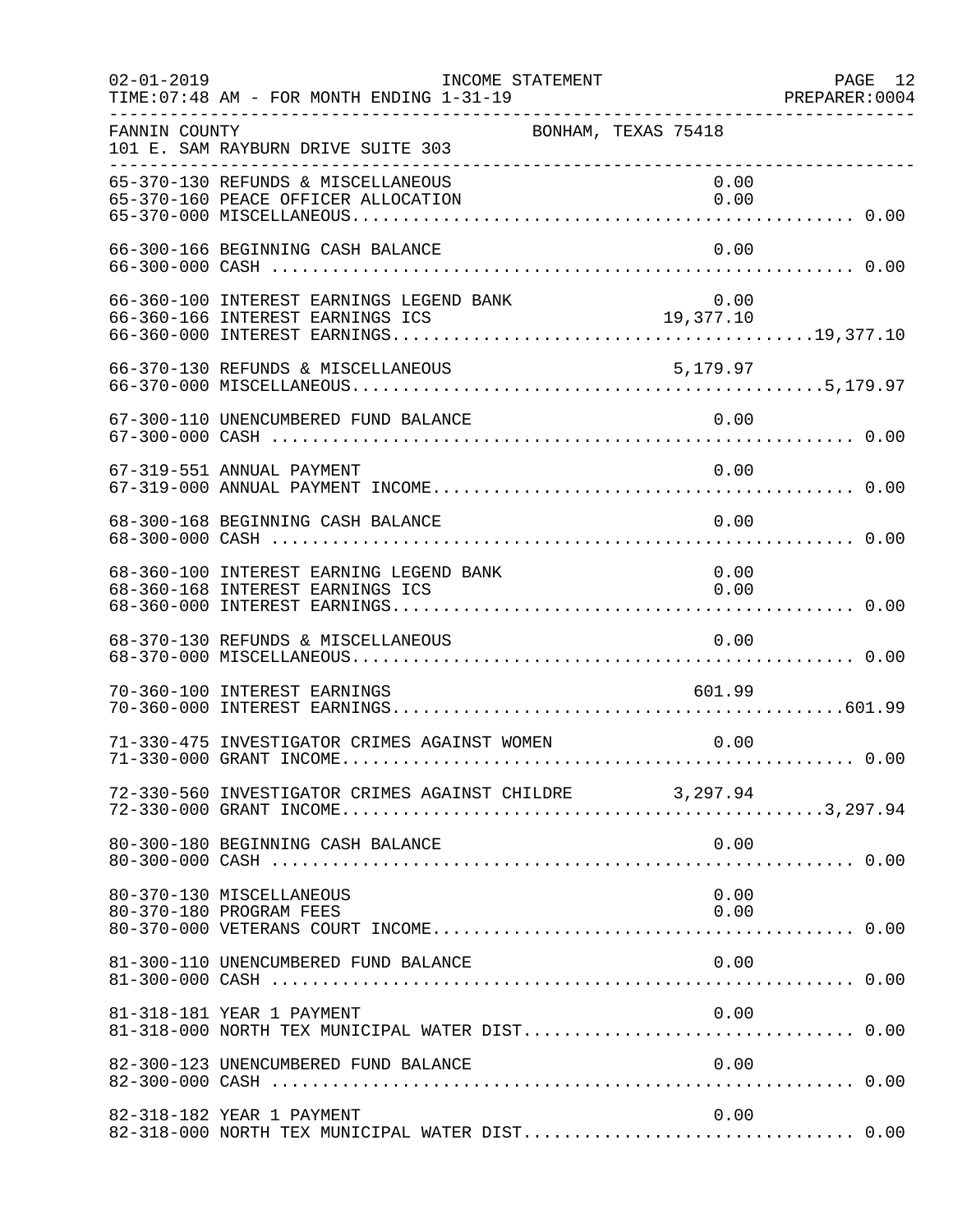| $02 - 01 - 2019$ | INCOME STATEMENT<br>TIME: 07:48 AM - FOR MONTH ENDING 1-31-19                                                                                                                                                                                                                                                                         |                                            | PAGE 13<br>PREPARER: 0004 |
|------------------|---------------------------------------------------------------------------------------------------------------------------------------------------------------------------------------------------------------------------------------------------------------------------------------------------------------------------------------|--------------------------------------------|---------------------------|
| FANNIN COUNTY    | BONHAM, TEXAS 75418<br>101 E. SAM RAYBURN DRIVE SUITE 303                                                                                                                                                                                                                                                                             |                                            |                           |
|                  |                                                                                                                                                                                                                                                                                                                                       |                                            |                           |
|                  | 83-318-183 YEAR 1 PAYMENT                                                                                                                                                                                                                                                                                                             | 0.00                                       |                           |
|                  | 84-300-110 UNENCUMBERED FUND BALANCE                                                                                                                                                                                                                                                                                                  | 0.00                                       |                           |
|                  | 84-318-184 PERSONNEL INCOME YEAR 1<br>84-318-185 EMERGENCY RADIO IMP.INC.YEAR 1<br>84-318-186 VEHICLE OR SPEC EQUIP INC YEAR 1                                                                                                                                                                                                        | 0.00<br>0.00                               |                           |
|                  | 87-340-575 JUVENILE PROBATION FEES<br>87-340-575 JUVENILE PROBATION FEES<br>87-340-576 JUVENILE PROBATION RESTITUTION 579.25<br>87-340-577 JUVENILE PROBATION COURT COSTS 90.00<br>87-340-578 FEES RECEIVED FOR OTHER COUNTIES 0.00<br>87-340-000 FEES OF OFFICE                                                                      | 495.00                                     |                           |
|                  |                                                                                                                                                                                                                                                                                                                                       |                                            |                           |
|                  |                                                                                                                                                                                                                                                                                                                                       |                                            |                           |
|                  | 89-330-915 BASIC PROBATION SUPERVISION<br>89-330-915 BASIC PROBATION SUPERVISION<br>89-330-916 COMMUNITY PROGRAMS<br>89-330-917 PRE/POST ADJUDICATION<br>89-330-018 COMMUNITY<br>89-330-918 COMMITMENT DIVERSION (4,998.00)<br>89-330-919 MENTAL HEALTH SERVICES (7,656.00)<br>89-330-920 REGIONAL DIVERSIONS ALTERNATIVES (9,286.00) | 0.00<br>60,492.00<br>40,250.00<br>4,105.00 |                           |
|                  | 89-360-189 INTEREST INCOME                                                                                                                                                                                                                                                                                                            | 58.27                                      |                           |
|                  | 89-370-130 REFUNDS & MISCELLANEOUS<br>89-370-995 LOCAL FUNDING                                                                                                                                                                                                                                                                        | 40.00<br>160,000.00                        |                           |
|                  | 92-360-100 INTEREST EARNINGS<br>92-360-350 GOV. COMMODITY PROG. ASCS                                                                                                                                                                                                                                                                  | 291.86<br>0.00                             |                           |
| 92-370-100 RENT  | 92-370-130 REFUNDS & MISCELLANEOUS                                                                                                                                                                                                                                                                                                    | 0.00<br>0.00                               |                           |
|                  | 93-330-909 GRANT #713169 RANDOLPH                                                                                                                                                                                                                                                                                                     | 0.00                                       |                           |
|                  | 93-370-130 REFUNDS & MISCELLANEOUS                                                                                                                                                                                                                                                                                                    | 0.00                                       |                           |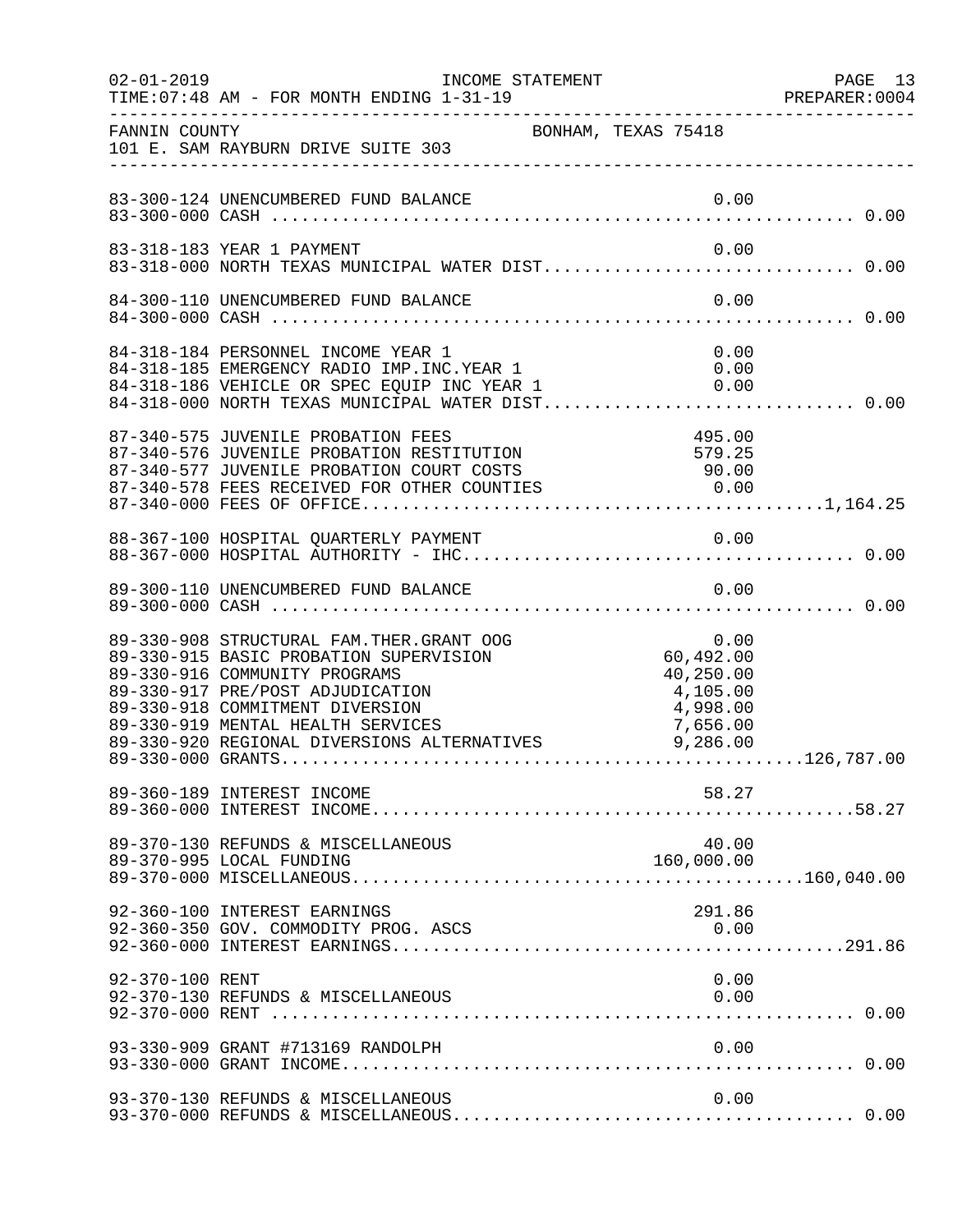|                                                            | 02-01-2019 INCOME STATEMENT                                                                                                                                                                                                                                                                                                                                                                                                                                                                                                                                                                                                                              |                     |                                                                                                                                                                                               | PAGE 14<br>PREPARER: 0004 |
|------------------------------------------------------------|----------------------------------------------------------------------------------------------------------------------------------------------------------------------------------------------------------------------------------------------------------------------------------------------------------------------------------------------------------------------------------------------------------------------------------------------------------------------------------------------------------------------------------------------------------------------------------------------------------------------------------------------------------|---------------------|-----------------------------------------------------------------------------------------------------------------------------------------------------------------------------------------------|---------------------------|
|                                                            | FANNIN COUNTY<br>101 E. SAM RAYBURN DRIVE SUITE 303                                                                                                                                                                                                                                                                                                                                                                                                                                                                                                                                                                                                      | BONHAM, TEXAS 75418 |                                                                                                                                                                                               |                           |
|                                                            | 95-360-100 INTEREST EARNINGS                                                                                                                                                                                                                                                                                                                                                                                                                                                                                                                                                                                                                             |                     | 0.00                                                                                                                                                                                          |                           |
|                                                            | 95-370-125 AFLAC FSA CLEARING                                                                                                                                                                                                                                                                                                                                                                                                                                                                                                                                                                                                                            |                     | 0.00                                                                                                                                                                                          |                           |
|                                                            |                                                                                                                                                                                                                                                                                                                                                                                                                                                                                                                                                                                                                                                          |                     |                                                                                                                                                                                               |                           |
|                                                            |                                                                                                                                                                                                                                                                                                                                                                                                                                                                                                                                                                                                                                                          |                     |                                                                                                                                                                                               |                           |
|                                                            | ***** EXPENSE ACCOUNTS *****                                                                                                                                                                                                                                                                                                                                                                                                                                                                                                                                                                                                                             |                     |                                                                                                                                                                                               |                           |
| 10-400-435 PRINTING<br>10-400-480 BOND<br>10-400-590 BOOKS | 10-400-101 SALARY ELECTED OFFICIAL<br>10-400-104 STATE PROBATE SALARY SUPPLEMENT<br>10-400-105 SALARY SECRETARY<br>10-400-201 SOCIAL SECURITY TAXES<br>10-400-202 GROUP HEALTH & DENTAL INSURANCE<br>10-400-202 BETIDEMENT & DENTAL INSURANCE<br>10-400-202 BETIDEMENT<br>10-400-203 RETIREMENT<br>10-400-204 WORKERS' COMPENSATION<br>10-400-205 MEDICARE TAX<br>10-400-225 TRAVEL ALLOWANCE<br>10-400-310 OFFICE SUPPLIES<br>10-400-311 POSTAL EXPENSES<br>10-400-427 OUT OF COUNTY TRAVEL<br>10-400-431 LOCAL TRAVEL<br>10-400-437 COURT REPORTER EXPENSE<br>10-400-468 JUVENILE BOARD SALARY<br>10-400-572 OFFICE EQUIPMENT<br>10-400-574 TECHNOLOGY |                     | 23,074.02<br>4,054.97<br>149.42<br>472.97<br>1,200.00<br>334.66<br>28.51<br>3,393.24<br>0.00<br>49.50<br>0.00<br>800.00<br>1,243.00<br>217.00<br>0.00<br>0.00                                 |                           |
|                                                            |                                                                                                                                                                                                                                                                                                                                                                                                                                                                                                                                                                                                                                                          |                     |                                                                                                                                                                                               |                           |
| 10-403-435 PRINTING<br>10-403-480 BOND<br>10-403-481 DUES  | 10-403-101 SALARY ELECTED OFFICIAL<br>10-403-104 SALARY DEPUTIES<br>10-403-107 REGULAR-TEMP. PART-TIME<br>10-403-201 SOCIAL SECURITY TAXES<br>10-403-202 GROUP HEALTH & DENTAL INSURANCE<br>10-403-203 RETIREMENT<br>10-403-204 WORKERS COMPENSATION<br>10-403-205 MEDICARE TAX<br>10-403-310 OFFICE SUPPLIES<br>10-403-311 POSTAL EXPENSES<br>10-403-420 UTILITIES TELEPHONE<br>10-403-427 OUT OF COUNTY TRAVEL<br>10-403-431 LOCAL TRAVEL<br>10-403-437 IMAGING/INDEXING<br>10-403-572 OFFICE EQUIPMENT                                                                                                                                                |                     | 20,159.28<br>57,836.92<br>6,060.33<br>4,674.92<br>27,731.54<br>9,649.65<br>340.57<br>1,093.28<br>1,083.31<br>346.57<br>0.00<br>2,617.32<br>0.00<br>0.00<br>2,312.47<br>513.00<br>0.00<br>0.00 |                           |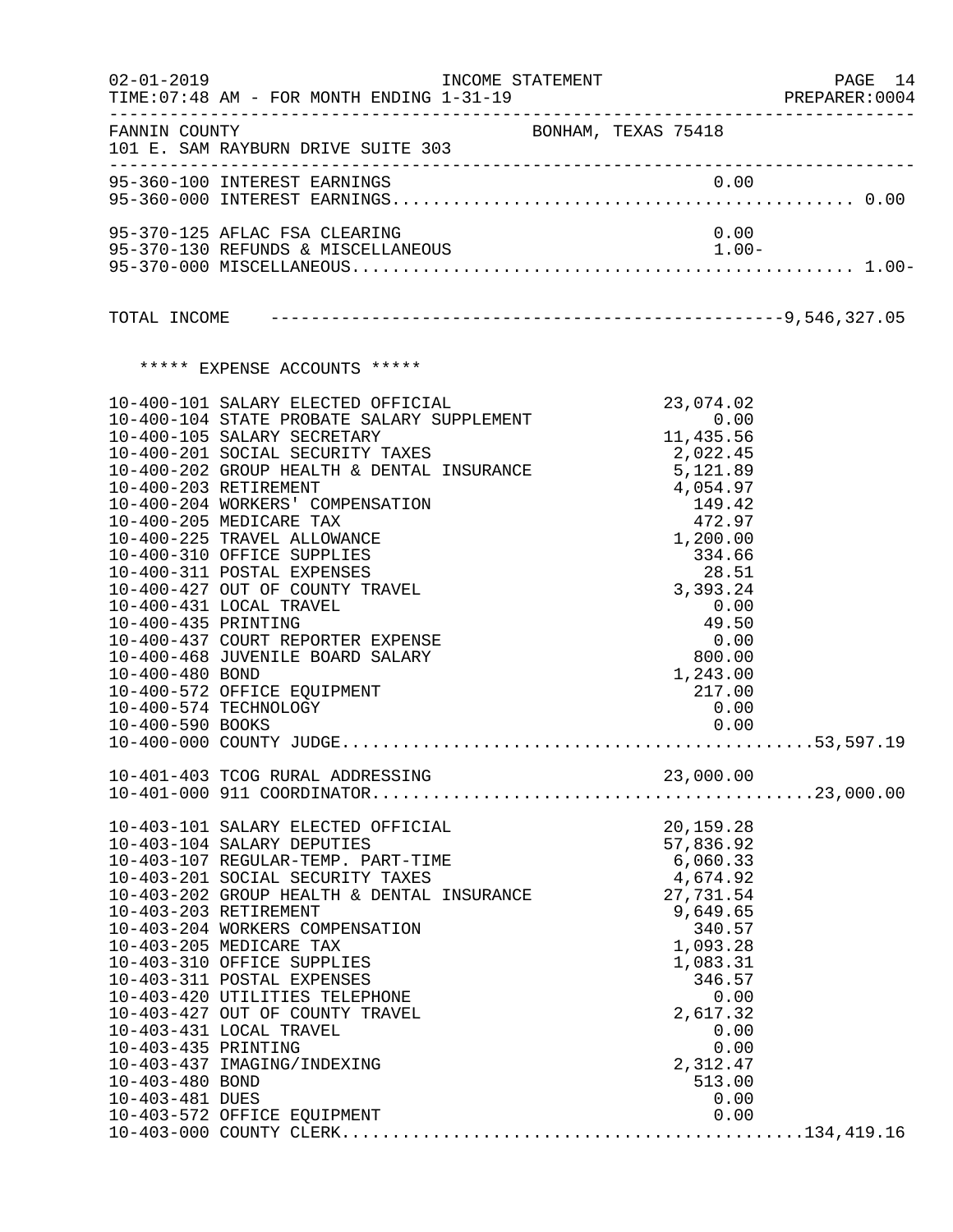| $02 - 01 - 2019$                                                     | TIME: 07:48 AM - FOR MONTH ENDING 1-31-19                                                                                                                                                                                                                                                                                                                                                                                                                                                                                                     |                                                                                                                                                       |  |
|----------------------------------------------------------------------|-----------------------------------------------------------------------------------------------------------------------------------------------------------------------------------------------------------------------------------------------------------------------------------------------------------------------------------------------------------------------------------------------------------------------------------------------------------------------------------------------------------------------------------------------|-------------------------------------------------------------------------------------------------------------------------------------------------------|--|
| FANNIN COUNTY                                                        | 101 E. SAM RAYBURN DRIVE SUITE 303                                                                                                                                                                                                                                                                                                                                                                                                                                                                                                            | BONHAM, TEXAS 75418                                                                                                                                   |  |
| 10-404-109 SALARY                                                    | 10-404-201 SOCIAL SECURITY TAXES<br>10-404-203 RETIREMENT                                                                                                                                                                                                                                                                                                                                                                                                                                                                                     | 15,765.41<br>585.65<br>0.00                                                                                                                           |  |
| 10-404-311 POSTAGE<br>10-404-423 CELL PHONE                          | 10-404-205 MEDICARE TAX<br>10-404-310 ELECTION SUPPLIES                                                                                                                                                                                                                                                                                                                                                                                                                                                                                       | 136.96<br>2,051.59<br>825.59<br>80.00                                                                                                                 |  |
|                                                                      | 10-404-427 ELECTION TRAVEL<br>10-404-428 EMPLOYEE TRAINING<br>10-404-429 DPS BACKGROUND CHECK<br>$10-404-429$ DPS BACKSKOOKE CHEEN<br>$10-404-430$ BIDS AND NOTICES<br>$10-404-442$ PROFESSIONAL SERVICE/TRANSLATOR 300.00<br>0.00                                                                                                                                                                                                                                                                                                            | 190.53<br>$0.00$<br>0.00<br>331.50                                                                                                                    |  |
|                                                                      | 10-404-481 DUES 300.00<br>10-404-483 VOTER REGISTRATION 6.00<br>10-404-485 ELECTION MAINT. AGREEMENT 16,077.67                                                                                                                                                                                                                                                                                                                                                                                                                                |                                                                                                                                                       |  |
|                                                                      | 10-405-102 SALARY APPOINTED OFFICIAL 13,436.28<br>10-405-201 SOCIAL SECURITY TAXES 821.20<br>10-405-202 GROUP HEALTH & DENTAL INSURANCE 3,825.04<br>10-405-203 RETIREMENT 1,542.51<br>10-405-204 WORKERS' COMPENSATION 53.61<br>10-405-2                                                                                                                                                                                                                                                                                                      |                                                                                                                                                       |  |
| 10-405-435 PRINTING                                                  | 10-405-310 OFFICE SUPPLIES<br>10-405-311 POSTAL EXPENSES<br>10-405-427 OUT OF COUNTY TRAVEL<br>10-405-428 TRAINING/TUITION<br>10-405-453 COMPUTER SOFTWARE<br>10-405-572 OFFICE EQUIPMENT                                                                                                                                                                                                                                                                                                                                                     | 0.00<br>0.00<br>0.00<br>0.00<br>0.00<br>0.00<br>34.99                                                                                                 |  |
| 10-406-103 SALARY                                                    | 10-406-107 SALARY TEMP./EXTRA                                                                                                                                                                                                                                                                                                                                                                                                                                                                                                                 | 12, 473.14<br>0.00                                                                                                                                    |  |
| 10-406-203 RETIREMENT<br>10-406-422 R&M RADIO<br>10-406-454 R&M AUTO | 10-406-201 SOCIAL SECURITY TAXES<br>10-406-202 GROUP HEALTH & DENTAL INS<br>10-406-204 WORKERS' COMPENSATION<br>10-406-205 MEDICARE TAX<br>10-406-225 TRAVEL ALLOWANCE<br>10-406-310 OFFICE SUPPLIES<br>10-406-311 POSTAL EXPENSE<br>10-406-330 AUTO EXPENSE-GAS & OIL<br>10-406-423 CELL PHONE ALLOWANCE<br>10-406-427 OUT OF COUNTY TRAVEL<br>10-406-428 TRAINING & TUITION<br>10-406-487 TRAILER/AUTO INSURANCE<br>10-406-489 CODE RED EARLY WARNING SYSTEM 12,768.00<br>10-406-490 911 RADIO TOWER BUILDING<br>10-406-573 RADIO EQUIPMENT | 775.32<br>960.46<br>1,432.99<br>37.42<br>181.33<br>0.00<br>8.90<br>0.00<br>82.48<br>0.00<br>80.00<br>0.00<br>0.00<br>263.66<br>575.00<br>0.00<br>0.00 |  |
|                                                                      | 10-409-100 COMPENSATION PAY                                                                                                                                                                                                                                                                                                                                                                                                                                                                                                                   | 0.00                                                                                                                                                  |  |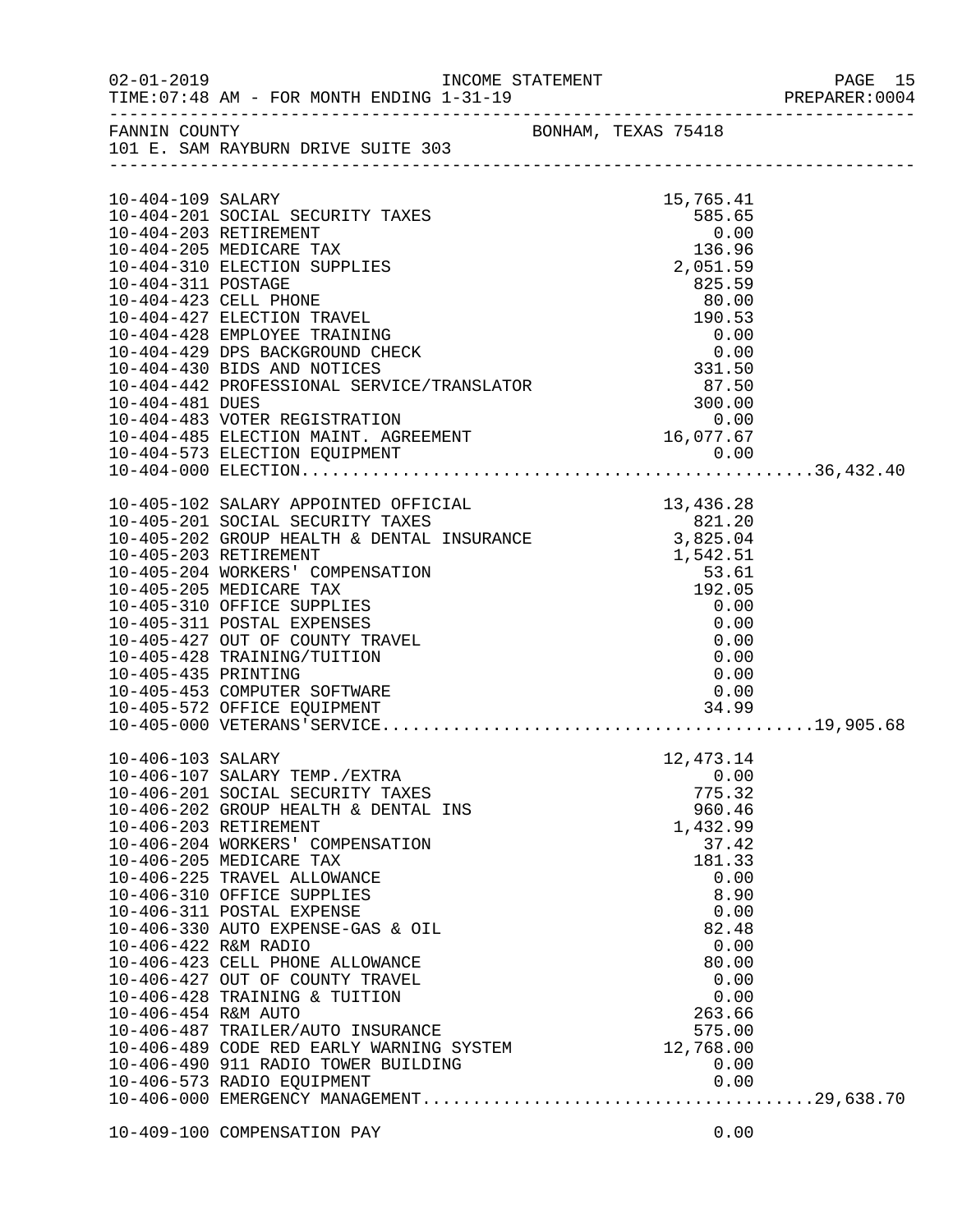|                      | 10-410-101 SALARY ELECTED OFFICIAL 48,461.58<br>10-410-103 SALARY COURT COORDINATOR 10,799.64<br>10-410-110 SALARY COURT REPORTER 22,848.30<br>10-410-201 SOCIAL SECURITY TAXES 5,661.71<br>10-410-202 GROUP HEALTH & DENTAL INS 13,55 |                   |  |
|----------------------|----------------------------------------------------------------------------------------------------------------------------------------------------------------------------------------------------------------------------------------|-------------------|--|
|                      |                                                                                                                                                                                                                                        |                   |  |
|                      |                                                                                                                                                                                                                                        |                   |  |
|                      |                                                                                                                                                                                                                                        |                   |  |
|                      |                                                                                                                                                                                                                                        |                   |  |
|                      | 10-410-203 RETIREMENT                                                                                                                                                                                                                  | 11,080.22         |  |
|                      | 10-410-204 WORKERS COMPENSATION                                                                                                                                                                                                        | 385.25            |  |
|                      | 10-410-205 MEDICARE TAX                                                                                                                                                                                                                | 1,388.51          |  |
|                      | 10-410-310 OFFICE SUPPLIES                                                                                                                                                                                                             | 75.60             |  |
| 10-410-311 POSTAGE   |                                                                                                                                                                                                                                        | 217.74            |  |
|                      | 10-410-315 COPIER RENTAL                                                                                                                                                                                                               | 129.86            |  |
|                      | 10-410-395 BAILIFF UNIFORMS                                                                                                                                                                                                            | 0.00              |  |
| 10-410-420 TELEPHONE |                                                                                                                                                                                                                                        | 988.36            |  |
|                      | 10-410-421 DSL INTERNET                                                                                                                                                                                                                | 0.00              |  |
|                      | 10-410-424 INDIGENT ATTORNEY FEES<br>10-410-425 PROFESSIONAL SERVICES                                                                                                                                                                  | 11,000.00<br>0.00 |  |
|                      | 10-410-427 OUT OF COUNTY TRAVEL                                                                                                                                                                                                        | 0.00              |  |
| 10-410-435 PRINTING  |                                                                                                                                                                                                                                        | 0.00              |  |
|                      | 10-410-437 COURT REPORTER EXPENSE                                                                                                                                                                                                      | 2,050.00          |  |
|                      | 10-410-439 WITNESS EXPENSE                                                                                                                                                                                                             | 0.00              |  |
|                      | 10-410-453 R&M EQUIPMENT                                                                                                                                                                                                               | 0.00              |  |
|                      | 10-410-467 VISITING JUDGE                                                                                                                                                                                                              | 1,237.70          |  |
|                      | 10-410-468 JUVENILE BOARD SALARY                                                                                                                                                                                                       | 800.00            |  |
| 10-410-480 BONDS     |                                                                                                                                                                                                                                        | 1,243.00          |  |
| 10-410-481 DUES      | 10-410-572 OFFICE EQUIPMENT                                                                                                                                                                                                            | 0.00<br>0.00      |  |
|                      | 10-410-574 TECHNOLOGY                                                                                                                                                                                                                  | 0.00              |  |
|                      |                                                                                                                                                                                                                                        |                   |  |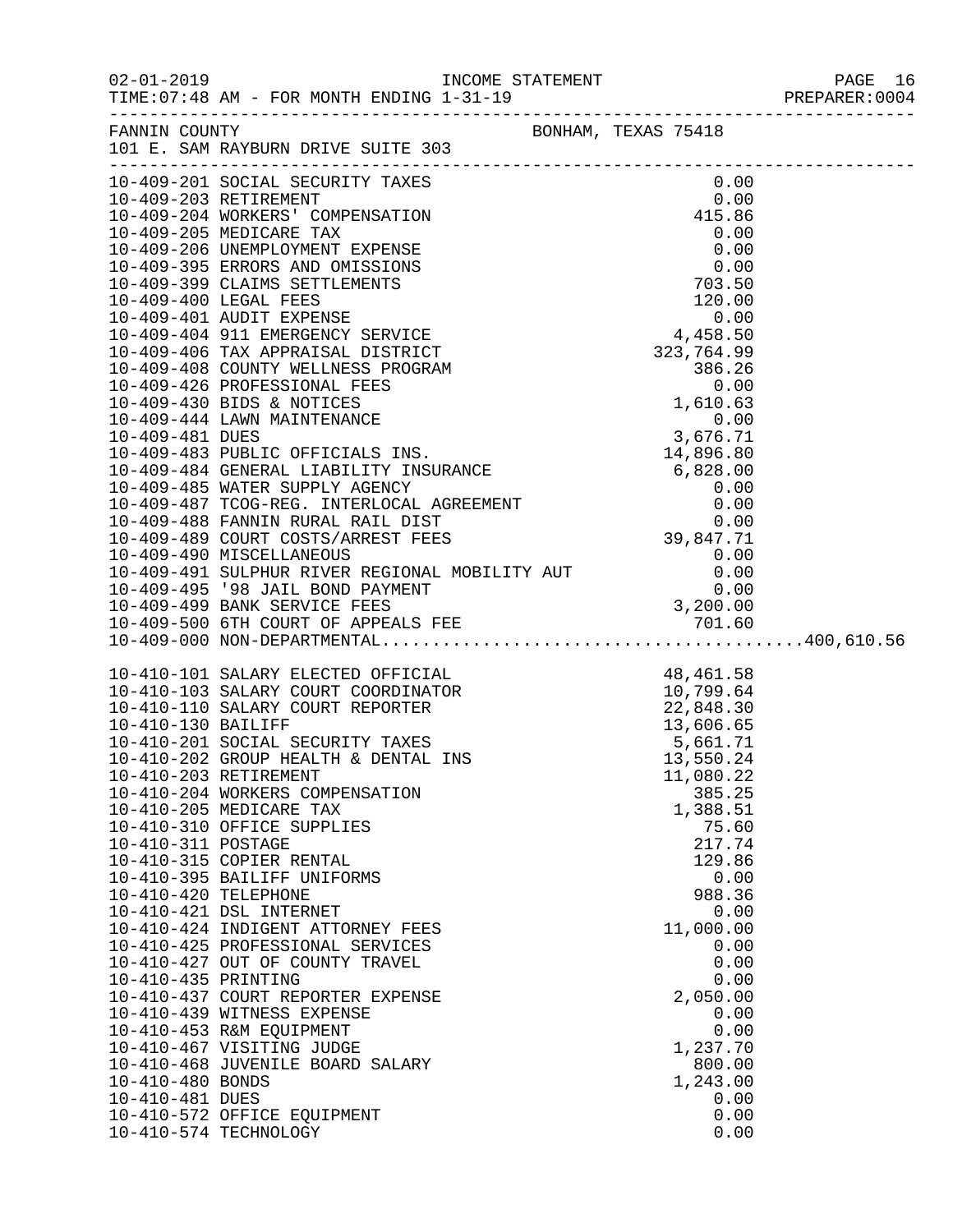| $02 - 01 - 2019$    | TIME: 07:48 AM - FOR MONTH ENDING 1-31-19                                                                                                                                                                                                                                                                                                                                |                                                              |  |
|---------------------|--------------------------------------------------------------------------------------------------------------------------------------------------------------------------------------------------------------------------------------------------------------------------------------------------------------------------------------------------------------------------|--------------------------------------------------------------|--|
| FANNIN COUNTY       | BONHAM, TEXAS 75418<br>101 E. SAM RAYBURN DRIVE SUITE 303                                                                                                                                                                                                                                                                                                                |                                                              |  |
|                     |                                                                                                                                                                                                                                                                                                                                                                          |                                                              |  |
|                     |                                                                                                                                                                                                                                                                                                                                                                          |                                                              |  |
|                     | 10-425-201 SOCIAL SECURITY                                                                                                                                                                                                                                                                                                                                               | 0.00                                                         |  |
|                     | 10-425-205 MEDICARE TAX                                                                                                                                                                                                                                                                                                                                                  | 0.00                                                         |  |
|                     | 10-425-311 JURY POSTAGE                                                                                                                                                                                                                                                                                                                                                  | 877.44                                                       |  |
|                     | 10-425-312 DISTRICT JURY SUPPLIES<br>10-425-313 GRAND JURY EXPENSE                                                                                                                                                                                                                                                                                                       | 331.78<br>1,348.58                                           |  |
|                     | 10-425-314 PETIT JURY EXPENSE                                                                                                                                                                                                                                                                                                                                            | 7,485.00                                                     |  |
|                     | 10-425-316 COUNTY COURT JURY EXP.                                                                                                                                                                                                                                                                                                                                        |                                                              |  |
|                     | 10-425-317 COURT REPORTER SUPPLIES                                                                                                                                                                                                                                                                                                                                       | $\begin{array}{r} 0.00 \ 0.00 \ 570.00 \ 441.27 \end{array}$ |  |
|                     | 10-425-318 J.P. JURY EXPENSE                                                                                                                                                                                                                                                                                                                                             |                                                              |  |
|                     | 10-425-319 CO.CT.@LAW JURY EXPENSE<br>10-425-422 REGIONAL INDIGENT DEFENSE PROGRAM 18,056.00                                                                                                                                                                                                                                                                             |                                                              |  |
|                     |                                                                                                                                                                                                                                                                                                                                                                          |                                                              |  |
|                     | 10-425-424 CO.CT. ATTORNEY FEES                                                                                                                                                                                                                                                                                                                                          |                                                              |  |
|                     | 10-425-425 CO.CT. PROFESSIONAL SERVICES                                                                                                                                                                                                                                                                                                                                  | $-0.000$<br>2,456.75<br>0.00                                 |  |
| 10-425-435 PRINTING | 10-425-426 COUNTY COURT SUPPLIES                                                                                                                                                                                                                                                                                                                                         |                                                              |  |
|                     | 10-425-465 PHYSICAL EVID. ANALYSES                                                                                                                                                                                                                                                                                                                                       | 1,079.00<br>-409.25                                          |  |
|                     |                                                                                                                                                                                                                                                                                                                                                                          |                                                              |  |
|                     |                                                                                                                                                                                                                                                                                                                                                                          |                                                              |  |
|                     |                                                                                                                                                                                                                                                                                                                                                                          |                                                              |  |
|                     | $\begin{tabular}{lllllllllllllllllllllllllllllllllllll} \rule{0pt}{0pt} 10-435-103 & \text{SALARY COURT COORDINATOR} & & & & & & 12,526.15 \\ 10-435-110 & \text{SALARY COURT REPORTER} & & & & & 26,554.14 \\ 10-435-130 & \text{BAILIFF} & & & 26,554.14 \\ 10-435-201 & \text{SOCIAL SECURITY} & & 3,283.22 \\ 10-435-202 & \text{GROUP HEALTH INSURANCE} & & 11,475$ |                                                              |  |
|                     |                                                                                                                                                                                                                                                                                                                                                                          |                                                              |  |
|                     |                                                                                                                                                                                                                                                                                                                                                                          |                                                              |  |
|                     |                                                                                                                                                                                                                                                                                                                                                                          |                                                              |  |
|                     |                                                                                                                                                                                                                                                                                                                                                                          |                                                              |  |
|                     |                                                                                                                                                                                                                                                                                                                                                                          |                                                              |  |
|                     |                                                                                                                                                                                                                                                                                                                                                                          |                                                              |  |
|                     | 10-435-310 OFFICE SUPPLIES                                                                                                                                                                                                                                                                                                                                               | 443.27                                                       |  |
|                     | 10-435-311 DISTRICT JUDGE POSTAGE                                                                                                                                                                                                                                                                                                                                        | 27.54                                                        |  |
|                     | 10-435-352 GPS/SCRAM MONITORS                                                                                                                                                                                                                                                                                                                                            | 0.00                                                         |  |
|                     | 10-435-395 BAILIFF UNIFORMS                                                                                                                                                                                                                                                                                                                                              | 435.00                                                       |  |
|                     | 10-435-421 LEXIS NEXIS ONLINE LEGAL                                                                                                                                                                                                                                                                                                                                      | 192.00                                                       |  |
| 10-435-427 TRAVEL   |                                                                                                                                                                                                                                                                                                                                                                          | 98.99                                                        |  |
|                     | 10-435-428 TRAINING/TUITION                                                                                                                                                                                                                                                                                                                                              | 0.00                                                         |  |
|                     | 10-435-432 ATTORNEY FEES JUVENILE                                                                                                                                                                                                                                                                                                                                        | 4,770.00                                                     |  |
|                     | 10-435-433 ATTORNEY FEES DRUG CT<br>10-435-434 APPEAL COURT TRANSCRIPTS                                                                                                                                                                                                                                                                                                  | 0.00<br>22,350.50                                            |  |
|                     | 10-435-435 ATTORNEYS FEES APPEALS CT                                                                                                                                                                                                                                                                                                                                     | 6,500.00                                                     |  |
|                     | 10-435-436 ATTORNEY FEES- CPS CASES                                                                                                                                                                                                                                                                                                                                      | 114, 227. 22                                                 |  |
|                     | 10-435-437 ATTORNEY FEES                                                                                                                                                                                                                                                                                                                                                 | 45,989.00                                                    |  |
|                     | 10-435-438 COURT REPORTER EXPENSE                                                                                                                                                                                                                                                                                                                                        | 6,083.50                                                     |  |
|                     | 10-435-439 INVESTIGATOR EXPENSE                                                                                                                                                                                                                                                                                                                                          | 231.25                                                       |  |
|                     | 10-435-440 PHYSICIANS EXPENSE                                                                                                                                                                                                                                                                                                                                            | 0.00                                                         |  |
|                     | 10-435-442 OTHER PROFESSIONAL SERV.                                                                                                                                                                                                                                                                                                                                      | 2,124.25                                                     |  |
| 10-435-481 DUES     | 10-435-468 JUVENILE BOARD SALARY                                                                                                                                                                                                                                                                                                                                         | 1,200.00<br>200.00                                           |  |
|                     | 10-435-572 OFFICE EQUIPMENT                                                                                                                                                                                                                                                                                                                                              | 0.00                                                         |  |
|                     | 10-435-574 TECHNOLOGY                                                                                                                                                                                                                                                                                                                                                    | 0.00                                                         |  |
|                     | 10-435-590 DISTRICT JUDGE BOOKS                                                                                                                                                                                                                                                                                                                                          | 0.00                                                         |  |
|                     | 10-435-000 336TH DISTRICT COURT ADMINISTRATION279,843.10                                                                                                                                                                                                                                                                                                                 |                                                              |  |
|                     | 10-450-101 SALARY ELECTED OFFICIAL                                                                                                                                                                                                                                                                                                                                       | 20,159.28                                                    |  |
|                     |                                                                                                                                                                                                                                                                                                                                                                          |                                                              |  |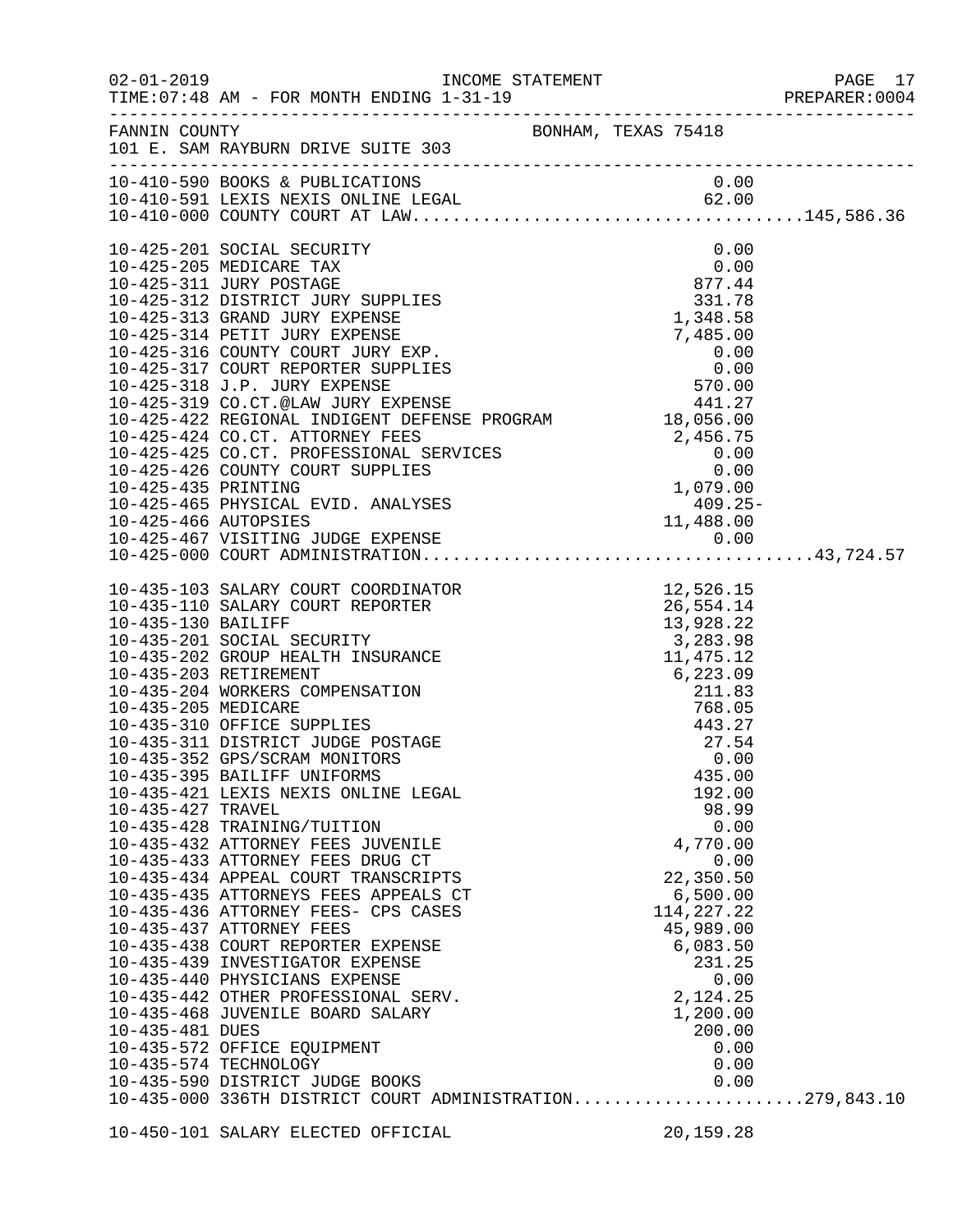| $02 - 01$ | $-2019$ |
|-----------|---------|

TIME:  $07:48$  AM - FOR MONTH ENDING  $1-31-19$ 

INCOME STATEMENT<br>2020 I - 21-19<br>2001-201-2019 PREPARER

|  | rich richt. Voor |  |  |
|--|------------------|--|--|
|  |                  |  |  |
|  |                  |  |  |

|                       | FANNIN COUNTY BONHAM, TEXAS 75418<br>101 E. SAM RAYBURN DRIVE SUITE 303 |           |  |
|-----------------------|-------------------------------------------------------------------------|-----------|--|
|                       |                                                                         |           |  |
|                       |                                                                         |           |  |
|                       |                                                                         |           |  |
|                       |                                                                         |           |  |
|                       |                                                                         |           |  |
|                       |                                                                         |           |  |
|                       |                                                                         |           |  |
|                       |                                                                         |           |  |
|                       |                                                                         |           |  |
|                       |                                                                         |           |  |
|                       |                                                                         |           |  |
|                       |                                                                         |           |  |
|                       |                                                                         |           |  |
|                       |                                                                         |           |  |
|                       |                                                                         |           |  |
|                       |                                                                         |           |  |
|                       |                                                                         |           |  |
|                       |                                                                         |           |  |
|                       |                                                                         |           |  |
|                       |                                                                         |           |  |
|                       |                                                                         |           |  |
|                       |                                                                         |           |  |
|                       |                                                                         |           |  |
|                       |                                                                         |           |  |
|                       |                                                                         |           |  |
|                       |                                                                         |           |  |
|                       |                                                                         |           |  |
|                       |                                                                         |           |  |
|                       |                                                                         |           |  |
|                       |                                                                         |           |  |
|                       |                                                                         |           |  |
|                       |                                                                         |           |  |
|                       |                                                                         |           |  |
|                       |                                                                         |           |  |
|                       |                                                                         |           |  |
|                       | 10-455-423 CELL PHONE ALLOWANCE                                         | 80.00     |  |
|                       | 10-455-427 OUT OF COUNTY TRAVEL                                         | 300.00    |  |
| 10-455-435 PRINTING   |                                                                         | 0.00      |  |
| 10-455-480 BOND       |                                                                         | 178.00    |  |
| 10-455-481 DUES       |                                                                         | 60.00     |  |
|                       | 10-455-572 OFFICE EQUIPMENT                                             | 882.00    |  |
|                       | 10-455-573 RADIO EQUIPMENT                                              | 0.00      |  |
| 10-455-574 TECHNOLOGY |                                                                         | 0.00      |  |
|                       |                                                                         |           |  |
|                       |                                                                         |           |  |
|                       | 10-456-101 SALARY ELECTED OFFICIAL                                      | 15,398.10 |  |
|                       | 10-456-104 SALARY DEPUTY                                                | 13,681.80 |  |
|                       | 10-456-201 SOCIAL SECURITY TAXES                                        | 1,857.53  |  |
|                       | 10-456-202 GROUP HEALTH & DENTAL INSURANCE                              | 7,642.48  |  |
| 10-456-203 RETIREMENT |                                                                         | 3,338.31  |  |
|                       | 10-456-204 WORKERS' COMPENSATION                                        | 116.04    |  |
|                       | 10-456-205 MEDICARE TAX                                                 | 434.37    |  |
|                       | 10-456-225 TRAVEL ALLOWANCE                                             | 800.00    |  |
|                       | 10-456-310 OFFICE SUPPLIES                                              | 245.56    |  |
|                       | 10-456-311 POSTAL EXPENSES                                              | 142.64    |  |
|                       | 10-456-420 UTILITIES TELEPHONE                                          | 420.51    |  |
| 10-456-421 DSL LINE   |                                                                         | 230.85    |  |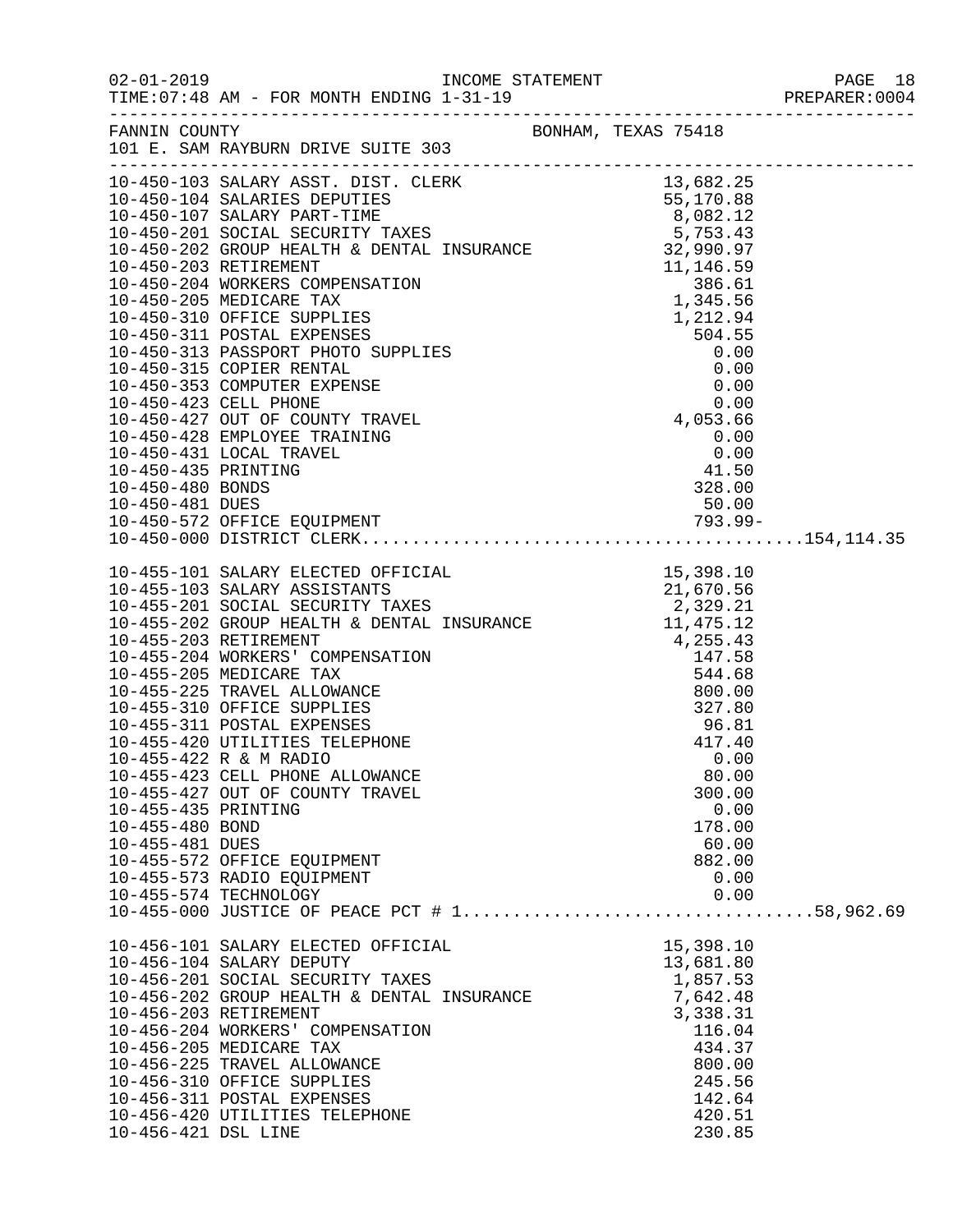|                                                           |                                                                                                                                                                                                                                                                                                                                                                                                                                                                                                                                                                                                                                                                                                                                                                                                                                                       |                     |                                                                                                                                                                                                                                                     | PREPARER: 0004 |
|-----------------------------------------------------------|-------------------------------------------------------------------------------------------------------------------------------------------------------------------------------------------------------------------------------------------------------------------------------------------------------------------------------------------------------------------------------------------------------------------------------------------------------------------------------------------------------------------------------------------------------------------------------------------------------------------------------------------------------------------------------------------------------------------------------------------------------------------------------------------------------------------------------------------------------|---------------------|-----------------------------------------------------------------------------------------------------------------------------------------------------------------------------------------------------------------------------------------------------|----------------|
|                                                           | FANNIN COUNTY<br>101 E. SAM RAYBURN DRIVE SUITE 303                                                                                                                                                                                                                                                                                                                                                                                                                                                                                                                                                                                                                                                                                                                                                                                                   | BONHAM, TEXAS 75418 |                                                                                                                                                                                                                                                     |                |
| 10-456-435 PRINTING<br>10-456-480 BOND<br>10-456-481 DUES | 10-456-422 R & M RADIO<br>10-456-422 K & M KADIO<br>10-456-423 CELL PHONE ALLOWANCE 80.00<br>10-456-427 OUT OF COUNTY TRAVEL 1,683.70<br>10-456-460 OFFICE RENTAL<br>10-456-572 OFFICE EQUIPMENT<br>10-456-573 RADIO EQUIPMENT                                                                                                                                                                                                                                                                                                                                                                                                                                                                                                                                                                                                                        |                     | 0.00<br>32.42<br>1,400.00<br>278.00<br>$\begin{array}{r} 278.00 \\ 95.00 \\ 824.49 \end{array}$<br>1,175.00                                                                                                                                         |                |
| 10-457-435 PRINTING<br>10-457-480 BOND<br>10-457-481 DUES | 10-457-460 OFFICE RENTAL<br>10-457-572 OFFICE EQUIPMENT                                                                                                                                                                                                                                                                                                                                                                                                                                                                                                                                                                                                                                                                                                                                                                                               |                     | 57.25<br>1,041.65<br>228.00<br>60.00<br>0.00                                                                                                                                                                                                        |                |
| 10-475-435 PRINTING                                       | 10-475-101 DA. SALARY SUPPLEMENT<br>10-475-102 HB 9 D.A. SUPPLEMENTAL FUNDS 10-475-102 HB 9 D.A. SUPPLEMENTAL FUNDS<br>10-475-103 SALARY ASSISTANT D.A.<br>10-475-104 ASST. DA LONGEVITY PAY<br>10-475-105 SALARIES SECRETARIES<br>10-475-106 DA SALARY REIMB. GC CH 46<br>10-475-107 SALARY TEMP./EXTRA<br>10-475-108 INVESTIGATOR CRIMES AGAINST WOMEN<br>10-475-109 INVESTIGATOR<br>10-475-110 DISCOVERY CLERK<br>10-475-201 SOCIAL SECURITY TAXES<br>10-475-202 GROUP HEALTH INSURANCE<br>10-475-203 RETIREMENT<br>10-475-204 WORKERS' COMPENSATION<br>10-475-205 MEDICARE TAX<br>10-475-310 OFFICE SUPPLIES<br>10-475-311 POSTAL EXPENSES<br>10-475-315 COPIER EXPENSE<br>10-475-421 INTERNET/ONLINE LEGAL RE<br>10-475-422 INVESTIGATOR CELL PHONE<br>10-475-427 OUT OF COUNTY TRAVEL<br>10-475-428 TRAINING/TUITION<br>10-475-431 LOCAL TRAVEL |                     | 105,894.64<br>1,560.00<br>63,502.29<br>9,493.07<br>0.00<br>0.00<br>20,908.98<br>11,129.60<br>12,754.47<br>40,637.53<br>24,736.89<br>634.11<br>2,982.87<br>3,970.32<br>176.73<br>323.25<br>2,146.32<br>120.00<br>1,483.18<br>465.00<br>0.00<br>99.55 |                |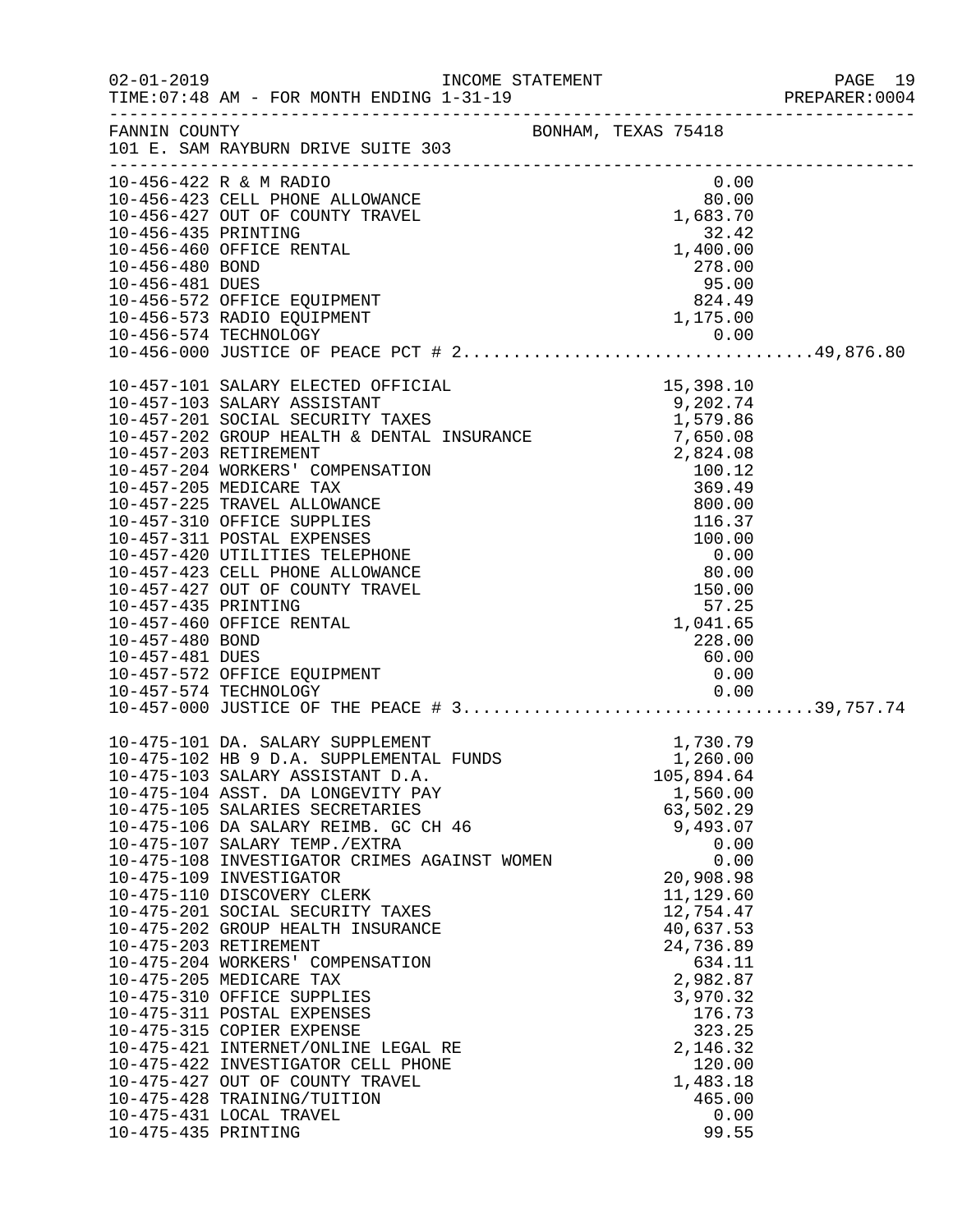|                                                           | TIME: 07:48 AM - FOR MONTH ENDING 1-31-19                                                                                                                                                                                                                                                                                                                                                                                                                                                              |                                                                                                                                                                                                   | PREPARER: 0004 |
|-----------------------------------------------------------|--------------------------------------------------------------------------------------------------------------------------------------------------------------------------------------------------------------------------------------------------------------------------------------------------------------------------------------------------------------------------------------------------------------------------------------------------------------------------------------------------------|---------------------------------------------------------------------------------------------------------------------------------------------------------------------------------------------------|----------------|
|                                                           | FANNIN COUNTY<br>101 E. SAM RAYBURN DRIVE SUITE 303                                                                                                                                                                                                                                                                                                                                                                                                                                                    | BONHAM, TEXAS 75418                                                                                                                                                                               |                |
|                                                           | $\begin{tabular}{lllllllllllllllllllllll} 10-475-438 & \text{CT}.REPORTER-TRANSCRIPTS & 100.00 \\ 10-475-439 & \text{WITNESS EXPENSE} & 0.00 \\ 10-475-465 & \text{PHYS.EVIDENCE ANALYSIS} & 81.32 \\ 10-475-469 & \text{DPS TESTING} & 0.00 \\ 10-475-480 & \text{BOND} & 71.00 \\ 10-475-481 & \text{DUES} & 60.00 \\ 10-475-572 & \text{OFFICE EQUIPMENT} & 1,17$<br>10-475-574 TECHNOLOGY                                                                                                          | 1,984.25                                                                                                                                                                                          |                |
| 10-495-435 PRINTING<br>10-495-480 BOND<br>10-495-481 DUES | 10-495-102 SALARY APPOINTED OFFICIAL 25,150.95<br>10-495-103 SALARIES ASSISTANTS 42,286.86<br>10-495-201 SOCIAL SECURITY TAXES 4,103.63<br>10-495-202 GROUP HEALTH & DENTAL INSURANCE 14,231.23<br>10-495-202 GROOP HEALTH & DENTRL INSURANCE<br>10-495-203 RETIREMENT<br>10-495-204 WORKERS COMPENSATION<br>10-495-205 MEDICARE TAX<br>10-495-310 OFFICE SUPPLIES<br>10-495-353 COMPUTER SOFTWARE MAINTENANCE<br>10-495-427 OUT OF COUNTY TR<br>10-495-431 LOCAL TRAVEL<br>10-495-452 R & M EQUIPMENT | $0.00$<br>0.00<br>0.00<br>93.00<br>295.00                                                                                                                                                         |                |
| 10-496-435 PRINTING<br>10-496-480 BOND<br>10-496-481 DUES | 10-496-103 SALARY PURCHASING AGENT<br>10-496-201 SOCIAL SECURITY TAXES<br>10-496-202 GROUP HEALTH INSURANCE<br>10-496-203 RETIREMENT<br>10-496-204 WORKERS' COMPENSATION<br>10-496-205 MEDICARE TAX<br>10-496-310 OFFICE SUPPLIES<br>10-496-353 COMPUTER SOFTWARE MAINTENANCE<br>10-496-421 CELL PHONE<br>10-496-427 OUT OF COUNTY TRAVEL<br>10-496-431 LOCAL TRAVEL<br>10-496-452 R & M EQUIPMENT<br>10-496-572 OFFICE EQUIPMENT                                                                      | T<br>$\begin{array}{r} 6,561.60 \\ 409.82 \\ 111.79 \\ 754.59 \end{array}$<br>754.59<br>50.52<br>95.85<br>309.68<br>655.00<br>60.00<br>1,365.79<br>0.00<br>0.00<br>0.00<br>0.00<br>164.00<br>0.00 |                |
|                                                           | 10-497-101 SALARY ELECTED OFFICIAL<br>10-497-103 SALARY ASSISTANT<br>10-497-201 SOCIAL SECURITY TAXES<br>10-497-202 GROUP HEALTH & DENTAL INSURANCE<br>10-497-203 RETIREMENT<br>10-497-204 WORKERS' COMPENSATION<br>10-497-205 MEDICARE TAX<br>10-497-310 OFFICE SUPPLIES<br>10-497-427 OUT OF COUNTY TRAVEL<br>10-497-431 LOCAL TRAVEL                                                                                                                                                                | 20,159.28<br>16,269.21<br>1,753.30<br>7,650.08<br>4,181.95<br>145.36<br>410.01<br>0.00<br>180.00<br>0.00                                                                                          |                |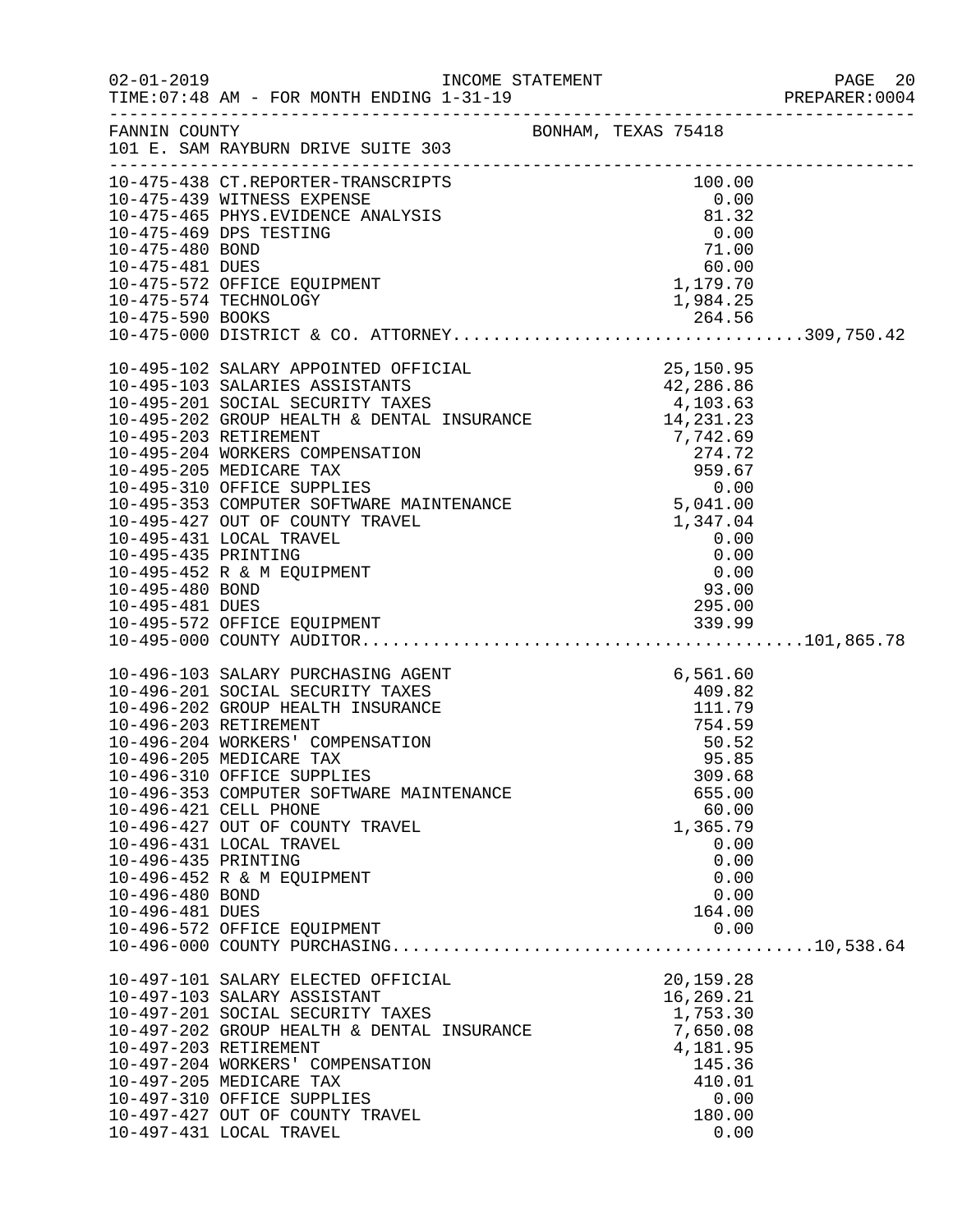| $02 - 01 - 2019$                                          | INCOME STATEMENT<br>TIME: 07:48 AM - FOR MONTH ENDING 1-31-19                                                                                                                                                                                                                                                                                                                                                                                                                                                                                                                                                                                                                                                                                                |                                                                                                                                                                                   | PAGE 21<br>PREPARER: 0004 |
|-----------------------------------------------------------|--------------------------------------------------------------------------------------------------------------------------------------------------------------------------------------------------------------------------------------------------------------------------------------------------------------------------------------------------------------------------------------------------------------------------------------------------------------------------------------------------------------------------------------------------------------------------------------------------------------------------------------------------------------------------------------------------------------------------------------------------------------|-----------------------------------------------------------------------------------------------------------------------------------------------------------------------------------|---------------------------|
|                                                           | FANNIN COUNTY SONHAM, TEXAS 75418<br>101 E. SAM RAYBURN DRIVE SUITE 303                                                                                                                                                                                                                                                                                                                                                                                                                                                                                                                                                                                                                                                                                      |                                                                                                                                                                                   |                           |
| 10-497-435 PRINTING<br>10-497-480 BOND<br>10-497-481 DUES | 10-497-452 R&M EQUIPMENT<br>10-497-453 COMPUTER SOFTWARE MAINTEN<br>10-497-572 OFFICE EQUIPMENT<br>10-497-574 TECHNOLOGY                                                                                                                                                                                                                                                                                                                                                                                                                                                                                                                                                                                                                                     | 0.00<br>$0.00$<br>2,314.00<br>271.00<br>0.00<br>0.00<br>0.00                                                                                                                      |                           |
| 10-499-435 PRINTING<br>10-499-480 BOND<br>10-499-481 DUES | 10-499-101 SALARIES ELECTED OFFICIAL 20,159.28<br>10-499-103 SALARIES ASSISTANTS 14,092.74<br>10-499-107 SALARIES DEPUTIES 33,835.23<br>10-499-201 SOCIAL SECURITY TAXES 4,076.48<br>10-499-202 GROUP HEALTH & DENTAL INSURANCE 19,125<br>10-499-203 RETIREMENT<br>10-499-204 WORKERS COMPENSATION<br>10-499-205 MEDICARE TAX<br>10-499-225 LEONARD OFFICE TRAVEL<br>10-499-310 OFFICE SUPPLIES<br>10-499-311 POSTAL EXPENSES<br>10-499-315 COPIER EXPENSE<br>10-499-420 TELEPHONE LEONARD OFFICE<br>10-499-423 CELL PHONE<br>10-499-427 OUT OF COUNTY TRAVEL<br>10-499-460 LEONARD OFFICE RENT<br>10-499-572 OFFICE EQUIPMENT<br>10-499-574 TECHNOLOGY<br>10-499-574 TECHNOLOGY                         0.00<br>10-499-000 TAX ASSESSOR-COLLECTOR106,788.79 | 19,125.20<br>8,070.65<br>288.17<br>953.29<br>227.40<br>301.40<br>257.57<br>112.70<br>246.44<br>0.00<br>1799.03<br>1,789.03<br>96.15<br>400.00<br>0.00<br>175.00<br>368.72<br>0.00 |                           |
| 10-503-435 PRINTING                                       | 10-503-103 SALARY-TECHNICIAN<br>10-503-107 PART TIME TECHNICIAN<br>10-503-201 SOCIAL SECURITY<br>10-503-202 GROUP HEALTH INSURANCE<br>10-503-203 RETIREMENT<br>10-503-204 WORKERS COMPENSATION<br>10-503-205 MEDICARE TAX<br>10-503-225 TRAVEL ALLOWANCE<br>10-503-310 OFFICE SUPPLIES<br>10-503-421 CELL PHONE ALLOWANCE<br>10-503-423 EMERGENCY INTERNET<br>10-503-427 OUT OF COUNTY TRAVEL<br>10-503-453 R&M COMPUTER/TRAINING<br>10-503-572 OFFICE EQUIPMENT<br>10-503-574 COMPUTER/WEB SOFTWARE<br>10-509-475 CONTINGENCY                                                                                                                                                                                                                               | 14,281.29<br>6,510.06<br>1,216.22<br>3,825.04<br>2,386.86<br>103.50<br>284.41<br>276.00<br>0.00<br>138.00<br>125.00<br>0.00<br>0.00<br>0.00<br>1,186.80<br>0.00<br>0.00           |                           |
|                                                           | 10-510-107 REGULAR TEMP.- PART TIME<br>10-510-115 SALARY JANITOR                                                                                                                                                                                                                                                                                                                                                                                                                                                                                                                                                                                                                                                                                             | 0.00<br>13,682.70                                                                                                                                                                 |                           |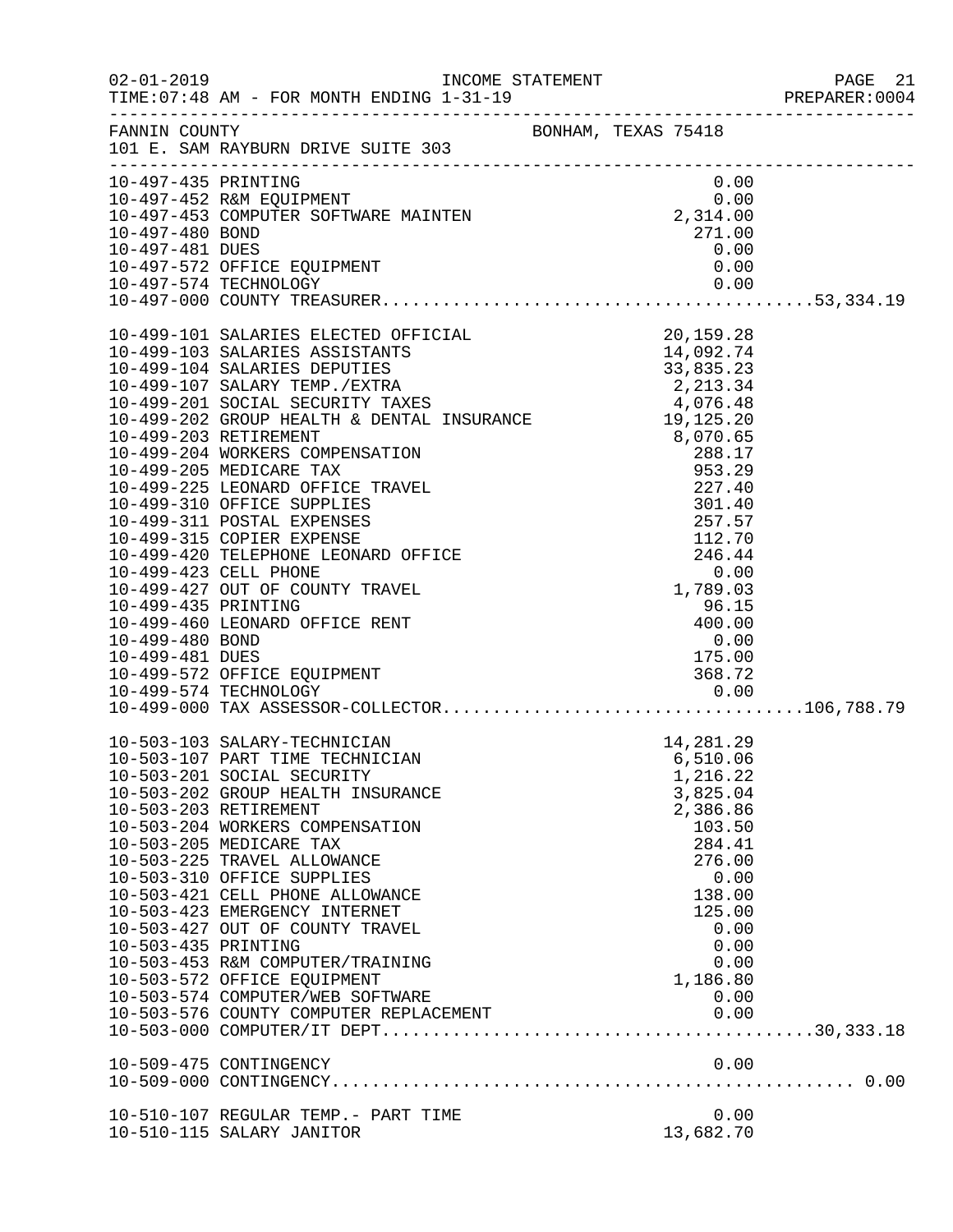|                                               | FANNIN COUNTY BONHAM, TEXAS 75418<br>101 E. SAM RAYBURN DRIVE SUITE 303                                                                                                                                                                                                                                                                                                                                            |  |                                                                                                                                              |  |
|-----------------------------------------------|--------------------------------------------------------------------------------------------------------------------------------------------------------------------------------------------------------------------------------------------------------------------------------------------------------------------------------------------------------------------------------------------------------------------|--|----------------------------------------------------------------------------------------------------------------------------------------------|--|
|                                               |                                                                                                                                                                                                                                                                                                                                                                                                                    |  |                                                                                                                                              |  |
|                                               |                                                                                                                                                                                                                                                                                                                                                                                                                    |  |                                                                                                                                              |  |
|                                               |                                                                                                                                                                                                                                                                                                                                                                                                                    |  |                                                                                                                                              |  |
|                                               |                                                                                                                                                                                                                                                                                                                                                                                                                    |  |                                                                                                                                              |  |
|                                               |                                                                                                                                                                                                                                                                                                                                                                                                                    |  |                                                                                                                                              |  |
|                                               |                                                                                                                                                                                                                                                                                                                                                                                                                    |  |                                                                                                                                              |  |
|                                               |                                                                                                                                                                                                                                                                                                                                                                                                                    |  |                                                                                                                                              |  |
|                                               |                                                                                                                                                                                                                                                                                                                                                                                                                    |  |                                                                                                                                              |  |
| 10-511-203 RETIREMENT<br>10-511-535 BUILDINGS | 10-511-115 SALARY JANITOR<br>10-511-201 SOCIAL SECURITY TAXES<br>10-511-204 WORKER' COMPENSATION<br>10-511-205 MEDICARE TAX<br>10-511-225 JANITOR TRAVEL<br>10-511-332 JANITOR SUPPLIES<br>10-511-440 UTILITIES ELECTRICITY<br>10-511-441 UTILITIES GAS<br>10-511-442 UTILITIES WATER<br>10-511-443 TRASH PICK-UP SERVICE<br>10-511-444 LAWN MAINTENANCE<br>10-511-450 R & M BUILDING<br>10-511-482 FIRE INSURANCE |  | 1,550.62<br>96.14<br>178.02<br>62.39<br>22.48<br>43.01<br>349.27<br>1,310.47<br>234.84<br>229.29<br>123.12<br>0.00<br>729.47<br>0.00<br>0.00 |  |
| 10-512-535 BUILDINGS                          | 10-512-332 JANITOR SUPPLIES<br>10-512-440 UTILITIES ELECTRICITY<br>10-512-442 UTILITIES WATER<br>10-512-450 R&M BUILDING<br>10-512-482 FIRE INSURANCE                                                                                                                                                                                                                                                              |  | 64.42<br>1,774.21<br>176.70<br>226.00<br>0.00<br>0.00                                                                                        |  |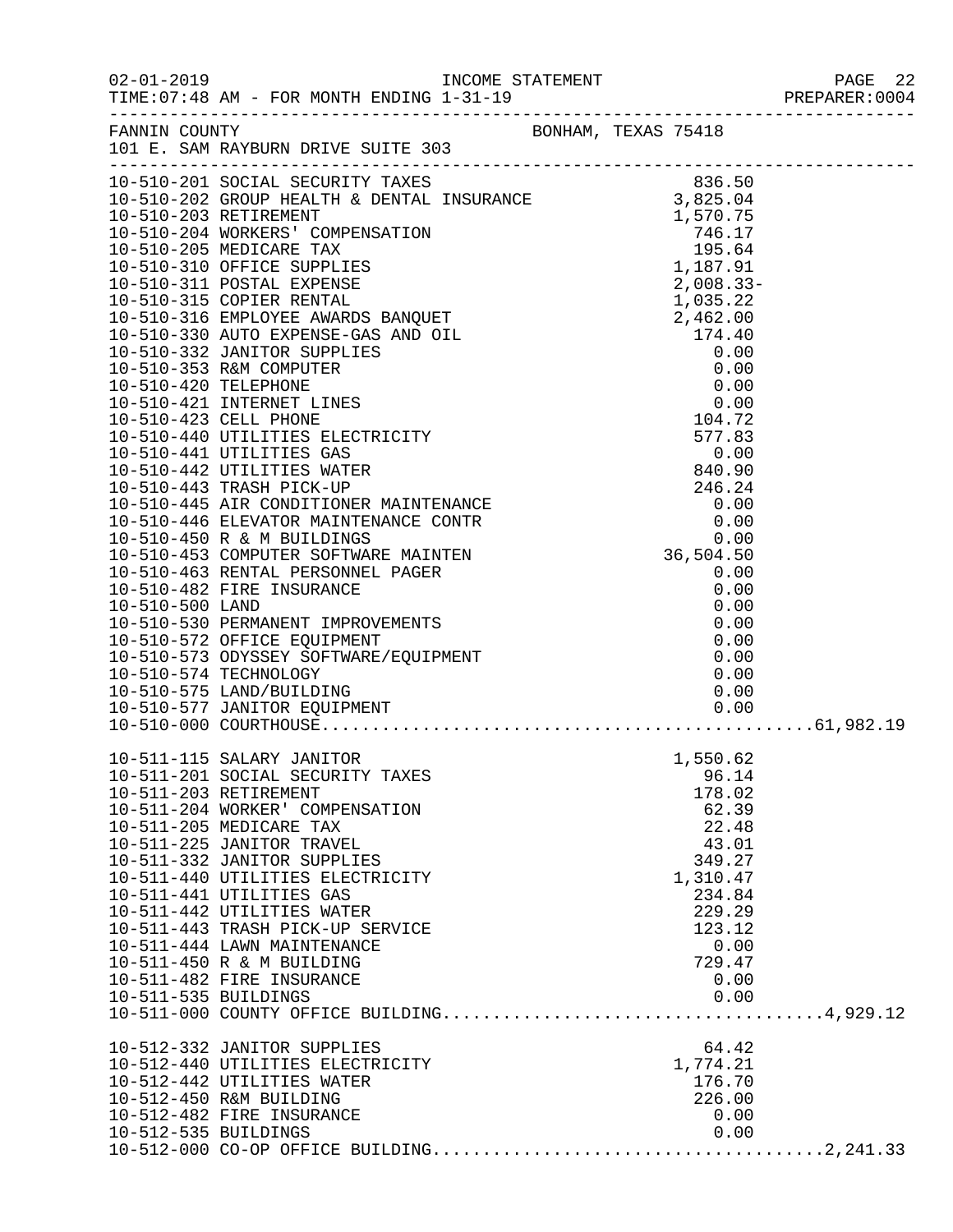| $02 - 01 - 2019$                            | INCOME STATEMENT<br>TIME: 07:48 AM - FOR MONTH ENDING 1-31-19                                                                                                                                                                                                                                                                                                                                                                                                                                                                                                                                 |  |                                                                                                                                                              | PAGE 23<br>PREPARER:0004 |
|---------------------------------------------|-----------------------------------------------------------------------------------------------------------------------------------------------------------------------------------------------------------------------------------------------------------------------------------------------------------------------------------------------------------------------------------------------------------------------------------------------------------------------------------------------------------------------------------------------------------------------------------------------|--|--------------------------------------------------------------------------------------------------------------------------------------------------------------|--------------------------|
| FANNIN COUNTY                               | BONHAM, TEXAS 75418<br>101 E. SAM RAYBURN DRIVE SUITE 303                                                                                                                                                                                                                                                                                                                                                                                                                                                                                                                                     |  |                                                                                                                                                              |                          |
|                                             | 10-513-115 SALARY JANITOR<br>10-513-201 SOCIAL SECURITY TAXES<br>10-513-203 RETIREMENT<br>10-513-204 WORKERS' COMPENSATION<br>10-513-205 MEDICARE TAX                                                                                                                                                                                                                                                                                                                                                                                                                                         |  | 4,207.01<br>260.84<br>482.95<br>249.34<br>60.94                                                                                                              |                          |
| 10-513-420 TELEPHONE<br>10-513-421 INTERNET | 10-513-315 COPIER RENTAL<br>10-513-332 JANITOR SUPPLIES                                                                                                                                                                                                                                                                                                                                                                                                                                                                                                                                       |  | 327.78<br>322.71<br>1,770.63<br>0.00                                                                                                                         |                          |
|                                             | 10-513-440 UTILITIES ELECTRICITY<br>10-513-441 UTILITIES GAS<br>10-513-442 UTILITIES WATER<br>10-513-443 TRASH PICKUP SERVICE<br>10-513-444 LAWN MAINTENANCE<br>10-513-450 R&M BUILDING<br>10-513-455 PARKING LOT<br>10-513-482 FIRE INSURANCE                                                                                                                                                                                                                                                                                                                                                |  | 1,430.35<br>453.96<br>287.64<br>246.24<br>0.00<br>424.36<br>0.00<br>0.00                                                                                     |                          |
|                                             |                                                                                                                                                                                                                                                                                                                                                                                                                                                                                                                                                                                               |  |                                                                                                                                                              |                          |
|                                             |                                                                                                                                                                                                                                                                                                                                                                                                                                                                                                                                                                                               |  |                                                                                                                                                              |                          |
|                                             | 10-515-440 UTILITIES ELECTRICITY<br>10-515-441 UTILITIES GAS<br>10-515-442 UTILITIES WATER<br>10-515-444 LAWN MAINTENANCE<br>10-515-450 R&M BUILDING<br>10-515-482 FIRE INSURANCE<br>10-515-501 PEST CONTROL                                                                                                                                                                                                                                                                                                                                                                                  |  | 167.29<br>145.17<br>0.00<br>100.00<br>225.00<br>0.00<br>0.00                                                                                                 |                          |
| 10-516-420 TELEPHONE                        | 10-516-115 SALARY JANITOR<br>10-516-201 SOCIAL SECURITY TAXES<br>10-516-203 RETIREMENT<br>10-516-204 WORKERS' COMPENSATION<br>10-516-205 MEDICARE TAX<br>10-516-225 JANITOR TRAVEL<br>10-516-332 JANITOR SUPPLIES<br>10-516-440 UTILITIES ELECTRICITY<br>10-516-441 UTILITIES GAS<br>10-516-442 UTILITIES WATER<br>10-516-443 TRASH PICKUP SERVICE<br>10-516-444 LAWN MAINTENANCE<br>10-516-450 R&M BUILDING<br>10-516-482 FIRE INSURANCE<br>10-516-530 BUILDING REMODEL<br>10-516-535 BUILDING CONSTRUCTION<br>10-516-572 OFFICE EQUIPMENT<br>10-516-000 AGRILIFE EXTENSION BUILDING3,192.01 |  | 711.76<br>44.15<br>81.72<br>49.89<br>10.35<br>67.93<br>83.43<br>0.00<br>1,858.22<br>0.00<br>175.56<br>0.00<br>0.00<br>109.00<br>0.00<br>0.00<br>0.00<br>0.00 |                          |
| 10-517-535 BUILDING                         |                                                                                                                                                                                                                                                                                                                                                                                                                                                                                                                                                                                               |  |                                                                                                                                                              |                          |
|                                             | 10-518-311 POSTAL EXPENSES                                                                                                                                                                                                                                                                                                                                                                                                                                                                                                                                                                    |  | 346.00                                                                                                                                                       |                          |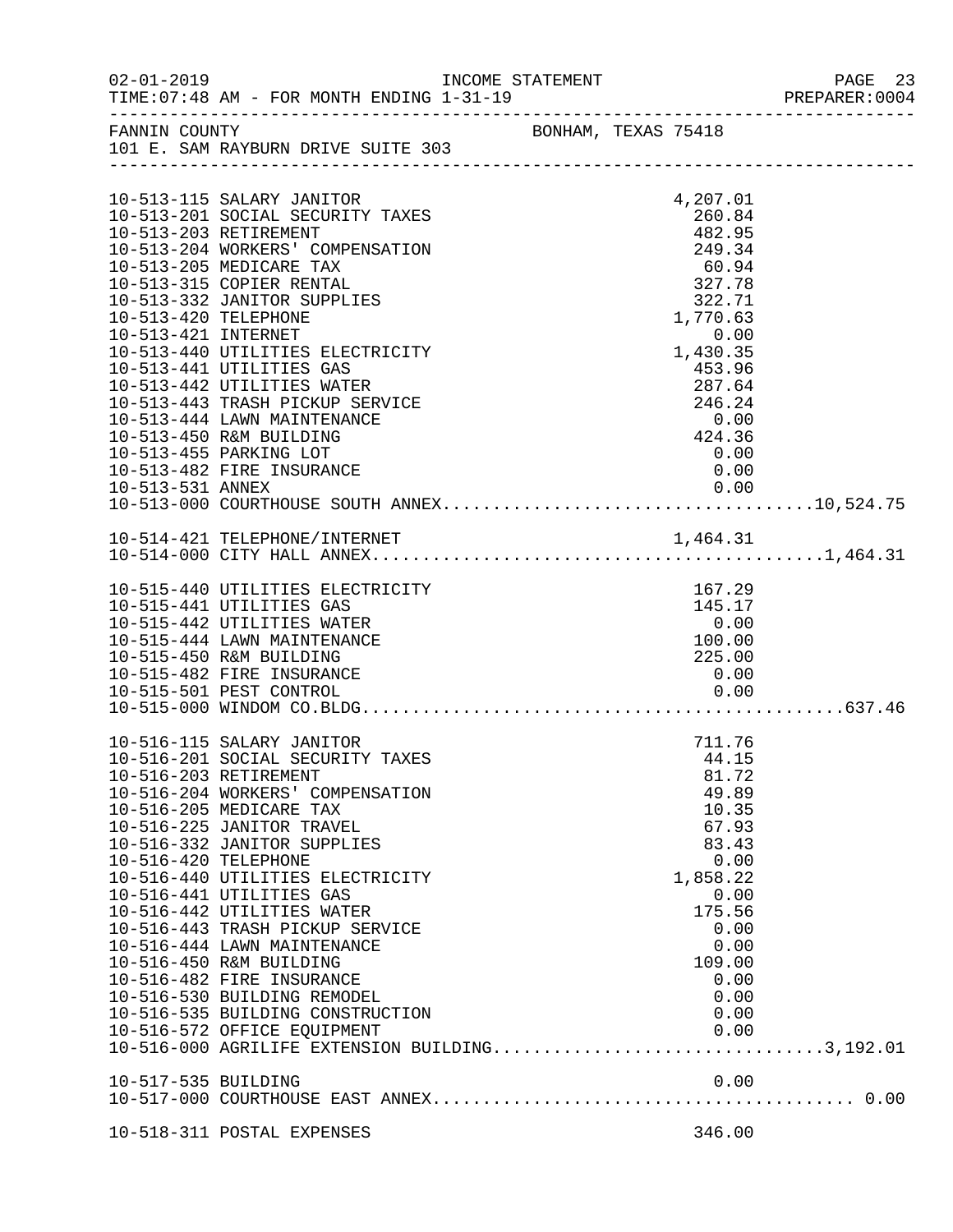| $02 - 01 - 2019$                       | TIME: 07:48 AM - FOR MONTH ENDING 1-31-19                                                                                                  | INCOME STATEMENT                | PAGE 24<br>PREPARER: 0004 |
|----------------------------------------|--------------------------------------------------------------------------------------------------------------------------------------------|---------------------------------|---------------------------|
| FANNIN COUNTY                          | 101 E. SAM RAYBURN DRIVE SUITE 303                                                                                                         | BONHAM, TEXAS 75418             |                           |
|                                        | 10-518-332 JANITOR SUPPLIES<br>10-518-420 UTILITIES TELEPHONE                                                                              | 692.20<br>5,694.14              |                           |
|                                        | 10-518-421 INTERNET SERVICES<br>10-518-440 UTILITIES ELECTRICITY<br>10-518-441 UTILITIES GAS                                               | 4,383.04<br>7,868.62<br>818.55  |                           |
|                                        | 10-518-442 UTILITIES WATER<br>10-518-443 TRASH PICKUP SERVICE                                                                              | 1,433.80<br>436.14              |                           |
|                                        | 10-518-450 R & M BUILDING<br>10-518-460 MOVING EXPENSES<br>10-518-470 OFFICE SPACE LEASE                                                   | 2,450.76<br>$0.00$<br>49,325.00 |                           |
|                                        | 10-518-483 ALARM MONITORING<br>10-518-484 CLEANING SERVICES                                                                                | 885.60<br>0.00                  |                           |
|                                        |                                                                                                                                            |                                 |                           |
|                                        | 10-519-165 CONSTRUCTION                                                                                                                    | 0.00                            |                           |
|                                        | 10-520-484 GENERAL LIABILITY INSURANCE                                                                                                     | 2,025.00                        |                           |
|                                        |                                                                                                                                            |                                 |                           |
|                                        | 10-543-416 FIRE PROTECTION SERVICE                                                                                                         | 21,000.00                       |                           |
|                                        | 10-543-422 R&M RADIO/TOWER<br>10-543-440 UTILITIES ELECTRICITY<br>10-543-440 OILLIILES ELECIRICIII<br>10-543-447 REPEATER SERVICE CONTRACT | 0.00<br>0.00<br>8,507.60        |                           |
|                                        | 10-543-490 FCC RADIO LICENSE                                                                                                               | 0.00                            |                           |
|                                        | 10-551-101 SALARY ELECTED OFFICIAL<br>$\mathcal{L}$<br>10-551-201 SOCIAL SECURITY TAXES                                                    | 11,476.62<br>707.46<br>1,749.92 |                           |
|                                        | 10-551-202 GROUP HEALTH & DENTAL INSURANCE<br>10-551-203 RETIREMENT                                                                        | 1,317.39                        |                           |
|                                        | 10-551-204 WORKERS' COMPENSATION<br>10-551-205 MEDICARE TAX<br>10-551-310 OFFICE SUPPLIES                                                  | 294.61<br>165.45<br>0.00        |                           |
|                                        | 10-551-311 POSTAL EXPENSES<br>10-551-330 AUTO EXPENSE-GAS AND OIL                                                                          | 10.42<br>300.43                 |                           |
|                                        | 10-551-421 ONLINE RESEARCH/ACCURINT<br>10-551-422 R & M RADIO                                                                              | 150.00<br>0.00                  |                           |
| 10-551-435 PRINTING<br>10-551-480 BOND | 10-551-427 TRAVEL EXPENSE                                                                                                                  | 800.00<br>0.00<br>92.50         |                           |
| 10-551-572 EOUIPMENT                   | 10-551-488 LAW ENFORCEMENT PROF. INS                                                                                                       | 483.00<br>0.00                  |                           |
|                                        | 10-551-574 TECHNOLOGY                                                                                                                      | 0.00                            |                           |
|                                        | 10-552-101 SALARY ELECTED OFFICIAL<br>10-552-201 SOCIAL SECURITY TAXES                                                                     | 5,572.71<br>395.11              |                           |
|                                        | 10-552-202 GROUP HEALTH & DENTAL INSURANCE<br>10-552-203 RETIREMENT                                                                        | 3,825.04<br>639.77              |                           |
|                                        | 10-552-204 WORKERS' COMPENSATION<br>10-552-205 MEDICARE TAX<br>10-552-310 OFFICE SUPPLIES                                                  | 143.05<br>92.42<br>0.00         |                           |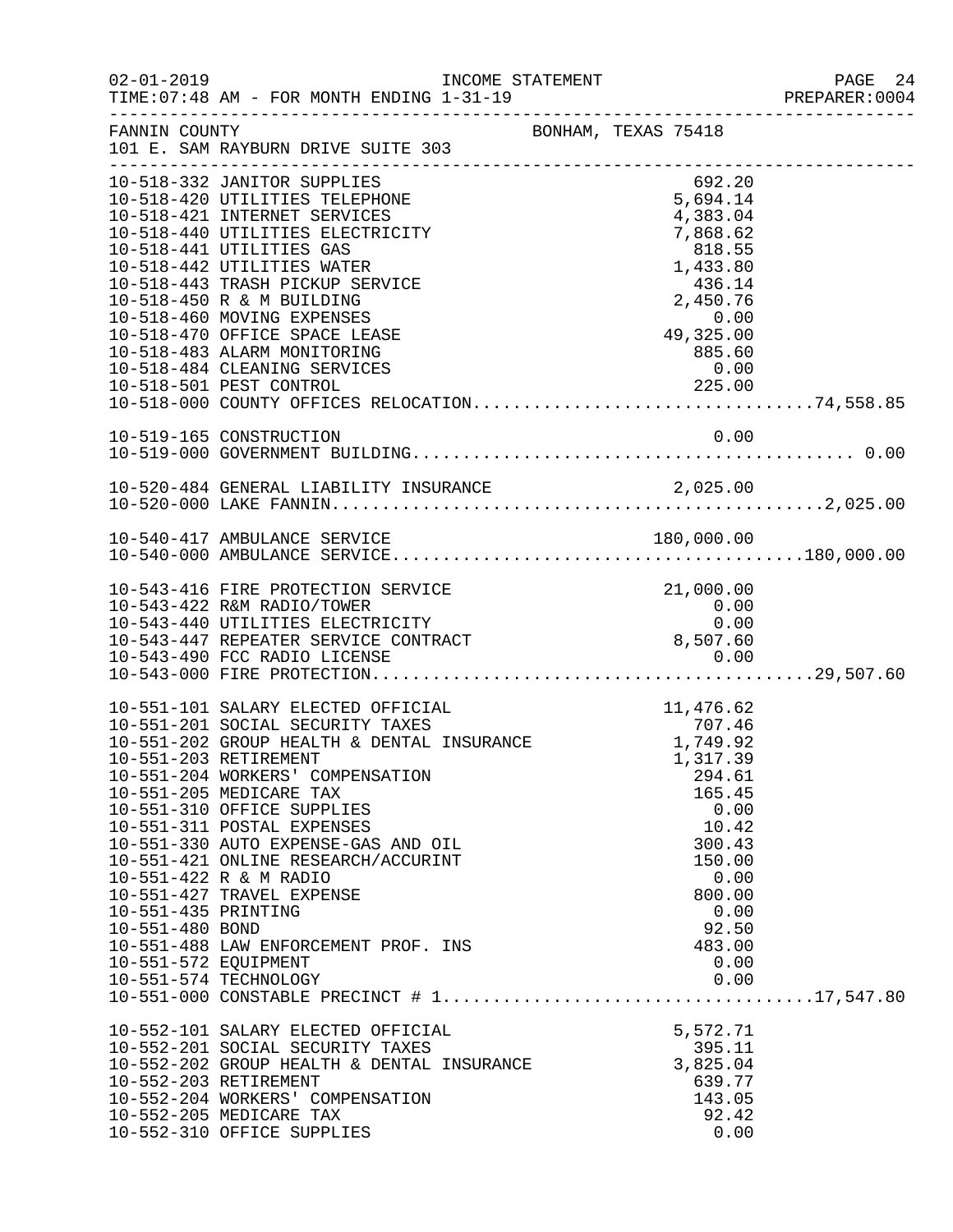| $02 - 01 - 2019$                       | INCOME STATEMENT<br>TIME: 07:48 AM - FOR MONTH ENDING 1-31-19                                                                                                                                                                                                                                                                                                                                                                                                                                                                                                                                                                                                                                                                                                                                                                                                                                                                                         |                     |                                                              |                                                                                                                                                                                                                |                                      | PAGE 25<br>PREPARER: 0004 |
|----------------------------------------|-------------------------------------------------------------------------------------------------------------------------------------------------------------------------------------------------------------------------------------------------------------------------------------------------------------------------------------------------------------------------------------------------------------------------------------------------------------------------------------------------------------------------------------------------------------------------------------------------------------------------------------------------------------------------------------------------------------------------------------------------------------------------------------------------------------------------------------------------------------------------------------------------------------------------------------------------------|---------------------|--------------------------------------------------------------|----------------------------------------------------------------------------------------------------------------------------------------------------------------------------------------------------------------|--------------------------------------|---------------------------|
|                                        | FANNIN COUNTY<br>101 E. SAM RAYBURN DRIVE SUITE 303                                                                                                                                                                                                                                                                                                                                                                                                                                                                                                                                                                                                                                                                                                                                                                                                                                                                                                   | BONHAM, TEXAS 75418 |                                                              |                                                                                                                                                                                                                |                                      |                           |
| 10-552-435 PRINTING<br>10-552-480 BOND | 10-552-311 POSTAL EXPENSES<br>10-552-330 AUTO EXPENSE-GAS AND OIL<br>10-552-422 R & M RADIO<br>10-552-427 TRAVEL EXPENSE<br>10-552-428 TRAINING/TUITION/TRAVEL<br>10-552-488 LAW ENFOREMENT PROF. INS.<br>10-552-573 RADIO EQUIPMENT                                                                                                                                                                                                                                                                                                                                                                                                                                                                                                                                                                                                                                                                                                                  | 483.00              | 39.07                                                        | 0.00<br>0.00<br>800.00<br>0.00<br>0.00<br>177.50<br>0.00                                                                                                                                                       |                                      |                           |
| 10-553-435 PRINTING<br>10-553-480 BOND | 10-553-101 SALARY ELECTED OFFICIAL<br>10-553-201 SOCIAL SECURITY TAXES<br>10-553-201 SOCIAL SECURITY TAXES<br>10-553-202 GROUP HEALTH & DENTAL INSURANCE 3,825.04<br>10-553-202 BETIDEMENT<br>10-553-203 RETIREMENT<br>10-553-204 WORKERS' COMPENSATION<br>10-553-205 MEDICARE TAX<br>10-553-310 OFFICE SUPPLIES<br>10-553-311 POSTAL EXPENSES<br>10-553-330 AUTO EXPENSE-GAS AND OIL<br>10-553-427 TRAVEL EXPENSE<br>10-553-488 LAW ENFORCEMENT PROF. INS<br>10-553-572 PADIO POULDIERT                                                                                                                                                                                                                                                                                                                                                                                                                                                              |                     | 4,953.69<br>$0.00$<br>$0.00$<br>$800.00$<br>$0.00$<br>483.00 | 568.70<br>127.17<br>83.42<br>0.00<br>0.00<br>0.00                                                                                                                                                              |                                      |                           |
|                                        | 10-555-441 ANIMAL CONTROL OFFICER/SERVICES 545.59                                                                                                                                                                                                                                                                                                                                                                                                                                                                                                                                                                                                                                                                                                                                                                                                                                                                                                     |                     |                                                              |                                                                                                                                                                                                                |                                      |                           |
|                                        | 10-560-101 SALARY ELECTED OFFICIAL 20,767.14<br>10-560-102 ADMINISTRATIVE SECRETARY 14,516.19<br>10-560-103 CHIEF DEPUTY 16,024.59<br>10-560-104 SALARIES DEPUTIES 219,171.25<br>10-560-107 PT RECORDS/EVIDENCE CLERKS<br>10-560-108 COMPENSATION PAY<br>10-560-109 INVESTIGATOR-CRIMES AGAINST CHILDRE<br>10-560-110 JAIL ADMINISTRATOR<br>10-560-111 LIEUTENANT<br>10-560-113 TRANSPORT OFFICER<br>10-560-114 PROF. STANDARDS OFFICER<br>10-560-120 SALARY DISPATCHER<br>10-560-201 SOCIAL SECURITY TAXES<br>10-560-202 GROUP HEALTH INSURANCE<br>10-560-203 RETIREMENT<br>10-560-204 WORKERS' COMPENSATION<br>10-560-205 MEDICARE TAX<br>10-560-206 UNEMPLOYMENT EXPENSE<br>10-560-250 EMPLOYEE PHYSICALS<br>10-560-310 OFFICE SUPPLIES<br>10-560-311 POSTAL EXPENSES<br>10-560-315 SHERIFF COPIER RENTAL<br>10-560-320 WEAPONS SUPPLIES<br>10-560-321 PATROL SUPPLIES<br>10-560-330 AUTO EXPENSE GAS & OIL<br>10-560-332 SHERIFF JANITOR SUPPLIES |                     |                                                              | 3,753.14<br>12,039.30<br>12,279.87<br>14,567.85<br>12,400.38<br>70,609.86<br>24, 281.02<br>114,751.20<br>45, 471.01<br>8,051.41<br>5,678.94<br>3,738.30<br>4,328.66<br>785.21<br>720.00<br>15,039.86<br>847.34 | 0.00<br>0.00<br>0.00<br>0.00<br>0.00 |                           |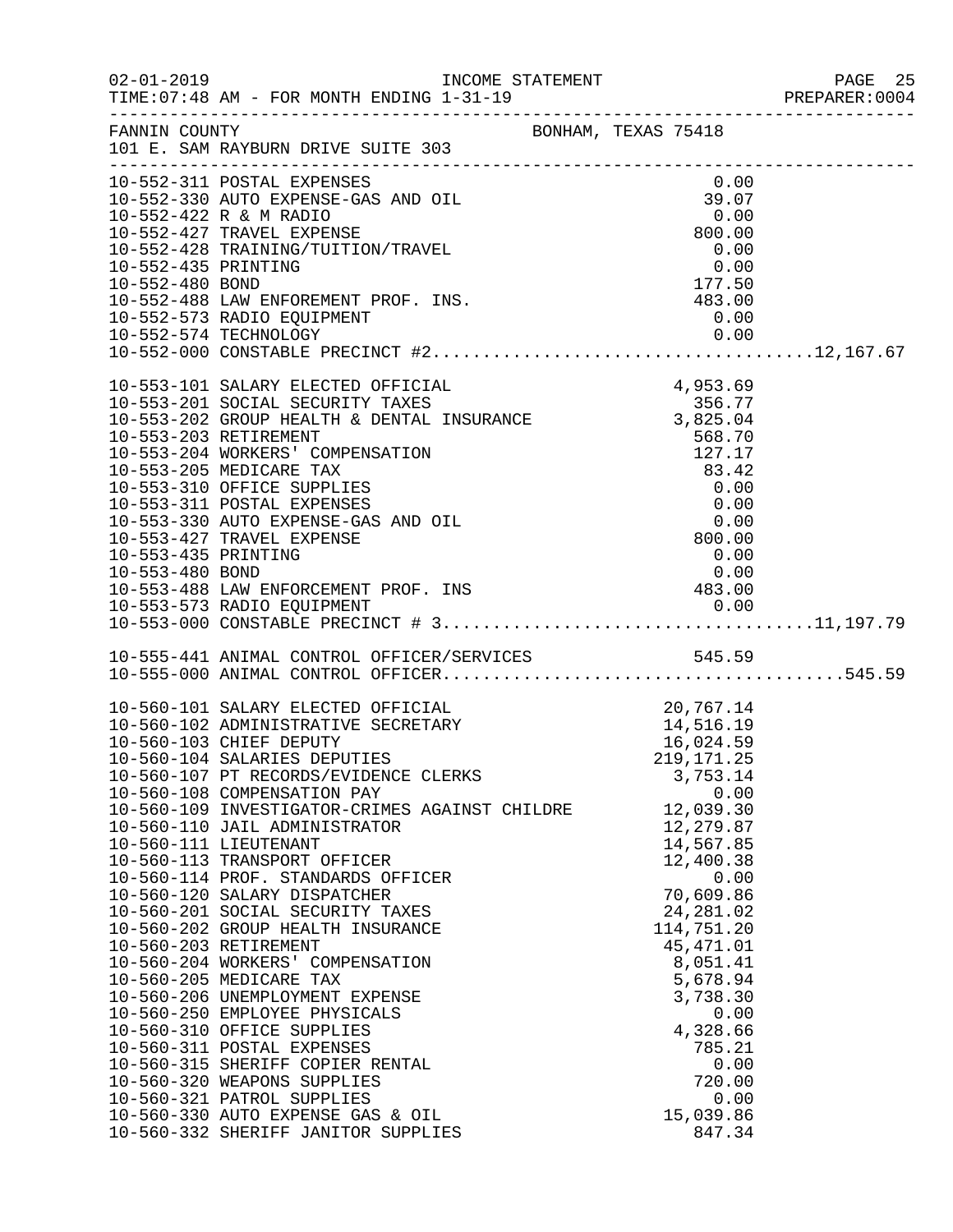02-01-2019 INCOME STATEMENT PAGE 26  $TIME:07:48$  AM - FOR MONTH ENDING  $1-31-19$ 

| — . |  |  |  |  |  | ------------------ |  |  |  |  |  |
|-----|--|--|--|--|--|--------------------|--|--|--|--|--|
| 8   |  |  |  |  |  |                    |  |  |  |  |  |
|     |  |  |  |  |  |                    |  |  |  |  |  |

| FANNIN COUNTY        | BONHAM, TEXAS 75418                                                                                                                                                                                                                        |            |  |
|----------------------|--------------------------------------------------------------------------------------------------------------------------------------------------------------------------------------------------------------------------------------------|------------|--|
|                      | 101 E. SAM RAYBURN DRIVE SUITE 303                                                                                                                                                                                                         |            |  |
|                      |                                                                                                                                                                                                                                            |            |  |
|                      | 10-560-395 UNIFORMS/OTHER<br>0NE<br>1,535.75<br>160.00<br>4,201.26                                                                                                                                                                         |            |  |
|                      | 10-560-419 SHERIFF CELL PHONE                                                                                                                                                                                                              |            |  |
|                      |                                                                                                                                                                                                                                            |            |  |
| 10-560-420 TELEPHONE |                                                                                                                                                                                                                                            |            |  |
|                      | 10-560-421 CELL PHONE                                                                                                                                                                                                                      |            |  |
|                      | 10-560-421 CELL PHONE<br>10-560-422 R & M RADIO<br>10-560-425 PROFESSIONAL SERVICES/INTERPRETER<br>10-560-427 OUT OF COUNTY TRAVEL<br>10-560-428 PRISONER TRANSPORT<br>10-560-430 BIDS AND NOTICES<br>10-560-432 IMPOUNDMENT OF ESTRAY LIV |            |  |
|                      |                                                                                                                                                                                                                                            |            |  |
|                      |                                                                                                                                                                                                                                            |            |  |
|                      |                                                                                                                                                                                                                                            |            |  |
|                      |                                                                                                                                                                                                                                            |            |  |
|                      |                                                                                                                                                                                                                                            |            |  |
|                      |                                                                                                                                                                                                                                            |            |  |
|                      |                                                                                                                                                                                                                                            |            |  |
|                      |                                                                                                                                                                                                                                            |            |  |
|                      |                                                                                                                                                                                                                                            |            |  |
|                      |                                                                                                                                                                                                                                            |            |  |
|                      |                                                                                                                                                                                                                                            |            |  |
|                      |                                                                                                                                                                                                                                            |            |  |
|                      |                                                                                                                                                                                                                                            |            |  |
|                      |                                                                                                                                                                                                                                            |            |  |
|                      |                                                                                                                                                                                                                                            |            |  |
|                      |                                                                                                                                                                                                                                            |            |  |
|                      |                                                                                                                                                                                                                                            |            |  |
|                      |                                                                                                                                                                                                                                            |            |  |
|                      |                                                                                                                                                                                                                                            |            |  |
|                      |                                                                                                                                                                                                                                            |            |  |
|                      |                                                                                                                                                                                                                                            |            |  |
|                      |                                                                                                                                                                                                                                            |            |  |
|                      |                                                                                                                                                                                                                                            |            |  |
|                      |                                                                                                                                                                                                                                            |            |  |
|                      |                                                                                                                                                                                                                                            |            |  |
|                      |                                                                                                                                                                                                                                            |            |  |
|                      |                                                                                                                                                                                                                                            |            |  |
|                      |                                                                                                                                                                                                                                            |            |  |
|                      |                                                                                                                                                                                                                                            |            |  |
|                      |                                                                                                                                                                                                                                            |            |  |
|                      |                                                                                                                                                                                                                                            |            |  |
|                      |                                                                                                                                                                                                                                            |            |  |
|                      | 10-562-396 BODY ARMOR                                                                                                                                                                                                                      |            |  |
|                      |                                                                                                                                                                                                                                            | 0.00       |  |
|                      |                                                                                                                                                                                                                                            |            |  |
|                      |                                                                                                                                                                                                                                            |            |  |
|                      | 10-565-380 PRISONER HOUSING                                                                                                                                                                                                                | 455,550.00 |  |
|                      | 10-565-400 PRISONER TRANSPORT/GUARD                                                                                                                                                                                                        | 645.19     |  |
|                      | 10-565-405 PRISONER MEDICAL                                                                                                                                                                                                                | 10,214.50  |  |
|                      | 10-565-429 SCHOLARSHIP AWARDS                                                                                                                                                                                                              | 0.00       |  |
|                      | 10-565-442 CR4200 UTILITY WATER                                                                                                                                                                                                            | 0.00       |  |
|                      | 10-565-450 R&M BUILDING                                                                                                                                                                                                                    | 0.00       |  |
|                      | 10-565-482 FIRE INSURANCE                                                                                                                                                                                                                  | 0.00       |  |
|                      | 10-565-491 JUSTICE ASSISTANCE GRANT                                                                                                                                                                                                        | 0.00       |  |
| 10-565-500 LAND      |                                                                                                                                                                                                                                            | 0.00       |  |
|                      |                                                                                                                                                                                                                                            |            |  |
| 10-565-532 JAIL      |                                                                                                                                                                                                                                            | 0.00       |  |
|                      |                                                                                                                                                                                                                                            |            |  |
|                      |                                                                                                                                                                                                                                            |            |  |
| 10-570-420 TELEPHONE |                                                                                                                                                                                                                                            | 817.39     |  |
|                      | 10-570-421 TELEPHONE SYSTEM INSTALLATION                                                                                                                                                                                                   | 0.00       |  |
|                      |                                                                                                                                                                                                                                            |            |  |
|                      |                                                                                                                                                                                                                                            |            |  |
|                      | 10-573-103 SALARY-BOND SUPERVISOR                                                                                                                                                                                                          | 15,615.07  |  |
|                      | 10-573-201 SOCIAL SECURITY TAXES                                                                                                                                                                                                           | 967.21     |  |
|                      | 10-573-202 GROUP HEALTH INSURANCE                                                                                                                                                                                                          | 3,825.04   |  |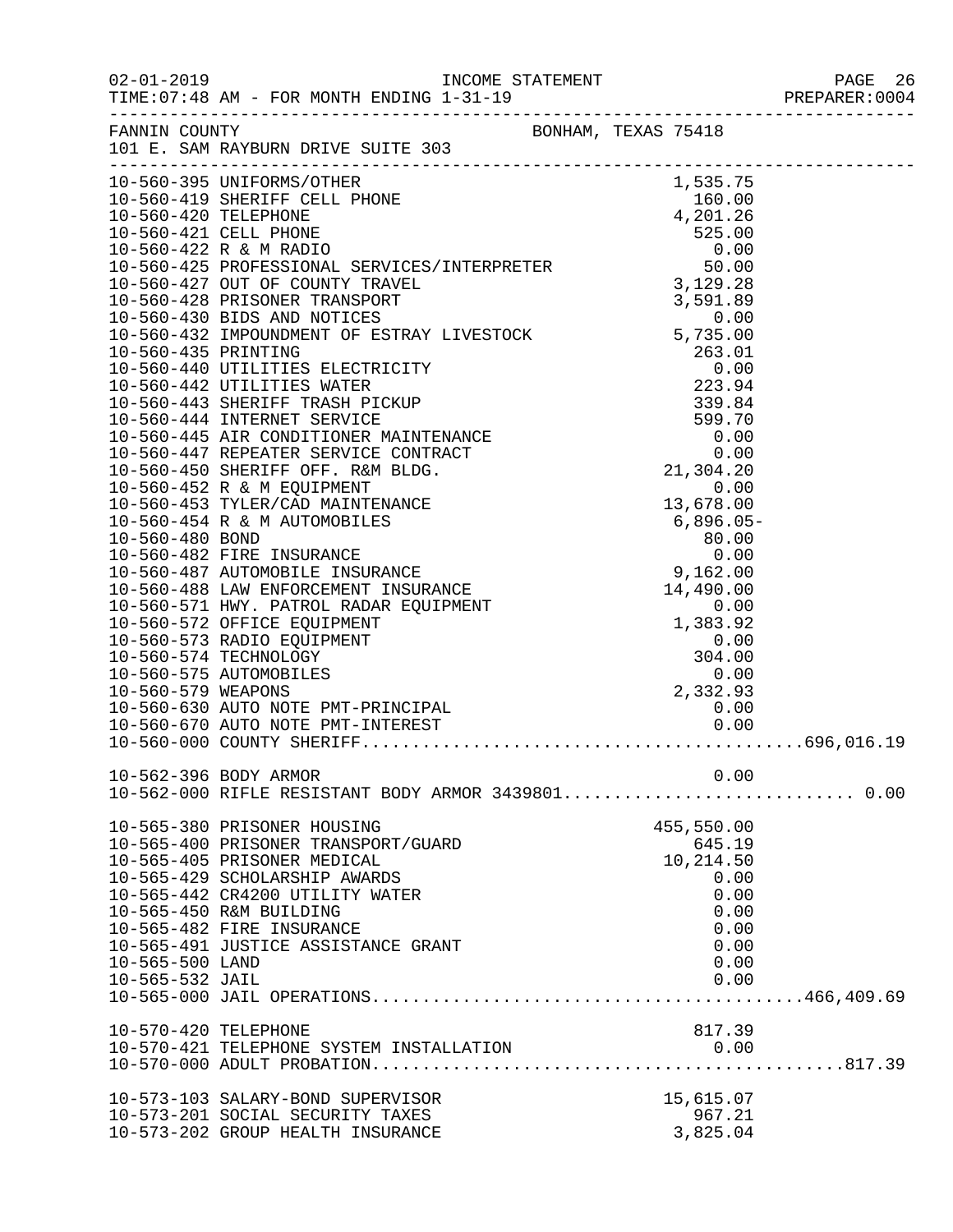|                                                                                  |                                                                                                                                                                                                                                                                                                                                                                                                                            |                                                                                                | PAGE 27<br>PREPARER:0004 |
|----------------------------------------------------------------------------------|----------------------------------------------------------------------------------------------------------------------------------------------------------------------------------------------------------------------------------------------------------------------------------------------------------------------------------------------------------------------------------------------------------------------------|------------------------------------------------------------------------------------------------|--------------------------|
|                                                                                  | FANNIN COUNTY BONHAM, TEXAS 75418<br>101 E. SAM RAYBURN DRIVE SUITE 303                                                                                                                                                                                                                                                                                                                                                    |                                                                                                |                          |
|                                                                                  | 10-573-203 RETIREMENT<br>$\begin{tabular}{lllllllllllllllllllllllllllllllllllllllllll} \multicolumn{3}{c}{10-573-203} & {\tt RETIREMENT} & & & & & 1,791.59 \\ \hline 10-573-204 & {\tt WORKERS'} & {\tt COMPENSATION} & & & & 56.43 \\ \hline 10-573-205 & {\tt MEDICARE TAX} & & & 226.22 \\ \hline 10-573-310 & {\tt OFFICE SUPPLIES} & & & 110.52 \\ \hline 10-573-311 & {\tt DOSTAL BZENSES} & & & 0.00 \\ \hline 10$ | 1,791.59                                                                                       |                          |
|                                                                                  |                                                                                                                                                                                                                                                                                                                                                                                                                            |                                                                                                |                          |
|                                                                                  |                                                                                                                                                                                                                                                                                                                                                                                                                            |                                                                                                |                          |
|                                                                                  | $\begin{array}{lllllllllllllllllllllll} 10-575-311 & \text{POSTAGE} & & & & 13.37\\ 10-575-408 & \text{DEFENTION OPERATING COST} & & & & 0.00\\ 10-575-415 & \text{RESIDENTIAL PLACEMENT} & & & & 0.00\\ 10-575-416 & \text{COUNTIS ERRVICES} & & & & 0.00\\ 10-575-420 & \text{TELEPHONE} & & & & 0.00\\ 10-575-420 & \text{TELEPHONE} & & & & 0.00\\ 10-575-427 & \text{TRAVE$                                           |                                                                                                |                          |
|                                                                                  |                                                                                                                                                                                                                                                                                                                                                                                                                            |                                                                                                |                          |
|                                                                                  |                                                                                                                                                                                                                                                                                                                                                                                                                            |                                                                                                |                          |
| 10-590-435 PRINTING<br>10-590-454 R&M AUTO<br>10-590-480 BOND<br>10-590-481 DUES | 10-590-453 SOFTWARE MAINTENANCE SAFE<br>10-590-467 VISITING HEALTH INSPECTOR<br>10-590-487 AUTOMOBILE INSURANCE<br>10-590-572 OFFICE EQUIPMENT<br>10-590-574 TECHNOLOGY                                                                                                                                                                                                                                                    | 0.00<br>0.00<br>0.00<br>0.00<br>200.56<br>0.00<br>183.00<br>0.00<br>0.00                       |                          |
| 10-591-420 TELEPHONE                                                             | 10-590-575 AUTOMOBILE/PICKUP<br>10-591-110 SALARY FLOOD PLAIN ADMINISTRATOR 10,853.52<br>10-591-201 SOCIAL SECURITY TAXES<br>10-591-202 GROUP HEALTH & DENTAL INSURANCE<br>10-591-203 RETIREMENT<br>10-591-204 WORKERS' COMPENSATION<br>10-591-205 MEDICARE TAX<br>10-591-310 OFFICE SUPPLIES<br>10-591-311 POSTAL EXPENSE<br>10-591-330 AUTO EXPENSE GAS & OIL                                                            | 0.00<br>621.71<br>3,346.91<br>1,245.72<br>46.85<br>145.39<br>393.94<br>50.00<br>0.00<br>113.52 |                          |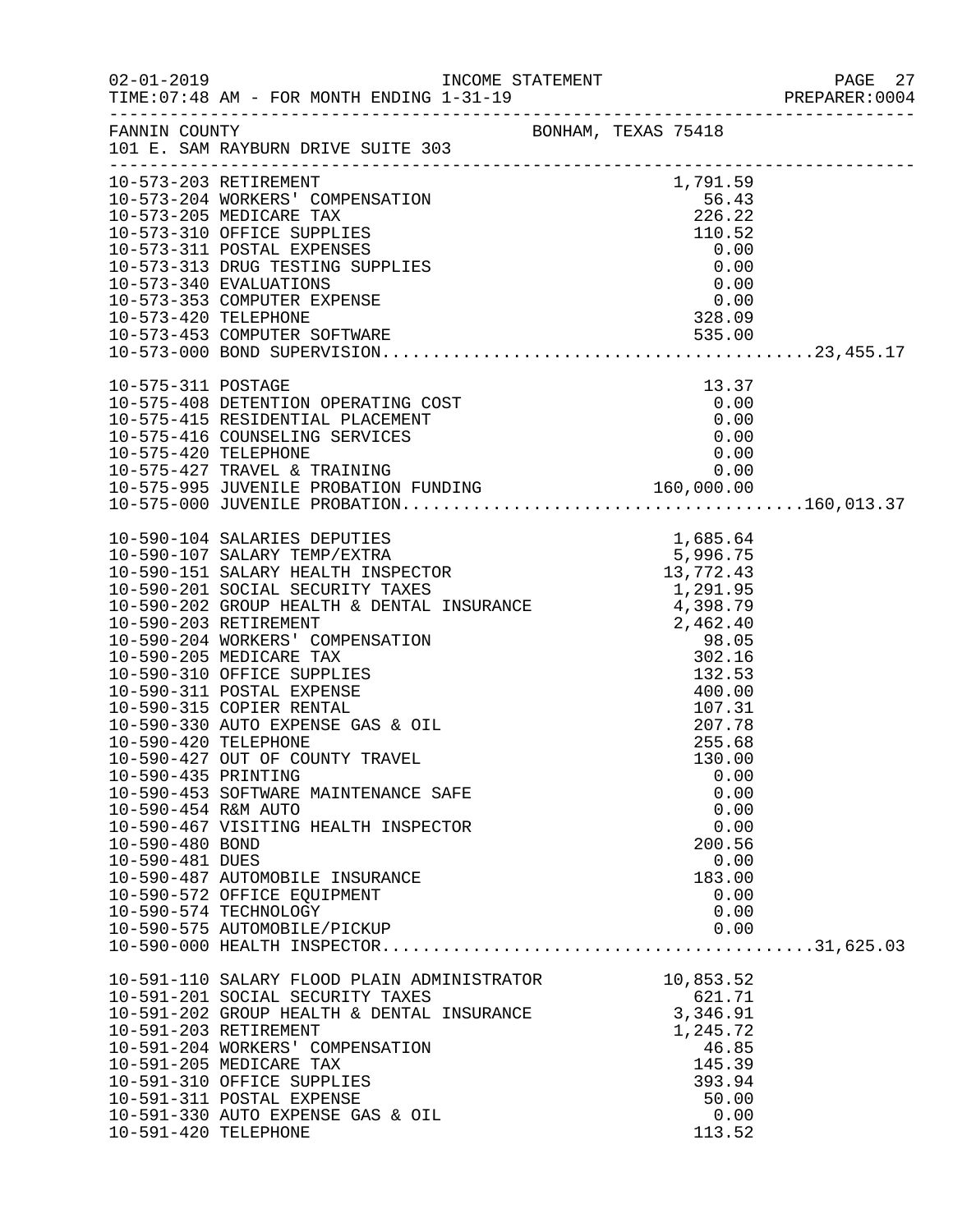|                                            |                                                                                                          |                     |  |                                      | PREPARER: 0004 |
|--------------------------------------------|----------------------------------------------------------------------------------------------------------|---------------------|--|--------------------------------------|----------------|
|                                            | FANNIN COUNTY<br>101 E. SAM RAYBURN DRIVE SUITE 303                                                      | BONHAM, TEXAS 75418 |  |                                      |                |
| 10-591-435 PRINTING<br>10-591-454 R&M AUTO | 10-591-427 OUT OF COUNTY TRAVEL<br>10-591-453 SOFTWARE MAINTENANCE                                       |                     |  | 0.00<br>0.00<br>0.00<br>0.00         |                |
| 10-591-480 BOND<br>10-591-481 DUES         |                                                                                                          |                     |  | 0.00<br>0.00                         |                |
|                                            | 10-591-487 AUTOMOBILE INSURANCE<br>10-591-572 OFFICE EQUIPMENT<br>10-591-574 TECHNOLOGY                  |                     |  | $0.00$<br>0.00<br>666.79<br>2,132.62 |                |
|                                            | 10-591-575 AUTOMOBILE<br>10-591-000 FLOOD PLAIN ADMIN/SUBDIVISION INSPE19,616.97                         |                     |  |                                      |                |
|                                            |                                                                                                          |                     |  |                                      |                |
|                                            |                                                                                                          |                     |  |                                      |                |
|                                            |                                                                                                          |                     |  |                                      |                |
|                                            |                                                                                                          |                     |  |                                      |                |
|                                            | 10-640-450 R & M BUILDINGS (TDHS)<br>10-640-482 FIRE INSURANCE                                           |                     |  | 0.00<br>0.00                         |                |
|                                            | 10-640-493 DHS PARKING LOT                                                                               |                     |  | 0.00                                 |                |
|                                            | 10-641-102 SALARY APPOINTED OFFICIAL 600.00                                                              |                     |  |                                      |                |
|                                            |                                                                                                          |                     |  |                                      |                |
|                                            | 10-645-102 SALARY IHC DIRECTOR<br>10-645-107 SALARY ASSISTANT<br>10-645-201 SOCIAL SECURITY TAX          |                     |  | 14,186.34<br>1,685.64<br>968.84      |                |
|                                            | 10-645-202 GROUP HEALTH INSURANCE<br>10-645-203 RETIREMENT                                               |                     |  | 4,398.81<br>1,821.49                 |                |
|                                            | 10-645-204 WORKER'S COMP<br>10-645-205 MEDICARE TAX<br>10-645-210 TOTAL SALARY & BENEFITS                |                     |  | 73.79<br>226.58                      | 23, 361.49     |
|                                            | 10-645-310 OFFICE SUPPLIES<br>10-645-311 POSTAL EXPENSE<br>10-645-330 BIDS & NOTICES                     |                     |  | 61.19<br>0.00<br>0.00                |                |
|                                            | 10-645-353 COMPUTER EXPENSE<br>10-645-390 SUBSCRIPTIONS                                                  |                     |  | 5,295.00<br>0.00                     |                |
|                                            | 10-645-399 SUBTOTAL OFFICE EXPENSE<br>10-645-404 COBRA/INSURANCE<br>10-645-407 INELIGIBLE IHC EXPENSE    |                     |  | 0.00<br>0.00                         | 5,356.19       |
|                                            | 10-645-409 DIABETIC SUPPLIES<br>10-645-410 CERT. REG. NURSE ANES.<br>10-645-411 PHYSICIAN, NON-EMERGENCY |                     |  | 0.00<br>0.00<br>0.00                 |                |
|                                            | 10-645-412 PRESCRIPTIONS, DRUGS<br>10-645-413 HOSPITAL, INPATIENT                                        |                     |  | 0.00<br>0.00                         |                |
|                                            | 10-645-414 HOSPITAL, OUTPATIENT<br>10-645-415 LABORATORY/ X-RAY<br>10-645-416 SKILLED NURSING FACILITY   |                     |  | 0.00<br>0.00<br>0.00                 |                |
|                                            | 10-645-417 FAMILY PLANNING                                                                               |                     |  | 0.00                                 |                |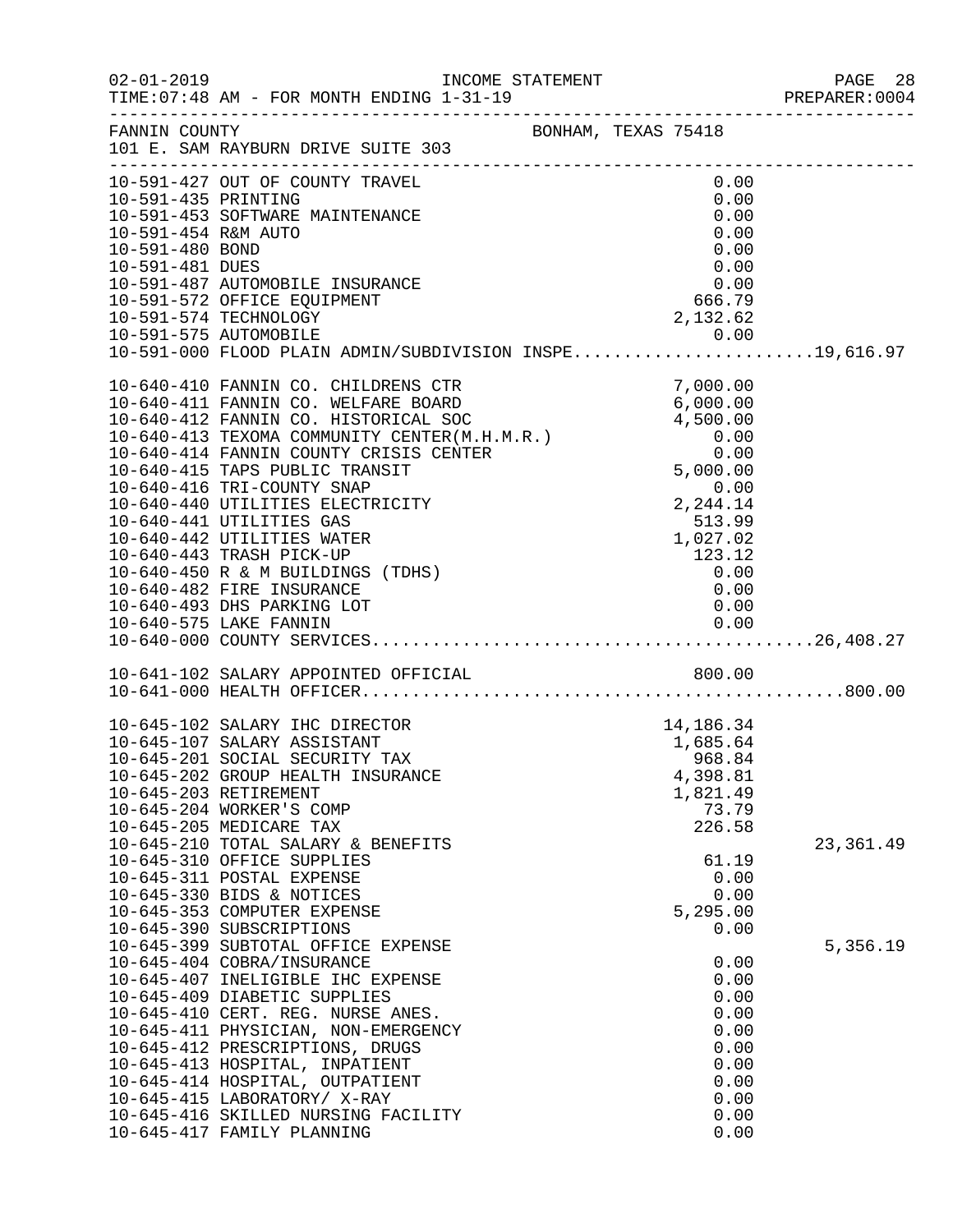| $02 - 01 - 2019$     | TIME: 07:48 AM - FOR MONTH ENDING 1-31-19                                                                                                                                                                                                  |  |                     |      | PAGE 29<br>PREPARER:0004 |
|----------------------|--------------------------------------------------------------------------------------------------------------------------------------------------------------------------------------------------------------------------------------------|--|---------------------|------|--------------------------|
| FANNIN COUNTY        | 101 E. SAM RAYBURN DRIVE SUITE 303                                                                                                                                                                                                         |  | BONHAM, TEXAS 75418 |      |                          |
|                      | 10-645-418 FED. QUALIFIED HEALTH CENTER<br>10-645-419 COUNSELING SERVICE<br>10-645-420 RURAL HEALTH CLINIC<br>10-645-421 STATE HOSPITAL CONTRACTS<br>10-645-421 STATE HOSPITAL CONTRACTS<br>10-645-422 AMBULATORY SURGICAL CENTE<br>10-645 |  |                     |      |                          |
|                      |                                                                                                                                                                                                                                            |  |                     |      |                          |
|                      |                                                                                                                                                                                                                                            |  |                     |      |                          |
|                      |                                                                                                                                                                                                                                            |  |                     |      |                          |
|                      |                                                                                                                                                                                                                                            |  |                     |      |                          |
|                      |                                                                                                                                                                                                                                            |  |                     |      | 0.00                     |
|                      |                                                                                                                                                                                                                                            |  |                     |      |                          |
|                      |                                                                                                                                                                                                                                            |  |                     |      |                          |
| 10-645-440 TELEPHONE |                                                                                                                                                                                                                                            |  | 426.19              |      |                          |
| 10-645-441 DSL LINE  |                                                                                                                                                                                                                                            |  | 240.00              |      |                          |
|                      | 10-645-499 SERVICES & OTHER CHARGES                                                                                                                                                                                                        |  |                     |      | 666.19                   |
|                      | 10-645-574 TECHNOLOGY                                                                                                                                                                                                                      |  |                     | 0.00 |                          |
|                      | 10-645-599 CAPITAL OUTLAY                                                                                                                                                                                                                  |  |                     |      | 0.00                     |
|                      |                                                                                                                                                                                                                                            |  |                     |      |                          |
|                      |                                                                                                                                                                                                                                            |  |                     |      |                          |
|                      |                                                                                                                                                                                                                                            |  |                     |      |                          |
|                      |                                                                                                                                                                                                                                            |  |                     |      |                          |
|                      |                                                                                                                                                                                                                                            |  |                     |      |                          |
|                      |                                                                                                                                                                                                                                            |  |                     |      |                          |
|                      |                                                                                                                                                                                                                                            |  |                     |      |                          |
|                      |                                                                                                                                                                                                                                            |  |                     |      |                          |
|                      |                                                                                                                                                                                                                                            |  |                     |      |                          |
|                      |                                                                                                                                                                                                                                            |  |                     |      |                          |
|                      |                                                                                                                                                                                                                                            |  |                     |      |                          |
|                      |                                                                                                                                                                                                                                            |  |                     |      |                          |
|                      |                                                                                                                                                                                                                                            |  |                     |      |                          |
|                      |                                                                                                                                                                                                                                            |  |                     |      |                          |
|                      |                                                                                                                                                                                                                                            |  |                     |      |                          |
|                      |                                                                                                                                                                                                                                            |  |                     |      |                          |
|                      |                                                                                                                                                                                                                                            |  |                     |      |                          |
|                      |                                                                                                                                                                                                                                            |  |                     |      |                          |
|                      | 10-665-572 OFFICE EQUIPMENT                                                                                                                                                                                                                |  |                     | 0.00 |                          |
|                      | 10-665-574 TECHNOLOGY                                                                                                                                                                                                                      |  |                     | 0.00 |                          |
|                      | ر باب سال ۱۵۰۰۰ - ۱۵۰۰۰ - ۱۵۰۰۰ - ۱۵۰۰۰ - ۱۵۰۰۰ - ۱۵۰۰۰ - ۱۵۰۰۰ - ۱۵۰۰۰ - ۱۵۰۰۰ - ۱۵۰۰۰ - ۱۵۰۰۰ - ۱۵۰۰۰ - ۱۵۰<br>۱۵–۱۵۶۵ - ۱۵۵۵ - ۱۵۵۵۲۲ - ۱۵۰۲۲ - ۱۵۰۲۲ - ۱۵۰۲۲ - ۱۵۰۲۲ - ۱۵۰۲۲ - ۱۵۰۲۲ - ۱۵۰۲۲ - ۱۵۰۲۲ - ۱۵۰۲۲ - ۱۵۰۲۲ - ۱۵۰             |  |                     |      |                          |
|                      | 10-696-491 SOIL & WATER CONSERVATION                                                                                                                                                                                                       |  |                     | 0.00 |                          |
|                      | 10-696-492 INDIGENT BURIAL                                                                                                                                                                                                                 |  |                     | 0.00 |                          |
|                      | 10-696-494 FLOOD CONTROL SITE MAINTENANCE                                                                                                                                                                                                  |  |                     | 0.00 |                          |
|                      |                                                                                                                                                                                                                                            |  |                     |      |                          |
|                      |                                                                                                                                                                                                                                            |  |                     |      |                          |
| 11-435-107 PART TIME |                                                                                                                                                                                                                                            |  |                     | 0.00 |                          |
|                      |                                                                                                                                                                                                                                            |  |                     |      |                          |
| 11-510-571 EQUIPMENT |                                                                                                                                                                                                                                            |  | 27,659.80           |      |                          |
|                      | 11-510-000 COURTHOUSE SECURITY EQUIP27,659.80                                                                                                                                                                                              |  |                     |      |                          |
|                      | 11-560-130 SALARY/BAILIFF                                                                                                                                                                                                                  |  |                     | 0.00 |                          |
|                      | 11-560-201 SOCIAL SECURITY                                                                                                                                                                                                                 |  |                     | 0.00 |                          |
|                      | 11-560-203 RETIREMENT                                                                                                                                                                                                                      |  |                     | 0.00 |                          |
|                      | 11-560-204 WORKER'S COMPENSATION                                                                                                                                                                                                           |  |                     | 0.00 |                          |
| 11-560-205 MEDICARE  |                                                                                                                                                                                                                                            |  |                     | 0.00 |                          |
|                      | 11-560-427 BAILIFF CONT.ED./OUT OF COUNTY                                                                                                                                                                                                  |  |                     | 0.00 |                          |
|                      |                                                                                                                                                                                                                                            |  |                     |      |                          |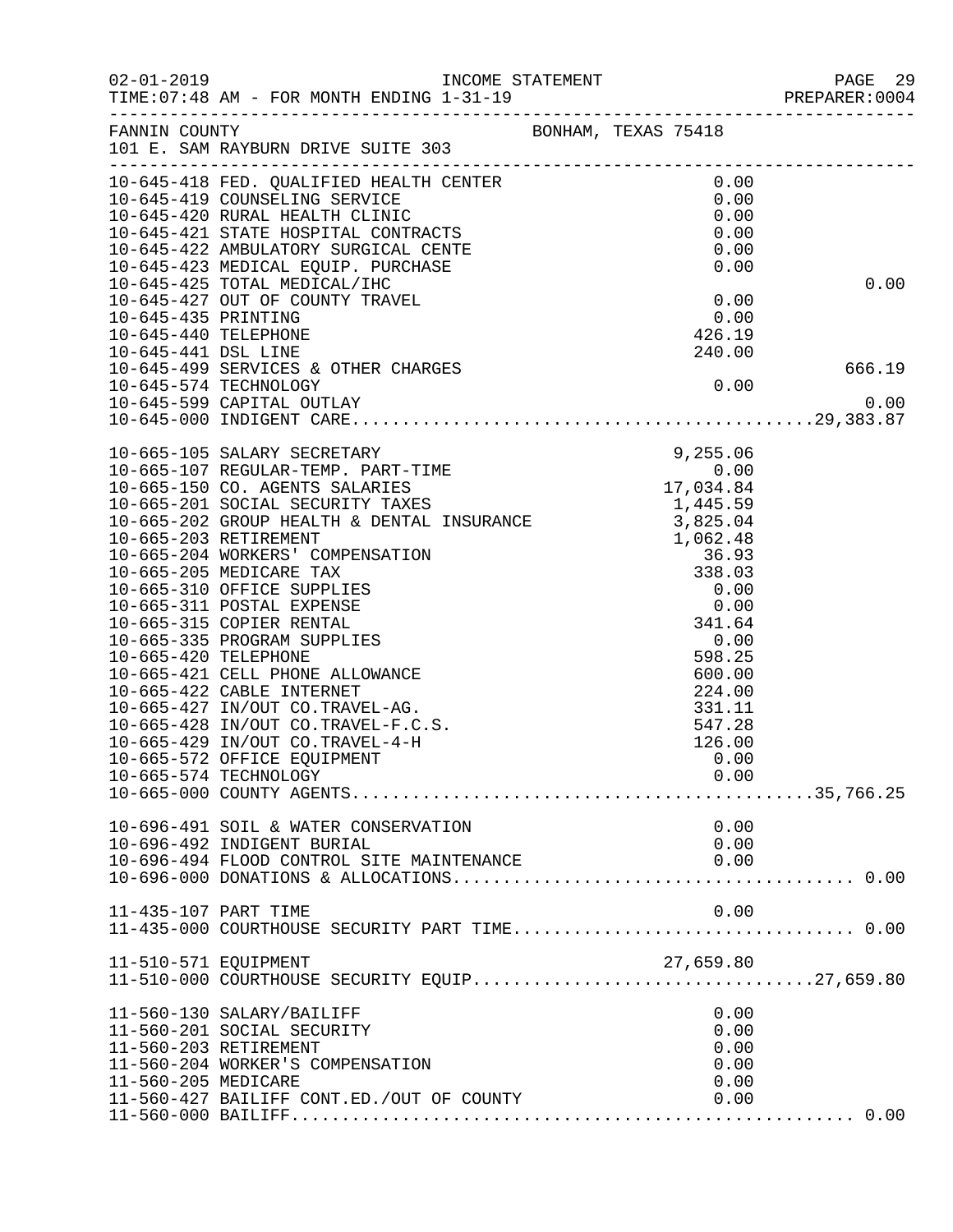| $02 - 01 - 2019$                              | TIME: 07:48 AM - FOR MONTH ENDING 1-31-19<br>-------------------------------------                                                                                                                                                                                                                                                                                                                                                              | INCOME STATEMENT    |                                                                                                                             |                                                                      | PAGE 30<br>PREPARER:0004 |
|-----------------------------------------------|-------------------------------------------------------------------------------------------------------------------------------------------------------------------------------------------------------------------------------------------------------------------------------------------------------------------------------------------------------------------------------------------------------------------------------------------------|---------------------|-----------------------------------------------------------------------------------------------------------------------------|----------------------------------------------------------------------|--------------------------|
| FANNIN COUNTY                                 | 101 E. SAM RAYBURN DRIVE SUITE 303                                                                                                                                                                                                                                                                                                                                                                                                              | BONHAM, TEXAS 75418 |                                                                                                                             |                                                                      |                          |
|                                               | 12-403-310 OFFICE SUPPLIES<br>12-403-427 OUT OF COUNTY TRAVEL                                                                                                                                                                                                                                                                                                                                                                                   |                     |                                                                                                                             | 715.50<br>1,269.96                                                   |                          |
|                                               |                                                                                                                                                                                                                                                                                                                                                                                                                                                 |                     |                                                                                                                             |                                                                      |                          |
|                                               | 14-435-320 JP1 SECURITY EXPENSE<br>14-435-321 JP2 SECURITY EXPENSE                                                                                                                                                                                                                                                                                                                                                                              |                     |                                                                                                                             | 0.00<br>0.00                                                         |                          |
|                                               | 16-400-310 OFFICE SUPPLIES<br>16-400-427 OUT OF COUNTY TRAVEL<br>16-400-572 OFFICE EQUIPMENT<br>16-400-590 COUNTY JUDGE BOOKS                                                                                                                                                                                                                                                                                                                   |                     |                                                                                                                             | 0.00<br>0.00<br>0.00<br>0.00                                         |                          |
|                                               | 17-400-427 OUT OF COUNTY TRAVEL                                                                                                                                                                                                                                                                                                                                                                                                                 |                     |                                                                                                                             | 0.00                                                                 |                          |
| 18-402-203 RETIREMENT<br>18-402-420 TELEPHONE | 18-402-103 SALARY ASSISTANT<br>18-402-107 SALARY TEMP/EXTRA<br>18-402-201 SOCIAL SECURITY TAXES<br>18-402-202 GROUP HEALTH INSURANCE<br>18-402-204 WORKERS COMPENSATION<br>18-402-205 MEDICARE TAX<br>18-402-310 OFFICE SUPPLIES<br>18-402-312 IMAGING SYSTEM<br>18-402-315 COPIER MAINTENANCE<br>18-402-437 DIGITAL IMAGING OF MICROFILM<br>18-402-453 COMPUTER SOFTWARE<br>18-402-490 CO.CLERK MISCELLANEOUS<br>18-402-574 COMPUTER EQUIPMENT |                     | $\begin{array}{r} 0.00 \\ 0.00 \\ 506.22 \end{array}$<br>$3,825$<br>$1,149.98$<br>$39.18$<br>$118.37$<br>$0.00$<br>6,900.00 | 10,017.78<br>0.00<br>0.00<br>0.00<br>0.00<br>0.00                    |                          |
| 19-450-203 RETIREMENT<br>19-450-435 PRINTING  | 19-450-107 SALARY TEMP/EXTRA<br>19-450-201 SOCIAL SECURITY TAXES<br>19-450-204 WORKERS COMPENSATION<br>19-450-205 MEDICARE TAX<br>19-450-310 OFFICE SUPPLIES<br>19-450-400 RECORDS STORAGE SHELVING<br>19-450-572 OFFICE EQUIPMENT                                                                                                                                                                                                              |                     |                                                                                                                             | 0.00<br>0.00<br>0.00<br>0.00<br>0.00<br>0.00<br>0.00<br>0.00<br>0.00 |                          |
| 20-449-203 RETIREMENT                         | 20-449-103 SALARY ASSISTANT<br>20-449-107 SALARY TEMP./EXTRA<br>20-449-201 SOCIAL SECURITY TAXES<br>20-449-202 GROUP HEALTH INSURANCE<br>20-449-204 WORKERS COMPENSATION<br>20-449-205 MEDICARE TAX                                                                                                                                                                                                                                             |                     |                                                                                                                             | 0.00<br>0.00<br>0.00<br>0.00<br>0.00<br>0.00<br>0.00                 |                          |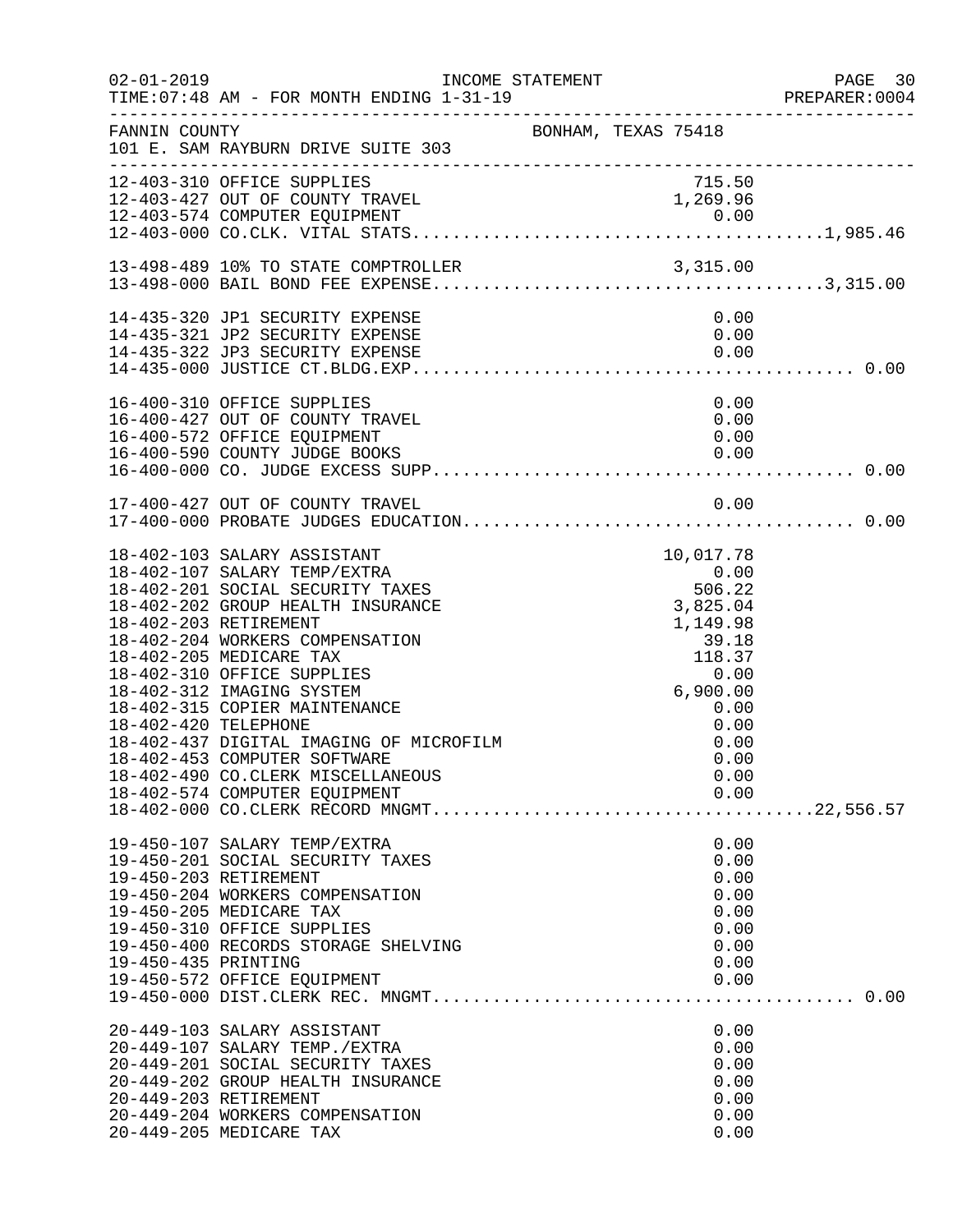| $02 - 01 - 2019$                                               | TIME: 07:48 AM - FOR MONTH ENDING 1-31-19<br>______________________________________                                                                                                                                                                                                                                                                                                                                                                                                                                                                                                                                                                                                                                                                   | INCOME STATEMENT                                                                                                                                                                                                    | PAGE 31<br>PREPARER:0004 |
|----------------------------------------------------------------|-------------------------------------------------------------------------------------------------------------------------------------------------------------------------------------------------------------------------------------------------------------------------------------------------------------------------------------------------------------------------------------------------------------------------------------------------------------------------------------------------------------------------------------------------------------------------------------------------------------------------------------------------------------------------------------------------------------------------------------------------------|---------------------------------------------------------------------------------------------------------------------------------------------------------------------------------------------------------------------|--------------------------|
| FANNIN COUNTY                                                  | 101 E. SAM RAYBURN DRIVE SUITE 303                                                                                                                                                                                                                                                                                                                                                                                                                                                                                                                                                                                                                                                                                                                    | BONHAM, TEXAS 75418                                                                                                                                                                                                 |                          |
|                                                                | 20-449-310 OFFICE SUPPLIES<br>20-449-350 RECORDS DISPOSAL<br>20-449-460 EQUIPMENT RENTAL                                                                                                                                                                                                                                                                                                                                                                                                                                                                                                                                                                                                                                                              | 0.00<br>614.02<br>0.00                                                                                                                                                                                              |                          |
|                                                                | 21-509-475 CONTINGENCY                                                                                                                                                                                                                                                                                                                                                                                                                                                                                                                                                                                                                                                                                                                                | 0.00                                                                                                                                                                                                                |                          |
| 21-621-345 CHEMICALS                                           | 21-621-100 COMPENSATION PAY<br>21-621-101 SALARY ELECTED OFFICIAL<br>21-621-105 SALARY SECRETARY<br>21-621-106 SALARY PRECINCT EMPLOYEES<br>21-621-107 REGULAR-TEMP. PART-TIME<br>21-621-108 SALARY-FOREMAN<br>21-621-199 TOTAL SALARIES<br>21-621-201 SOCIAL SECURITY TAXES<br>21-621-202 GROUP HEALTH INSURANCE<br>21-621-203 RETIREMENT<br>21-621-204 WORKERS' COMPENSATION<br>21-621-205 MEDICARE TAX<br>21-621-206 UNEMPLOYMENT EXPENSE<br>21-621-299 TOTAL EMPLOYEE BENEFITS<br>21-621-314 EMPLOYEE PHYSICALS/DOT TESTING<br>21-621-340 SHOP SUPPLIES<br>21-621-341 R & B MAT. ROCK & GRAVEL<br>21-621-342 R & B MAT. CULVERTS<br>21-621-343 R & B MAT. HARDWRE & LUMB<br>21-621-344 R & B MAT ASPHALT /RD OIL<br>21-621-346 CETRZ EXPENDITURES | 0.00<br>21,711.15<br>0.00<br>58,280.43<br>0.00<br>16,235.87<br>5,837.68<br>26,674.88<br>11,046.79<br>3,643.73<br>1,365.22<br>0.00<br>140.00<br>298.53<br>59,659.21<br>22,893.32<br>0.00<br>7,348.91<br>0.00<br>0.00 | 96, 227.45<br>48,568.30  |
| 21-621-435 PRINTING<br>21-621-480 BOND<br>21-621-482 INSURANCE | 21-621-350 DEBRIS REMOVAL<br>21-621-399 TOTAL R&B MATERIAL<br>21-621-400 LEGAL FEES<br>21-621-420 UTILITY TELEPHONE<br>21-621-421 CELL PHONE ALLOWANCE<br>21-621-423 INTERNET SERVICE<br>21-621-427 OUT OF COUNTY TRAVEL<br>21-621-430 BIDS, NOTICES & PERMITS<br>21-621-440 UTILITY ELECTRICITY<br>21-621-442 UTILITY WATER<br>21-621-443 TRASH DUMPSTER PICKUP<br>21-621-447 REPEATER SERVICE CONTRACT<br>21-621-450 R & M BUILDING<br>21-621-453 COMPUTER SOFTWARE<br>21-621-457 R & M MACHINERY GAS & OIL<br>21-621-458 R & M MACHINERY PARTS<br>21-621-459 R & M MACH. TIRES & TUBES<br>21-621-460 EQUIPMENT RENTAL/LEASE<br>21-621-485 PRISONER SUPPLIES<br>21-621-488 FANNIN RURAL RAIL DISTRICT<br>21-621-490 MISCELLANEOUS                   | 0.00<br>0.00<br>240.84<br>200.00<br>0.00<br>40.00<br>27.00<br>0.00<br>285.95<br>66.32<br>299.88<br>708.97<br>0.00<br>0.00<br>12,710.41<br>19,578.73<br>438.00<br>0.00<br>0.00<br>3,084.80<br>0.00<br>0.00<br>106.30 | 90,339.97                |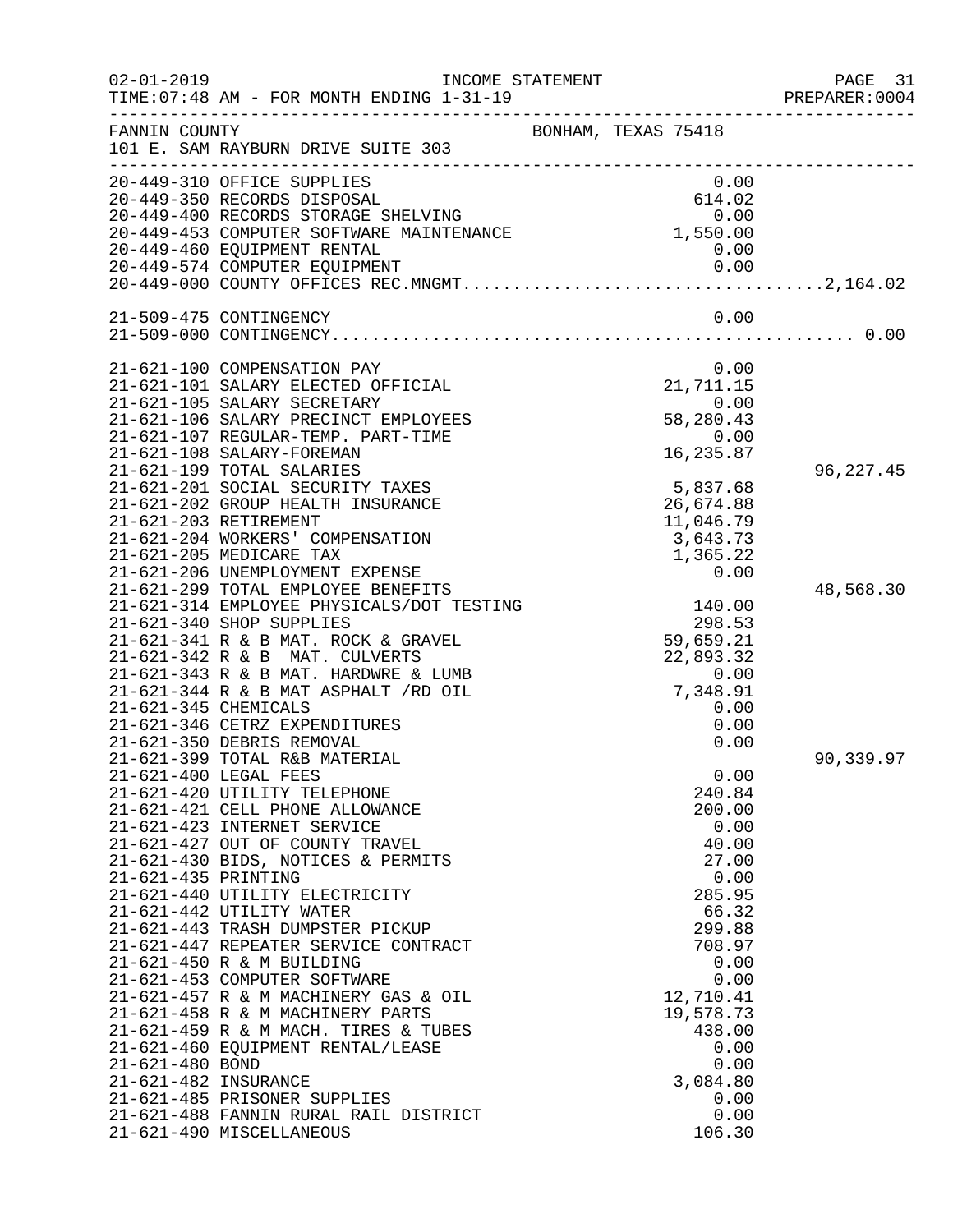| $02 - 01 - 2019$     | INCOME STATEMENT<br>TIME: 07:48 AM - FOR MONTH ENDING 1-31-19                                                                                         |  |                                      |                      | PAGE 32<br>PREPARER:0004 |
|----------------------|-------------------------------------------------------------------------------------------------------------------------------------------------------|--|--------------------------------------|----------------------|--------------------------|
| FANNIN COUNTY        | BONHAM, TEXAS 75418<br>101 E. SAM RAYBURN DRIVE SUITE 303                                                                                             |  |                                      |                      |                          |
|                      | 21-621-491 SOIL & WATER CONSERVATION<br>21-621-492 TDRA FLOOD CASH MATCH                                                                              |  |                                      | 0.00<br>0.00         |                          |
|                      | 21-621-494 FLOOD CONTROL SITE MAINTENANCE<br>21-621-495 PIPELINE SALES TAX REIMBURSEMENT                                                              |  |                                      | 0.00<br>0.00<br>0.00 |                          |
|                      | 21-621-496 TCOG HAZARDOUS WASTEMATCH<br>21-621-499 TOTAL SER. & OTHER CHARGES<br>21-621-570 COMPUTER EQUIPMENT                                        |  |                                      | 0.00                 | 37,787.20                |
|                      | 21-621-571 PURCHASE OF MACH./EQUIP.<br>21-621-573 RADIO EQUIPMENT                                                                                     |  |                                      | 0.00<br>0.00         |                          |
|                      | 21-621-575 LAND AND BUILDING<br>21-621-599 CAPITAL OUTLAY<br>21-621-630 NOTE PAYMENT                                                                  |  |                                      | 0.00<br>0.00         | 0.00                     |
|                      | 21-621-670 NOTE PAYMENT-INTEREST                                                                                                                      |  |                                      | 0.00                 |                          |
|                      | 21-625-105 SALARY SECRETARY                                                                                                                           |  | 3,420.45                             |                      |                          |
|                      | 21-625-201 SOCIAL SECURITY TAXES<br>21-625-202 GROUP HEALTH INSURANCE<br>21-625-203 RETIREMENT<br>21-625-204 WORKERS' COMPENSATION                    |  | 154.22<br>956.32<br>392.57<br>13.65  |                      |                          |
|                      | 21-625-205 MEDICARE TAX<br>21-625-310 OFFICE SUPPLIES<br>21-625-311 POSTAL EXPENSES                                                                   |  | 35.92<br>17.09<br>0.00               |                      |                          |
| 21-625-480 BOND      | 21-625-353 COMPUTER EXPENSE<br>21-625-427 OUT OF COUNTY TRAVEL<br>21-625-572 OFFICE EQUIPMENT                                                         |  | 0.00<br>0.00<br>0.00                 | 0.00                 |                          |
|                      | 21-625-574 COMPUTER EQUIPMENT<br>21-625-574 COMPUTER EQUIPMENT 0.00<br>21-625-000 ADMINISTRATIVE OFFICE R&B #14,990.22                                |  | 0.00                                 |                      |                          |
|                      | 22-509-475 CONTINGENCY                                                                                                                                |  |                                      | 0.00                 |                          |
|                      | 22-622-100 COMPENSATION PAY<br>22-622-101 SALARY ELECTED OFFICIAL                                                                                     |  | 22,675.95                            | 0.00                 |                          |
|                      | 22-622-105 SALARY SECRETARY<br>22-622-106 SALARY PRECINCT EMPLOYEES                                                                                   |  | 75, 414.84                           | 0.00                 |                          |
|                      | 22-622-107 REGULAR-TEMP. PART-TIME<br>22-622-199 TOTAL SALARIES<br>22-622-201 SOCIAL SECURITY TAXES                                                   |  | 5,786.12                             | 0.00                 | 98,090.79                |
|                      | 22-622-202 GROUP HEALTH INSURANCE<br>22-622-203 RETIREMENT<br>22-622-204 WORKERS' COMPENSATION                                                        |  | 30,600.32<br>11, 149. 73<br>3,509.13 |                      |                          |
|                      | 22-622-205 MEDICARE TAX<br>22-622-206 UNEMPLOYMENT EXPENSE                                                                                            |  | 1,353.11                             | 0.00                 |                          |
|                      | 22-622-299 TOTAL EMPLOYEE BENEFITS<br>22-622-312 CONTRACT LABOR<br>22-622-314 EMPLOYEE PHYSICALS/DOT TESTING<br>22-622-340 SHOP SUPPLIES              |  | 120.00<br>781.46                     | 0.00                 | 52,398.41                |
|                      | 22-622-341 R & B MAT. ROCK & GRAVEL<br>22-622-342 R & B MAT. CULVERTS<br>22-622-343 R & B MAT. HARDWRE & LUMB<br>22-622-344 R & B MAT. ASPHALT/RD OIL |  | 45,731.83<br>2,858.50<br>38.50       | 0.00                 |                          |
| 22-622-345 CHEMICALS | 22-622-346 CETRZ EXPENDITURES<br>22-622-350 DEBRIS REMOVAL                                                                                            |  |                                      | 0.00<br>0.00<br>0.00 |                          |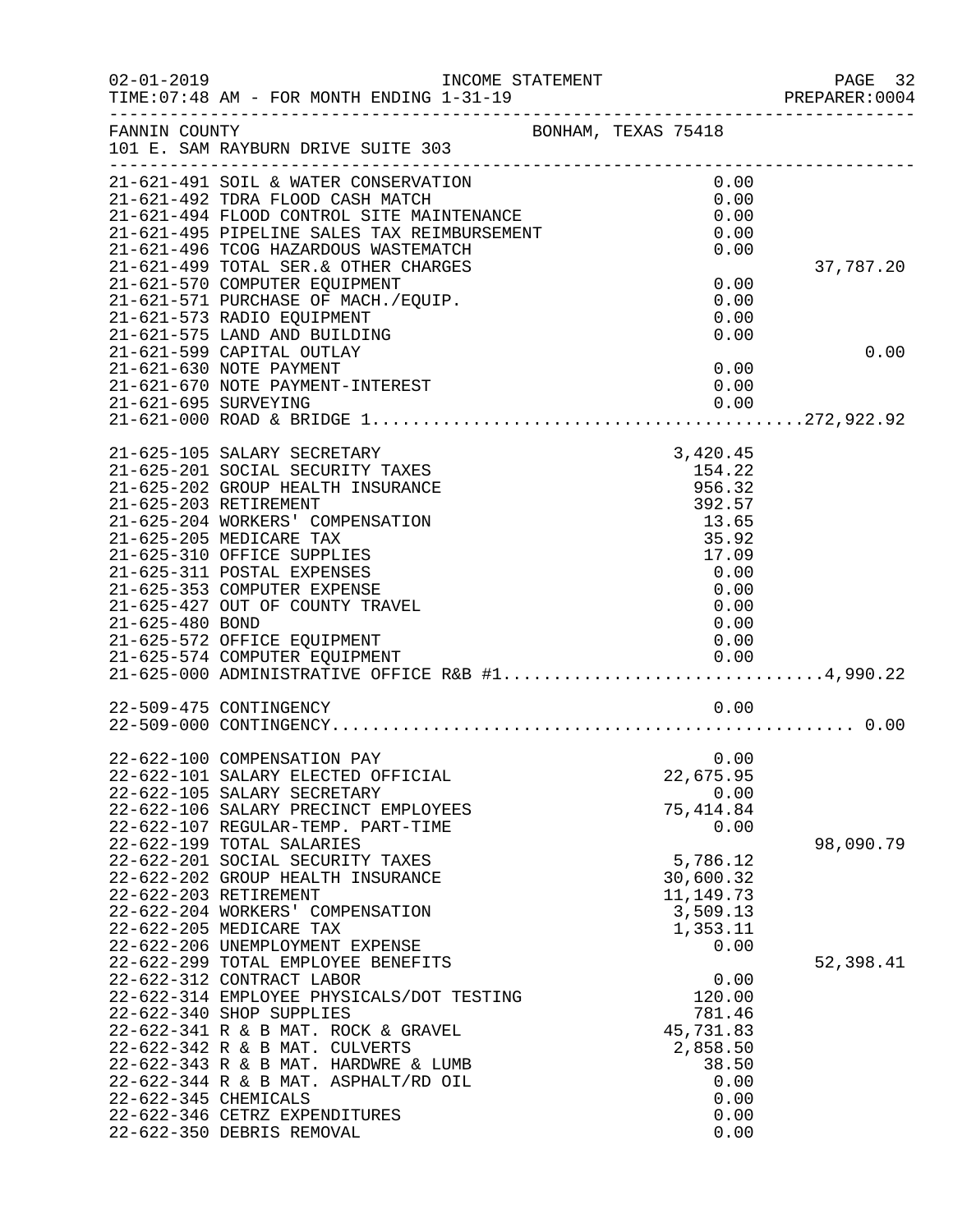|                     |                                                                                                                                                                                                                                               |                     |                | PAGE 33<br>PREPARER: 0004 |
|---------------------|-----------------------------------------------------------------------------------------------------------------------------------------------------------------------------------------------------------------------------------------------|---------------------|----------------|---------------------------|
|                     | FANNIN COUNTY<br>101 E. SAM RAYBURN DRIVE SUITE 303                                                                                                                                                                                           | BONHAM, TEXAS 75418 |                |                           |
| 22-622-395 UNIFORMS |                                                                                                                                                                                                                                               |                     | 929.07         |                           |
|                     |                                                                                                                                                                                                                                               |                     |                | 50,459.36                 |
|                     |                                                                                                                                                                                                                                               |                     |                |                           |
|                     |                                                                                                                                                                                                                                               |                     |                |                           |
|                     |                                                                                                                                                                                                                                               |                     | $764.80-$      |                           |
|                     |                                                                                                                                                                                                                                               |                     |                |                           |
|                     |                                                                                                                                                                                                                                               |                     |                |                           |
|                     |                                                                                                                                                                                                                                               |                     |                |                           |
|                     |                                                                                                                                                                                                                                               |                     |                |                           |
|                     |                                                                                                                                                                                                                                               |                     |                |                           |
|                     |                                                                                                                                                                                                                                               |                     |                |                           |
|                     |                                                                                                                                                                                                                                               |                     |                |                           |
|                     |                                                                                                                                                                                                                                               |                     |                |                           |
|                     |                                                                                                                                                                                                                                               |                     |                |                           |
|                     |                                                                                                                                                                                                                                               |                     |                |                           |
|                     |                                                                                                                                                                                                                                               |                     |                |                           |
|                     |                                                                                                                                                                                                                                               |                     |                |                           |
|                     |                                                                                                                                                                                                                                               |                     |                |                           |
|                     |                                                                                                                                                                                                                                               |                     |                |                           |
|                     |                                                                                                                                                                                                                                               |                     |                |                           |
|                     |                                                                                                                                                                                                                                               |                     |                |                           |
|                     |                                                                                                                                                                                                                                               |                     |                |                           |
|                     |                                                                                                                                                                                                                                               |                     |                |                           |
|                     | 22-622-491 SOIL & WATER CONSERVATION<br>22-622-492 TDRA FLOOD CASH MATCH<br>22-622-493 TRENTON HIGH MEADOWS SUBDIVISION<br>22-622-494 FLOOD CONTROL SITE MAINTENANCE<br>22-622-495 PIPELINE SALES TAX REIMBURSEMENT<br>22-622-495 PIPELINE SA |                     | 0.00           |                           |
|                     |                                                                                                                                                                                                                                               |                     | 0.00           |                           |
|                     |                                                                                                                                                                                                                                               |                     | 0.00           |                           |
|                     |                                                                                                                                                                                                                                               |                     | 0.00           |                           |
|                     | 22-622-499 TOTAL SER. & OTHER CHARGES                                                                                                                                                                                                         |                     |                | 40,128.12                 |
|                     | 22-622-562 LAND/BUILDING                                                                                                                                                                                                                      |                     | 0.00           |                           |
|                     | 22-622-570 COMPUTER EQUIPMENT                                                                                                                                                                                                                 |                     | 0.00           |                           |
|                     | 22-622-571 PURCHASE OF MACH./EQUIP.                                                                                                                                                                                                           |                     | 0.00           |                           |
|                     | 22-622-573 RADIO EQUIPMENT                                                                                                                                                                                                                    |                     | 0.00           |                           |
|                     | 22-622-580 PRECINCT BRIDGE<br>22-622-599 CAPITAL OUTLAY                                                                                                                                                                                       |                     | 0.00           | 0.00                      |
|                     |                                                                                                                                                                                                                                               |                     |                |                           |
|                     | 22-625-105 SALARY SECRETARY                                                                                                                                                                                                                   |                     | 3,420.45       |                           |
|                     | 22-625-201 SOCIAL SECURITY TAXES                                                                                                                                                                                                              |                     | 154.16         |                           |
|                     | 22-625-202 GROUP HEALTH INSURANCE                                                                                                                                                                                                             |                     | 956.24         |                           |
|                     | 22-625-203 RETIREMENT                                                                                                                                                                                                                         |                     | 392.69         |                           |
|                     | 22-625-204 WORKERS' COMPENSATION<br>22-625-205 MEDICARE TAX                                                                                                                                                                                   |                     | 13.65<br>36.09 |                           |
|                     | 22-625-310 OFFICE SUPPLIES                                                                                                                                                                                                                    |                     | 86.23          |                           |
|                     | 22-625-311 POSTAL EXPENSES                                                                                                                                                                                                                    |                     | 0.00           |                           |
|                     | 22-625-353 COMPUTER EXPENSE                                                                                                                                                                                                                   |                     | 0.00           |                           |
|                     | 22-625-427 OUT OF COUNTY TRAVEL                                                                                                                                                                                                               |                     | 0.00           |                           |
| 22-625-480 BOND     |                                                                                                                                                                                                                                               |                     | 0.00           |                           |
|                     | 22-625-572 OFFICE EQUIPMENT                                                                                                                                                                                                                   |                     | 0.00           |                           |
|                     | 22-625-574 COMPUTER EQUIPMENT<br>22-625-574 COMPUTER EQUIPMENT 0.00<br>22-625-000 ADMINISTRATIVE OFFICE R&B #25,059.51                                                                                                                        |                     | 0.00           |                           |
|                     |                                                                                                                                                                                                                                               |                     |                |                           |
|                     | 23-205-571 SHORT-TERM LOAN/EQUIPMENT                                                                                                                                                                                                          |                     | 0.00           |                           |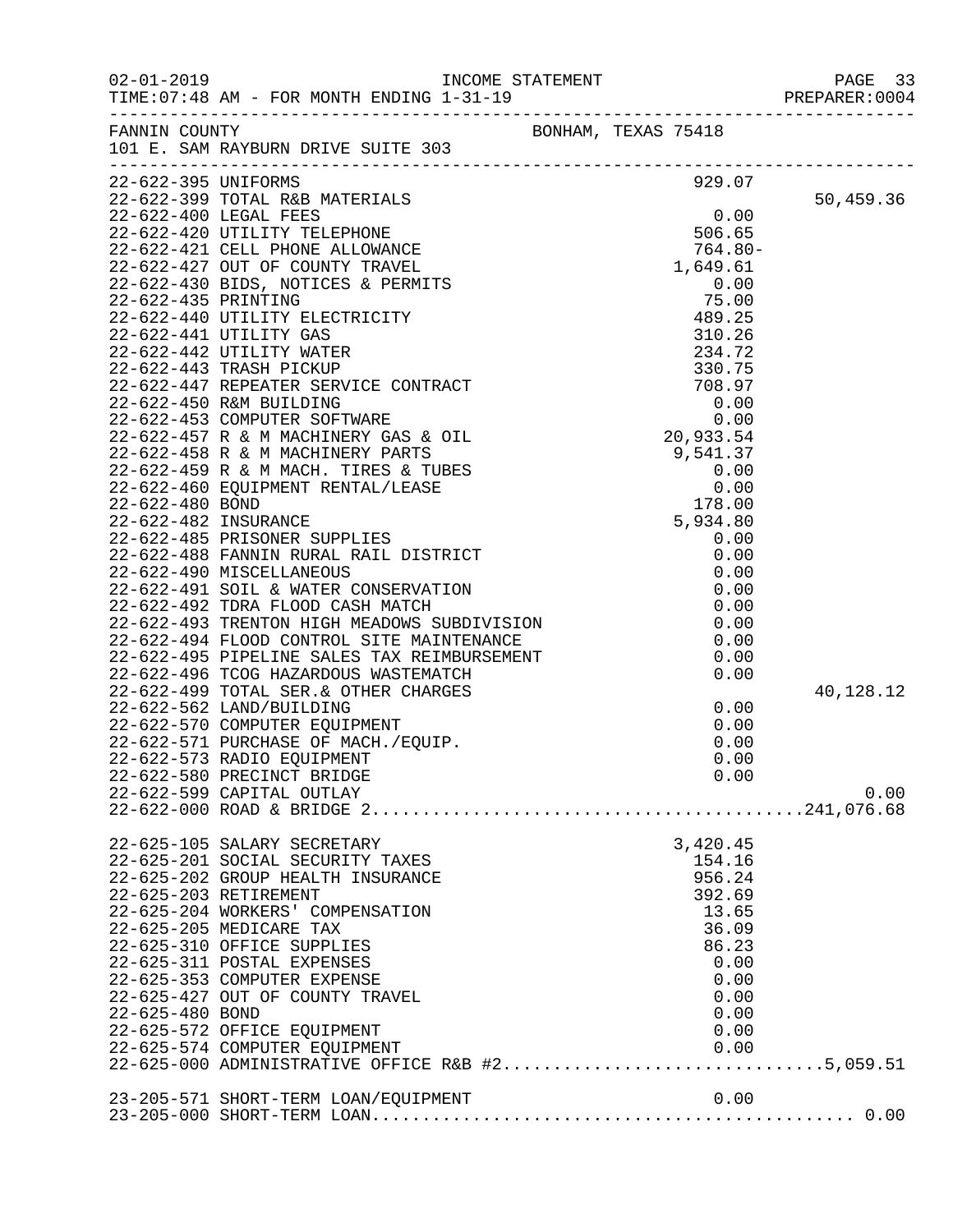| $02 - 01 - 2019$     | INCOME STATEMENT<br>TIME: 07:48 AM - FOR MONTH ENDING 1-31-19              |                       | PAGE 34<br>PREPARER: 0004 |
|----------------------|----------------------------------------------------------------------------|-----------------------|---------------------------|
| FANNIN COUNTY        | 101 E. SAM RAYBURN DRIVE SUITE 303                                         | BONHAM, TEXAS 75418   |                           |
|                      | 23-509-475 CONTINGENCY                                                     | 0.00                  |                           |
|                      |                                                                            |                       |                           |
|                      | 23-623-100 COMPENSATION PAY                                                | 0.00                  |                           |
|                      | 23-623-101 SALARY ELECTED OFFICIAL                                         | 21, 711.15            |                           |
|                      | 23-623-105 SALARY SECRETARY                                                | 2,666.89              |                           |
|                      | 23-623-106 SALARY PRECINCT EMPLOYEES<br>23-623-107 REGULAR-TEMP. PART-TIME | 84,008.30<br>1,812.72 |                           |
|                      | 23-623-199 TOTAL SALARIES                                                  |                       | 110,199.06                |
|                      | 23-623-201 SOCIAL SECURITY TAXES                                           | 6,800.08              |                           |
|                      | 23-623-202 GROUP HEALTH INSURANCE                                          | 38,250.40             |                           |
|                      | 23-623-203 RETIREMENT                                                      | 12,650.00             |                           |
|                      | 23-623-204 WORKERS' COMPENSATION                                           | 4,467.96              |                           |
|                      | 23-623-205 MEDICARE TAX                                                    | 1,590.35              |                           |
|                      | 23-623-206 UNEMPLOYMENT EXPENSE<br>23-623-299 TOTAL EMPLOYEE BENEFITS      | 0.00                  | 63,758.79                 |
|                      | 23-623-310 OFFICE SUPPLIES                                                 | 147.04                |                           |
|                      | 23-623-314 EMPLOYEE PHYSICALS/DOT TESTING                                  | 40.00                 |                           |
|                      | 23-623-315 COPIER EXPENSE                                                  | 0.00                  |                           |
|                      | 23-623-340 SHOP SUPPLIES                                                   | 1,318.41              |                           |
|                      | 23-623-341 R & B MAT. ROCK & GRAVEL                                        | 81,005.27             |                           |
|                      | 23-623-342 R & B MAT. CULVERTS<br>23-623-343 R & B MAT. HARDWRE & LUMB     | 6,053.00<br>43.50     |                           |
|                      | 23-623-344 R & B MAT. ASPHALT/RD OIL                                       | 6,391.68              |                           |
| 23-623-345 CHEMICALS |                                                                            | 0.00                  |                           |
|                      | 23-623-346 CETRZ EXPENDITURES                                              | 0.00                  |                           |
|                      | 23-623-350 DEBRIS REMOVAL                                                  | 369.00                |                           |
| 23-623-395 UNIFORMS  |                                                                            | 139.89                |                           |
|                      | 23-623-399 TOTAL R&B MATERIALS<br>23-623-400 LEGAL FEES                    | 0.00                  | 95,507.79                 |
|                      | 23-623-420 UTILITY TELEPHONE                                               | 410.68                |                           |
|                      | 23-623-421 INTERNET SERVICE                                                | 282.32                |                           |
|                      | 23-623-423 CELL PHONE ALLOWANCE                                            | 200.00                |                           |
|                      | 23-623-427 OUT OF COUNTY TRAVEL                                            | 845.12                |                           |
|                      | 23-623-430 BIDS, NOTICES & PERMITS                                         | 567.00                |                           |
| 23-623-435 PRINTING  | 23-623-440 UTILITY ELECTRICITY                                             | 0.00<br>678.70        |                           |
|                      | 23-623-441 UTILITY GAS                                                     | 311.00                |                           |
|                      | 23-623-442 UTILITY WATER                                                   | 96.61                 |                           |
|                      | 23-623-443 TRASH DUMPSTER PICKUP                                           | 299.88                |                           |
|                      | 23-623-447 REPEATER SERVICE CONTRACT                                       | 708.97                |                           |
|                      | 23-623-450 R&M BUILDING                                                    | 6.33                  |                           |
|                      | 23-623-453 COMPUTER SOFTWARE                                               | 0.00<br>29,739.71     |                           |
|                      | 23-623-457 R & M MACHINERY GAS & OIL<br>23-623-458 R & M MACHINERY PARTS   | 72,185.30             |                           |
|                      | 23-623-459 R & M MACH. TIRES & TUBES                                       | 380.00                |                           |
|                      | 23-623-460 EQUIPMENT RENTAL/LEASE                                          | 0.00                  |                           |
| 23-623-480 BOND      |                                                                            | 0.00                  |                           |
| 23-623-482 INSURANCE |                                                                            | 5,362.80              |                           |
|                      | 23-623-485 PRISONER SUPPLIES                                               | 0.00                  |                           |
|                      | 23-623-488 FANNIN RURAL RAIL DISTRICT<br>23-623-490 MISCELLANEOUS          | 0.00<br>0.00          |                           |
|                      | 23-623-491 SOIL & WATER CONSERVATION                                       | 0.00                  |                           |
|                      | 23-623-492 TDRA FLOOD CASH MATCH                                           | 0.00                  |                           |
|                      | 23-623-494 FLOOD CONTROL SITE MAINTENANCE                                  | 0.00                  |                           |
|                      | 23-623-495 PIPELINE SALES TAX REIMBURSEMENT                                | 0.00                  |                           |
|                      | 23-623-496 TCOG HAZARDOUS WASTEMATCH                                       | 0.00                  |                           |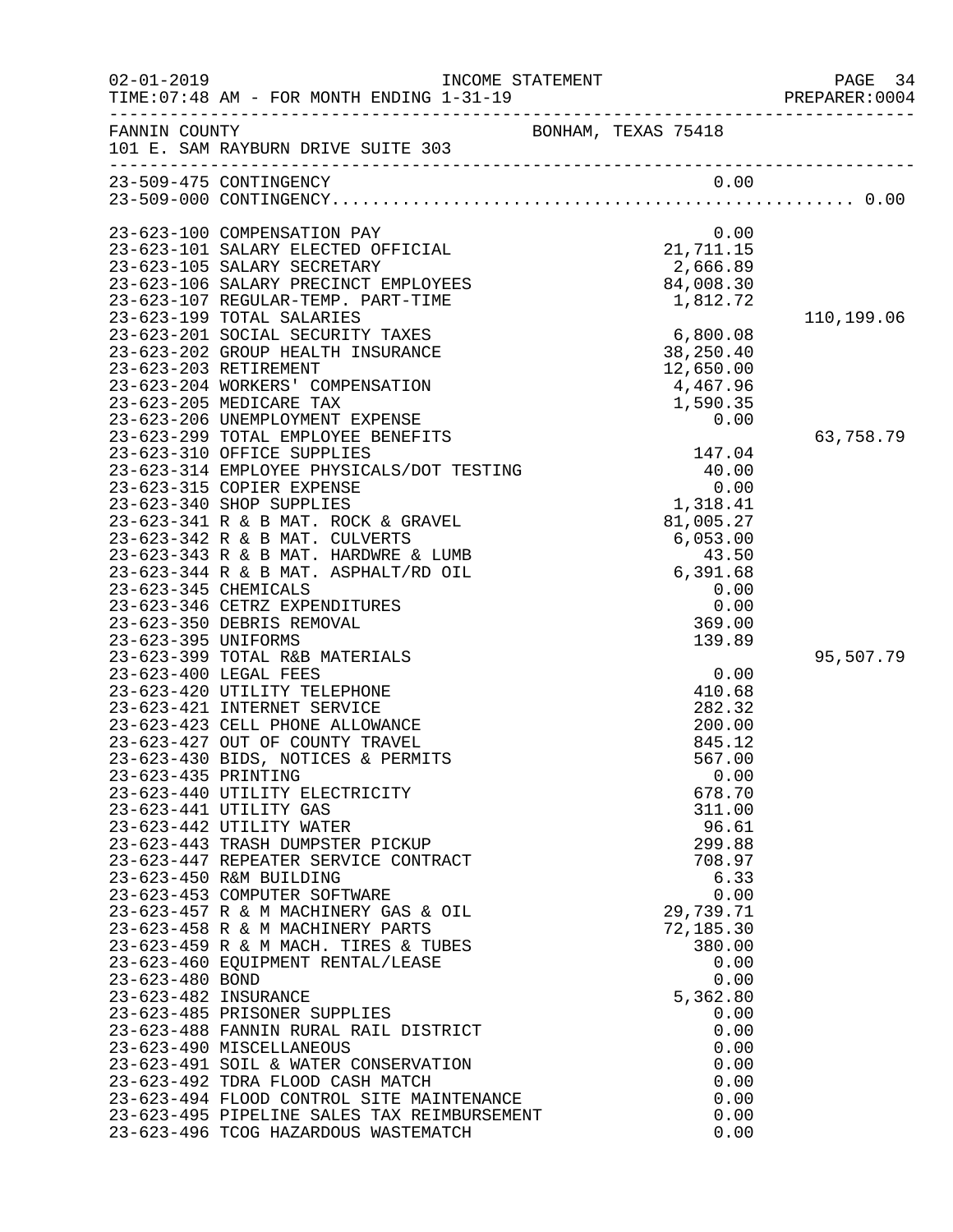| $02 - 01 - 2019$     | TIME: 07:48 AM - FOR MONTH ENDING 1-31-19                                        | INCOME STATEMENT           | PAGE 35<br>PREPARER:0004 |
|----------------------|----------------------------------------------------------------------------------|----------------------------|--------------------------|
| FANNIN COUNTY        | 101 E. SAM RAYBURN DRIVE SUITE 303                                               | BONHAM, TEXAS 75418        |                          |
|                      | 23-623-499 TOTAL SER. & OTHER CHARGES                                            |                            | 112,074.42               |
|                      | 23-623-562 LAND/BUILDING                                                         | 0.00                       |                          |
|                      | 23-623-570 COMPUTER EQUIPMENT                                                    | 0.00<br>0.00<br>176,312.28 |                          |
|                      | 23-623-571 PURCHASE OF MACH./EQUIP.                                              |                            |                          |
|                      | 23-623-572 OFFICE EQUIPMENT                                                      | 0.00                       |                          |
|                      | 23-623-573 RADIO EQUIPMENT                                                       | 0.00                       |                          |
|                      | 23-623-575 LAND/BUILDING<br>23-623-580 PRECINCT BRIDGE                           | 0.00<br>0.00               |                          |
|                      | 23-623-599 CAPITAL OUTLAY                                                        |                            | 176,312.28               |
|                      | 23-623-630 NOTE PAYMENT-PRINCIPAL                                                | 0.00                       |                          |
|                      | 23-623-670 NOTE PAYMENT-INTEREST                                                 | 0.00                       |                          |
|                      |                                                                                  |                            |                          |
|                      |                                                                                  |                            |                          |
|                      | 23-625-105 SALARY SECRETARY                                                      | 3,420.45                   |                          |
|                      | 23-625-201 SOCIAL SECURITY TAXES                                                 | 154.16                     |                          |
|                      | 23-625-202 GROUP HEALTH INSURANCE                                                | 956.24                     |                          |
|                      | 23-625-203 RETIREMENT                                                            | 392.69                     |                          |
|                      | 23-625-204 WORKERS' COMPENSATION                                                 | 13.65                      |                          |
|                      | 23-625-205 MEDICARE TAX                                                          | 36.09                      |                          |
|                      | 23-625-310 OFFICE SUPPLIES                                                       | 66.25                      |                          |
|                      | 23-625-311 POSTAL EXPENSES                                                       | 0.00                       |                          |
|                      | 23-625-353 COMPUTER EXPENSE                                                      | 0.00                       |                          |
| 23-625-480 BOND      | 23-625-427 OUT OF COUNTY TRAVEL                                                  | 0.00<br>0.00               |                          |
|                      | 23-625-572 OFFICE EQUIPMENT                                                      | 0.00                       |                          |
|                      |                                                                                  |                            |                          |
|                      | 23-625-574 COMPUTER EQUIPMENT<br>23-625-000 ADMINISTRATIVE OFFICE R&B #35,039.53 |                            |                          |
|                      |                                                                                  |                            |                          |
|                      | 24-509-475 CONTINGENCY                                                           | 0.00                       |                          |
|                      |                                                                                  |                            |                          |
|                      | 24-624-100 COMPENSATION PAY                                                      |                            |                          |
|                      | 24-624-101 SALARY ELECTED OFFICIAL                                               | $0.00$<br>21,711.15        |                          |
|                      | 24-624-105 SALARY SECRETARY                                                      | 9,532.35                   |                          |
|                      | 24-624-106 SALARY PRECINCT EMPLOYEES                                             | 55,955.37                  |                          |
|                      | 24-624-107 REGULAR-TEMP. PART-TIME                                               | 0.00                       |                          |
|                      | 24-624-108 LABOR REIMBURSEMENT                                                   | 0.00                       |                          |
|                      | 24-624-199 TOTAL SALARIES                                                        |                            | 87,198.87                |
|                      | 24-624-201 SOCIAL SECURITY TAXES                                                 | 5,386.10                   |                          |
|                      | 24-624-202 GROUP HEALTH INSURANCE                                                | 29,644.06                  |                          |
|                      | 24-624-203 RETIREMENT                                                            | 10,010.14                  |                          |
|                      | 24-624-204 WORKERS' COMPENSATION                                                 | 2,827.58                   |                          |
|                      | 24-624-205 MEDICARE TAX                                                          | 1,259.58<br>0.00           |                          |
|                      | 24-624-206 UNEMPLOYMENT EXPENSE<br>24-624-299 TOTAL EMPLOYEE BENEFITS            |                            | 49, 127. 46              |
|                      | 24-624-310 OFFICE SUPPLIES                                                       | 0.00                       |                          |
|                      | 24-624-314 EMPLOYEE PHYSICALS/DOT TESTING                                        | 40.00                      |                          |
|                      | 24-624-340 SHOP SUPPLIES                                                         | 483.14                     |                          |
|                      | 24-624-341 R & B MAT. ROCK & GRAVEL                                              | 34, 462. 74                |                          |
|                      | 24-624-342 R & B MAT. CULVERTS                                                   | 4,411.80                   |                          |
|                      | 24-624-343 R & B MAT. HARDWRE & LUMB                                             | 0.00                       |                          |
|                      | 24-624-344 R & B MAT. ASPHALT/RD OIL                                             | 8,108.58                   |                          |
| 24-624-345 CHEMICALS |                                                                                  | 0.00                       |                          |
|                      | 24-624-346 CETRZ EXPENDITURES                                                    | 0.00                       |                          |
|                      | 24-624-350 DEBRIS REMOVAL                                                        | 0.00                       |                          |
|                      | 24-624-395 EMPLOYEE UNIFORMS                                                     | 907.06                     |                          |
|                      | 24-624-399 TOTAL R&B MATERIALS                                                   |                            | 48, 413.32               |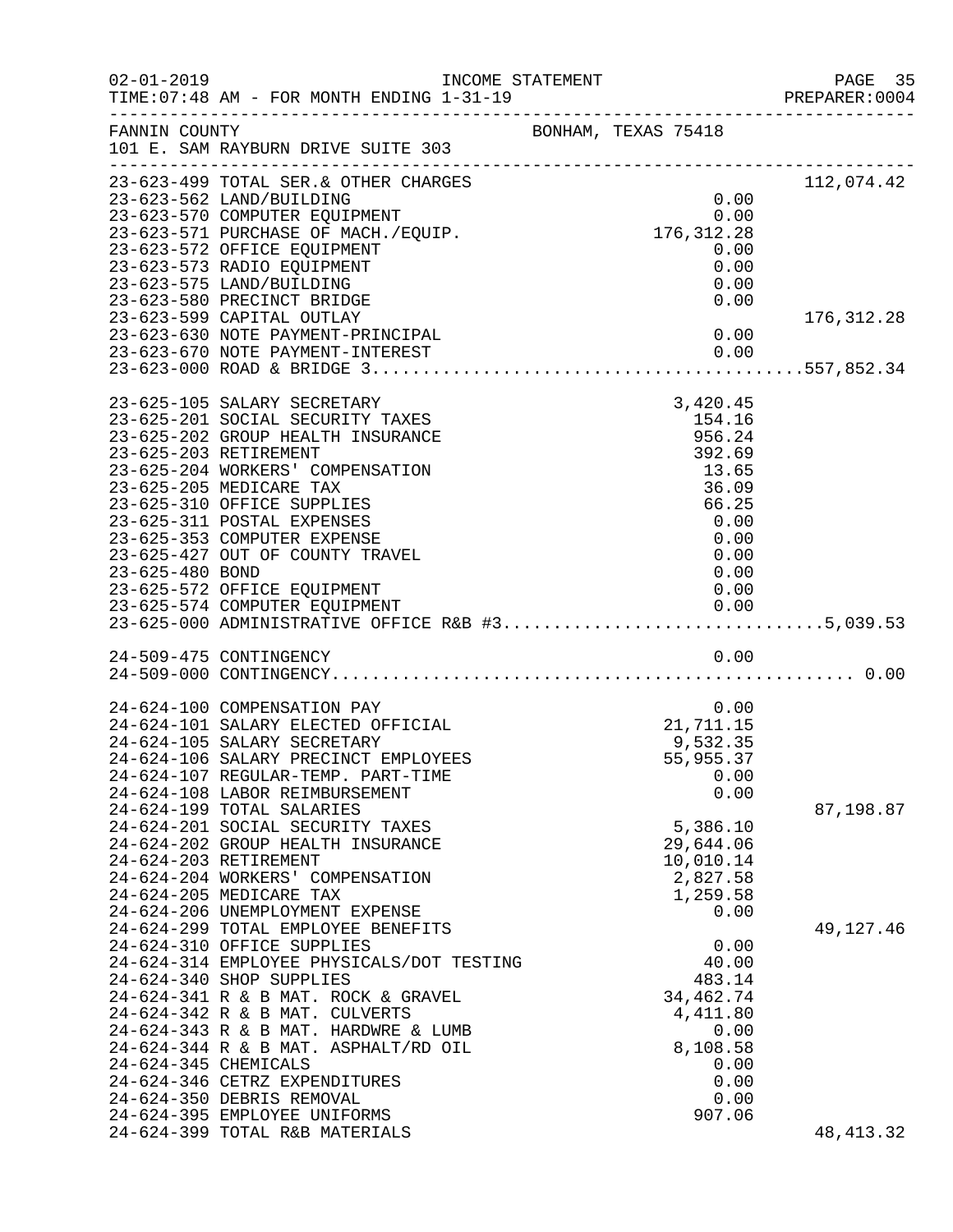| $02 - 01 - 2019$     | TIME: 07:48 AM - FOR MONTH ENDING 1-31-19                                                                                                                                   | INCOME STATEMENT                                                                                                                                                                                                                                                                               |                          |                | PAGE 36<br>PREPARER: 0004 |
|----------------------|-----------------------------------------------------------------------------------------------------------------------------------------------------------------------------|------------------------------------------------------------------------------------------------------------------------------------------------------------------------------------------------------------------------------------------------------------------------------------------------|--------------------------|----------------|---------------------------|
|                      | FANNIN COUNTY<br>101 E. SAM RAYBURN DRIVE SUITE 303                                                                                                                         | BONHAM, TEXAS 75418                                                                                                                                                                                                                                                                            |                          |                |                           |
|                      | 24-624-400 LEGAL FEES                                                                                                                                                       |                                                                                                                                                                                                                                                                                                | $0.00$<br>414.98         |                |                           |
|                      | 24-624-420 UTILITY TELEPHONE                                                                                                                                                |                                                                                                                                                                                                                                                                                                |                          |                |                           |
|                      | 24-624-421 DSL INTERNET                                                                                                                                                     |                                                                                                                                                                                                                                                                                                |                          | 258.94         |                           |
|                      | $24-624-421$ DSL INTERNET<br>$24-624-423$ CELL PHONE ALLOWANCE                                                                                                              |                                                                                                                                                                                                                                                                                                |                          | 0.00           |                           |
|                      | 24-624-427 OUT OF COUNTY TRAVEL                                                                                                                                             |                                                                                                                                                                                                                                                                                                | $88.000$<br>0.00<br>0.00 | 1,550.84       |                           |
|                      | 24-624-430 BIDS, NOTICES & PERMITS                                                                                                                                          |                                                                                                                                                                                                                                                                                                |                          |                |                           |
| 24-624-435 PRINTING  |                                                                                                                                                                             |                                                                                                                                                                                                                                                                                                |                          |                |                           |
|                      | 24-624-440 UTILITY ELECTRICITY<br>24-624-441 UTILITY GAS                                                                                                                    |                                                                                                                                                                                                                                                                                                |                          |                |                           |
|                      | 24-624-442 UTILITY WATER                                                                                                                                                    | 0.00<br>0.00<br>0.00<br>0.00<br>223.24<br>162.84<br>162.84<br>345.90<br>345.90<br>708.97<br>0.00<br>0.00<br>0.00<br>0.00<br>2,775.80<br>RICT<br>0.00<br>2,775.80<br>2,775.80<br>0.00<br>0.00<br>2,775.80<br>0.00<br>0.00<br>0.00<br>0.00<br>0.00<br>0.00<br>0.00<br>0.00<br>0.00<br>0.00<br>0. |                          |                |                           |
|                      | 24-624-443 TRASH PICKUP                                                                                                                                                     |                                                                                                                                                                                                                                                                                                |                          |                |                           |
|                      | 24-624-447 REPEATER SERVICE CONTRACT                                                                                                                                        |                                                                                                                                                                                                                                                                                                |                          |                |                           |
|                      | 24-624-450 R&M BUILDING                                                                                                                                                     |                                                                                                                                                                                                                                                                                                |                          |                |                           |
|                      | 24-624-453 COMPUTER SOFTWARE                                                                                                                                                |                                                                                                                                                                                                                                                                                                |                          |                |                           |
|                      | 24-624-457 R & M MACHINERY GAS & OIL                                                                                                                                        |                                                                                                                                                                                                                                                                                                |                          |                |                           |
|                      | 24-624-458 R & M MACHINERY PARTS                                                                                                                                            |                                                                                                                                                                                                                                                                                                |                          |                |                           |
|                      | 24-624-459 R & M MACH. TIRES & TUBES                                                                                                                                        |                                                                                                                                                                                                                                                                                                |                          |                |                           |
|                      | 24-624-460 EQUIPMENT RENTAL/LEASE                                                                                                                                           |                                                                                                                                                                                                                                                                                                |                          |                |                           |
| 24-624-480 BOND      |                                                                                                                                                                             |                                                                                                                                                                                                                                                                                                |                          |                |                           |
| 24-624-482 INSURANCE |                                                                                                                                                                             |                                                                                                                                                                                                                                                                                                |                          |                |                           |
|                      | 24-624-485 PRISONER'S SUPPLIES                                                                                                                                              |                                                                                                                                                                                                                                                                                                |                          |                |                           |
|                      | 24-624-488 FANNIN RURAL RAIL DISTRICT<br>24-624-490 MISCELLANEOUS                                                                                                           |                                                                                                                                                                                                                                                                                                |                          |                |                           |
|                      | 24-624-491 SOIL & WATER CONSERVATION                                                                                                                                        |                                                                                                                                                                                                                                                                                                |                          |                |                           |
|                      | 24-624-492 TDRA FLOOD CASH MATCH                                                                                                                                            |                                                                                                                                                                                                                                                                                                |                          | 0.00           |                           |
|                      |                                                                                                                                                                             |                                                                                                                                                                                                                                                                                                |                          | 0.00           |                           |
|                      | 24-624-494 FLOOD CONTROL SITE MAINTENANCE<br>24-624-495 PIPELINE SALES TAX REIMBURSEMENT<br>24-624-496 TCOG HAZARDOUS WASTEMATCH                                            |                                                                                                                                                                                                                                                                                                |                          | 0.00           |                           |
|                      |                                                                                                                                                                             |                                                                                                                                                                                                                                                                                                |                          | 0.00           |                           |
|                      | 24-624-499 ICOG RAZARDOOD MINITER CHARGES<br>24-624-570 COMPUTER EQUIPMENT 0.00<br>24-624-571 PURCHASE OF MACH./EQUIP. 52,183.98<br>24-624-573 RADIO EQUIPMENT 0.00<br>0.00 |                                                                                                                                                                                                                                                                                                |                          |                | 38,860.95                 |
|                      |                                                                                                                                                                             |                                                                                                                                                                                                                                                                                                |                          |                |                           |
|                      |                                                                                                                                                                             |                                                                                                                                                                                                                                                                                                |                          |                |                           |
|                      |                                                                                                                                                                             |                                                                                                                                                                                                                                                                                                |                          |                |                           |
| 24-624-575 BUILDING  |                                                                                                                                                                             |                                                                                                                                                                                                                                                                                                |                          | 0.00           |                           |
|                      |                                                                                                                                                                             |                                                                                                                                                                                                                                                                                                |                          |                | 52,183.98                 |
|                      |                                                                                                                                                                             |                                                                                                                                                                                                                                                                                                |                          |                |                           |
|                      | 24-625-105 SALARY SECRETARY                                                                                                                                                 |                                                                                                                                                                                                                                                                                                |                          | 3,420.45       |                           |
|                      | 24-625-201 SOCIAL SECURITY TAXES                                                                                                                                            |                                                                                                                                                                                                                                                                                                |                          | 154.16         |                           |
|                      | 24-625-202 GROUP HEALTH INSURANCE                                                                                                                                           |                                                                                                                                                                                                                                                                                                |                          | 956.24         |                           |
|                      | 24-625-203 RETIREMENT                                                                                                                                                       |                                                                                                                                                                                                                                                                                                |                          | 392.69         |                           |
|                      | 24-625-204 WORKERS' COMPENSATION<br>24-625-205 MEDICARE TAX                                                                                                                 |                                                                                                                                                                                                                                                                                                |                          | 13.65<br>36.09 |                           |
|                      | 24-625-310 OFFICE SUPPLIES                                                                                                                                                  |                                                                                                                                                                                                                                                                                                |                          | 0.00           |                           |
|                      | 24-625-311 POSTAL EXPENSES                                                                                                                                                  |                                                                                                                                                                                                                                                                                                |                          | 0.00           |                           |
|                      | 24-625-353 COMPUTER EXPENSE                                                                                                                                                 |                                                                                                                                                                                                                                                                                                |                          | 0.00           |                           |
|                      | 24-625-427 OUT OF COUNTY TRAVEL                                                                                                                                             |                                                                                                                                                                                                                                                                                                |                          | 0.00           |                           |
| 24-625-480 BOND      |                                                                                                                                                                             |                                                                                                                                                                                                                                                                                                |                          | 0.00           |                           |
|                      | 24-625-572 OFFICE EQUIPMENT                                                                                                                                                 |                                                                                                                                                                                                                                                                                                |                          | 0.00           |                           |
|                      | 24-625-574 COMPUTER EQUIPMENT                                                                                                                                               |                                                                                                                                                                                                                                                                                                |                          | 0.00           |                           |
|                      | 24-625-000 ADMINISTRATIVE OFFICE R&B #44,973.28                                                                                                                             |                                                                                                                                                                                                                                                                                                |                          |                |                           |
|                      | 25-625-310 OFFICE SUPPLIES                                                                                                                                                  |                                                                                                                                                                                                                                                                                                |                          | 0.00           |                           |
|                      | 25-625-343 ROAD SIGNS                                                                                                                                                       |                                                                                                                                                                                                                                                                                                |                          | 0.00           |                           |
|                      | 25-625-353 COMPUTER EXPENSE                                                                                                                                                 |                                                                                                                                                                                                                                                                                                |                          | 0.00           |                           |
|                      | 25-625-427 TRAVEL EXPENSE                                                                                                                                                   |                                                                                                                                                                                                                                                                                                |                          | 0.00           |                           |
|                      | 25-625-572 OFFICE EQUIPMENT                                                                                                                                                 |                                                                                                                                                                                                                                                                                                |                          | 0.00           |                           |
|                      |                                                                                                                                                                             |                                                                                                                                                                                                                                                                                                |                          |                |                           |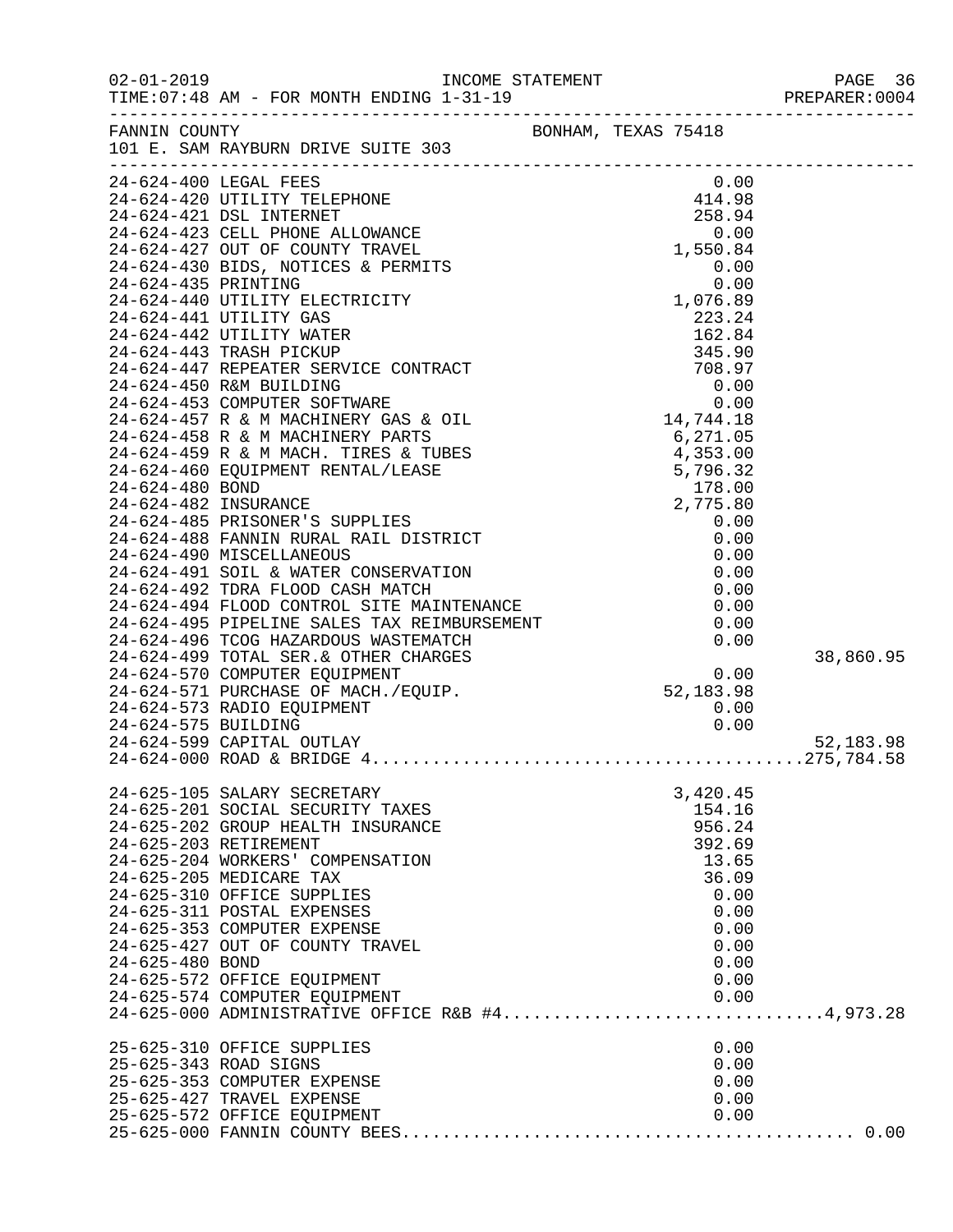| $02 - 01 - 2019$                            | TIME: 07:48 AM - FOR MONTH ENDING 1-31-19                                                                                                                                                                                                    | INCOME STATEMENT<br>_____________________________________ | PAGE 37<br>PREPARER:0004 |
|---------------------------------------------|----------------------------------------------------------------------------------------------------------------------------------------------------------------------------------------------------------------------------------------------|-----------------------------------------------------------|--------------------------|
| FANNIN COUNTY                               | 101 E. SAM RAYBURN DRIVE SUITE 303                                                                                                                                                                                                           | BONHAM, TEXAS 75418                                       |                          |
|                                             | 26-455-420 OMNIBASE TELEPHONE LINE<br>26-455-572 OFFICE EQUIPMENT                                                                                                                                                                            | 0.00<br>0.00                                              |                          |
|                                             | 27-456-452 R & M EQUIPMENT<br>27-456-572 OFFICE EQUIPMENT                                                                                                                                                                                    | 236.00<br>0.00                                            |                          |
|                                             | 28-457-423 INTERNET SERVICE<br>28-457-572 OFFICE EQUIPMENT                                                                                                                                                                                   | 152.20<br>0.00                                            |                          |
| 30-569-571 EQUIPMENT                        | 30-569-310 OFFICE SUPPLIES<br>30-569-421 ONLINE RESEARCH                                                                                                                                                                                     | 0.00<br>0.00<br>0.00                                      |                          |
|                                             | 31-509-475 CONTINGENCY                                                                                                                                                                                                                       | 0.00                                                      |                          |
|                                             | 31-510-403 ARCHITECTURAL FEES<br>31-510-451 ASBESTOS ABATEMENT<br>31-510-482 DEMOLITION<br>31-510-490 MISCELLANEOUS<br>31-510-000 COURTHOUSE RESTORATION PHASE 1 0.00                                                                        | 0.00<br>0.00<br>0.00<br>0.00                              |                          |
| 31-511-453 IT DESIGN<br>31-511-455 SECURITY | 31-511-165 CONSTRUCTION<br>31-511-403 ARCHITECTURAL FEES<br>31-511-451 ASBESTOS & OTHER TESTING                                                                                                                                              | 0.00<br>58,000.00<br>0.00<br>0.00<br>0.00                 |                          |
|                                             | 33-498-310 OFFICE SUPPLIES<br>33-498-427 OUT OF COUNTY TRAVEL                                                                                                                                                                                | 0.00<br>0.00                                              |                          |
|                                             | 34-450-107 SALARYTEMP/EXTRA<br>34-450-201 SOCIAL SECURITY TAXES<br>34-450-203 RETIREMENT<br>34-450-204 WORKERS COMPENSATION<br>34-450-205 MEDICARE TAX<br>34-450-572 OFFICE EQUIPMENT<br>34-450-000 DISTRICT CT.RECORDS ARCHIVE EQUIPME 0.00 | 0.00<br>0.00<br>0.00<br>0.00<br>0.00<br>0.00              |                          |
| 35-475-590 LAW BOOKS                        | 35-475-310 OFFICE SUPPLIES<br>35-475-421 LEXIS NEXIS ONLINE LEGAL RESEARCH<br>35-475-453 R&M COMPUTER<br>35-475-574 TECHNOLOGY                                                                                                               | 0.00<br>300.00<br>0.00<br>0.00<br>0.00                    |                          |
|                                             | 36-475-107 SALARY SUPPLEMENT<br>36-475-201 SOCIAL SECURITY TAXES<br>36-475-203 RETIREMENT<br>36-475-204 WORKERS COMPENSATION                                                                                                                 | 0.00<br>0.00<br>0.00<br>0.00                              |                          |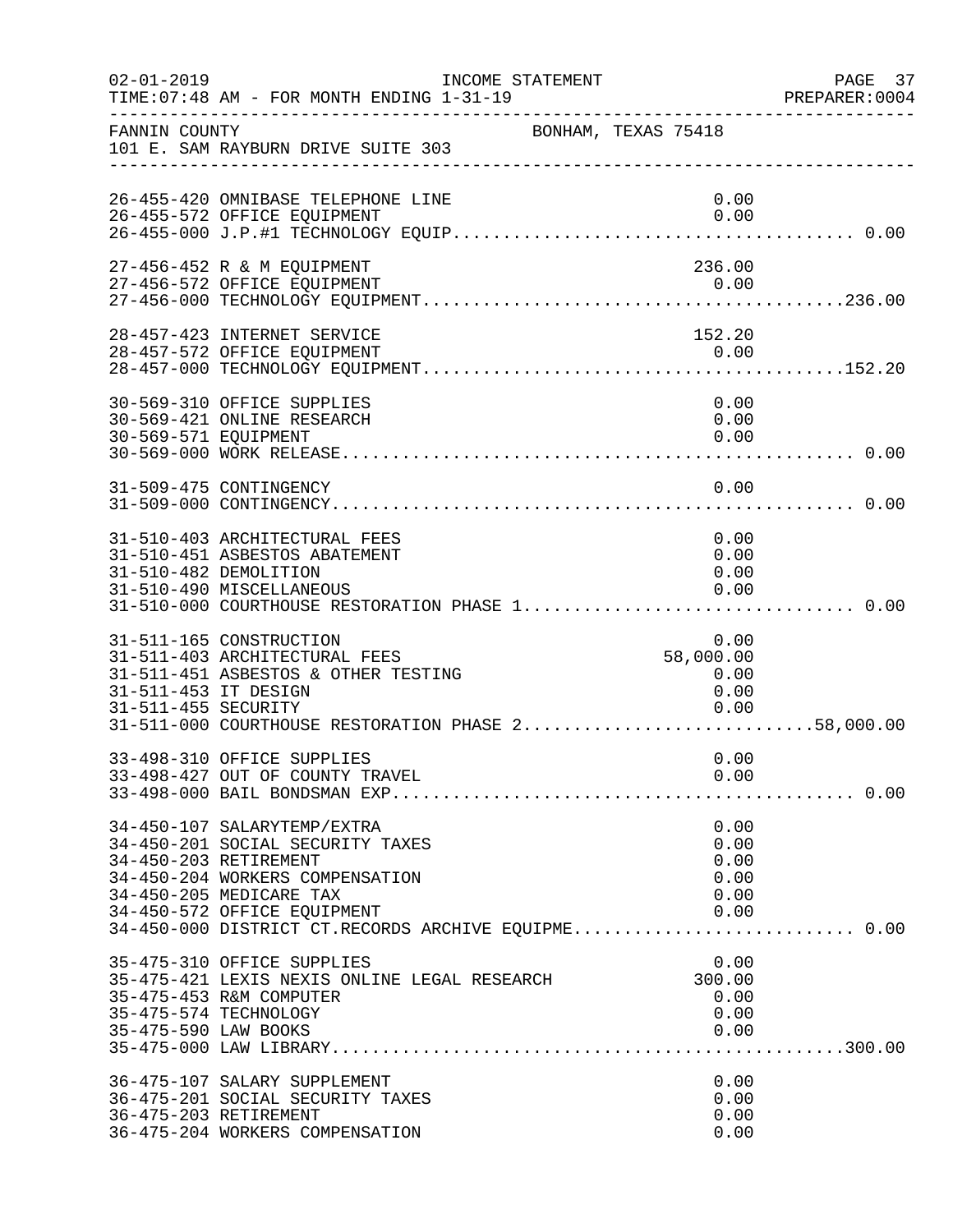| $02 - 01 - 2019$                            | INCOME STATEMENT<br>TIME: 07:48 AM - FOR MONTH ENDING 1-31-19                                                                                                                                                                                                                                                                   |                     |                                                                                                       | PAGE 38<br>PREPARER:0004 |
|---------------------------------------------|---------------------------------------------------------------------------------------------------------------------------------------------------------------------------------------------------------------------------------------------------------------------------------------------------------------------------------|---------------------|-------------------------------------------------------------------------------------------------------|--------------------------|
| FANNIN COUNTY                               | 101 E. SAM RAYBURN DRIVE SUITE 303                                                                                                                                                                                                                                                                                              | BONHAM, TEXAS 75418 |                                                                                                       |                          |
|                                             | 36-475-205 MEDICARE TAX<br>36-475-310 OFFICE SUPPLIES<br>36-475-321 CONTINUING EDUCATION<br>36-475-353 COMPUTER EXPENSE<br>36-475-421 INVESTIGATOR/HOT CK. ONLINE<br>36-475-490 MISCELLANEOUS<br>36-475-499 BANK SERVICE FEES<br>36-475-572 OFFICE EQUIPMENT                                                                    |                     | 0.00<br>0.00<br>0.00<br>0.00<br>0.00<br>421.20<br>0.00<br>0.00                                        |                          |
| 36-477-321 TRAINING<br>36-477-480 TOWING    | 36-477-107 SALARY SUPPLEMENT<br>36-477-201 SOCIAL SECURITY TAXES<br>36-477-203 RETIREMENT<br>36-477-204 WORKERS COMPENSATION<br>36-477-205 MEDICARE TAX<br>36-477-310 OFFICE SUPPLIES<br>36-477-470 CIVIL PROCESS<br>36-477-490 MISCELLANEOUS<br>36-477-499 BANK SERVICE FEES<br>36-477-572 OFFICE EQUIPMENT                    |                     | 5,645.16<br>292.41<br>648.04<br>3.00<br>68.38<br>0.00<br>0.00<br>0.00<br>0.00<br>0.00<br>0.00<br>0.00 |                          |
|                                             |                                                                                                                                                                                                                                                                                                                                 |                     |                                                                                                       |                          |
|                                             | 39-645-404 COBRA/INSURANCE<br>39-645-410 CERT. REG. NURSE ANES.<br>39-645-411 PHYSICIAN, NON-EMERGENCY<br>39-645-412 PRESCRIPTIONS, DRUGS<br>39-645-413 HOSPITAL-INPATIENT<br>39-645-414 HOSPITAL, OUTPATIENT<br>39-645-415 LABORATORY/X-RAY<br>39-645-418 FED.QUALIFIED HEALTH CENTER<br>39-645-422 AMBULATORY SURGICAL CENTER |                     | 0.00<br>0.00<br>0.00<br>0.00<br>0.00<br>0.00<br>0.00<br>0.00<br>0.00                                  |                          |
|                                             | 40-411-310 OFFICE SUPPLIES<br>40-411-427 OUT OF COUNTY TRAVEL<br>40-411-574 COMPUTER EQUIPMENT                                                                                                                                                                                                                                  |                     | 256.81<br>0.00<br>0.00                                                                                |                          |
| 41-406-310 SUPPLIES<br>41-406-330 GAS & OIL | 41-406-427 TRAINING EXPENSE                                                                                                                                                                                                                                                                                                     |                     | 0.00<br>0.00<br>0.00                                                                                  |                          |
|                                             | 42-477-310 OFFICE SUPPLIES<br>42-477-415 CONSULTANT<br>42-477-427 TRAVEL AND TRAINING<br>42-477-574 COMPUTER EQUIPMENT                                                                                                                                                                                                          |                     | 0.00<br>0.00<br>0.00<br>0.00                                                                          |                          |
|                                             | 44-412-578 2011 EQUIPMENT                                                                                                                                                                                                                                                                                                       |                     | 0.00                                                                                                  |                          |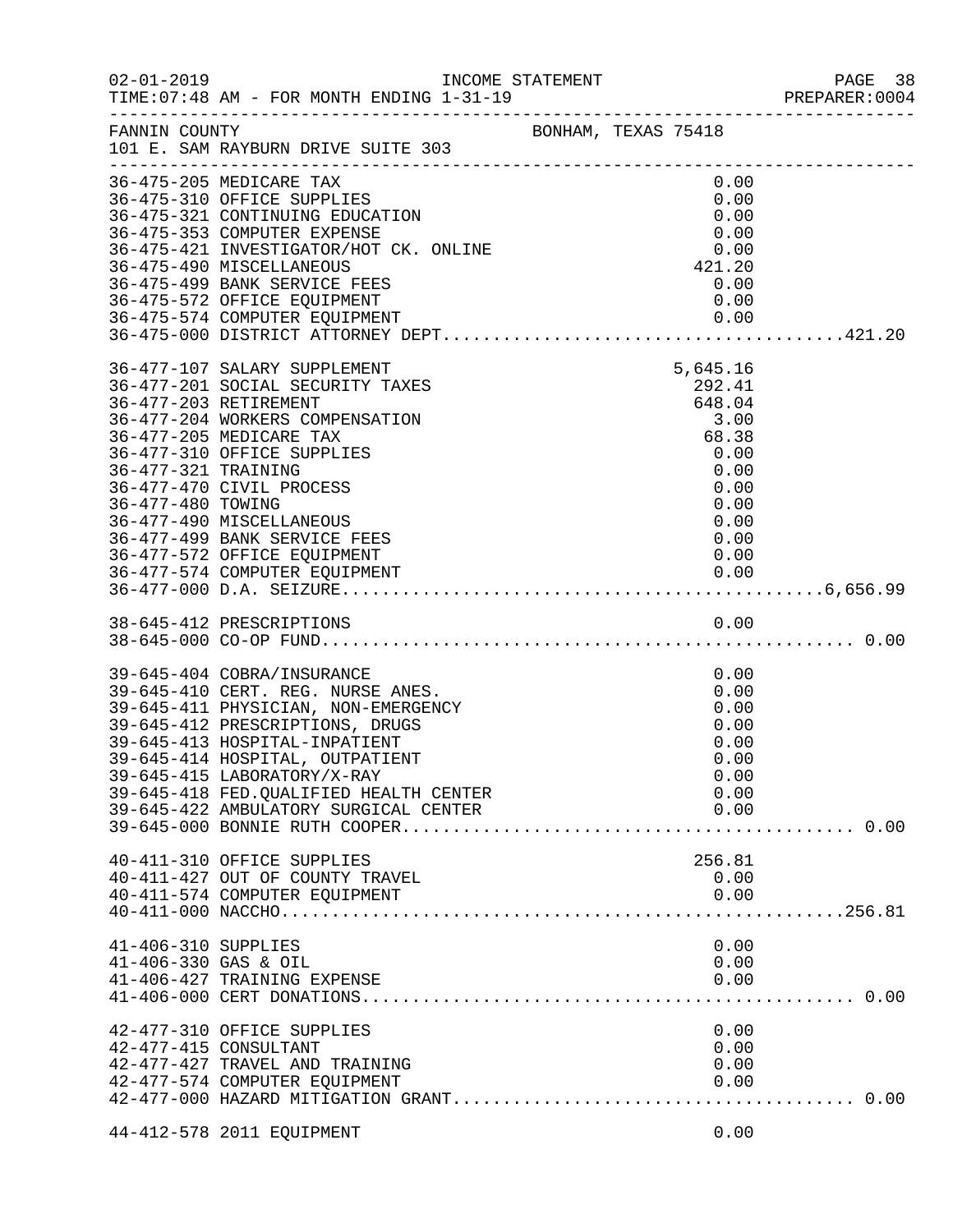| $02 - 01 - 2019$                          | INCOME STATEMENT<br>TIME: 07:48 AM - FOR MONTH ENDING 1-31-19                                                                                                                                                                                                                                      | . <u>.</u>                                                                     | PAGE 39<br>PREPARER:0004 |
|-------------------------------------------|----------------------------------------------------------------------------------------------------------------------------------------------------------------------------------------------------------------------------------------------------------------------------------------------------|--------------------------------------------------------------------------------|--------------------------|
| FANNIN COUNTY                             | 101 E. SAM RAYBURN DRIVE SUITE 303                                                                                                                                                                                                                                                                 | BONHAM, TEXAS 75418                                                            |                          |
|                                           | 44-412-579 2012 EQUIPMENT<br>44-412-580 2013 EQUIPMENT<br>44-412-581 2014 EQUIPMENT<br>44-412-582 2015 EQUIPMENT<br>44-412-583 2016 EQUIPMENT                                                                                                                                                      | 0.00<br>0.00<br>0.00<br>0.00<br>0.00                                           |                          |
|                                           |                                                                                                                                                                                                                                                                                                    |                                                                                |                          |
| 45-403-103 SALARY<br>45-403-481 DUES      | 45-403-201 SOCIAL SECURITY<br>45-403-204 WORKERS COMPENSATION<br>45-403-205 MEDICARE TAX<br>45-403-310 OFFICE SUPPLIES<br>45-403-427 OUT OF COUNTY TRAVEL<br>45-403-572 OFFICE EQUIPMENT<br>45-403-573 ELECTION EQUIPMENT                                                                          | 0.00<br>0.00<br>0.00<br>0.00<br>150.00<br>947.04<br>200.00<br>0.00<br>0.00     |                          |
| 46-475-330 GAS/OIL<br>46-475-454 R&M AUTO | 46-475-310 OFFICE SUPPLIES<br>46-475-314 SAFE ROOM REIMBURSEMENT<br>46-475-427 OUT OF COUNTY TRAVEL<br>46-475-573 RADIO EQUIPMENT                                                                                                                                                                  | 215.25<br>35,527.25<br>2.75<br>0.00<br>0.00<br>0.00                            |                          |
|                                           | 48-403-485 LICENSE/SUPPORT                                                                                                                                                                                                                                                                         | 0.00                                                                           |                          |
|                                           |                                                                                                                                                                                                                                                                                                    |                                                                                |                          |
| 49-475-103 SALARY                         | 49-475-201 SOCIAL SECURITY<br>49-475-202 GROUP HEALTH INSURANCE<br>49-475-203 RETIREMENT<br>49-475-204 WORKER'S COMPENSATION<br>49-475-205 MEDICARE TAX<br>49-475-310 OFFICE SUPPLIES<br>49-475-427 TRAINING/TUITION/OUT OF COUNTY<br>49-475-572 OFFICE EQUIPMENT<br>49-475-574 COMPUTER EQUIPMENT | 0.00<br>0.00<br>0.00<br>0.00<br>0.00<br>0.00<br>0.00<br>619.89<br>0.00<br>0.00 |                          |
|                                           | 51-440-572 OFFICE EQUIPMENT<br>51-440-000 CO.CLK.COURT TECHNOLOGY EQUIPMENT 0.00                                                                                                                                                                                                                   | 0.00                                                                           |                          |
|                                           | 52-449-572 OFFICE EQUIPMENT<br>52-449-000 CO.CLK.COURT RECORDS PRES.EQUIPMENT 0.00                                                                                                                                                                                                                 | 0.00                                                                           |                          |
|                                           | 53-403-437 DIGITAL IMAGING<br>53-403-490 CO. CLERK MISCELLANEOUS                                                                                                                                                                                                                                   | 28, 186. 35                                                                    |                          |
| 55-560-435 PRINTING                       | 55-560-427 OUT OF COUNTY TRAVEL<br>55-560-428 TRAINING & TUITION                                                                                                                                                                                                                                   | 0.00<br>0.00<br>0.00                                                           |                          |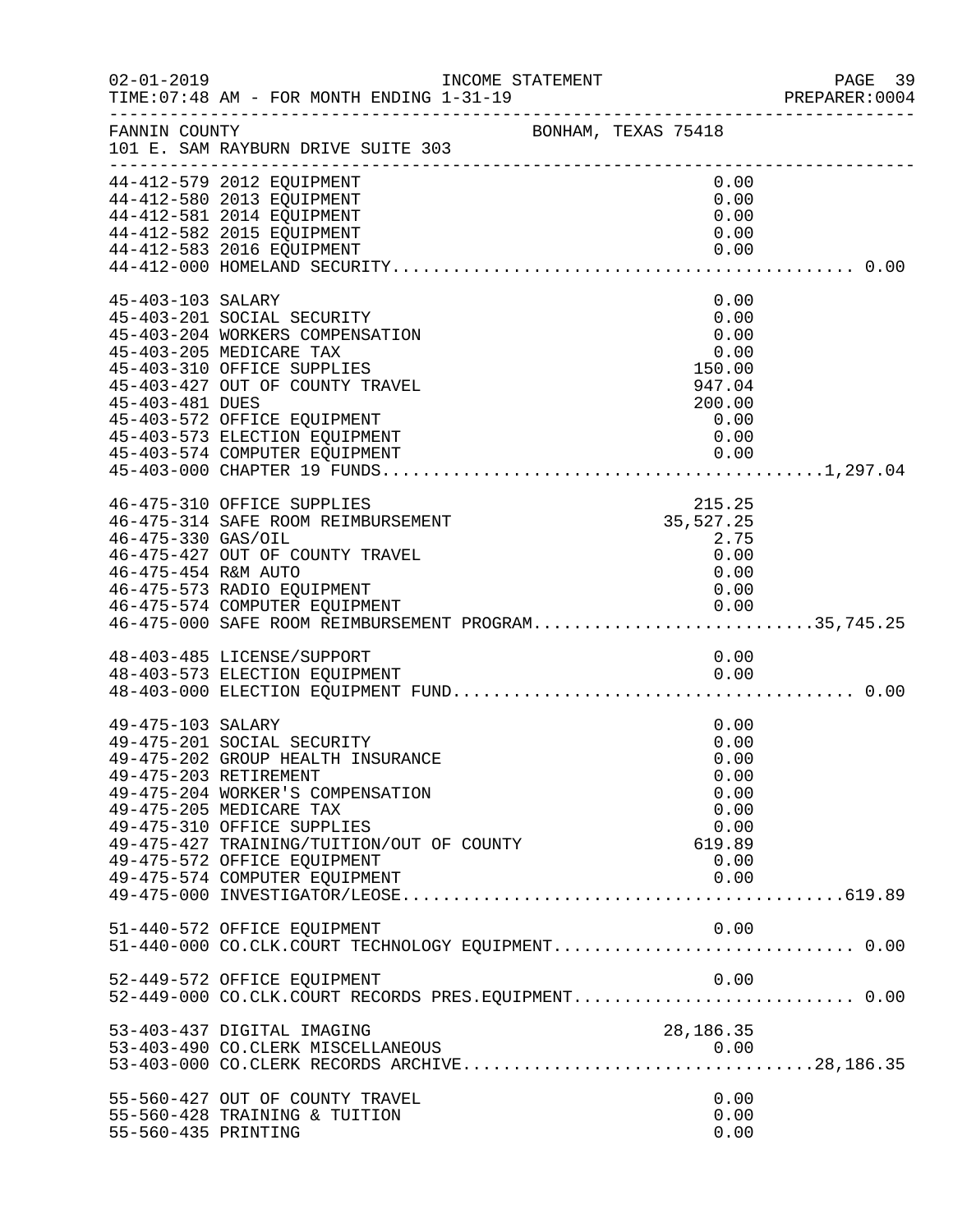|                                                                                          |                                                                                                                                                                                                                                                                                                                                                                                                                                                                                                                                                                                                                                                                                        |  |                                                                                                                                    | PREPARER: 0004 |
|------------------------------------------------------------------------------------------|----------------------------------------------------------------------------------------------------------------------------------------------------------------------------------------------------------------------------------------------------------------------------------------------------------------------------------------------------------------------------------------------------------------------------------------------------------------------------------------------------------------------------------------------------------------------------------------------------------------------------------------------------------------------------------------|--|------------------------------------------------------------------------------------------------------------------------------------|----------------|
|                                                                                          | FANNIN COUNTY<br>101 E. SAM RAYBURN DRIVE SUITE 303                                                                                                                                                                                                                                                                                                                                                                                                                                                                                                                                                                                                                                    |  |                                                                                                                                    |                |
|                                                                                          | 55-560-490 MISCELLANEOUS                                                                                                                                                                                                                                                                                                                                                                                                                                                                                                                                                                                                                                                               |  |                                                                                                                                    |                |
| 56-560-108 SALARY<br>56-560-310 SUPPLIES<br>56-560-454 R&M AUTO                          | 56-560-201 SOCIAL SECURITY TAXES<br>56-560-202 GROUP HEALTH INSURANCE<br>56-560-203 RETIREMENT<br>56-560-204 WORKERS COMPENSATION<br>56-560-205 MEDICARE TAX<br>56-560-316 EMPLOYEE AWARDS BANQUET<br>56-560-395 UNIFORMS/PROT.VESTS<br>56-560-423 INTERNET SERVICE<br>56-560-427 OUT OF COUNTY TRAVEL<br>56-560-428 TRAINING & TUITION<br>56-560-452 R & M EQUIPMENT<br>56-560-460 EQUIPMENT RENTAL/LEASE<br>56-560-490 MISCELLANEOUS<br>56-560-499 BANK SERVICE FEES<br>56-560-571 AUTOMOBILES<br>56-560-572 OFFICE EQUIPMENT<br>56-560-573 TELEPHONE EQUIPMENT<br>56-560-574 TECHNOLOGY<br>56-560-580 INVESTIGATIVE EQUIPMENT<br>56-560-580 INVESTIGATIVE EQUIPMENT<br>56-560-000 F |  | 0.00<br>0.00<br>0.00<br>0.00<br>0.00<br>0.00<br>0.00<br>0.00<br>0.00<br>1,133.14<br>0.00<br>0.00<br>0.00<br>208.19<br>0.00<br>0.00 |                |
| 56-565-108 SALARY                                                                        | 56-565-201 SOCIAL SECURITY TAXES<br>56-565-202 GROUP HEALIN INDUNING<br>56-565-203 RETIREMENT<br>56-565-204 WORKERS COMPENSATION<br>56-565-000 INVESTIGATOR CRIMES AGAINST CHILDRE 0.00<br>56-570-310 OFFICE & MISC. SUPPLIES<br>56-570-395 UNIFORMS/PROT. VESTS/BADGES<br>56-570-571 AUTOMOBILES                                                                                                                                                                                                                                                                                                                                                                                      |  | 0.00<br>0.00<br>0.00<br>0.00<br>0.00<br>0.00<br>0.00<br>0.00<br>0.00                                                               |                |
| 56-570-572 EQUIPMENT<br>56-570-579 WEAPONS<br>57-560-310 SUPPLIES<br>57-560-395 UNIFORMS | 56-570-574 TECHNOLOGY<br>56-570-000 FEDERAL FORFEITURE FUNDS 201817,568.46                                                                                                                                                                                                                                                                                                                                                                                                                                                                                                                                                                                                             |  | 0.00<br>298.16<br>17,270.30<br>0.00<br>0.00                                                                                        |                |
| 57-560-571 EQUIPMENT                                                                     | 57-560-427 OUT OF COUNTY TRAVEL<br>57-560-428 TRAINING/TUITION<br>57-560-580 PURCHASE OF ANIMAL<br>59-425-433 DRUG COURT PROGRAMS                                                                                                                                                                                                                                                                                                                                                                                                                                                                                                                                                      |  | 0.00<br>0.00<br>0.00<br>0.00<br>0.00                                                                                               |                |
|                                                                                          | 59-425-437 ATTORNEY FEES DRUG COURT<br>59-425-439 INVESTIGATOR EXPENSE                                                                                                                                                                                                                                                                                                                                                                                                                                                                                                                                                                                                                 |  | 990.00<br>0.00                                                                                                                     |                |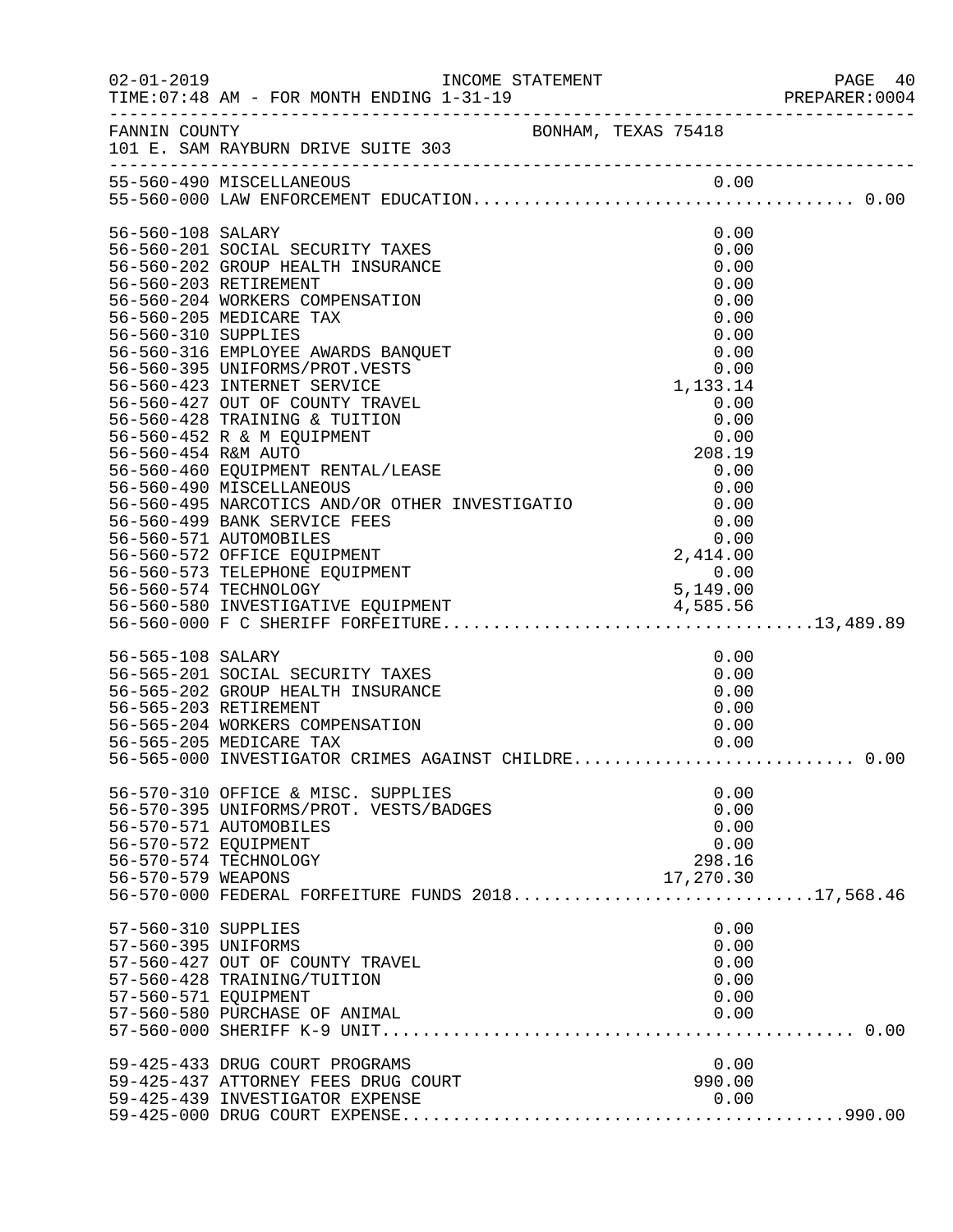| $02 - 01 - 2019$                            | INCOME STATEMENT<br>TIME: 07:48 AM - FOR MONTH ENDING 1-31-19                                                                                                                                                                                   |                                                           | PAGE 41<br>PREPARER:0004 |
|---------------------------------------------|-------------------------------------------------------------------------------------------------------------------------------------------------------------------------------------------------------------------------------------------------|-----------------------------------------------------------|--------------------------|
| FANNIN COUNTY                               | BONHAM, TEXAS 75418<br>101 E. SAM RAYBURN DRIVE SUITE 303<br>----------------------------------                                                                                                                                                 |                                                           |                          |
|                                             | 60-620-309 ANNUAL PAYING AGENT REGISTRAR FEES<br>60-620-400 BOND LEGAL FEES<br>60-620-401 CONTINUING DISCLOSURE FEES<br>60-620-490 MISCELLANEOUS                                                                                                | 0.00<br>0.00<br>0.00<br>0.00                              |                          |
|                                             | 60-620-627 PRINCIPAL, 2017 GO BONDS<br>60-620-628 PRINCIPAL, JAIL '98 BONDS<br>60–620–628 PRINCIPAL, JAIL '98 BONDS<br>60–620–629 PRINCIPAL, SERIAL BONDS 1992                                                                                  | 0.00<br>0.00<br>0.00                                      |                          |
|                                             | 60-660-667 INTEREST, 2017 GO BONDS<br>60-660-668 INTEREST JAIL'98 BONDS<br>60-660-669 INTEREST, SERIAL BONDS                                                                                                                                    | 0.00<br>0.00<br>0.00                                      |                          |
|                                             | 61-440-572 OFFICE EQUIPMENT                                                                                                                                                                                                                     | 0.00                                                      |                          |
|                                             | 62-449-572 OFFICE EQUIPMENT                                                                                                                                                                                                                     | 0.00                                                      |                          |
|                                             | 63-551-427 OUT OF COUNTY TRAVEL<br>63-551-428 TRAINING & TUITION                                                                                                                                                                                | 0.00<br>0.00                                              |                          |
|                                             | 64-552-427 OUT OF COUNTY TRAVEL<br>64-552-428 TRAINING & TUITION                                                                                                                                                                                | 0.00<br>0.00                                              |                          |
|                                             | 65-553-427 OUT OF COUNTY TRAVEL                                                                                                                                                                                                                 | 0.00                                                      |                          |
|                                             | 65-553-428 TRAINING & TUITION                                                                                                                                                                                                                   | 0.00                                                      |                          |
|                                             | 66-509-475 CONTINGENCY                                                                                                                                                                                                                          | 0.00                                                      |                          |
|                                             | 66-666-165 CONSTRUCTION<br>66-666-400 ATTORNEY FEES<br>66-666-402 ENGINEERING<br>66-666-403 ARCHITECTURAL FEES<br>66-666-426 PROFESSIONAL FEES<br>66-666-430 BIDS & NOTICES<br>66-666-450 R & M BUILDINGS                                       | 0.00<br>0.00<br>0.00<br>0.00<br>0.00<br>81.00<br>0.00     |                          |
| 66-666-535 BUILDING<br>66-666-695 SURVEYING | 66-666-451 ASBESTOS ABATEMENT<br>66-666-453 IT DESIGN/SECURITY DESIGN<br>66-666-482 DEMOLITION<br>66-666-490 MISCELLANEOUS<br>66-666-574 TECHNOLOGY                                                                                             | 0.00<br>15,736.00<br>0.00<br>0.00<br>0.00<br>0.00<br>0.00 |                          |
|                                             | 66-666-000 COURTHOUSE CONSTRUCTION PHASE 115,817.00<br>66-667-165 CONSTRUCTION<br>66-667-400 ATTORNEY FEES<br>66-667-403 ARCHITECTURAL FEES<br>66-667-426 PROFESSIONAL FEES<br>66-667-430 BIDS & NOTICES<br>66-667-451 ASBESTOS & OTHER TESTING | 13, 223.95<br>0.00<br>0.00<br>0.00<br>0.00<br>0.00        |                          |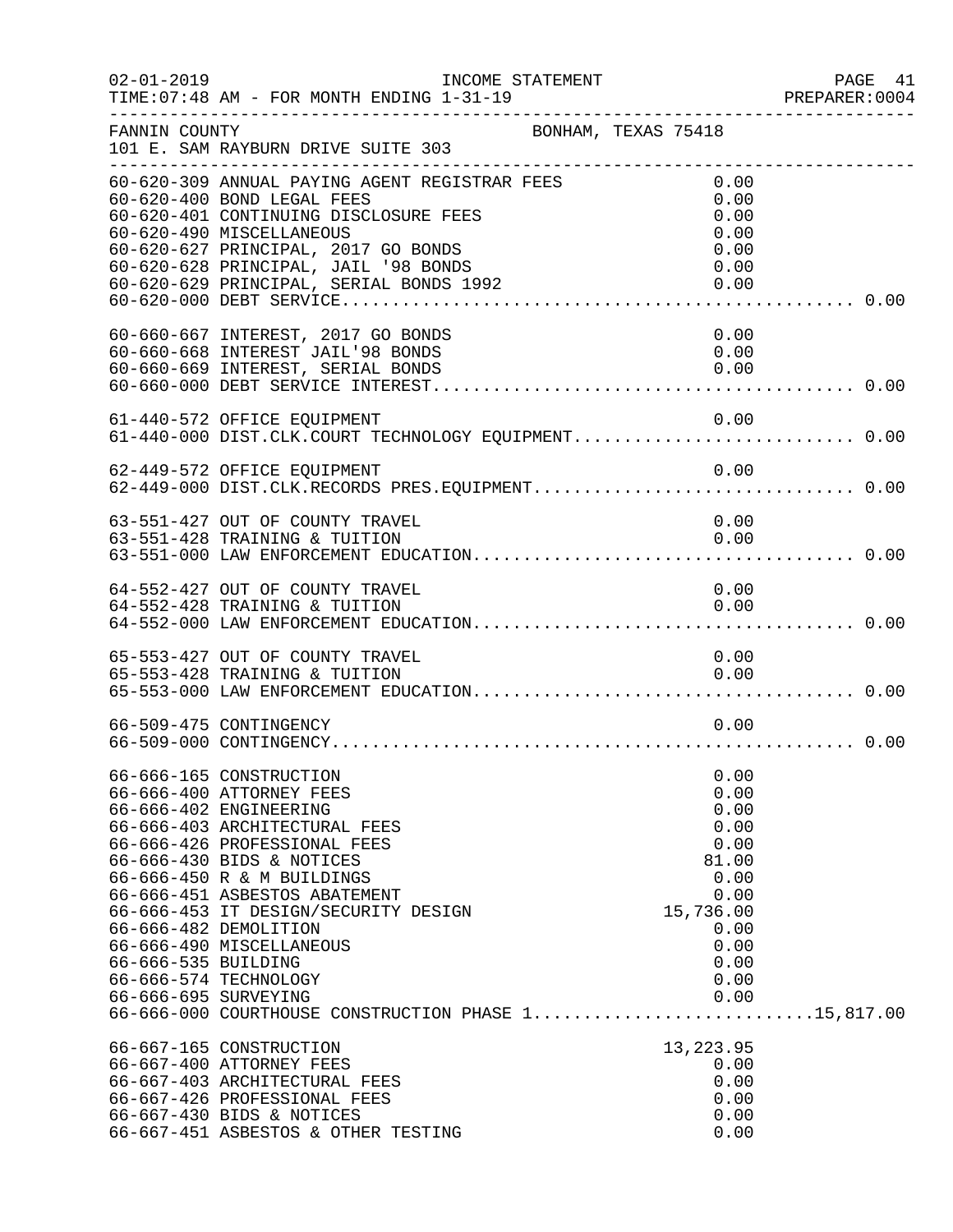| $02 - 01 - 2019$                            | INCOME STATEMENT<br>TIME: 07:48 AM - FOR MONTH ENDING 1-31-19<br>. _ _ _ _ _ _ _ _ _ _ _ _ _ _ _ _ _                                                                                                                                                                                     |                                                                              | PAGE 42<br>PREPARER: 0004<br>_________________________________ |
|---------------------------------------------|------------------------------------------------------------------------------------------------------------------------------------------------------------------------------------------------------------------------------------------------------------------------------------------|------------------------------------------------------------------------------|----------------------------------------------------------------|
| FANNIN COUNTY                               | BONHAM, TEXAS 75418<br>101 E. SAM RAYBURN DRIVE SUITE 303                                                                                                                                                                                                                                |                                                                              |                                                                |
| 66-667-455 SECURITY                         | 66-667-453 IT DESIGN/SECURITY DESIGN<br>66-667-490 MISCELLANEOUS<br>66-667-574 TECHNOLOGY<br>0.00 0.00<br>66-667-000 COURTHOUSE CONSTRUCTION PHASE 213,223.95                                                                                                                            | 0.00<br>0.00<br>0.00<br>0.00                                                 |                                                                |
|                                             | 67-560-428 TRAINING & TUITION<br>67-560-580 INVESTIGATIVE EQUIPMENT                                                                                                                                                                                                                      | 0.00                                                                         |                                                                |
|                                             | 68-509-475 CONTINGENCY                                                                                                                                                                                                                                                                   | 0.00                                                                         |                                                                |
| 68-668-535 BUILDING<br>68-668-695 SURVEYING | 68-668-165 CONSTRUCTION<br>68-668-400 ATTORNEY FEES<br>68-668-402 ENGINEERING<br>68-668-403 ARCHITECTURAL FEES<br>68-668-426 PROFESSIONAL FEES<br>68-668-430 BIDS & NOTICES<br>68-668-450 R & M BUILDINGS<br>68-668-490 MISCELLANEOUS<br>68-668-000 COURTHOUSE CONSTRUCTION PHASE 2 0.00 | 0.00<br>0.00<br>0.00<br>0.00<br>0.00<br>0.00<br>0.00<br>0.00<br>0.00<br>0.00 |                                                                |
|                                             | 70-622-399 CLAIM SETTLEMENTS<br>70-622-426 APPRAISAL FEES<br>70-622-429 RELOCATING UTILITIES                                                                                                                                                                                             | 0.00<br>0.00<br>0.00                                                         |                                                                |
|                                             | 70-629-500 RIGHT OF WAY PUR HWY #82<br>70-629-501 RIGHT OF WAY PURCHASE FM #87<br>70-629-502 RIGHT OF WAY PURCHASE HWY #121<br>70-629-503 RIGHT OF WAY PURCHASE HWY.78                                                                                                                   | 0.00<br>0.00<br>0.00<br>0.00                                                 |                                                                |
| 71-475-108 SALARY                           | 71-475-201 SOCIAL SECURITY TAXES<br>71-475-202 GROUP HEALTH INSURANCE<br>71-475-203 RETIREMENT<br>71-475-204 WORKERS COMPENSATION<br>71-475-205 MEDICARE TAX<br>71-475-000 INVESTIGATOR CRIMES AGAINST WOMEN 0.00                                                                        | 0.00<br>0.00<br>0.00<br>0.00<br>0.00<br>0.00                                 |                                                                |
| 72-560-108 SALARY                           | 72-560-201 SOCIAL SECURITY TAXES<br>72-560-202 GROUP HEALTH INSURANCE<br>72-560-203 RETIREMENT<br>72-560-204 WORKERS COMPENSATION<br>72-560-205 MEDICARE TAX<br>72-560-000 INVESTIGATOR CRIMES AGAINST CHILDRE 0.00                                                                      | 0.00<br>0.00<br>0.00<br>0.00<br>0.00<br>0.00                                 |                                                                |
|                                             | 80-570-490 MISCELLANEOUS                                                                                                                                                                                                                                                                 | 0.00                                                                         |                                                                |
|                                             | 81-590-490 MISCELLANEOUS                                                                                                                                                                                                                                                                 | 0.00                                                                         |                                                                |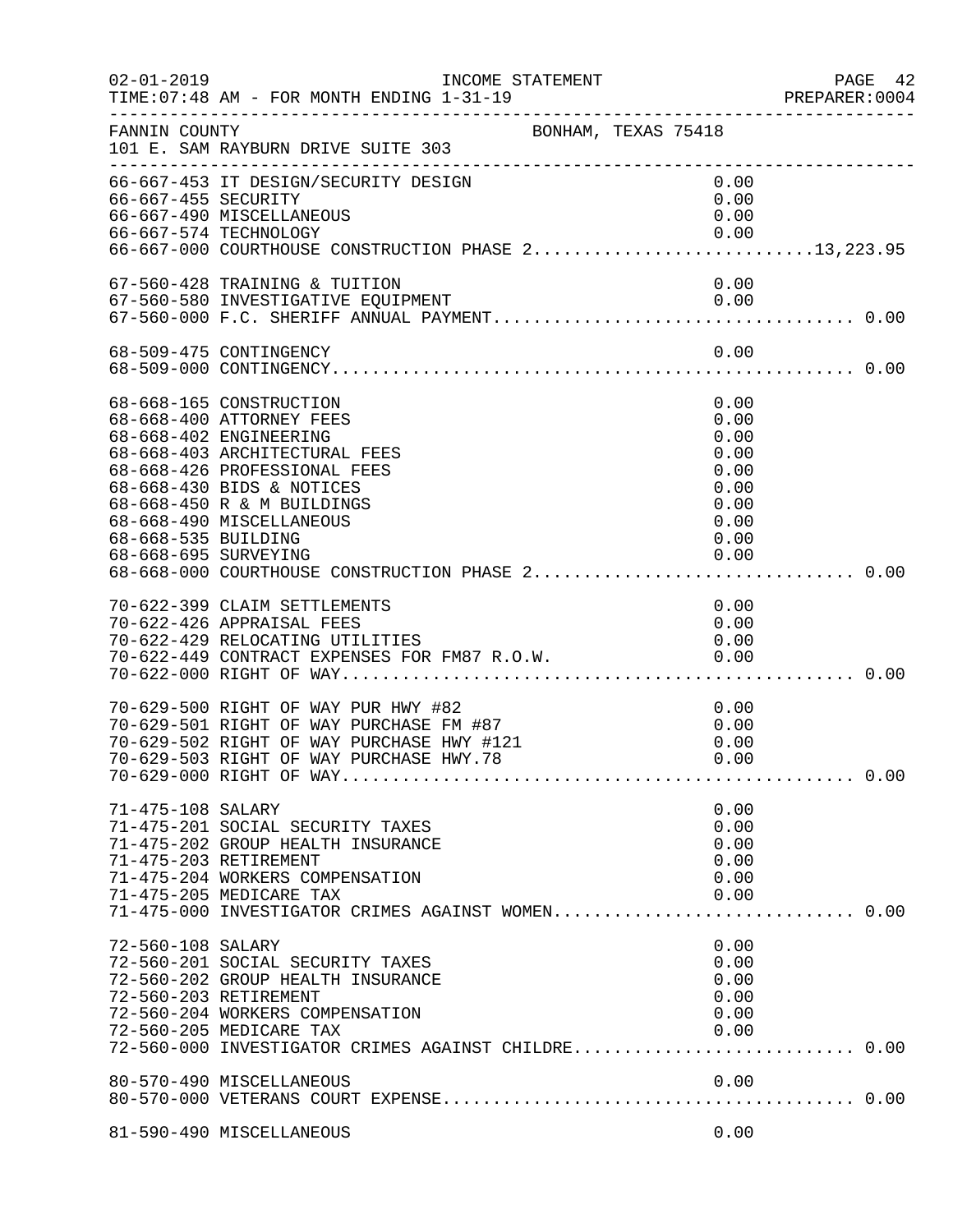| $02 - 01 - 2019$   | TIME: 07:48 AM - FOR MONTH ENDING 1-31-19                                                                                                                                                                                                                                                                                                                                                                                                                                                                                                                                                                                                                                                                                                                                                         |                                                                                                                                                                                      | ے - PAGE<br>PREPARER:0004<br>--------- |
|--------------------|---------------------------------------------------------------------------------------------------------------------------------------------------------------------------------------------------------------------------------------------------------------------------------------------------------------------------------------------------------------------------------------------------------------------------------------------------------------------------------------------------------------------------------------------------------------------------------------------------------------------------------------------------------------------------------------------------------------------------------------------------------------------------------------------------|--------------------------------------------------------------------------------------------------------------------------------------------------------------------------------------|----------------------------------------|
|                    | FANNIN COUNTY BONHAM, TEXAS 75418<br>101 E. SAM RAYBURN DRIVE SUITE 303                                                                                                                                                                                                                                                                                                                                                                                                                                                                                                                                                                                                                                                                                                                           |                                                                                                                                                                                      |                                        |
|                    | ----------------------------<br>81-590-576 LUCAS CHEST COMPRESSION SYSTEM                                                                                                                                                                                                                                                                                                                                                                                                                                                                                                                                                                                                                                                                                                                         | 0.00<br>0.00                                                                                                                                                                         |                                        |
|                    | 82-623-341 R & B MAT. ROCK & GRAVEL<br>$82-623-344$ R & B MAT. ASPHALT/ROAD OIL<br>82-623-490 MISCELLANEOUS 0.00<br>82-623-000 ROAD & BRIDGE #3 LAKE ROAD EXPENSES0.00                                                                                                                                                                                                                                                                                                                                                                                                                                                                                                                                                                                                                            | 0.00<br>0.00                                                                                                                                                                         |                                        |
|                    | 83-624-341 R & B MAT. ROCK & GRAVEL 8,786.22<br>83-624-344 R & B MAT. ASPHALT/ROAD OIL 0.00<br>83-624-490 MISCELLANEOUS                                                                                                                                                                                                                                                                                                                                                                                                                                                                                                                                                                                                                                                                           | 0.00                                                                                                                                                                                 |                                        |
| 84-560-579 WEAPONS | 84-560-104 SALARIES DEPUTIES<br>84-560-201 SOCIAL SECURITY TAXES<br>84-560-202 GROUP HEALTH INSURANCE<br>84-560-203 RETIREMENT<br>84-560-204 WORKERS' COMPENSATION<br>84-560-205 MEDICARE TAX<br>84-560-206 UNEMPLOYMENT EXPENSE<br>84-560-250 EMPLOYEE PHYSICALS<br>84-560-320 WEAPONS SUPPLIES<br>84-560-321 PATROL SUPPLIES<br>84-560-395 UNIFORMS/OTHER<br>84-560-421 CELL PHONE<br>84-560-422 R & M RADIO<br>84-560-427 TRAVEL AND TRAINING<br>84-560-452 R & M EQUIPMENT<br>84-560-453 TYLER/CAD MAINTENANCE<br>84-560-453 TYLER/CAD MAINTENANCE<br>84-560-454 R & M AUTO, BOATS, ATV<br>84-560-487 AUTO & OTHER EQUIPMENT INSURANCE<br>84-560-488 LAW ENFORCEMENT INSURANCE<br>84-560-573 EMERGENCY RADIO IMPROVEMENTS<br>84-560-574 TECHNOLOGY<br>84-560-575 PURCHASE AUTOS, BOATS, ATV'S | 0.00<br>0.00<br>0.00<br>0.00<br>0.00<br>0.00<br>0.00<br>0.00<br>0.00<br>0.00<br>0.00<br>0.00<br>0.00<br>0.00<br>0.00<br>0.00<br>0.00<br>0.00<br>0.00<br>0.00<br>0.00<br>0.00<br>0.00 |                                        |
|                    | 87-575-310 OFFICE SUPP./MISC.<br>87-575-319 RESTITUTION<br>87-575-320 COURT COSTS<br>87-575-321 REIMBURSEMENT OF FEES FOR OTHER COU<br>87-575-353 COMPUTER EXPENSE<br>87-575-416 STRUCTURAL FAMILY THERAPY<br>87-575-427 TRAVEL AND TRAINING                                                                                                                                                                                                                                                                                                                                                                                                                                                                                                                                                      | 305.80<br>534.25<br>90.00<br>0.00<br>0.00<br>0.00<br>0.00                                                                                                                            |                                        |
|                    | 88-645-409 DIABETIC SUPPLIES<br>88-645-410 CERT. REG. NURSE ANES.<br>88-645-411 PHYSICIAN, NON-EMERGENCY<br>88-645-412 PRESCRIPTIONS, DRUGS<br>88-645-413 HOSPITAL, INPATIENT<br>88-645-414 HOSPITAL, OUTPATIENT<br>88-645-415 LABORATORY/X-RAY<br>88-645-418 FED. QUALIFIED HEALTH CENTER                                                                                                                                                                                                                                                                                                                                                                                                                                                                                                        | 0.00<br>0.00<br>0.00<br>0.00<br>0.00<br>0.00<br>0.00<br>0.00                                                                                                                         |                                        |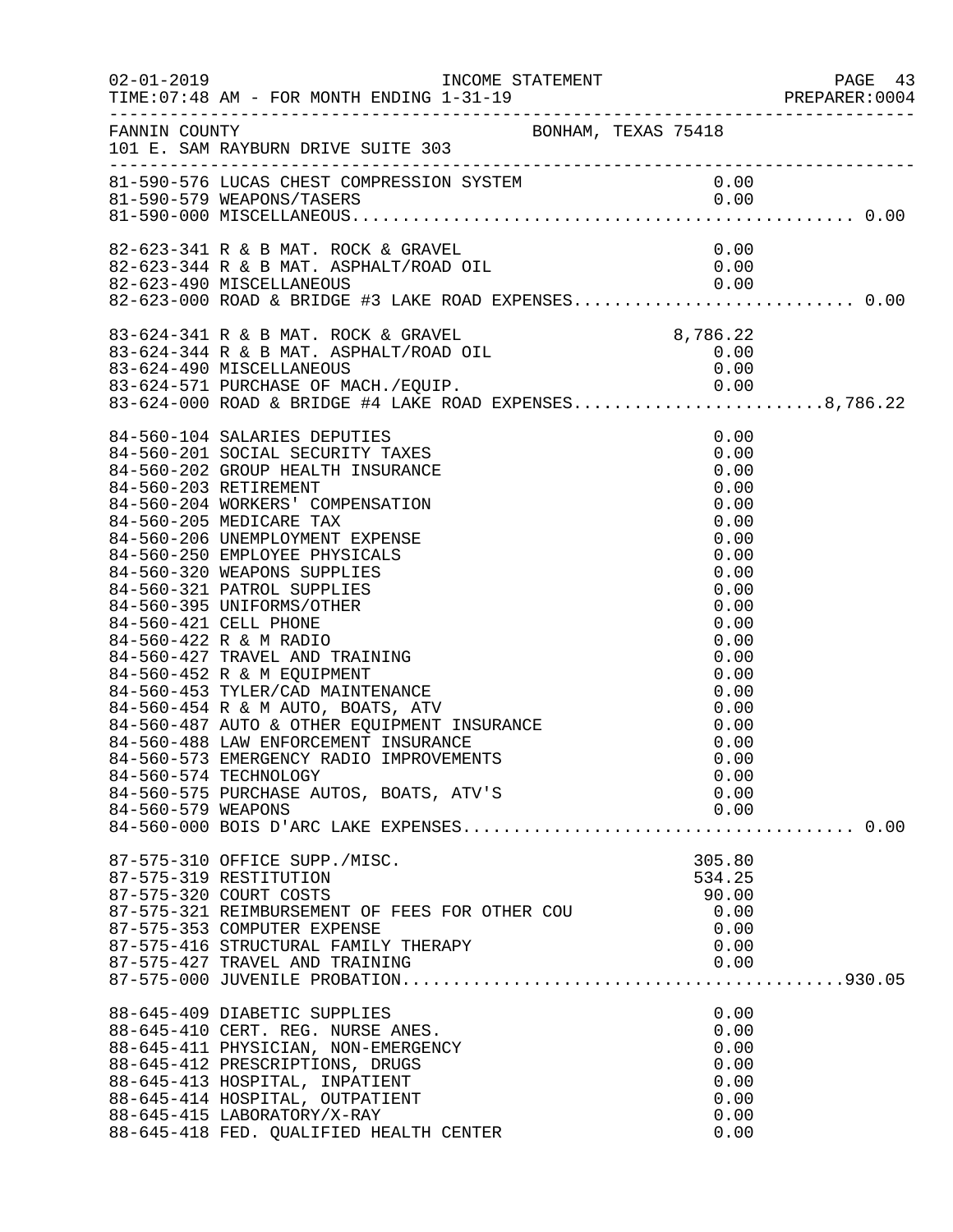| $02 - 01 - 2019$                              | INCOME STATEMENT<br>TIME: 07:48 AM - FOR MONTH ENDING 1-31-19                                                                                                                                                                                                                                                                          | PREPARER<br>----------------------------------                                                           | PAGE 44<br>PREPARER:0004 |
|-----------------------------------------------|----------------------------------------------------------------------------------------------------------------------------------------------------------------------------------------------------------------------------------------------------------------------------------------------------------------------------------------|----------------------------------------------------------------------------------------------------------|--------------------------|
| FANNIN COUNTY                                 | 101 E. SAM RAYBURN DRIVE SUITE 303                                                                                                                                                                                                                                                                                                     | BONHAM, TEXAS 75418                                                                                      |                          |
|                                               | 88-645-420 RURAL HEALTH CLINIC<br>88-645-422 AMBULATORY SURGICAL CENTER                                                                                                                                                                                                                                                                | 0.00<br>0.00                                                                                             |                          |
|                                               |                                                                                                                                                                                                                                                                                                                                        |                                                                                                          |                          |
|                                               | 89-588-103 SALARY COMM.CORR.OFFICERS<br>89-588-201 SOCIAL SECURITY TAX<br>89-588-202 GROUP HEALTH INSURANCE<br>89-588-203 RETIREMENT<br>89-588-204 WORKERS COMPENSATION<br>89-588-205 MEDICARE TAX<br>89-588-310 OFFICE SUPPLIES<br>89-588-574 COMPUTER EQUIPMENT                                                                      | 0.00<br>0.00<br>0.00<br>0.00<br>0.00<br>0.00<br>0.00<br>0.00                                             |                          |
|                                               | 89-589-416 STRUCTURAL FAMILY THERAPY<br>89-589-469 UNEXPENDED FUNDS<br>89-589-416 STRUCTURAL FAMILY THERAPY 12,500.00<br>89-589-469 UNEXPENDED FUNDS 0.00<br>89-589-000 REGIONAL DIVERSIONS ALTERNATIVES12,500.00                                                                                                                      |                                                                                                          |                          |
|                                               | 89-590-102 SALARY APPOINTED OFFICIAL<br>89-590-103 SALARY COMM.CORR.OFFICERS<br>89-590-201 SOCIAL SECURITY TAX<br>89-590-202 GROUP HEALTH INSURANCE<br>89-590-203 RETIREMENT<br>89-590-204 WORKERS COMPENSATION<br>89-590-205 MEDICARE TAX                                                                                             | 11,126.43<br>11,126.43<br>13,297.86<br>13,177.85<br>1,477.27<br>5,262.48<br>2,803.25<br>279.38<br>345.57 |                          |
| 89-591-203 RETIREMENT                         | 89-591-102 SALARY APPOINTED OFFICIAL<br>89-591-103 SALARY COMM.CORR.OFFICERS<br>89-591-201 SOCIAL SECURITY TAX<br>89-591-202 GROUP HEALTH INSURANCE<br>89-591-204 WORKERS COMPENSATION<br>89-591-205 MEDICARE TAX                                                                                                                      | 8,884.98<br>10,619.01<br>1,179.97<br>4,203.36<br>2,238.99<br>223.10<br>276.02                            |                          |
| 89-592-203 RETIREMENT<br>89-592-408 DETENTION | 89-592-102 SALARY APPOINTED OFFICIAL<br>89-592-103 SALARY COMM.CORR.OFFICERS<br>89-592-201 SOCIAL SECURITY TAX<br>89-592-202 GROUP HEALTH INSURANCE<br>89-592-204 WORKERS COMPENSATION<br>89-592-205 MEDICARE TAX<br>89-592-469 UNEXPENDED FUNDS<br>89-592-469 UNEXPENDED FUNDS<br>89-592-000 PRE/POST ADJUDICATION FACILITIES2,818.10 | 906.12<br>1,082.97<br>120.43<br>429.12<br>228.56<br>22.75<br>28.15<br>0.00<br>0.00                       |                          |
|                                               | 89-593-102 SALARY APPOINTED OFFICIAL<br>89-593-103 SALARY COMM.CORR.OFFICERS<br>89-593-201 SOCIAL SECURITY TAX                                                                                                                                                                                                                         | 1,103.13<br>1,318.50<br>146.67                                                                           |                          |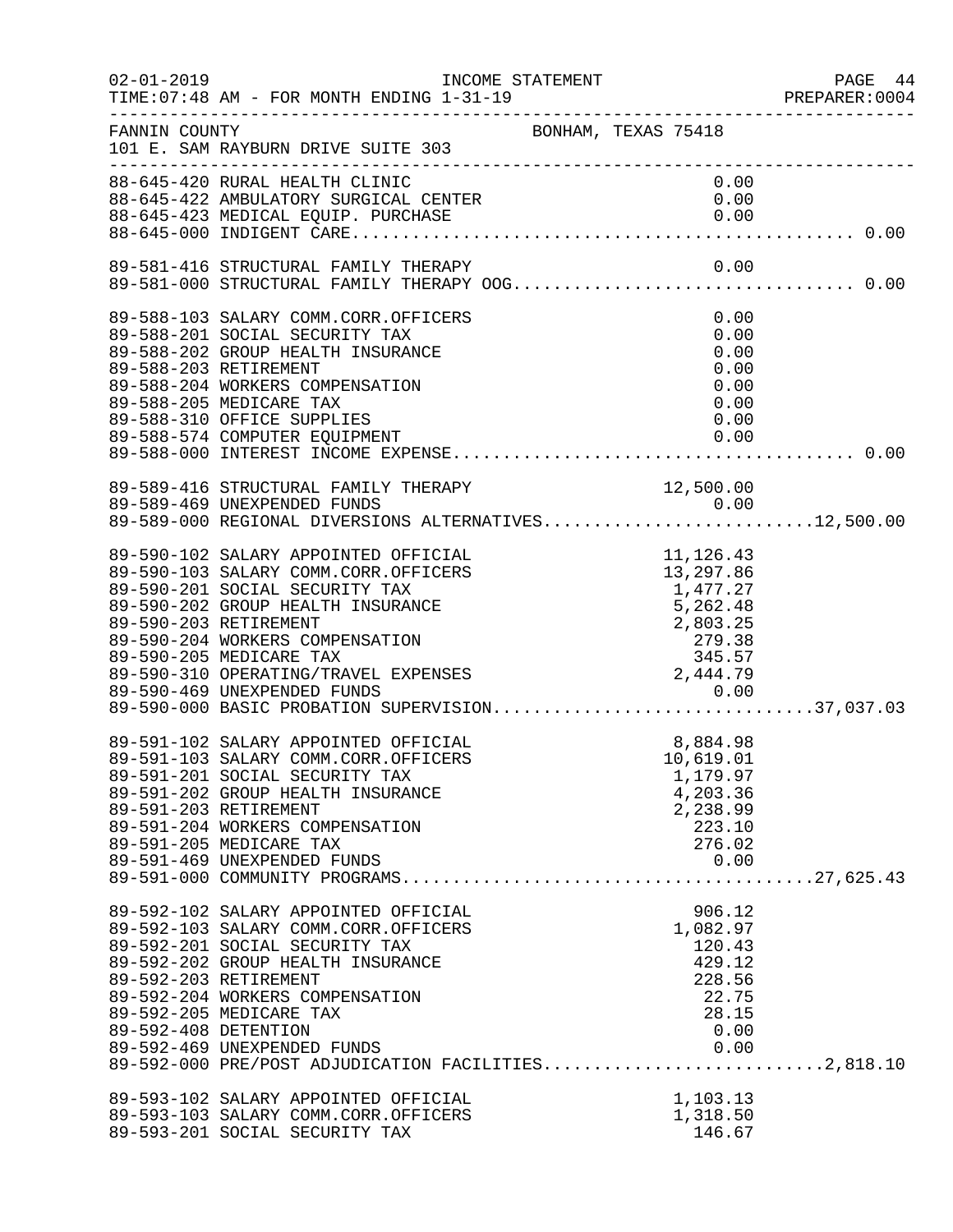|                |                                                                                                                                                                                                                                                                                                                                                                                                                                                                                                                                                                                                                               |                                                            |                                                                                             | PREPARER: 0004 |
|----------------|-------------------------------------------------------------------------------------------------------------------------------------------------------------------------------------------------------------------------------------------------------------------------------------------------------------------------------------------------------------------------------------------------------------------------------------------------------------------------------------------------------------------------------------------------------------------------------------------------------------------------------|------------------------------------------------------------|---------------------------------------------------------------------------------------------|----------------|
|                | FANNIN COUNTY<br>101 E. SAM RAYBURN DRIVE SUITE 303                                                                                                                                                                                                                                                                                                                                                                                                                                                                                                                                                                           |                                                            |                                                                                             |                |
|                | 89-593-202 GROUP HEALTH INSURANCE<br>89-593-203 RETIREMENT<br>89-593-204 WORKERS COMPENSATION<br>89-593-205 MEDICARE TAX                                                                                                                                                                                                                                                                                                                                                                                                                                                                                                      |                                                            | 522.00<br>278.14<br>27.70<br>34.28                                                          |                |
|                | 89–594–102 SALARY APPOINTED OFFICIAL<br>89–594–103 SALARY COMM.CORR.OFFICERS<br>89–594–201 SOCIAL SECURITY TAX<br>89–594–202 GROUP HEALTH INSURANCE<br>89–594–203 RETIREMENT INSURANCE<br>89–594–203 RETIREMENT INSURANCE<br>89–594–204 WO                                                                                                                                                                                                                                                                                                                                                                                    |                                                            |                                                                                             |                |
|                | 89-994-415 RESIDENTIAL PLACEMENT<br>89-994-488 LAW ENFORCEMENT INSURANCE 723.00<br>89-994-000 LOCAL FUNDS CARRIED FORWARD4,031.60                                                                                                                                                                                                                                                                                                                                                                                                                                                                                             |                                                            |                                                                                             |                |
|                | 89-995-102 SALARY APPOINTED OFFICIAL<br>89-995-103 SALARY COMM.CORR.OFFICERS<br>89-995-105 OFFICE MANAGER<br>89-995-201 SOCIAL SECURITY TAX<br>89-995-202 GROUP HEALTH INSURANCE<br>89-995-203 RETIREMENT<br>89-995-204 WORKERS COMPENSATION<br>89-995-205 MEDICARE TAX<br>89-995-401 AUDIT EXPENSE 0.00<br>89-995-405 DETENTION OPERATING COST FY19 16,967.55<br>89-995-406 DETENTION OPERATING COST FY18<br>89-995-407 DETENTION OPERATING COST FY17<br>89-995-414 COUNSELING<br>89-995-415 RESIDENTIAL PLACEMENT<br>89-995-416 STRUCTURAL FAMILY THERAPY<br>89-995-427 TRAVEL AND TRAINING<br>89-995-453 COMPUTER SOFTWARE | 1,655.55<br>1,978.65<br>0.00<br>220.01<br>783.84<br>417.49 | $417.49$<br>$41.57$<br>$51.42$<br>0.00<br>0.00<br>0.00<br>10,000.00<br>0.00<br>0.00<br>0.00 |                |
|                | 92-700-310 OFFICE SUPPLIES<br>92-700-430 BIDS AND NOTICES<br>92-700-484 APPRAISALS<br>92-700-490 LITERACY COUNCIL DONATION<br>93-909-414 GRANT ADMINISTRATION<br>93-909-415 CONSTRUCTION EXPENSE<br>93-909-416 ENGINEERING                                                                                                                                                                                                                                                                                                                                                                                                    |                                                            | 0.00<br>0.00<br>0.00<br>0.00<br>0.00<br>0.00<br>0.00                                        |                |
| TOTAL EXPENSES |                                                                                                                                                                                                                                                                                                                                                                                                                                                                                                                                                                                                                               |                                                            |                                                                                             |                |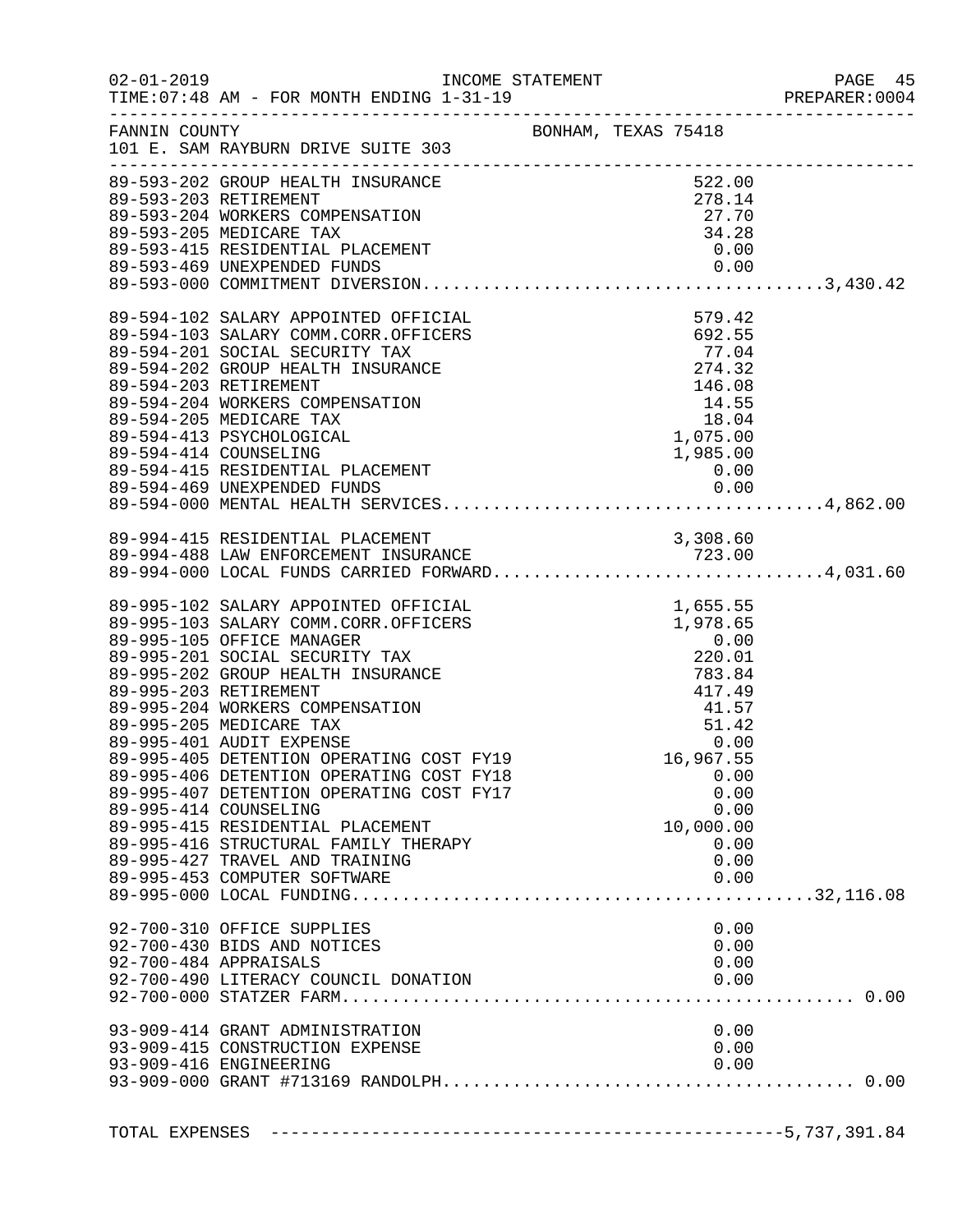| $02 - 01 - 2019$<br>TIME: $07:48$ AM - FOR MONTH ENDING $1-31-19$ | INCOME STATEMENT    | PAGE 46<br>PREPARER: 0004 |
|-------------------------------------------------------------------|---------------------|---------------------------|
| FANNIN COUNTY<br>101 E. SAM RAYBURN DRIVE SUITE 303               | BONHAM, TEXAS 75418 |                           |
|                                                                   |                     |                           |

| NET |  |  |  |  |  |  |  |
|-----|--|--|--|--|--|--|--|
|-----|--|--|--|--|--|--|--|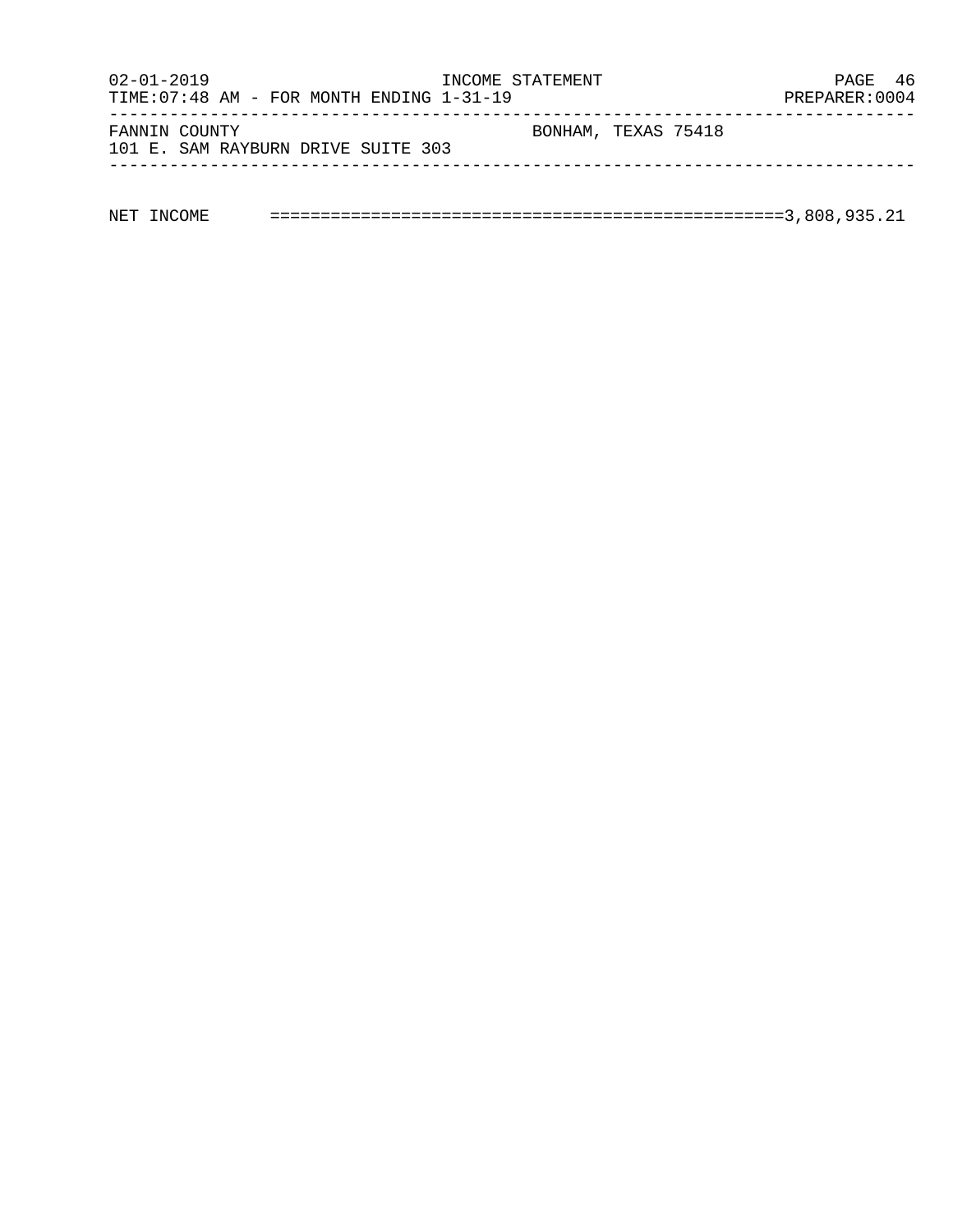| $02 - 01 - 2019$    | BALANCE SHEET<br>TIME: 07:48 AM - FOR MONTH ENDING 1-31-19                                                                                                                                                                                                            |                                                                                            | PAGE 1<br>PREPARER:0004 |
|---------------------|-----------------------------------------------------------------------------------------------------------------------------------------------------------------------------------------------------------------------------------------------------------------------|--------------------------------------------------------------------------------------------|-------------------------|
| FANNIN COUNTY       | 101 E. SAM RAYBURN DRIVE SUITE 303                                                                                                                                                                                                                                    | BONHAM, TEXAS 75418                                                                        |                         |
|                     | ***** ASSETS *****                                                                                                                                                                                                                                                    |                                                                                            |                         |
| 10-100-100 PAYROLL  |                                                                                                                                                                                                                                                                       | 65.60                                                                                      |                         |
|                     | 10-103-100 GENERAL-COMBINED FUNDS CHECKING 4, 258, 219.30                                                                                                                                                                                                             |                                                                                            |                         |
|                     | 10-104-560 SHERIFF PETTY CASH                                                                                                                                                                                                                                         | 200.00                                                                                     |                         |
|                     | 10-105-003 COUNTY CLERK CHANGE FUND<br>10-105-075 CO.ATTORNEY CHANGE FUND<br>10-105-115 JURY CASH ON HAND<br>10-105-450 DISTRICT CLK.CHANGE FUND<br>10-105-455 JP#1 CASH ON HAND<br>10-105-457 JP#3 CASH ON HAND<br>10-105-499 TAX ASSESSOR CHANGE FUND               | 100.00<br>0.00<br>1,000.00<br>50.00<br>100.00<br>100.00<br>1,400.00                        |                         |
|                     | 10-120-305 FINES RECEIVABLE<br>10-120-306 ALLOWANCE FOR UNCOLLECTIBLES<br>10-120-307 ALOWANCE FOR UNCOLLECTIBLES HOSPITA<br>10-120-311 TAXES RECEIVABLE<br>10-120-312 DUE FROM OTHER GOVERNMENTS<br>10-120-313 DUE FROM OTHER FUNDS<br>10-120-314 ACCOUNTS RECEIVABLE | 6, 362, 503.45<br>1,820,597.35-<br>$100,000.00-$<br>583, 348.03<br>146,204.07<br>61,365.99 |                         |
|                     | 10-133-089 DUE FROM T.J.P.C.                                                                                                                                                                                                                                          | 0.00                                                                                       |                         |
| 10-513-162 BUILDING |                                                                                                                                                                                                                                                                       | 0.00                                                                                       |                         |
|                     | 10-999-100 A/P CLEARING ACCOUNT                                                                                                                                                                                                                                       | 0.00                                                                                       |                         |
| 11-100-100 PAYROLL  |                                                                                                                                                                                                                                                                       | 0.00                                                                                       |                         |
|                     | 11-102-100 A/P CLEARING                                                                                                                                                                                                                                               | 0.00                                                                                       |                         |
|                     | 11-103-100 C.H. SECURITY-COMBINED FUNDS CKING 102,930.73                                                                                                                                                                                                              |                                                                                            |                         |
|                     | 11-120-313 DUE FROM OTHER FUNDS                                                                                                                                                                                                                                       | 1,125.43                                                                                   |                         |
|                     | 12-102-100 A/P CLEARING                                                                                                                                                                                                                                               | 0.00                                                                                       |                         |
|                     | 12-103-100 CO.CLK.VITAL STAT.-COMB.FUNDS CKING 3,858.03                                                                                                                                                                                                               |                                                                                            |                         |

12-103-000 CASH .......................................................3,858.03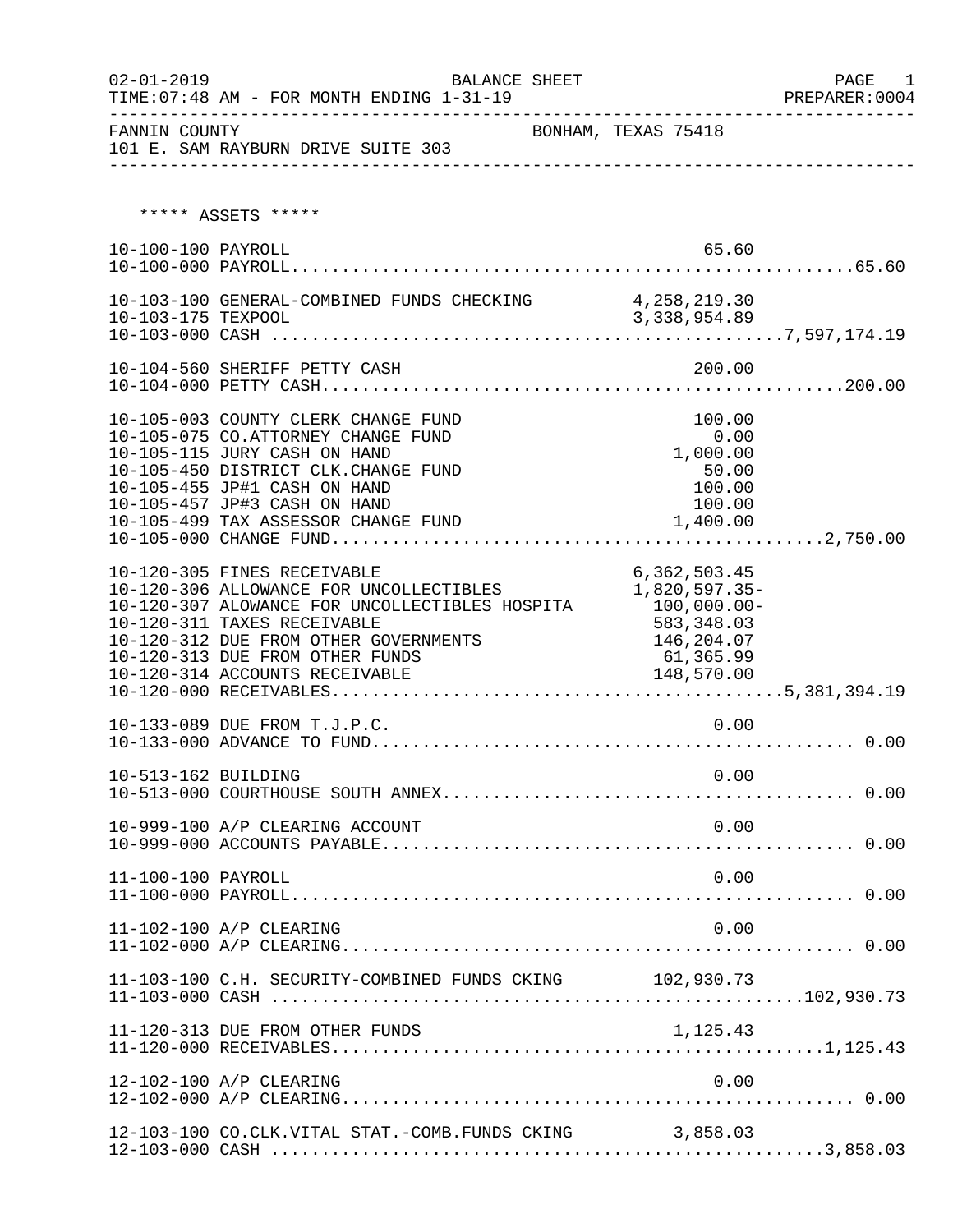| $02 - 01 - 2019$   | BALANCE SHEET<br>TIME: 07:48 AM - FOR MONTH ENDING 1-31-19 |                     | PAGE 2<br>PREPARER: 0004 |
|--------------------|------------------------------------------------------------|---------------------|--------------------------|
| FANNIN COUNTY      | 101 E. SAM RAYBURN DRIVE SUITE 303                         | BONHAM, TEXAS 75418 |                          |
|                    | 12-120-313 DUE FROM OTHER FUNDS                            | 84.00               |                          |
|                    | 13-102-100 A/P CLEARING                                    | 0.00                |                          |
|                    | 13-103-113 SURETY BAIL BOND FEE                            | 3,855.00            |                          |
|                    | 14-102-100 A/P CLEARING                                    | 0.00                |                          |
|                    | 14-103-100 JUST.CT.BLDG.SEC.-COMB.FUNDS CKING 17,326.15    |                     |                          |
|                    | 14-120-313 DUE FROM OTHER FUNDS                            | 66.77               |                          |
|                    | 16-102-100 A/P CLEARING                                    | 0.00                |                          |
|                    | 16-103-100 CO.JUDGE EXCESS SUPP.-COMB.FUND CK 17,624.67    |                     |                          |
|                    | 17-102-100 A/P CLEARING                                    | 0.00                |                          |
|                    | 17-103-100 PROB.JUDGES ED.-COMB. FUNDS CKING 4,747.50      |                     |                          |
|                    | 17-120-313 DUE FROM OTHER FUNDS                            | 25.00               |                          |
| 18-100-100 PAYROLL |                                                            | 0.00                |                          |
|                    | 18-102-100 A/P CLEARING                                    | 0.00                |                          |
|                    |                                                            |                     |                          |
|                    | 18-120-313 DUE FROM OTHER FUNDS                            | 6,194.83            |                          |
| 19-100-100 PAYROLL |                                                            | 0.00                |                          |
|                    | 19-102-100 A/P CLEARING                                    | 0.00                |                          |
|                    | 19-103-100 DIST.CLK.REC.MNGMT-COMB.FUNDS CKING 11,841.05   |                     |                          |
|                    | 19-120-313 DUE FROM OTHER FUNDS                            | 186.65              |                          |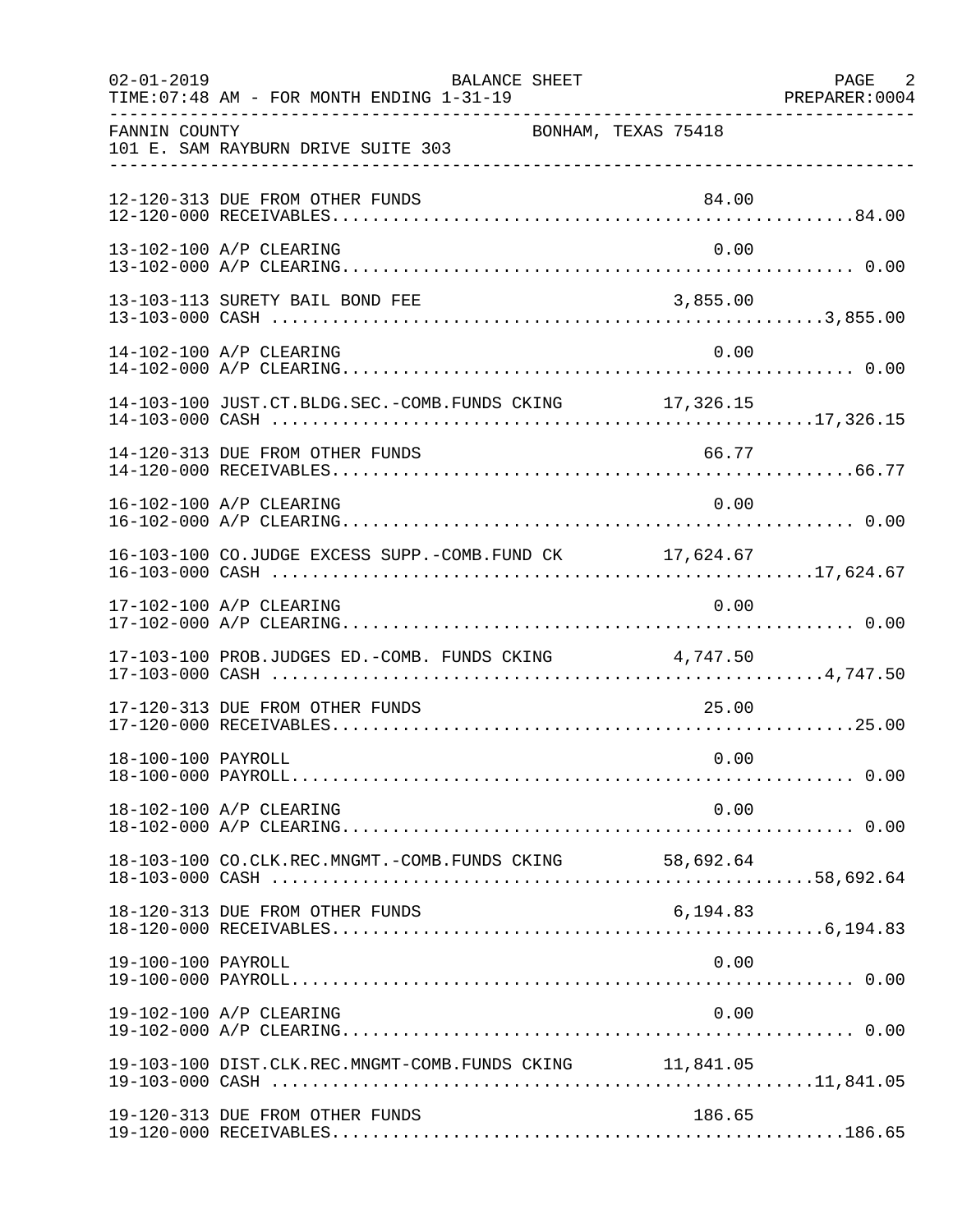| $02 - 01 - 2019$                       | BALANCE SHEET<br>TIME: 07:48 AM - FOR MONTH ENDING 1-31-19                                                                            |                                                | PAGE 3<br>PREPARER:0004 |
|----------------------------------------|---------------------------------------------------------------------------------------------------------------------------------------|------------------------------------------------|-------------------------|
| FANNIN COUNTY                          | BONHAM, TEXAS 75418<br>101 E. SAM RAYBURN DRIVE SUITE 303                                                                             |                                                |                         |
| 20-100-100 PAYROLL                     |                                                                                                                                       | 0.00                                           |                         |
|                                        | 20-102-100 A/P CLEARING                                                                                                               | 0.00                                           |                         |
|                                        | 20-103-100 CO.OFF.REC.MNGMT-COMB. FUNDS CKING 45,082.18                                                                               |                                                |                         |
|                                        |                                                                                                                                       |                                                |                         |
| 21-100-100 PAYROLL                     |                                                                                                                                       | 0.00                                           |                         |
|                                        | 21-102-100 A/P CLEARING                                                                                                               | 0.00                                           |                         |
| 21-103-175 TEXPOOL                     | 21-103-100 R&B#1-COMBINED FUNDS CHECKING                                                                                              | 244,467.66<br>17,849.90                        |                         |
|                                        | 21-120-311 TAXES RECEIVABLE<br>21-120-312 DUE FROM OTHER GOVERNMENTS<br>21-120-313 DUE FROM OTHER FUNDS<br>21-120-315 INVENTORY ASSET | 31,539.44<br>8,402.82<br>3,155.88<br>9,596.02  |                         |
| 21-621-500 LAND<br>21-621-535 BUILDING | 21-621-599 CAPITAL OUTLAY                                                                                                             | 0.00<br>0.00                                   | 0.00                    |
| 22-100-100 PAYROLL                     |                                                                                                                                       | 0.00                                           |                         |
|                                        | 22-102-100 A/P CLEARING                                                                                                               | 0.00                                           |                         |
| 22-103-175 TEXPOOL                     | 22-103-100 R&B#2- COMBINED FUNDS CHECKING                                                                                             | 360,532.58<br>255, 296.54                      |                         |
|                                        | 22-120-311 TAXES RECEIVABLE<br>22-120-312 DUE FROM OTHER GOVERNMENT<br>22-120-313 DUE FROM OTHER FUNDS<br>22-120-315 INVENTORY ASSET  | 35,406.18<br>9,319.86<br>3,676.18<br>43,974.52 |                         |
| 22-622-500 LAND<br>22-622-535 BUILDING | 22-622-575 LAND/BUILDING<br>22-622-599 CAPITAL OUTLAY                                                                                 | 0.00<br>0.00<br>0.00                           | 0.00                    |
| 23-100-100 PAYROLL                     |                                                                                                                                       | 0.00                                           |                         |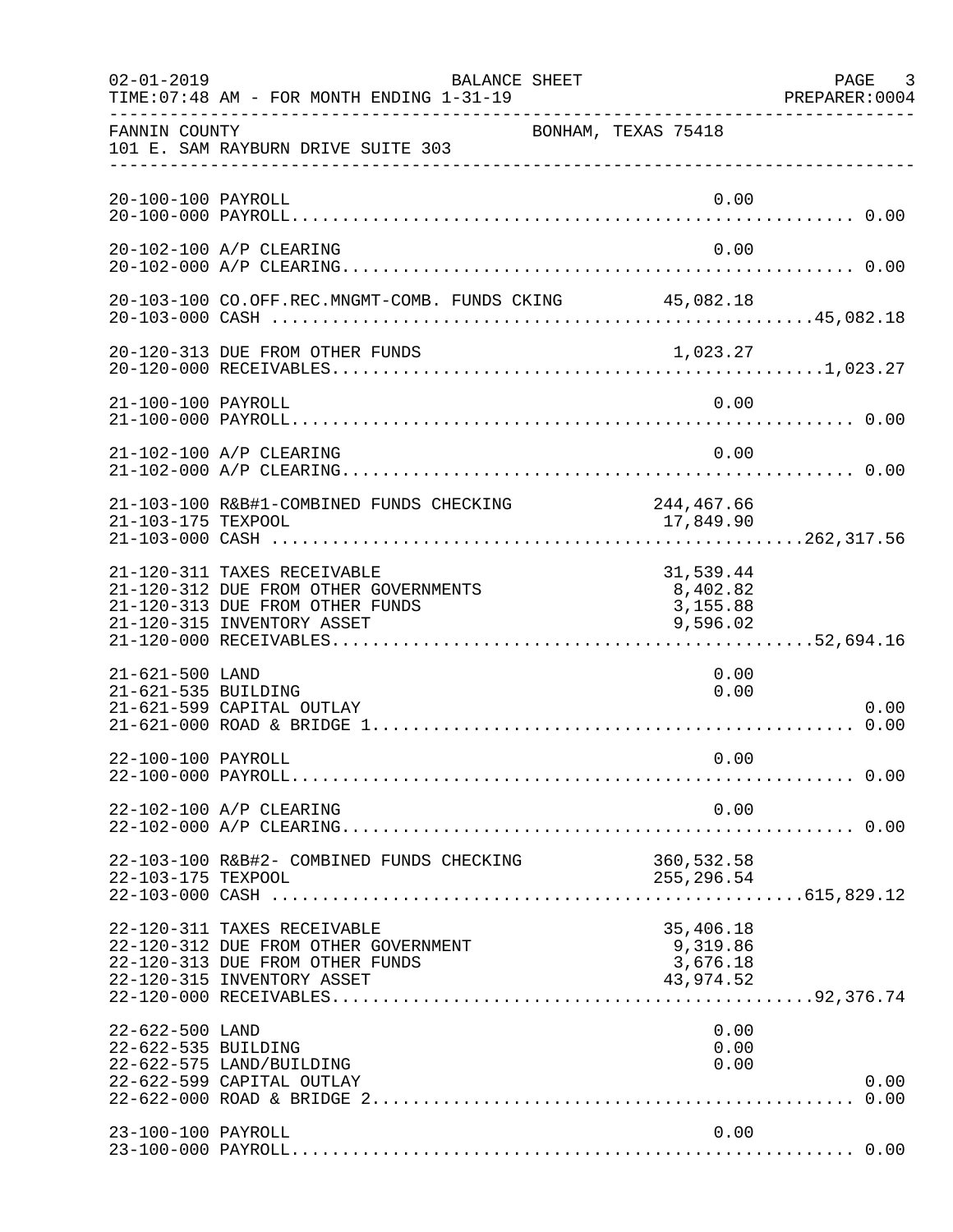| $02 - 01 - 2019$                       | BALANCE SHEET<br>TIME: 07:48 AM - FOR MONTH ENDING 1-31-19                                              |                                                  | PAGE 4<br>PREPARER: 0004 |
|----------------------------------------|---------------------------------------------------------------------------------------------------------|--------------------------------------------------|--------------------------|
| FANNIN COUNTY                          | 101 E. SAM RAYBURN DRIVE SUITE 303                                                                      | BONHAM, TEXAS 75418                              |                          |
|                                        | 23-102-100 A/P CLEARING                                                                                 | 0.00                                             |                          |
| 23-103-175 TEXPOOL                     | 23-103-100 R&B#3-COMBINED FUNDS CHECKING                                                                | 554,904.80<br>234,004.37                         |                          |
| 23-120-315 INVENTORY                   | 23-120-311 TAXES RECEIVABLE<br>23-120-312 DUE FROM OTHER GOVERNMENTS<br>23-120-313 DUE FROM OTHER FUNDS | 53,118.05<br>14,682.25<br>5, 514.25<br>66,704.86 |                          |
| 23-623-500 LAND<br>23-623-535 BUILDING | 23-623-599 CAPITAL OUTLAY                                                                               | 0.00<br>0.00                                     | 0.00                     |
| 24-100-100 PAYROLL                     |                                                                                                         | 0.00                                             |                          |
|                                        | 24-102-100 A/P CLEARING                                                                                 | 0.00                                             |                          |
| 24-103-175 TEXPOOL                     | 24-103-100 R&B#4- COMBINED FUNDS CHECKING                                                               | 294,764.63<br>104,644.70                         |                          |
| 24-120-315 INVENTORY                   | 24-120-311 TAXES RECEIVABLE<br>24-120-312 DUE FROM OTHER GOVERNMENTS<br>24-120-313 DUE FROM OTHER FUNDS | 29,512.36<br>8,357.46<br>3,138.83<br>6,887.10    |                          |
| 24-624-500 LAND<br>24-624-535 BUILDING | 24-624-599 CAPITAL OUTLAY                                                                               | 0.00<br>0.00                                     | 0.00                     |
|                                        | 25-103-100 BEES-COMBINED FUNDS CHECKING                                                                 | 2,177.67                                         |                          |
|                                        | 26-102-100 A/P CLEARING                                                                                 | 0.00                                             |                          |
|                                        | 26-103-100 J.P.#1 JUST.CT.TECH-COMB.FUND CKING 47,658.01                                                |                                                  |                          |
|                                        | 26-120-313 DUE FROM OTHER FUNDS                                                                         | 148.95                                           |                          |
|                                        | 27-102-100 A/P CLEARING                                                                                 | 0.00                                             |                          |
|                                        | 27-103-100 J.P.#2 JUST.CT.TECH-COMB.FUND CKING 10,166.46                                                |                                                  |                          |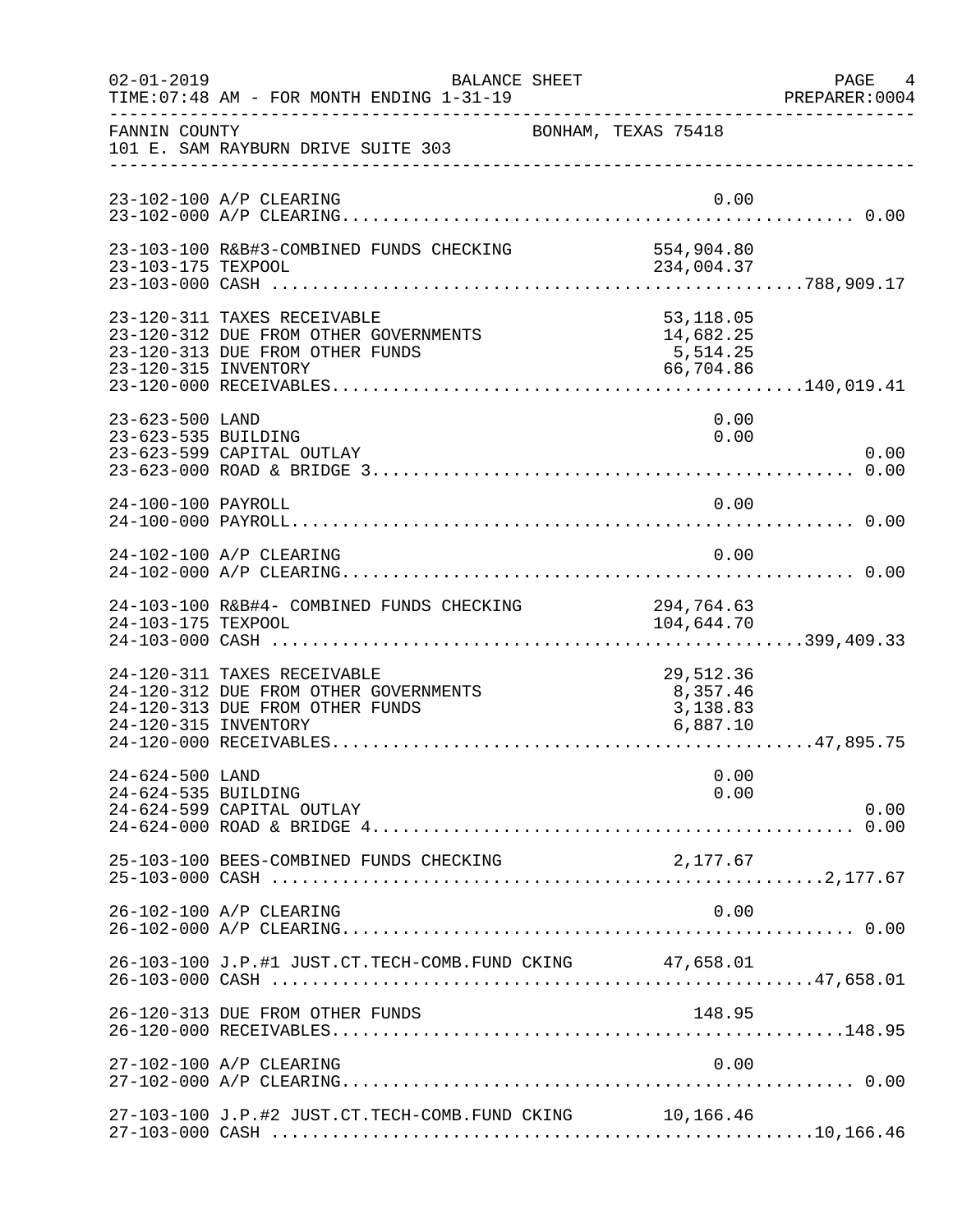| $02 - 01 - 2019$   | BALANCE SHEET<br>TIME: 07:48 AM - FOR MONTH ENDING 1-31-19                                             |                     | PAGE 5<br>PREPARER: 0004 |
|--------------------|--------------------------------------------------------------------------------------------------------|---------------------|--------------------------|
| FANNIN COUNTY      | 101 E. SAM RAYBURN DRIVE SUITE 303                                                                     | BONHAM, TEXAS 75418 |                          |
|                    | 27-120-313 DUE FROM OTHER FUNDS                                                                        | 27.99               |                          |
|                    | 28-102-100 A/P CLEARING                                                                                | 0.00                |                          |
|                    | 28-103-100 J.P.#3 JUST.CT.TECH-COMB.FUND CKING 5,501.87                                                |                     |                          |
|                    | 28-120-313 DUE FROM OTHER FUNDS                                                                        | 90.09               |                          |
|                    | 30-103-100 SHERIFF WORK RELEASE-COMB FUND CKIN 983.14                                                  |                     |                          |
|                    | 31-103-100 COURTHOUSE RESTORATION-COMB. FUND 47,817.92-                                                |                     |                          |
|                    | 33-102-100 A/P CLEARING                                                                                | 0.00                |                          |
|                    | 33-103-100 BAIL BONDSMAN APP.-COMB FUND CKING 8,596.74<br>33-103-000 BAIL BONDSMAN AP.FEE CASH8,596.74 |                     |                          |
| 34-100-100 PAYROLL |                                                                                                        | 0.00                |                          |
|                    | 34-103-100 DISTRICT CT.REC.ARCHIVE COMB.FUND C 28,717.70                                               |                     |                          |
|                    | 34-120-313 DUE FROM OTHER FUNDS                                                                        | 331.18              |                          |
|                    | 35-103-100 LAW LIBRARY-COMBINED FUND CHECKING 161,060.33                                               |                     |                          |
|                    | 35-120-313 DUE FROM OTHER FUNDS                                                                        | 1,049.55            |                          |
| 36-100-100 PAYROLL |                                                                                                        | 0.00                |                          |
|                    | 36-102-100 A/P CLEARING                                                                                | 0.00                |                          |
|                    | 36-103-136 D. A. FEE CASH ACCT.                                                                        | 11,947.11           |                          |
|                    | 36-999-100 A/P CLEARING ACCOUNT                                                                        | 0.00                |                          |
|                    | 37-103-137 CASH-CONTRABAND SEIZURE                                                                     | 6,707.38            |                          |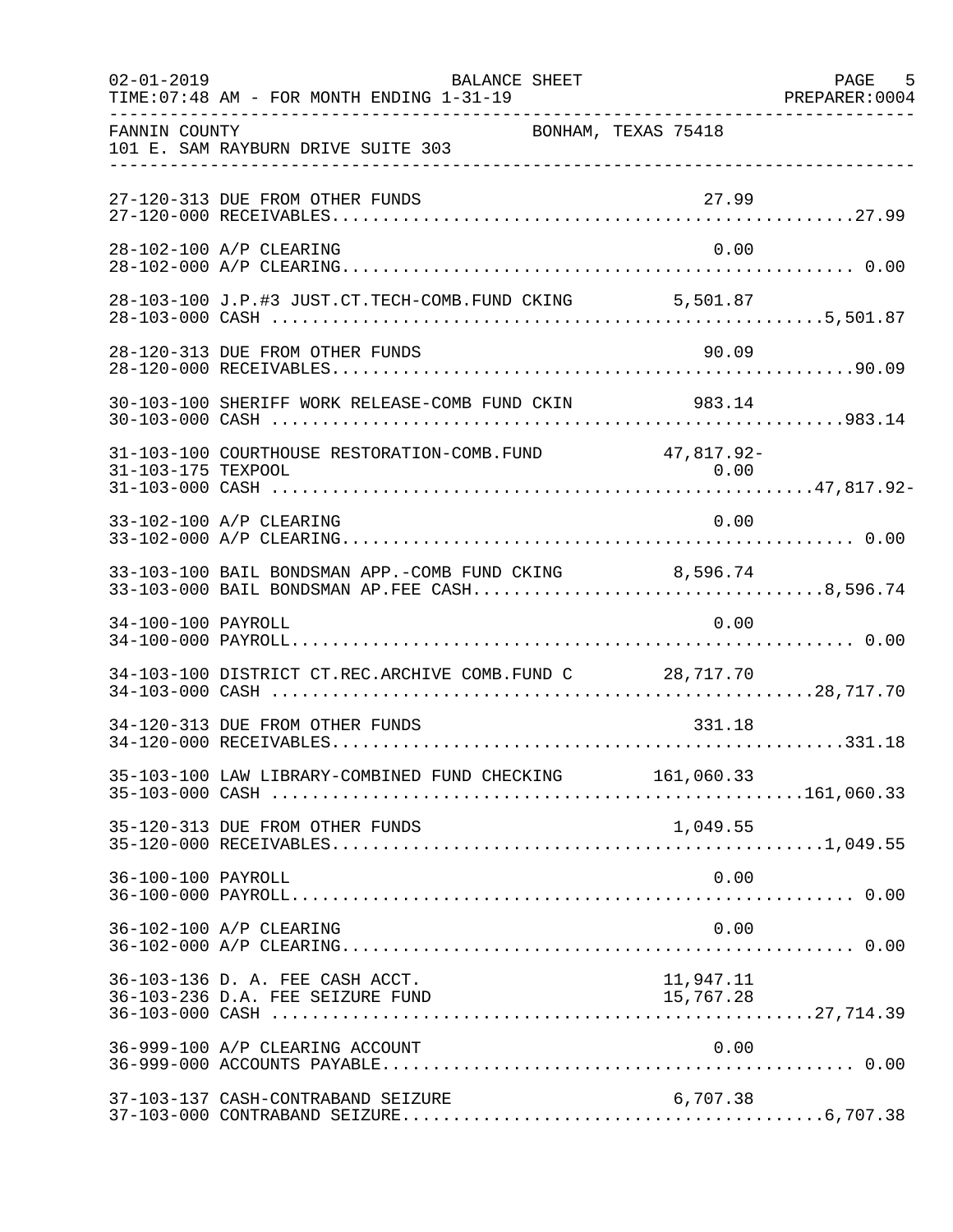| $02 - 01 - 2019$   | BALANCE SHEET<br>TIME: 07:48 AM - FOR MONTH ENDING 1-31-19 |                     | PAGE 6<br>PREPARER: 0004 |
|--------------------|------------------------------------------------------------|---------------------|--------------------------|
| FANNIN COUNTY      | 101 E. SAM RAYBURN DRIVE SUITE 303                         | BONHAM, TEXAS 75418 |                          |
|                    | 38-102-100 A/P CLEARING                                    | 0.00                |                          |
|                    | 38-103-100 IHC CO-OP GIN-COMBINED FUND CKING               | 519.68              |                          |
|                    | 39-102-100 A/P CLEARING                                    | 0.00                |                          |
|                    | 39-103-100 IHC B.R. COOPER-COMB. FUND CHECKING 13,162.34   |                     |                          |
|                    | 40-103-100 NAACHO-COMBINED FUND CKING                      | 2,106.65            |                          |
|                    | 41-102-100 A/P CLEARING                                    | 0.00                |                          |
|                    | 41-103-100 CITIZEN CORPS(CERT)-COMB. FUND CKING 450.00     |                     |                          |
|                    | 41-120-312 DUE FROM OTHER GOVERNMENTS                      | 0.00                |                          |
|                    | 42-103-100 HAZARD MITIGATION-COMB.FUND CKING. 428.64-      |                     |                          |
|                    | 44-102-100 A/P CLEARING                                    | 0.00                |                          |
|                    | 44-103-100 HOMELAND SECURITY-COMB.FUND CHKING              | 0.00                |                          |
|                    | 44-120-312 DUE FROM OTHER GOVERNMENT                       | 0.00                |                          |
| 45-100-100 PAYROLL |                                                            | 0.00                |                          |
|                    | 45-103-100 CHAPTER 19-COMBINED FUNDS CHECKING 1,297.04-    |                     |                          |
|                    | 45-120-312 DUE FROM OTHER GOVERNMENT                       | 0.00                |                          |
|                    | 46-103-100 SAFE ROOM REIMB.PROG.-COMB.FUNDS 6,765.66       |                     |                          |
|                    | 46-120-312 DUE FROM OTHER GOVERNMENTS                      | 0.00                |                          |
|                    | 48-103-100 ELECTION EQUIP. FUND-COMBINED FUNDS 31,302.43   |                     |                          |
| 49-100-100 PAYROLL |                                                            | 0.00                |                          |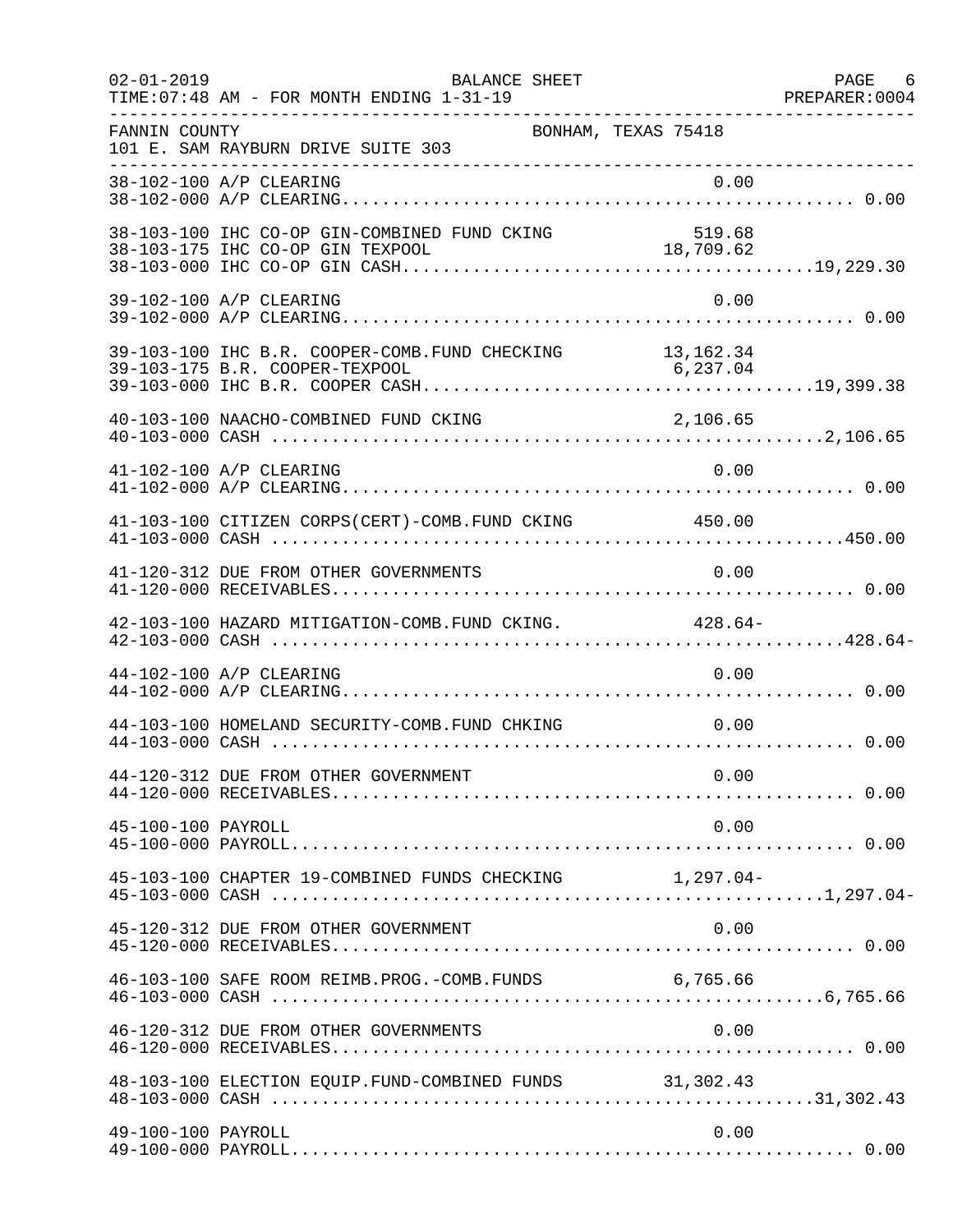| $02 - 01 - 2019$   | <b>BALANCE SHEET</b><br>TIME: 07:48 AM - FOR MONTH ENDING 1-31-19                                         |                                    | PAGE 7<br>PREPARER: 0004 |
|--------------------|-----------------------------------------------------------------------------------------------------------|------------------------------------|--------------------------|
| FANNIN COUNTY      | 101 E. SAM RAYBURN DRIVE SUITE 303                                                                        | BONHAM, TEXAS 75418                |                          |
|                    | 49-103-100 INVESTIGATOR/LEOSE-COMB.FUNDS                                                                  | 0.00                               |                          |
|                    | 51-103-100 CO.CLK.CO.& DIST.CT.TECHNOLOGY-COMB 7,789.36                                                   |                                    |                          |
|                    | 51-120-313 DUE FROM OTHER FUNDS                                                                           | 65.59                              |                          |
|                    | 52-103-100 CO.CLK.COURT RECORDS PRESERVATION-C 12,323.52                                                  |                                    |                          |
|                    | 52-120-313 DUE FROM OTHER FUNDS                                                                           | 90.00                              |                          |
|                    | 53-103-100 CO.CLK.REC.ARCHIVE -COMB.FUNDS CKIN 263,384.20                                                 |                                    |                          |
|                    | 53-120-313 DUE FROM OTHER FUNDS                                                                           | 6,410.00                           |                          |
|                    | 55-102-100 A/P CLEARING                                                                                   | 0.00                               |                          |
|                    | 55-103-155 F.C. LAW ENFORCEMENT EDUCATION                                                                 | 49.80                              |                          |
|                    | 55-999-100 A/P CLEARING ACCOUNT                                                                           | 0.00                               |                          |
| 56-100-100 PAYROLL |                                                                                                           | 0.00                               |                          |
|                    | 56-102-100 A/P CLEARING                                                                                   | 0.00                               |                          |
|                    | 56-103-156 CASH-F C SHERIFF FORFEITURE                                                                    | 37,408.48                          |                          |
|                    | 56-999-100 A/P CLEARING ACCOUNT                                                                           | 0.00                               |                          |
|                    | 57-103-100 SHERIFF K-9 UNIT-COMB.FUND CHECKING                                                            | 595.29                             |                          |
|                    | 59-103-100 DRUG COURT-COMBINED FUNDS                                                                      | 31,459.21                          |                          |
|                    | 59-120-313 DUE FROM OTHER FUNDS                                                                           | 325.92                             |                          |
| 60-103-175 TEXPOOL | 60-103-100 SINKING-COMBINED FUND CHECKING<br>60-103-260 SINKING-CASH 1998<br>60-103-275 TEXPOOL-1998 JAIL | 386,709.90<br>0.00<br>0.00<br>0.00 |                          |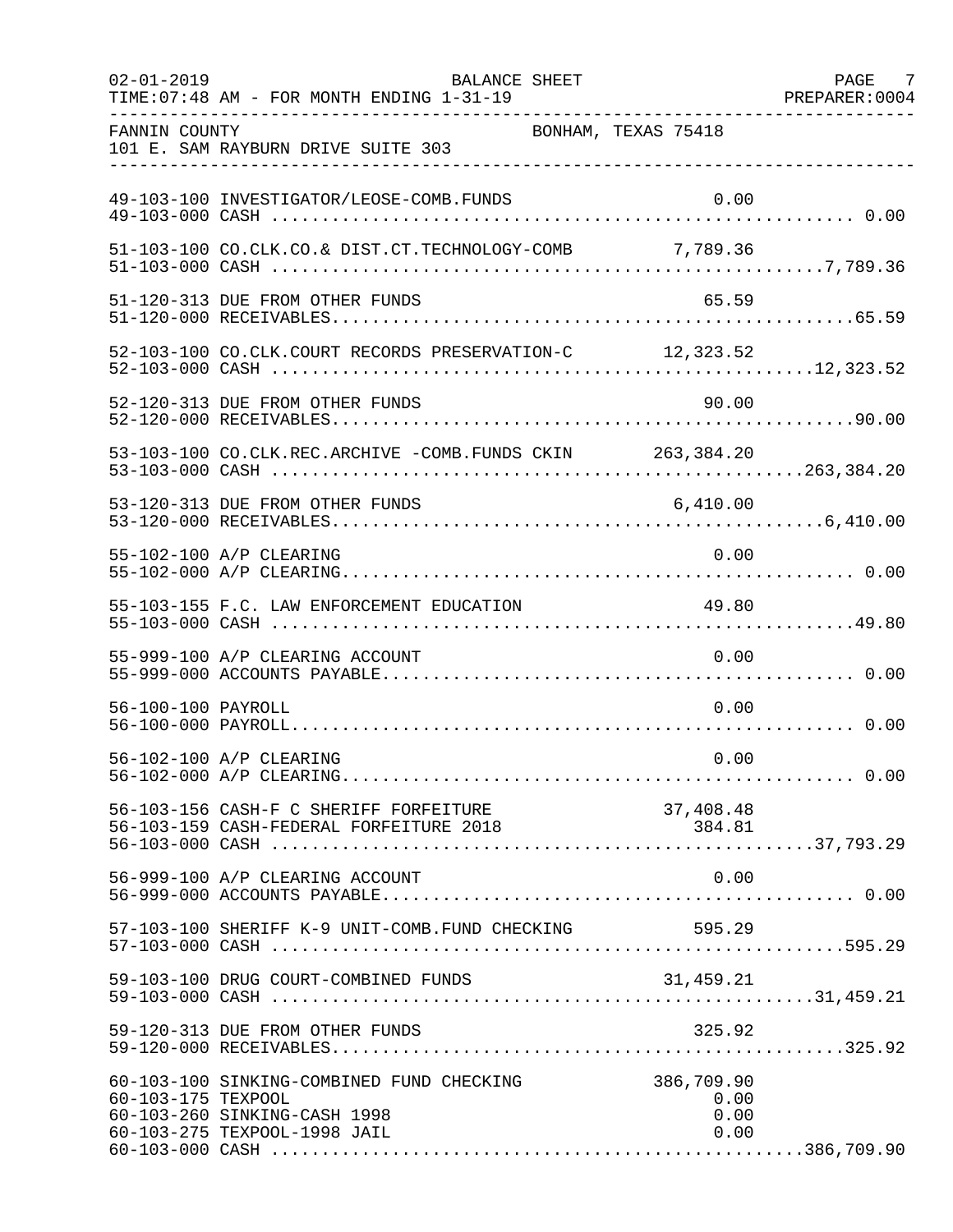| $02 - 01 - 2019$   | BALANCE SHEET<br>TIME: 07:48 AM - FOR MONTH ENDING 1-31-19                                             |                                                     | PAGE 8<br>PREPARER: 0004 |
|--------------------|--------------------------------------------------------------------------------------------------------|-----------------------------------------------------|--------------------------|
| FANNIN COUNTY      | 101 E. SAM RAYBURN DRIVE SUITE 303                                                                     | BONHAM, TEXAS 75418                                 |                          |
|                    | 60-120-311 TAXES RECEIVABLE<br>60-120-312 DUE FROM OTHER GOVERNMENT<br>60-120-313 DUE FROM OTHER FUNDS | 0.00<br>0.00<br>0.00                                |                          |
|                    | 61-103-100 DIST.CLK.CO.& DIST.CT.TECH.-COMBINE 2,966.49                                                |                                                     |                          |
|                    | 61-120-313 DUE FROM OTHER FUNDS                                                                        | 36.57                                               |                          |
|                    | 62-103-100 DIST.CLK.COURT RECORDS PRESERVATION 31,496.32                                               |                                                     |                          |
|                    | 62-120-313 DUE FROM OTHER FUNDS                                                                        | 221.18                                              |                          |
|                    | 63-103-100 LEOSE CONST.#1-COMBINED FUNDS CHECK 1,006.88                                                |                                                     |                          |
|                    | 64-103-100 LEOSE CONST.#2-COMBINED FUNDS CHECK 678.48                                                  |                                                     |                          |
|                    | 65-103-100 LEOSE CONST.#3-COMBINED FUNDS CHECK 2,010.11                                                |                                                     |                          |
| 66-103-175 TEXPOOL | 66-103-100 GO BONDS CONST.2017-COMBINED FUNDS<br>66-103-166 ICS DEPOSIT                                | $28,027.28-$<br>5,546,272.68                        |                          |
|                    | 67-103-100 ANNUAL PAYMENT-COMBINED FUND CKING 5,815.95-                                                |                                                     |                          |
| 68-103-175 TEXPOOL | 68-103-100 GO BONDS CONST. 2018-COMB. FUNDS CHEC 6, 250, 000.00<br>68-103-168 ICS DEPOSIT              | 0.00<br>0.00                                        |                          |
|                    | 70-102-100 A/P CLEARING                                                                                | 0.00                                                |                          |
| 70-103-175 TEXPOOL | 70-103-100 RIGHT OF WAY-COMBINED FUND CHECKING<br>70-103-170 RIGHT OF WAY CASH ACCT.                   | 16,057.43<br>0.00<br>$\frac{1}{2}$ , 0<br>82,652.04 |                          |
|                    | 70-133-010 ADVANCE TO GENERAL<br>70-133-021 ADVANCE TO R&B #1<br>70-133-022 ADVANCE TO R&B #2          | 0.00<br>0.00<br>0.00                                |                          |
|                    | 70-999-100 A/P CLEARING ACCOUNT                                                                        | 0.00                                                |                          |
| 71-100-100 PAYROLL |                                                                                                        | 0.00                                                |                          |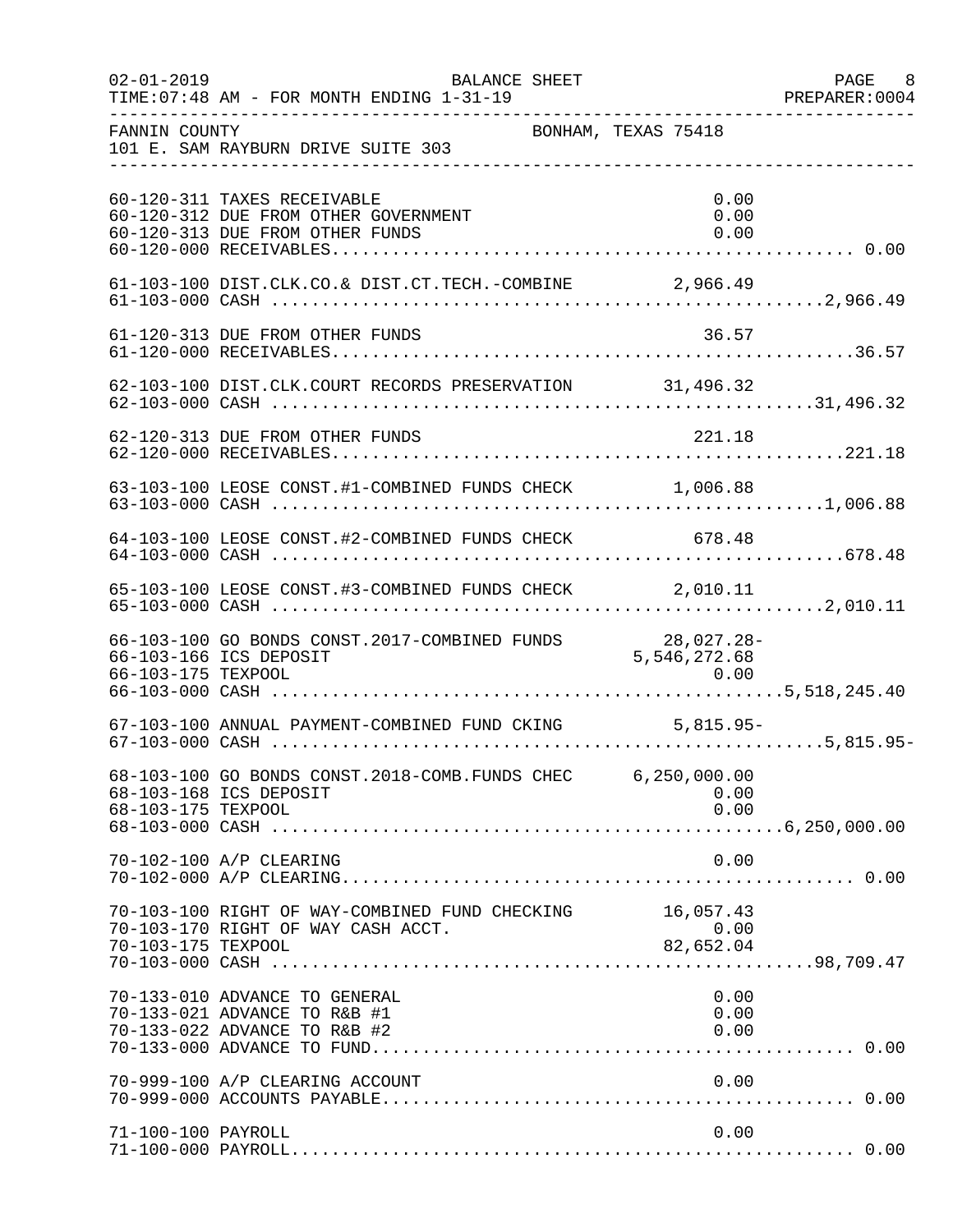| $02 - 01 - 2019$   | <b>BALANCE SHEET</b><br>TIME: 07:48 AM - FOR MONTH ENDING 1-31-19                                                                                                                                                                                                                                                                                                                                                                                    |                                                                                                       | PAGE 9<br>PREPARER: 0004 |
|--------------------|------------------------------------------------------------------------------------------------------------------------------------------------------------------------------------------------------------------------------------------------------------------------------------------------------------------------------------------------------------------------------------------------------------------------------------------------------|-------------------------------------------------------------------------------------------------------|--------------------------|
| FANNIN COUNTY      | BONHAM, TEXAS 75418<br>101 E. SAM RAYBURN DRIVE SUITE 303                                                                                                                                                                                                                                                                                                                                                                                            |                                                                                                       |                          |
|                    | 71-103-100 INV. CRIMES AGAINST WOMEN-COMB. FUNDS                                                                                                                                                                                                                                                                                                                                                                                                     | 0.00                                                                                                  |                          |
|                    | 71-120-312 DUE FROM OTHER GOVERNMENTS                                                                                                                                                                                                                                                                                                                                                                                                                | 0.00                                                                                                  |                          |
| 72-100-100 PAYROLL |                                                                                                                                                                                                                                                                                                                                                                                                                                                      | 0.00                                                                                                  |                          |
|                    | 72-103-100 INV.CRIMES AGAINST CHILDREN-COMB.FU                                                                                                                                                                                                                                                                                                                                                                                                       | 0.00                                                                                                  |                          |
|                    | 72-120-312 DUE FROM OTHER GOVERNMENTS                                                                                                                                                                                                                                                                                                                                                                                                                | 0.00                                                                                                  |                          |
|                    | 80-103-180 CASH-VETERANS COURT PROGRAM                                                                                                                                                                                                                                                                                                                                                                                                               | 250.00                                                                                                |                          |
|                    | 81-103-100 LAKE-COMBINED FUNDS CHECKING 4,021.21                                                                                                                                                                                                                                                                                                                                                                                                     |                                                                                                       |                          |
|                    | 82-103-100 LAKE PCT 3-COMBINED FUNDS CKING 484,263.00                                                                                                                                                                                                                                                                                                                                                                                                |                                                                                                       |                          |
|                    | 83-103-100 LAKE PCT 4-COMBINED FUNDS CKING 378, 213.78                                                                                                                                                                                                                                                                                                                                                                                               |                                                                                                       |                          |
|                    | 84-103-100 BOIS D'ARC-COMBINED FUNDS CHECKING                                                                                                                                                                                                                                                                                                                                                                                                        | 0.00                                                                                                  |                          |
|                    | 87-103-187 CASH-JUVENILE PROBATION                                                                                                                                                                                                                                                                                                                                                                                                                   | 2,665.77                                                                                              |                          |
|                    | 88-103-100 IHC - COMBINED FUNDS CHECKING                                                                                                                                                                                                                                                                                                                                                                                                             | 0.00                                                                                                  |                          |
| 89-100-100 PAYROLL |                                                                                                                                                                                                                                                                                                                                                                                                                                                      | 0.00                                                                                                  |                          |
|                    | 89-103-689 CASH-STRUCTURAL FAM.THER.GRANT OOG<br>89-103-988 CASH-LOCAL FUNDS CARRIED FORWARD<br>89-103-992 CASH-INTEREST INCOME<br>89-103-993 CASH-BASIC PROBATION SUPERVISION<br>89-103-994 CASH-COMMUNITY PROGRAMS<br>89-103-995 CASH-LOCAL FUNDING FY 2019<br>89-103-996 CASH-PRE/POST ADJUDICATION<br>89-103-997 CASH-COMMITMENT DIVERSION<br>89-103-998 CASH-MENTAL HEALTH SERVICES<br>89-103-999 CASH-REGIONALS DIVERSIONS ALTERNATI 3,214.00- | 0.00<br>50,150.58<br>13,125.75<br>15,464.04<br>6,418.27<br>126,727.24<br>653.78<br>796.90<br>2,389.16 |                          |
| 92-103-175 TEXPOOL | 92-103-100 STATZER-COMBINED FUNDS CHECKING                                                                                                                                                                                                                                                                                                                                                                                                           | 4,546.77<br>40,315.50                                                                                 |                          |
|                    | 92-999-100 A/P CLEARING ACCOUNT                                                                                                                                                                                                                                                                                                                                                                                                                      | 0.00                                                                                                  |                          |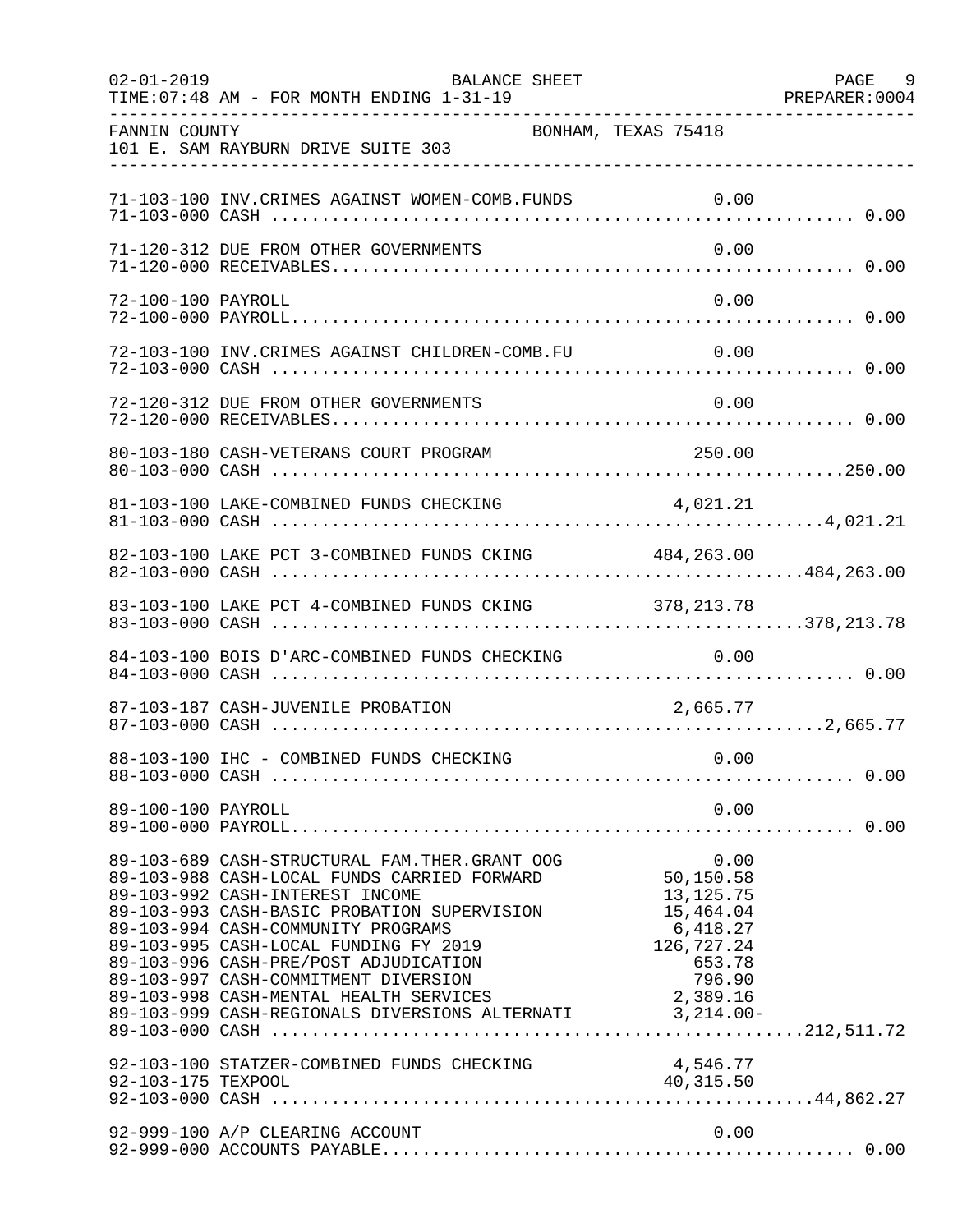|                                                                                   | $02 - 01 - 2019$<br><b>BALANCE SHEET</b><br>TIME: 07:48 AM - FOR MONTH ENDING 1-31-19                                                                                                                                                                                                                                                                                                                                                                                                                                                               |                                                                                                                                                                                                                                                                             |                                                             | PAGE 10<br>PREPARER:0004 |
|-----------------------------------------------------------------------------------|-----------------------------------------------------------------------------------------------------------------------------------------------------------------------------------------------------------------------------------------------------------------------------------------------------------------------------------------------------------------------------------------------------------------------------------------------------------------------------------------------------------------------------------------------------|-----------------------------------------------------------------------------------------------------------------------------------------------------------------------------------------------------------------------------------------------------------------------------|-------------------------------------------------------------|--------------------------|
| FANNIN COUNTY                                                                     | 101 E. SAM RAYBURN DRIVE SUITE 303                                                                                                                                                                                                                                                                                                                                                                                                                                                                                                                  | BONHAM, TEXAS 75418                                                                                                                                                                                                                                                         |                                                             |                          |
|                                                                                   |                                                                                                                                                                                                                                                                                                                                                                                                                                                                                                                                                     |                                                                                                                                                                                                                                                                             | 100.00                                                      |                          |
|                                                                                   | 93-120-312 DUE FROM OTHER GOVERNMENT                                                                                                                                                                                                                                                                                                                                                                                                                                                                                                                |                                                                                                                                                                                                                                                                             | 0.00                                                        |                          |
|                                                                                   | 95-100-100 PAYROLL CASH                                                                                                                                                                                                                                                                                                                                                                                                                                                                                                                             |                                                                                                                                                                                                                                                                             | 23.36                                                       |                          |
| 98-160-100 LAND<br>98-160-200 BUILDINGS<br>98-160-230 ROADS<br>98-160-235 BRIDGES | 98-160-201 ACCUM.DEPRECIATION-BUILDINGS<br>98-160-210 AUTOMOBILES AND TRUCKS<br>98-160-211 ACCUM.DEPR.AUTOS AND TRUCKS<br>98-160-215 COMPUTER EQUIPMENT<br>98-160-216 ACCUM.DEPR.-COMPUTER EQUIPMENT<br>98-160-220 OFFICE EQUIPMENT<br>98-160-221 ACCUM. DEPR.-OFFICE EQUIPMENT<br>98-160-225 RADIO EQUIPMENT<br>98-160-226 ACCUM.DEPR.-RADIO EQUIPMENT<br>98-160-227 SECURITY EQUIPMENT<br>98-160-228 ACCUM.DEP.-SECURITY EQUIPMENT<br>98-160-231 ACCUM. DEPRECIATION-ROADS<br>98-160-236 ACCUM. DEPRECIATION-BRIDGES<br>98-160-300 ROAD EQUIPMENT | 4,737,000.00<br>$3,376,677.74-$<br>2,013,774.80<br>1,436,261.71-<br>647,940.20<br>647,940.20-<br>$99,653.24$<br>$99,653.24-$<br>$213,359.45$<br>$201,161.84-$<br>5,578.00<br>-464.83<br>17,817,815.13<br>14, 344, 578.06-<br>10,687,643.03<br>4,936,832.54-<br>3,376,053.43 | 341,561.30<br>99,653.24<br>99,653.24-                       |                          |
|                                                                                   |                                                                                                                                                                                                                                                                                                                                                                                                                                                                                                                                                     |                                                                                                                                                                                                                                                                             |                                                             |                          |
|                                                                                   | 99-170-200 DEFERRED PENSION OUTFLOW<br>99-170-000 DEFERRED PENSION OUTFLOW1,805,395.00                                                                                                                                                                                                                                                                                                                                                                                                                                                              | 1,805,395.00                                                                                                                                                                                                                                                                |                                                             |                          |
|                                                                                   |                                                                                                                                                                                                                                                                                                                                                                                                                                                                                                                                                     |                                                                                                                                                                                                                                                                             |                                                             |                          |
|                                                                                   | ***** LIABILITIES *****                                                                                                                                                                                                                                                                                                                                                                                                                                                                                                                             |                                                                                                                                                                                                                                                                             |                                                             |                          |
|                                                                                   | 10-200-097 DUE TO OTHER GOVERNMENTS-FINES<br>10-200-099 DUE TO OTHERS-FINES<br>10-200-150 ACCRUED SALARY PAYABLE<br>10-200-155 ACCRUED FRINGE BENEFITS<br>10-200-200 DEFERRED TAX REVENUE<br>10-200-205 DEFERRED FINE REVENUE<br>10-200-900 SYSTEM ADDED LIABILITY LINE-ITEM<br>10-200-910 SYSTEM ADDED LIABILITY LINE-ITEM                                                                                                                                                                                                                         | 2,476,621.92<br>1,341,644.73<br>0.00<br>-338,453.81                                                                                                                                                                                                                         | 723,639.47<br>150,403.37<br>67,427.05<br>556,989.63<br>0.00 |                          |
|                                                                                   | 10-207-070 DUE TO R.O.W.<br>10-207-089 DUE TO T.J.P.C.<br>10-207-090 DUE TO CJD<br>10-207-970 DUE TO OTHER GOVERNMENTS                                                                                                                                                                                                                                                                                                                                                                                                                              |                                                                                                                                                                                                                                                                             | 0.00<br>0.00<br>1,794.00<br>0.00                            |                          |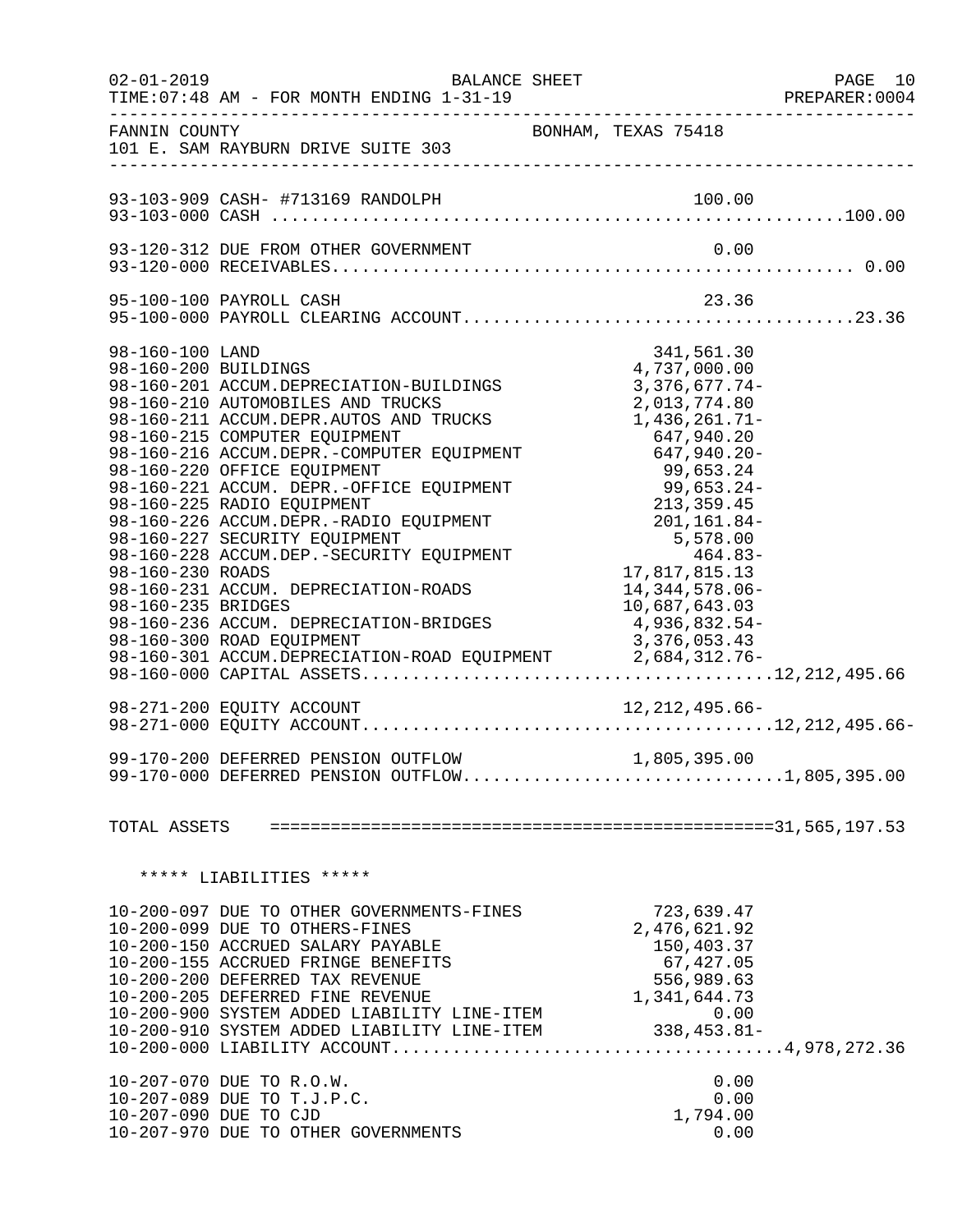| $02 - 01 - 2019$ | TIME: 07:48 AM - FOR MONTH ENDING 1-31-19                                                                                                                                           | BALANCE SHEET       |                      | PAGE 11 |
|------------------|-------------------------------------------------------------------------------------------------------------------------------------------------------------------------------------|---------------------|----------------------|---------|
| FANNIN COUNTY    | 101 E. SAM RAYBURN DRIVE SUITE 303                                                                                                                                                  | BONHAM, TEXAS 75418 |                      |         |
|                  |                                                                                                                                                                                     |                     |                      |         |
|                  | 10-225-510 TIME PYMT. WARRANTS ON COMPUTERS                                                                                                                                         |                     |                      |         |
|                  | 10-271-200 EQUITY ACCOUNT                                                                                                                                                           |                     | 5,401,958.81         |         |
|                  | 11-200-910 SYSTEM ADDED LIABILITY LINE-ITEM<br>11-200-000 SYSTEM ADDED LIABILITY DEPARTMENT 0.00                                                                                    |                     | 0.00                 |         |
|                  | 11-271-200 EQUITY ACCOUNT                                                                                                                                                           |                     | 129,541.04           |         |
|                  | 12-200-910 SYSTEM ADDED LIABILITY LINE-ITEM                                                                                                                                         |                     | 0.00                 |         |
|                  | 12-271-200 EQUITY ACCOUNT                                                                                                                                                           |                     | 5,843.67             |         |
|                  | 13-207-097 DUE TO OTHER GOVERNMENTS                                                                                                                                                 | 5,100.00            |                      |         |
|                  | 13-271-200 EQUITY ACCOUNT                                                                                                                                                           |                     | $180.00 -$           |         |
|                  |                                                                                                                                                                                     |                     |                      |         |
|                  | 14-271-200 EQUITY ACCOUNT                                                                                                                                                           |                     | 17,199.60            |         |
|                  | 16-200-910 SYSTEM ADDED LIABILITY LINE-ITEM<br>16-200-000 SYSTEM ADDED LIABILITY DEPARTMENT 0.00                                                                                    |                     | 0.00                 |         |
|                  | 16-271-200 EQUITY ACCOUNT                                                                                                                                                           |                     | 17,624.67            |         |
|                  | 17-271-200 EQUITY ACCOUNT                                                                                                                                                           |                     | 3,952.17             |         |
|                  | 18-200-150 ACCRUED SALARY PAYABLE<br>18-200-155 ACCRUED FRINGE BENEFITS<br>18-200-910 SYSTEM ADDED LIABILITY LINE-ITEM 0.00<br>18-200-000 SYSTEM ADDED LIABILITY DEPARTMENT1,753.51 |                     | 1,123.70<br>629.81   |         |
|                  | 18-271-200 EQUITY ACCOUNT                                                                                                                                                           |                     | 79,657.55            |         |
|                  | 19-200-150 ACCRUED SALARY PAYABLE<br>19-200-155 ACCRUED FRINGE BENEFITS<br>19-200-910 SYSTEM ADDED LIABILITY LINE-ITEM                                                              |                     | 0.01<br>0.00<br>0.00 |         |
|                  | 19-271-200 EQUITY ACCOUNT                                                                                                                                                           |                     | 11,212.95            |         |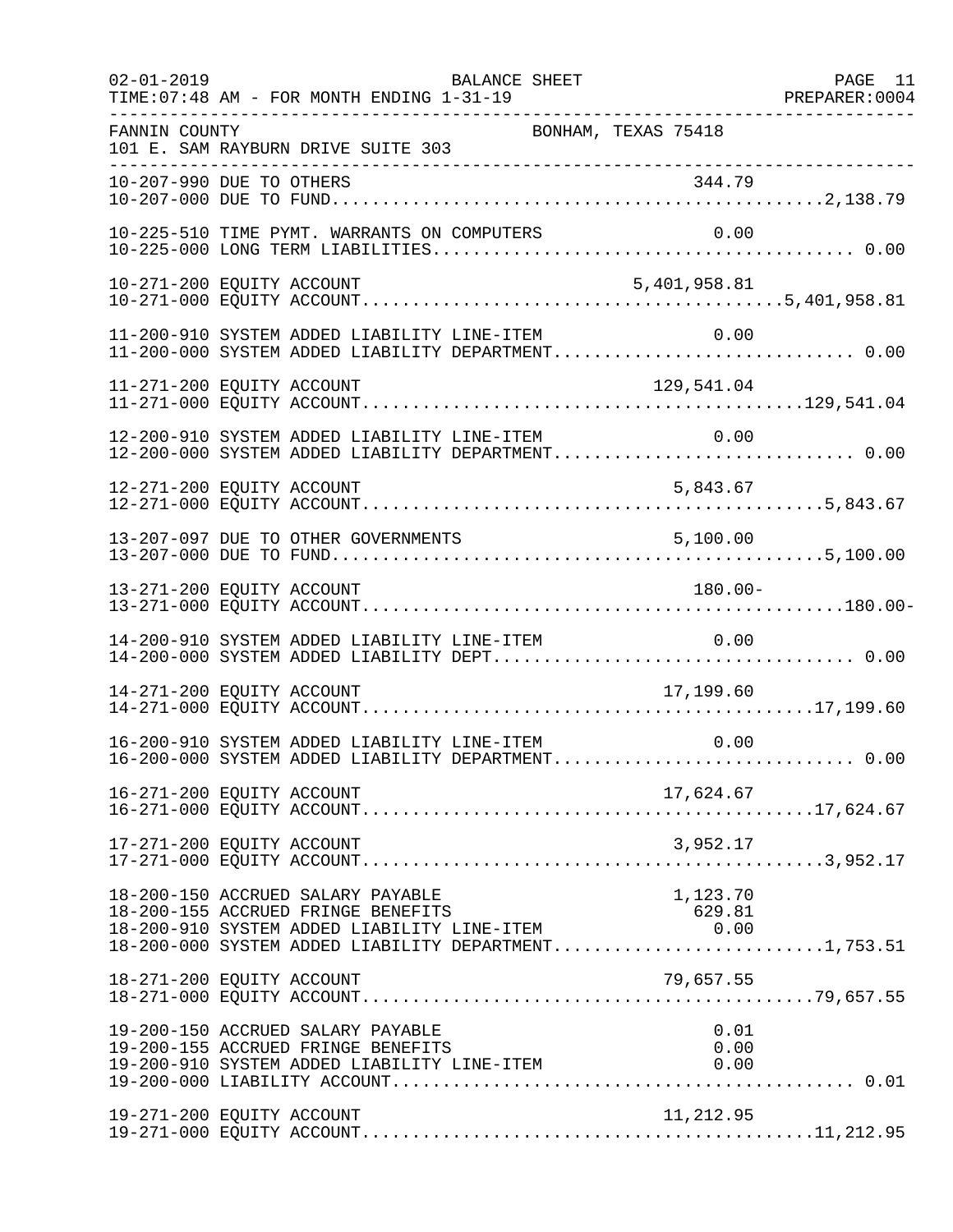| $02 - 01 - 2019$ | BALANCE SHEET<br>TIME: 07:48 AM - FOR MONTH ENDING 1-31-19                                                                                                                                                                                                   |                                            | PAGE 12<br>PREPARER: 0004 |
|------------------|--------------------------------------------------------------------------------------------------------------------------------------------------------------------------------------------------------------------------------------------------------------|--------------------------------------------|---------------------------|
| FANNIN COUNTY    | BONHAM, TEXAS 75418<br>101 E. SAM RAYBURN DRIVE SUITE 303                                                                                                                                                                                                    |                                            |                           |
|                  | 20-200-150 ACCRUED SALARY PAYABLE<br>20-200-155 ACCRUED FRINGE BENEFITS<br>20-200-155 ACCRUED FRINGE BENEFITS 58.74<br>20-200-910 SYSTEM ADDED LIABILITY LINE-ITEM 6.00<br>20-200-000 SYSTEM ADDED LIABILITY DEPARTMENT374.91                                | 316.17<br>58.74                            |                           |
|                  | 20-271-200 EQUITY ACCOUNT                                                                                                                                                                                                                                    | 45,723.30                                  |                           |
|                  | 21-200-150 ACCRUED SALARY PAYABLE<br>21-200-155 ACCRUED FRINGE BENEFITS<br>21-200-200 DEFERRED TAX REVENUE<br>21-200-900 SYSTEM ADDED LIABILITY LINE-ITEM<br>21-200-910 SYSTEM ADDED LIABILITY LINE-ITEM 19,574.66-                                          | 11,400.30<br>5,267.57<br>30,023.03<br>0.00 |                           |
|                  | 21-207-070 DUE TO RIGHT OF WAY<br>21-207-131 DUE TO RD. DIST. 17A                                                                                                                                                                                            | 0.00<br>0.00                               |                           |
|                  | 21-231-100 LOAN BSB EQUIPMENT                                                                                                                                                                                                                                | 0.00                                       |                           |
|                  |                                                                                                                                                                                                                                                              |                                            |                           |
|                  | 22-200-150 ACCRUED SALARY PAYABLE<br>22-200-155 ACCRUED FRINGE BENEFITS<br>22-200-200 DEFERRED TAX REVENUE<br>22-200-900 SYSTEM ADDED LIABILITY LINE-ITEM $22-200-910$ SYSTEM ADDED LIABILITY LINE-ITEM $2,573.26-$                                          | 10,957.40<br>5,609.02<br>33,639.77         |                           |
|                  | 22-207-070 DUE TO RIGHT OF WAY                                                                                                                                                                                                                               | 0.00                                       |                           |
|                  | 22-271-200 EQUITY ACCOUNT                                                                                                                                                                                                                                    | 390,287.72                                 |                           |
|                  | 23-200-150 ACCRUED SALARY PAYABLE<br>23-200-155 ACCRUED FRINGE BENEFITS<br>23-200-200 DEFERRED TAX REVENUE<br>23-200-900 SYSTEM ADDED LIABILITY LINE-ITEM 0.00<br>23-200-910 SYSTEM ADDED LIABILITY LINE-ITEM 12,481.81-                                     | 10,785.65<br>5,606.58<br>50,468.42         |                           |
|                  | 23-231-571 LOAN OF CAPITAL EQUIP. PURCHASE                                                                                                                                                                                                                   | 0.00                                       |                           |
|                  | 23-271-200 EQUITY ACCOUNT                                                                                                                                                                                                                                    |                                            |                           |
|                  | 24-200-150 ACCRUED SALARY PAYABLE<br>24-200-155 ACCRUED FRINGE BENEFITS<br>24-200-200 DEFERRED TAX REVENUE<br>$24-200-200$ DEFERRED TAX REVENUE<br>24-200-900 SYSTEM ADDED LIABILITY LINE-ITEM 0.00<br>24-200-910 SYSTEM ADDED LIABILITY LINE-ITEM 4,417.15- | 9,049.70<br>4,413.27<br>28,004.13          |                           |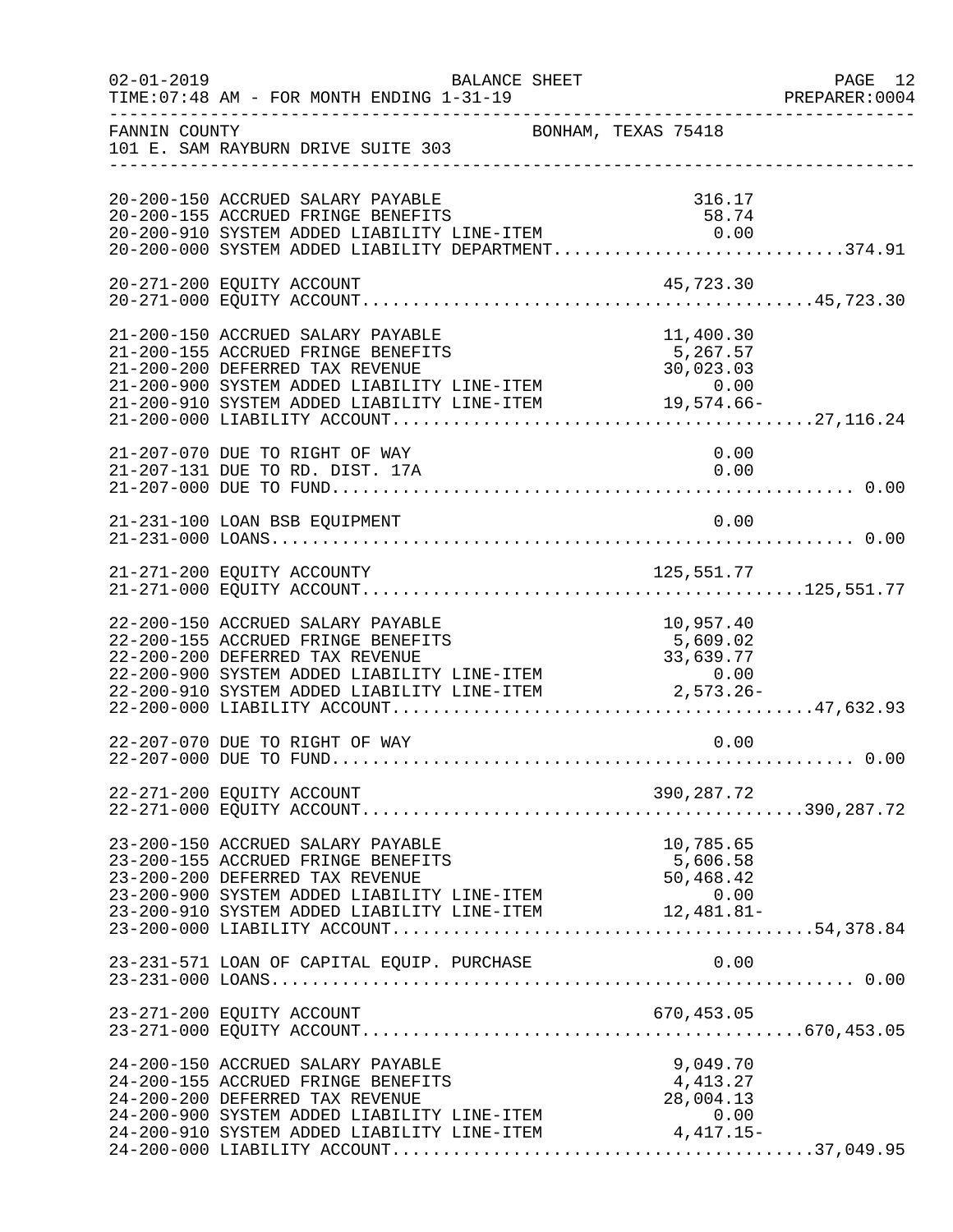| $02 - 01 - 2019$ | <b>BALANCE SHEET</b><br>TIME: 07:48 AM - FOR MONTH ENDING 1-31-19                                                      |                      | PAGE 13 |
|------------------|------------------------------------------------------------------------------------------------------------------------|----------------------|---------|
| FANNIN COUNTY    | 101 E. SAM RAYBURN DRIVE SUITE 303                                                                                     | BONHAM, TEXAS 75418  |         |
|                  | 24-271-200 EQUITY ACCOUNT                                                                                              | 255,048.45           |         |
|                  | 25-271-200 EQUITY ACCOUNT                                                                                              | 2,177.67             |         |
|                  | 26-200-910 SYSTEM ADDED LIABILITY LINE-ITEM<br>26-200-000 SYSTEM ADDED LIABILITY DEPARTMENT 0.00                       | 0.00                 |         |
|                  | 26-271-200 EQUITY ACCOUNT                                                                                              | 47,297.31            |         |
|                  | 27-271-200 EQUITY ACCOUNT                                                                                              | 10,385.09            |         |
|                  | 28-200-910 SYSTEM ADDED LIABILITY LINE-ITEM<br>28-200-000 SYSTEM ADDED LIABILITY DEPARTMENT 0.00                       | 0.00                 |         |
|                  | 28-271-200 EQUITY ACCOUNT                                                                                              | 5,489.36             |         |
|                  | 30-271-200 EQUITY ACCOUNT                                                                                              | 983.14               |         |
|                  | 31-271-200 EQUITY ACCOUNT                                                                                              | 107,332.28-          |         |
|                  | 33-271-200 EQUITY ACCOUNT                                                                                              | 8,596.74             |         |
|                  | 34-271-200 EQUITY ACCOUNT                                                                                              | 27,602.26            |         |
|                  | 35-200-910 SYSTEM ADDED LIABILITY LI                                                                                   | $300.00 -$           |         |
|                  | 35-271-200 EQUITY ACCOUNT                                                                                              | 158,976.18           |         |
|                  | 36-200-150 ACCRUED SALARY PAYABLE<br>36-200-155 ACCRUED FRINGE BENEFITS<br>36-200-910 SYSTEM ADDED LIABILITY LINE-ITEM | 0.00<br>0.01<br>0.00 |         |
|                  | 36-271-200 EQUITY ACCOUNT                                                                                              | 33,575.55            |         |
|                  | 37-200-910 SYSTEM ADDED LIABILITY LINE-ITEM                                                                            | 0.00                 |         |
|                  | 37-207-099 HELD IN TRUST                                                                                               | 4,304.46             |         |
|                  | 37-271-200 EQUITY ACCOUNT                                                                                              | 2,401.84             |         |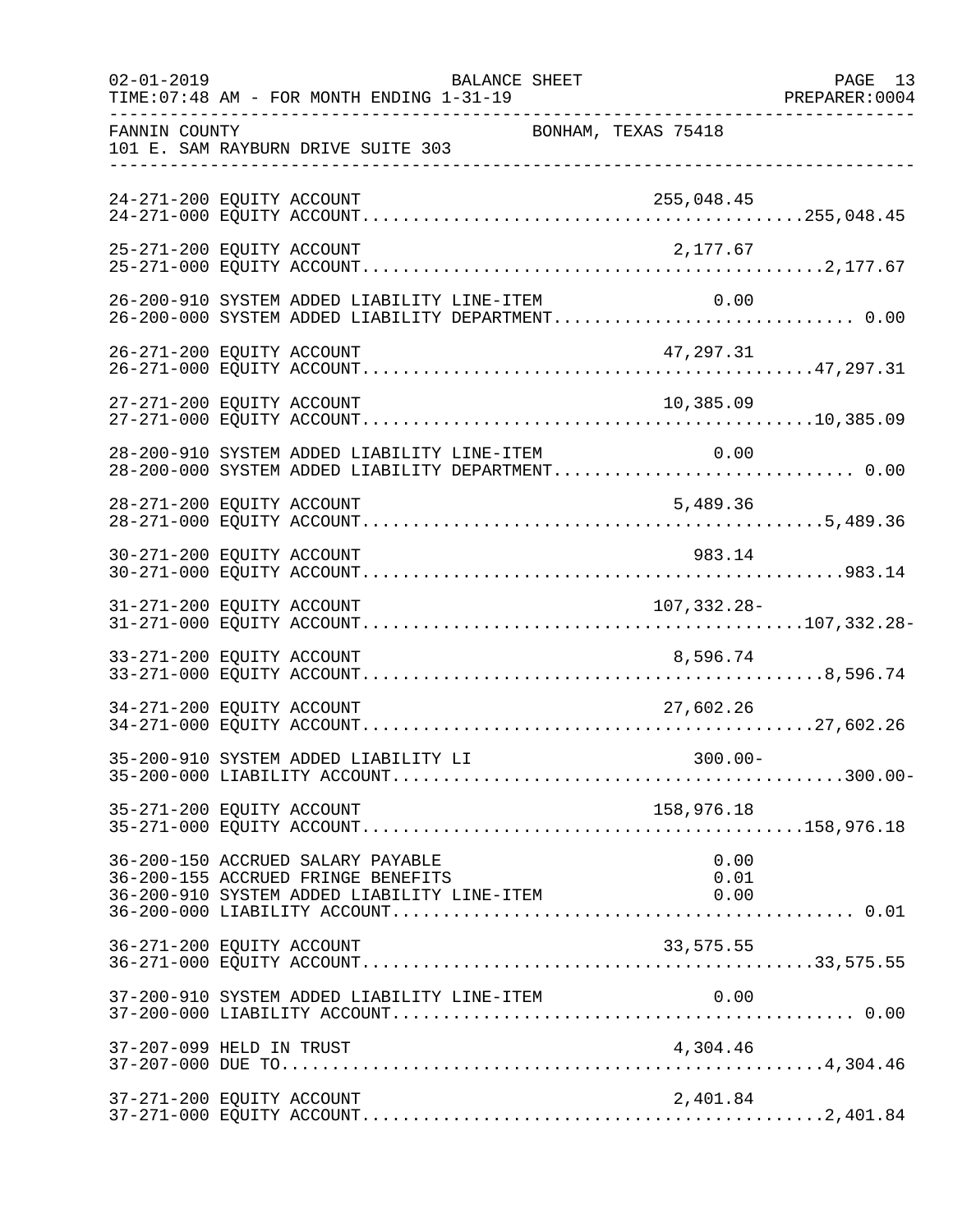| $02 - 01 - 2019$              | TIME: 07:48 AM - FOR MONTH ENDING 1-31-19                                                                              | BALANCE SHEET                               |                                                                                                                 | PAGE 14 |
|-------------------------------|------------------------------------------------------------------------------------------------------------------------|---------------------------------------------|-----------------------------------------------------------------------------------------------------------------|---------|
| FANNIN COUNTY                 | 101 E. SAM RAYBURN DRIVE SUITE 303                                                                                     | BONHAM, TEXAS 75418                         |                                                                                                                 |         |
|                               |                                                                                                                        |                                             | 38-200-900 SYSTEM ADDED LIABILITY LINE-ITEM 0.00<br>38-200-000 SYSTEM ADDED LIABILITY DEPARTMENT 0.00           |         |
| 38-271-200 EQUITY ACCOUNT     |                                                                                                                        |                                             | 19,094.65<br>19,094.65 1994.05 1994.05 1994.05 1994.05 1994.00 EQUITY ACCOUNT.                                  |         |
|                               | 39-200-900 SYSTEM ADDED LIABILITY LINE-ITEM                                                                            |                                             | 0.00                                                                                                            |         |
| 39-271-200 EQUITY ACCOUNT     |                                                                                                                        |                                             | 19,347.80                                                                                                       |         |
|                               |                                                                                                                        |                                             | 40-200-910 SYSTEM ADDED LIABILITY LINE-ITEM 0.00<br>40-200-000 SYSTEM ADDED LIABILITY DEPARTMENT 0.00           |         |
|                               |                                                                                                                        |                                             |                                                                                                                 |         |
|                               |                                                                                                                        |                                             |                                                                                                                 |         |
| 41-207-095 DUE TO OTHER FUNDS |                                                                                                                        |                                             | 0.00                                                                                                            |         |
| 41-271-200 EQUITY ACCOUNT     |                                                                                                                        |                                             | 300.00                                                                                                          |         |
|                               | 42-200-910 SYSTEM ADDED LIABILITY LINE-ITEM                                                                            |                                             | 0.00                                                                                                            |         |
| 42-271-200 EQUITY ACCOUNT     |                                                                                                                        |                                             | $428.64-$                                                                                                       |         |
|                               | 44-200-910 SYSTEM ADDED LIABILITY LINE-ITEM                                                                            |                                             | 0.00<br>44-200-000 SYSTEM ADDED LIABILITY DEPARTMENT 0.00                                                       |         |
| 44-207-095 DUE TO OTHER FUNDS |                                                                                                                        |                                             | 0.00                                                                                                            |         |
| 44-271-200 EQUITY ACCOUNT     |                                                                                                                        |                                             | 0.00                                                                                                            |         |
|                               | 45-200-150 ACCRUED SALARY PAYABLE<br>45-200-155 ACCRUED FRINGE BENEFITS<br>45-200-910 SYSTEM ADDED LIABILITY LINE-ITEM |                                             | 302.00<br>0.00<br>$\begin{array}{ccc} & 0.00 \end{array}$<br>45-200-000 SYSTEM ADDED LIABILITY DEPARTMENT302.00 |         |
| 45-207-095 DUE TO OTHER FUNDS |                                                                                                                        |                                             | 0.00                                                                                                            |         |
| 45-271-200 EQUITY ACCOUNT     |                                                                                                                        |                                             | $394.11-$                                                                                                       |         |
|                               |                                                                                                                        | 46-200-910 SYSTEM ADDED LIABILITY LINE-ITEM | 0.00                                                                                                            |         |
| 46-271-200 EQUITY ACCOUNT     |                                                                                                                        |                                             | 5,783.65                                                                                                        |         |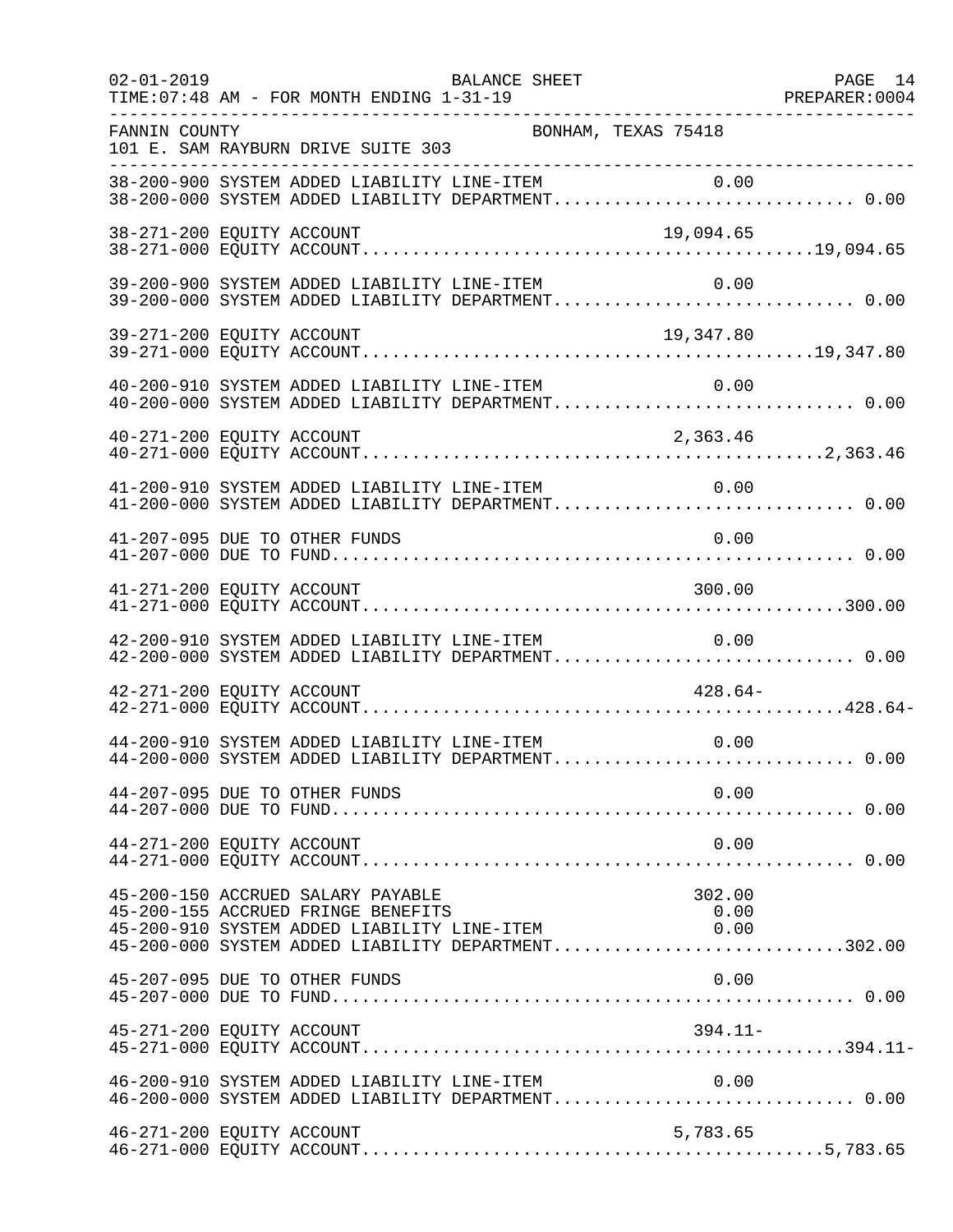| $02 - 01 - 2019$ | BALANCE SHEET<br>TIME: 07:48 AM - FOR MONTH ENDING 1-31-19                                                       | PAGE 15 |
|------------------|------------------------------------------------------------------------------------------------------------------|---------|
| FANNIN COUNTY    | BONHAM, TEXAS 75418<br>101 E. SAM RAYBURN DRIVE SUITE 303                                                        |         |
|                  | 48-200-910 SYSTEM ADDED LIABILITY LINE-ITEM<br>0.00                                                              |         |
|                  | 48-271-200 EQUITY ACCOUNT<br>31,302.43                                                                           |         |
|                  | 619.89<br>49-271-200 EQUITY ACCOUNT                                                                              |         |
|                  | 7,795.03<br>51-271-200 EQUITY ACCOUNT                                                                            |         |
|                  | 52-200-910 SYSTEM ADDED LIABILITY LINE-ITEM 619.64-<br>52-200-000 SYSTEM ADDED LIABILITY DEPARTMENT619.64-       |         |
|                  |                                                                                                                  |         |
|                  | 53-200-910 SYSTEM ADDED LIABILITY LINE-ITEM 37,392.00-<br>53-200-000 SYSTEM ADDED LIABILITY DEPARTMENT37,392.00- |         |
|                  | 53-271-200 EQUITY ACCOUNT<br>329,172.55                                                                          |         |
|                  | 55-200-910 SYSTEM ADDED LIABILITY LINE-ITEM<br>$\overline{0.00}$                                                 |         |
|                  | 55-271-200 EQUITY ACCOUNT<br>49.80                                                                               |         |
|                  | 56-200-910 SYSTEM ADDED LIABILITY LINE-ITEM<br>0.00                                                              |         |
|                  | 56-271-200 EQUITY ACCOUNT<br>68,831.26                                                                           |         |
|                  | 57-200-910 SYSTEM ADDED LIABILITY LINE-ITEM 0.00<br>57-200-000 SYSTEM ADDED LIABILITY DEPARTMENT 0.00            |         |
|                  | 57-271-200 EQUITY ACCOUNT<br>595.29                                                                              |         |
|                  | 59-200-910 SYSTEM ADDED LIABILITY LINE-ITEM<br>$675.00 -$<br>59-200-000 SYSTEM ADDED LIABILITY DEPARTMENT675.00- |         |
|                  | 32,601.59<br>59-271-200 EQUITY ACCOUNT                                                                           |         |
|                  | 60-200-200 DEFERRED REVENUE<br>0.00<br>60-200-910 SYSTEM ADDED LIABILITY LINE-ITEM<br>0.00                       |         |
|                  |                                                                                                                  |         |
|                  | 61-271-200 EQUITY ACCOUNT<br>2,838.24                                                                            |         |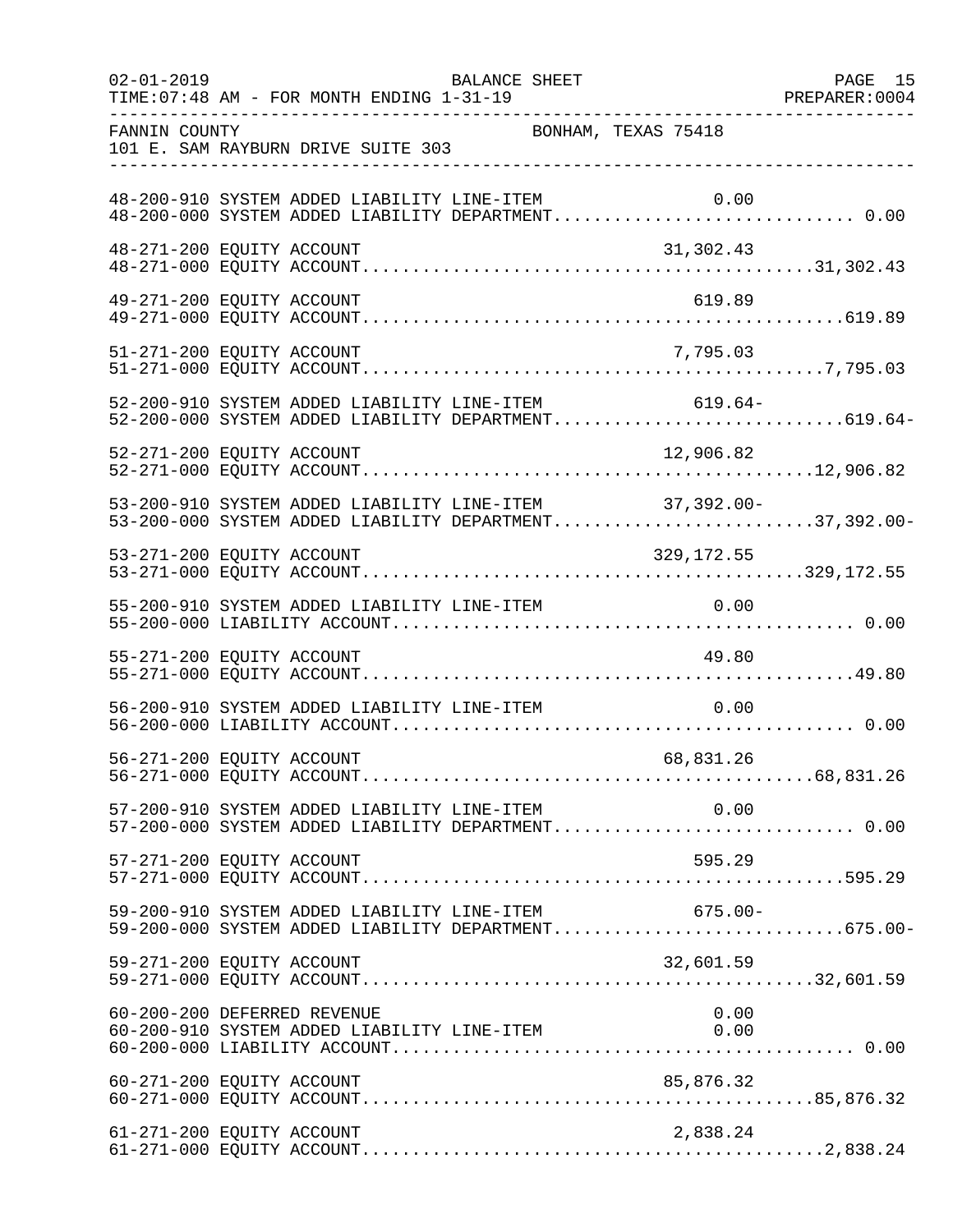| $02 - 01 - 2019$ | BALANCE SHEET                                                                                    |                     | PAGE 16 |
|------------------|--------------------------------------------------------------------------------------------------|---------------------|---------|
| FANNIN COUNTY    | 101 E. SAM RAYBURN DRIVE SUITE 303                                                               | BONHAM, TEXAS 75418 |         |
|                  | 62-271-200 EQUITY ACCOUNT                                                                        | 30,620.31           |         |
|                  | 63-200-910 SYSTEM ADDED LIABILITY LINE ITEM                                                      | 0.00                |         |
|                  | 63-271-200 EQUITY ACCOUNT                                                                        | 1,006.88            |         |
|                  | 64-200-910 SYSTEM ADDED LIABILITY LINE ITEM                                                      | 0.00                |         |
|                  | 64-271-200 EQUITY ACCOUNT                                                                        | 678.48              |         |
|                  | 65-200-910 SYSTEM ADDED LIABILITY LINE ITEM                                                      | 0.00                |         |
|                  | 65-271-200 EQUITY ACCOUNT                                                                        | 2,010.11            |         |
|                  | 66-200-910 SYSTEM ADDED LIABILITY LINE-ITEM 4,166.30-                                            |                     |         |
|                  | 66-231-200 2017 GO BONDS PAYABLE                                                                 | 0.00                |         |
|                  | 66-271-200 EQUITY ACCOUNT                                                                        | 5,526,895.58        |         |
|                  | 67-200-910 SYSTEM ADDED LIABILITY LINE-ITEM<br>67-200-000 SYSTEM ADDED LIABILITY DEPARTMENT 0.00 | 0.00                |         |
|                  | 67-271-200 EQUITY ACCOUNT                                                                        | $5,815.95-$         |         |
|                  | 68-200-910 SYSTEM ADDED LIABILITY LINE -ITEM                                                     | 0.00                |         |
|                  |                                                                                                  |                     |         |
|                  | 68-271-200 EQUITY ACCOUNT                                                                        | 0.00                |         |
|                  | 70-200-900 SYSTEM ADDED LIABILITY LINE-ITEM<br>70-200-910 SYSTEM ADDED LIABILITY LINE-ITEM       | 0.00<br>0.00        |         |
|                  | 70-271-200 EQUITY ACCOUNT                                                                        | 98,107.48           |         |
|                  | 71-200-910 SYSTEM ADDED LIABILITY LINE-ITEM                                                      | 0.00                |         |
|                  | 71-271-200 EQUITY ACCOUNT                                                                        | 0.00                |         |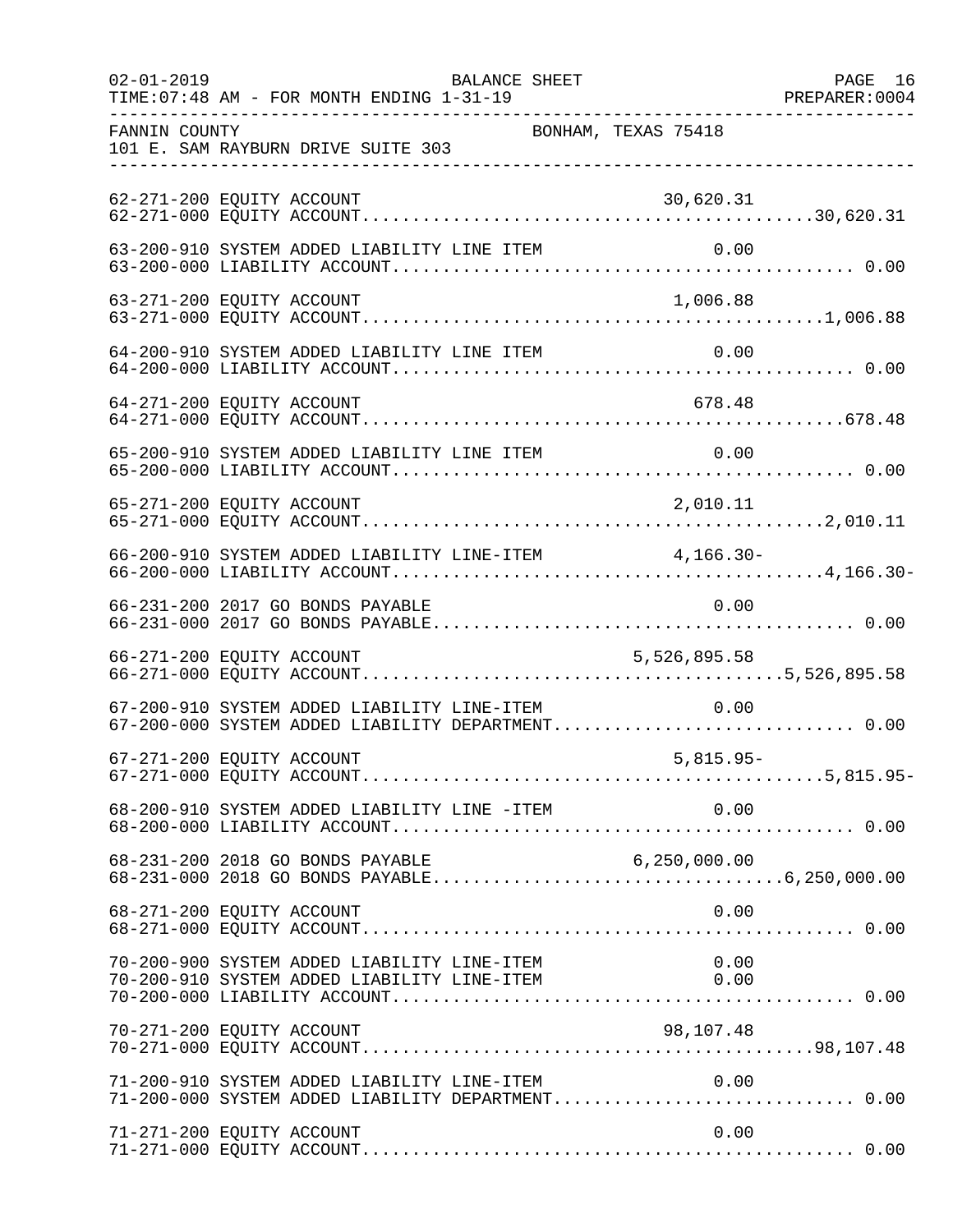| $02 - 01 - 2019$ | PAGE 17<br>PREPARER:0004<br>BALANCE SHEET<br>TIME: 07:48 AM - FOR MONTH ENDING 1-31-19                                                                          |  |
|------------------|-----------------------------------------------------------------------------------------------------------------------------------------------------------------|--|
| FANNIN COUNTY    | BONHAM, TEXAS 75418<br>101 E. SAM RAYBURN DRIVE SUITE 303                                                                                                       |  |
|                  | 72-200-910 SYSTEM ADDEND LIABILITY LINE-ITEM<br>0.00<br>72-200-000 SYSTEM ADDED LIABILITY DEPARTMENT 0.00                                                       |  |
|                  | 72-271-200 EQUITY ACCOUNT<br>3,297.94-                                                                                                                          |  |
|                  | 80-200-910 SYSTEM ADDED LIABILITY LINE-ITEM<br>0.00                                                                                                             |  |
|                  | 250.00<br>80-271-200 EQUITY ACCOUNT                                                                                                                             |  |
|                  | 81-200-910 SYSTEM ADDED LIABILITY LINE ITEM<br>$30,992.00 -$<br>81-200-000 SYSTEM ADDED LIABILITY DEPT30,992.00-                                                |  |
|                  | 81-271-200 EQUITY ACCOUNT<br>35,013.21                                                                                                                          |  |
|                  | 82-200-910 SYSTEM ADDED LIABILITY LINE ITEM 0.00                                                                                                                |  |
|                  |                                                                                                                                                                 |  |
|                  | 83-200-910 SYSTEM ADDED LIABILITY LINE ITEM<br>0.00                                                                                                             |  |
|                  | 83-271-200 EQUITY ACCOUNT<br>387,000.00                                                                                                                         |  |
|                  | 84-200-910 SYSTEM ADDED LIABILITY LINE ITEM 0.00                                                                                                                |  |
|                  | 84-271-200 EQUITY ACCOUNT<br>0.00                                                                                                                               |  |
|                  | 87-200-910 SYSTEM ADDED LIABILITY LINE-ITEM 0.00<br>87-200-000 SYSTEM ADDED LIABILITY DEPARTMENT 0.00                                                           |  |
|                  |                                                                                                                                                                 |  |
|                  | 87-271-200 EQUITY ACCOUNT<br>2,431.57                                                                                                                           |  |
|                  | 0.00<br>88-271-200 EQUITY ACCOUNT                                                                                                                               |  |
|                  | 89-220-189 DEFERRED REVENUE<br>0.00                                                                                                                             |  |
|                  | 89-271-200 EQUITY ACCOUNT<br>50,047.11                                                                                                                          |  |
|                  | 92-200-900 SYSTEM ADDED LIABILITY LINE-ITEM<br>92-200-910 SYSTEM ADDED LIABILITY LINE-ITEM<br>0.00<br>0.00<br>92-200-000 SYSTEM ADDED LIABILITY DEPARTMENT 0.00 |  |